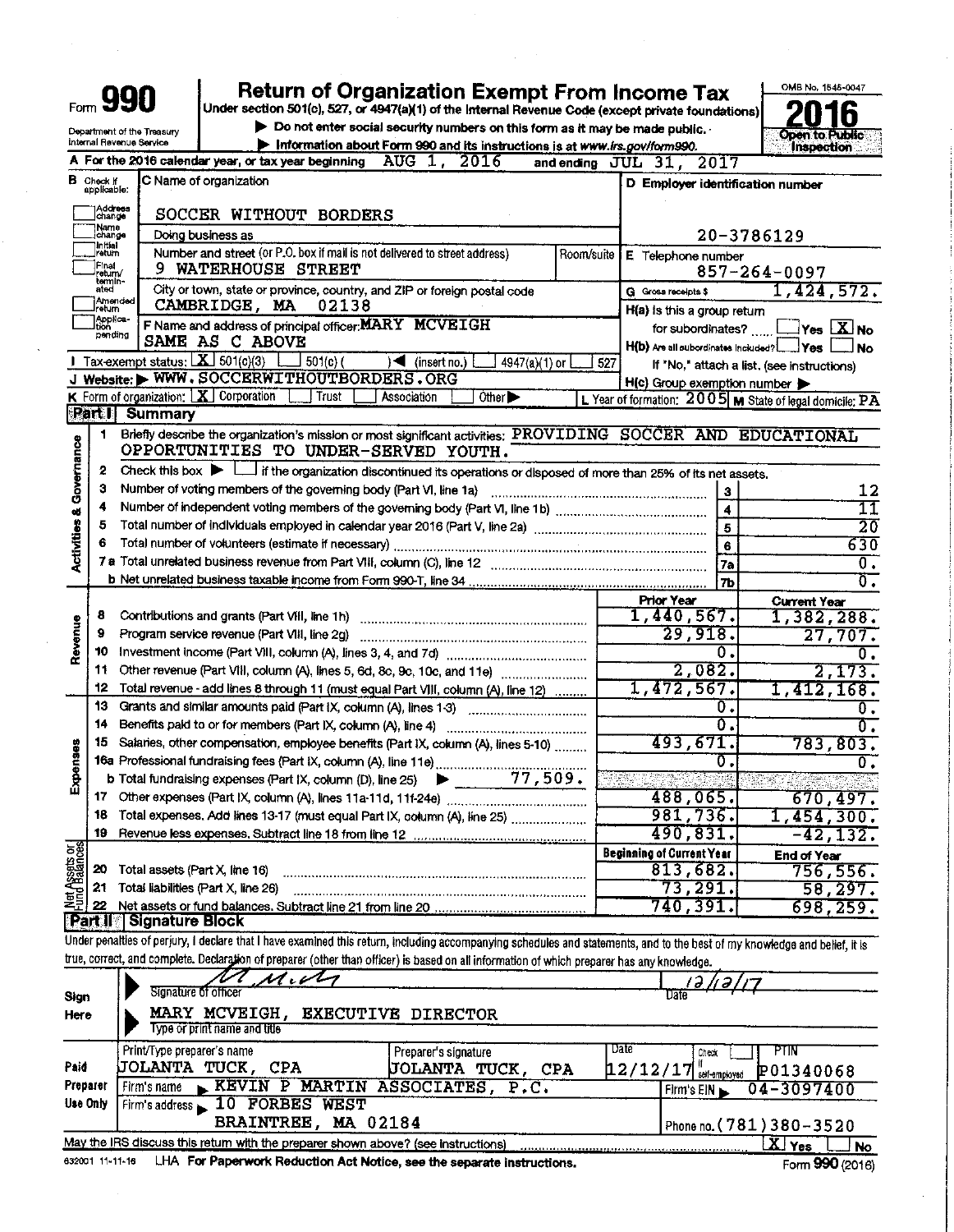|              | SOCCER WITHOUT BORDERS<br>Form 990 (2016)                                                                                                    | $20 - 3786129$                          | Page 2 |
|--------------|----------------------------------------------------------------------------------------------------------------------------------------------|-----------------------------------------|--------|
|              | Part III Statement of Program Service Accomplishments                                                                                        |                                         |        |
|              |                                                                                                                                              |                                         |        |
| 1.           | Briefly describe the organization's mission:                                                                                                 |                                         |        |
|              | TO PROVIDE SOCCER AND EDUCATIONAL OPPORTUNITIES TO UNDER-SERVED YOUTH.                                                                       |                                         |        |
|              |                                                                                                                                              |                                         |        |
|              |                                                                                                                                              |                                         |        |
| $\mathbf{2}$ | Did the organization undertake any significant program services during the year which were not listed on the                                 |                                         |        |
|              | prior Form 990 or 990-EZ?                                                                                                                    | $\Box$ Yes $[\overline{\mathrm{X}}]$ No |        |
|              | If "Yes," describe these new services on Schedule O.                                                                                         |                                         |        |
| 3            | Did the organization cease conducting, or make significant changes in how it conducts, any program services?                                 | $\Box$ Yes $[\overline{\mathrm{X}}]$ No |        |
|              | If "Yes," describe these changes on Schedule O.                                                                                              |                                         |        |
| 4            | Describe the organization's program service accomplishments for each of its three largest program services, as measured by expenses.         |                                         |        |
|              | Section 501(c)(3) and 501(c)(4) organizations are required to report the amount of grants and allocations to others, the total expenses, and |                                         |        |
|              | revenue, if any, for each program service reported.                                                                                          |                                         |        |
| 4a           | 338, 386. including grants of \$<br>) (Expenses \$<br>(Code:                                                                                 | 30, 134.<br>) (Revenue \$               |        |
|              | RAN A YEAR-ROUND YOUTH DEVELOPMENT PROGRAM FOR NEWCOMER YOUTH IN THE                                                                         |                                         |        |
|              | CITY OF OAKLAND, CA, PROVIDING MORE THAN 420 REFUGEE, ASYLEE AND                                                                             |                                         |        |
|              | IMMIGRANT YOUTH WITH A TOOLKIT TO OVERCOME OBSTACLES OF GROWTH,                                                                              |                                         |        |
|              | INCLUSION, AND PERSONAL SUCCESS.                                                                                                             |                                         |        |
|              |                                                                                                                                              |                                         |        |
|              |                                                                                                                                              |                                         |        |
|              |                                                                                                                                              |                                         |        |
|              |                                                                                                                                              |                                         |        |
|              |                                                                                                                                              |                                         |        |
|              |                                                                                                                                              |                                         |        |
|              |                                                                                                                                              |                                         |        |
|              |                                                                                                                                              |                                         |        |
| 4b           | $\overline{296, 952}$ . including grants of \$<br>(Expenses \$<br>(Code:                                                                     | ) (Revenue \$                           |        |
|              | RAN A YEAR-ROUND YOUTH DEVELOPMENT PROGRAM FOR NEWCOMER YOUTH IN                                                                             |                                         |        |
|              | BALTIMORE CITY, MD, AND PRINCE GEORGE'S COUNTY, MD, PROVIDING MORE THAN                                                                      |                                         |        |
|              | 300 YOUTH WITH A TOOLKIT TO OVERCOME OBSTACLES TO GROWTH, INCLUSION,                                                                         |                                         |        |
|              | AND PERSONAL SUCCESS.                                                                                                                        |                                         |        |
|              |                                                                                                                                              |                                         |        |
|              |                                                                                                                                              |                                         |        |
|              |                                                                                                                                              |                                         |        |
|              |                                                                                                                                              |                                         |        |
|              |                                                                                                                                              |                                         |        |
|              |                                                                                                                                              |                                         |        |
|              |                                                                                                                                              |                                         |        |
|              |                                                                                                                                              |                                         |        |
| 4c           | 147,624.<br>including grants of \$<br>) (Expenses \$<br>(Code:                                                                               | ) (Revenue \$                           |        |
|              | YEAR-ROUND YOUTH DEVELOPMENT PROGRAM FOR NEWCOMER YOUTH<br>RAN A                                                                             | ΙN                                      |        |
|              | GREATER BOSTON, MASSACHUSETTS PROVIDING MORE THAN 250 YOUTH WITH A                                                                           |                                         |        |
|              | TOOLKIT TO OVERCOME OBSTACLES TO GROWTH,<br>INCLUSION,                                                                                       | AND<br>PERSONAL                         |        |
|              | SUCCESS.                                                                                                                                     |                                         |        |
|              |                                                                                                                                              |                                         |        |
|              |                                                                                                                                              |                                         |        |
|              |                                                                                                                                              |                                         |        |
|              |                                                                                                                                              |                                         |        |
|              |                                                                                                                                              |                                         |        |
|              |                                                                                                                                              |                                         |        |
|              |                                                                                                                                              |                                         |        |
|              |                                                                                                                                              |                                         |        |
|              | 4d Other program services (Describe in Schedule O.)                                                                                          |                                         |        |
|              | $506$ , $422$ $\cdot$ including grants of \$<br>(Expenses \$<br>(Revenue \$                                                                  |                                         |        |
| 4е           | 1,289,384.<br>Total program service expenses                                                                                                 |                                         |        |
|              |                                                                                                                                              | Form 990 (2016)                         |        |
|              | 632002 11-11-16                                                                                                                              |                                         |        |
|              | 2                                                                                                                                            |                                         |        |
|              | 09271212 758606 14749000<br>2016.05010 SOCCER WITHOUT BORDERS                                                                                | 14749001                                |        |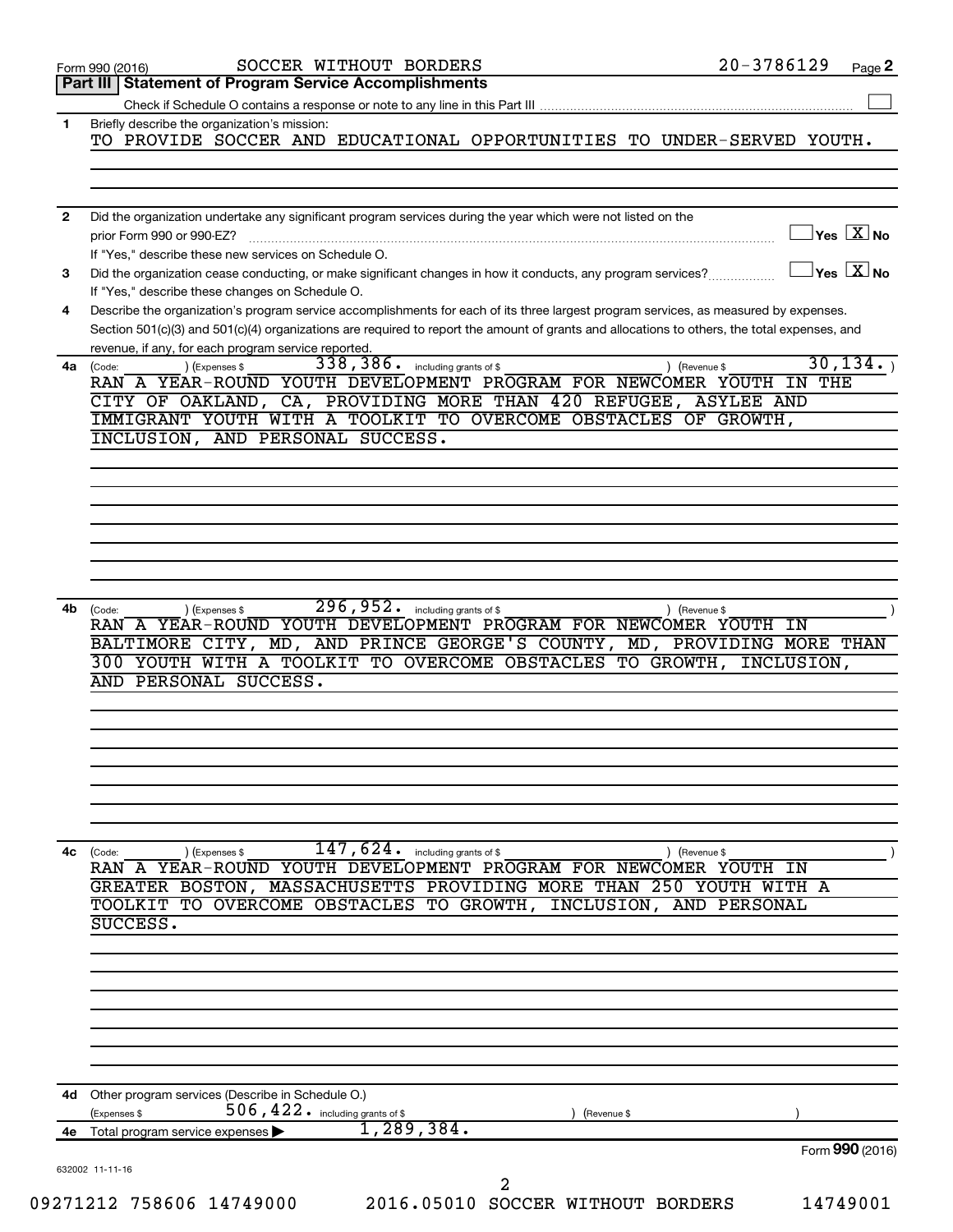| Form 990 (2016) |  |
|-----------------|--|

**Part IV Checklist of Required Schedules**

Form 990 (2016)  $\begin{array}{cccc} \text{SOCCER} & \text{WITHOUT} & \text{BORDERS} \end{array}$   $\begin{array}{cccc} 20-3786129 & \text{Page} \end{array}$ 

|    |                                                                                                                                                                                                                                                   |                | Yes                     | No                           |
|----|---------------------------------------------------------------------------------------------------------------------------------------------------------------------------------------------------------------------------------------------------|----------------|-------------------------|------------------------------|
| 1  | Is the organization described in section 501(c)(3) or 4947(a)(1) (other than a private foundation)?                                                                                                                                               |                |                         |                              |
|    |                                                                                                                                                                                                                                                   | 1              | х                       |                              |
| 2  |                                                                                                                                                                                                                                                   | $\mathbf{2}$   | $\overline{\textbf{x}}$ |                              |
| 3  | Did the organization engage in direct or indirect political campaign activities on behalf of or in opposition to candidates for                                                                                                                   | 3              |                         | x                            |
| 4  | Section 501(c)(3) organizations. Did the organization engage in lobbying activities, or have a section 501(h) election in effect                                                                                                                  | 4              |                         | х                            |
| 5  | Is the organization a section 501(c)(4), 501(c)(5), or 501(c)(6) organization that receives membership dues, assessments, or                                                                                                                      |                |                         |                              |
|    |                                                                                                                                                                                                                                                   | 5              |                         | x                            |
| 6  | Did the organization maintain any donor advised funds or any similar funds or accounts for which donors have the right to                                                                                                                         |                |                         |                              |
|    | provide advice on the distribution or investment of amounts in such funds or accounts? If "Yes," complete Schedule D, Part I                                                                                                                      | 6              |                         | х                            |
| 7  | Did the organization receive or hold a conservation easement, including easements to preserve open space,                                                                                                                                         |                |                         |                              |
|    | the environment, historic land areas, or historic structures? If "Yes," complete Schedule D, Part II                                                                                                                                              | $\overline{7}$ |                         | x                            |
| 8  | Did the organization maintain collections of works of art, historical treasures, or other similar assets? If "Yes," complete                                                                                                                      | 8              |                         | х                            |
| 9  | Did the organization report an amount in Part X, line 21, for escrow or custodial account liability, serve as a custodian for                                                                                                                     |                |                         |                              |
|    | amounts not listed in Part X; or provide credit counseling, debt management, credit repair, or debt negotiation services?<br>If "Yes," complete Schedule D, Part IV                                                                               | 9              |                         | х                            |
| 10 | Did the organization, directly or through a related organization, hold assets in temporarily restricted endowments, permanent                                                                                                                     |                |                         |                              |
|    |                                                                                                                                                                                                                                                   | 10             |                         | x                            |
| 11 | If the organization's answer to any of the following questions is "Yes," then complete Schedule D, Parts VI, VII, VIII, IX, or X                                                                                                                  |                |                         |                              |
|    | as applicable.                                                                                                                                                                                                                                    |                |                         |                              |
|    | a Did the organization report an amount for land, buildings, and equipment in Part X, line 10? If "Yes," complete Schedule D,<br>Part VI                                                                                                          | 11a            | х                       |                              |
|    | <b>b</b> Did the organization report an amount for investments - other securities in Part X, line 12 that is 5% or more of its total                                                                                                              | <b>11b</b>     |                         | x                            |
|    | c Did the organization report an amount for investments - program related in Part X, line 13 that is 5% or more of its total                                                                                                                      |                |                         |                              |
|    |                                                                                                                                                                                                                                                   | 11c            |                         | x                            |
|    | d Did the organization report an amount for other assets in Part X, line 15 that is 5% or more of its total assets reported in                                                                                                                    |                |                         |                              |
|    |                                                                                                                                                                                                                                                   | 11d            |                         | х<br>$\overline{\textbf{X}}$ |
|    | e Did the organization report an amount for other liabilities in Part X, line 25? If "Yes," complete Schedule D, Part X                                                                                                                           | 11e            |                         |                              |
| f  | Did the organization's separate or consolidated financial statements for the tax year include a footnote that addresses                                                                                                                           |                |                         | x                            |
|    | the organization's liability for uncertain tax positions under FIN 48 (ASC 740)? If "Yes," complete Schedule D, Part X<br>12a Did the organization obtain separate, independent audited financial statements for the tax year? If "Yes," complete | 11f            |                         |                              |
|    | Schedule D, Parts XI and XII                                                                                                                                                                                                                      | 12a            | х                       |                              |
|    | <b>b</b> Was the organization included in consolidated, independent audited financial statements for the tax year?                                                                                                                                |                |                         |                              |
|    | If "Yes," and if the organization answered "No" to line 12a, then completing Schedule D, Parts XI and XII is optional                                                                                                                             | 12b            |                         | Χ<br>X                       |
| 13 |                                                                                                                                                                                                                                                   | 13             | x                       |                              |
|    | 14a Did the organization maintain an office, employees, or agents outside of the United States?<br><b>b</b> Did the organization have aggregate revenues or expenses of more than \$10,000 from grantmaking, fundraising, business,               | 14a            |                         |                              |
|    | investment, and program service activities outside the United States, or aggregate foreign investments valued at \$100,000                                                                                                                        |                |                         |                              |
|    |                                                                                                                                                                                                                                                   | 14b            | х                       |                              |
| 15 | Did the organization report on Part IX, column (A), line 3, more than \$5,000 of grants or other assistance to or for any                                                                                                                         |                |                         |                              |
|    |                                                                                                                                                                                                                                                   | 15             |                         | х                            |
| 16 | Did the organization report on Part IX, column (A), line 3, more than \$5,000 of aggregate grants or other assistance to                                                                                                                          |                |                         |                              |
|    |                                                                                                                                                                                                                                                   | 16             |                         | х                            |
| 17 | Did the organization report a total of more than \$15,000 of expenses for professional fundraising services on Part IX,                                                                                                                           |                |                         |                              |
|    |                                                                                                                                                                                                                                                   | 17             |                         | х                            |
| 18 | Did the organization report more than \$15,000 total of fundraising event gross income and contributions on Part VIII, lines                                                                                                                      | 18             | х                       |                              |
| 19 | Did the organization report more than \$15,000 of gross income from gaming activities on Part VIII, line 9a? If "Yes,"                                                                                                                            |                |                         |                              |
|    |                                                                                                                                                                                                                                                   | 19             |                         | x                            |

Form (2016) **990**

632003 11-11-16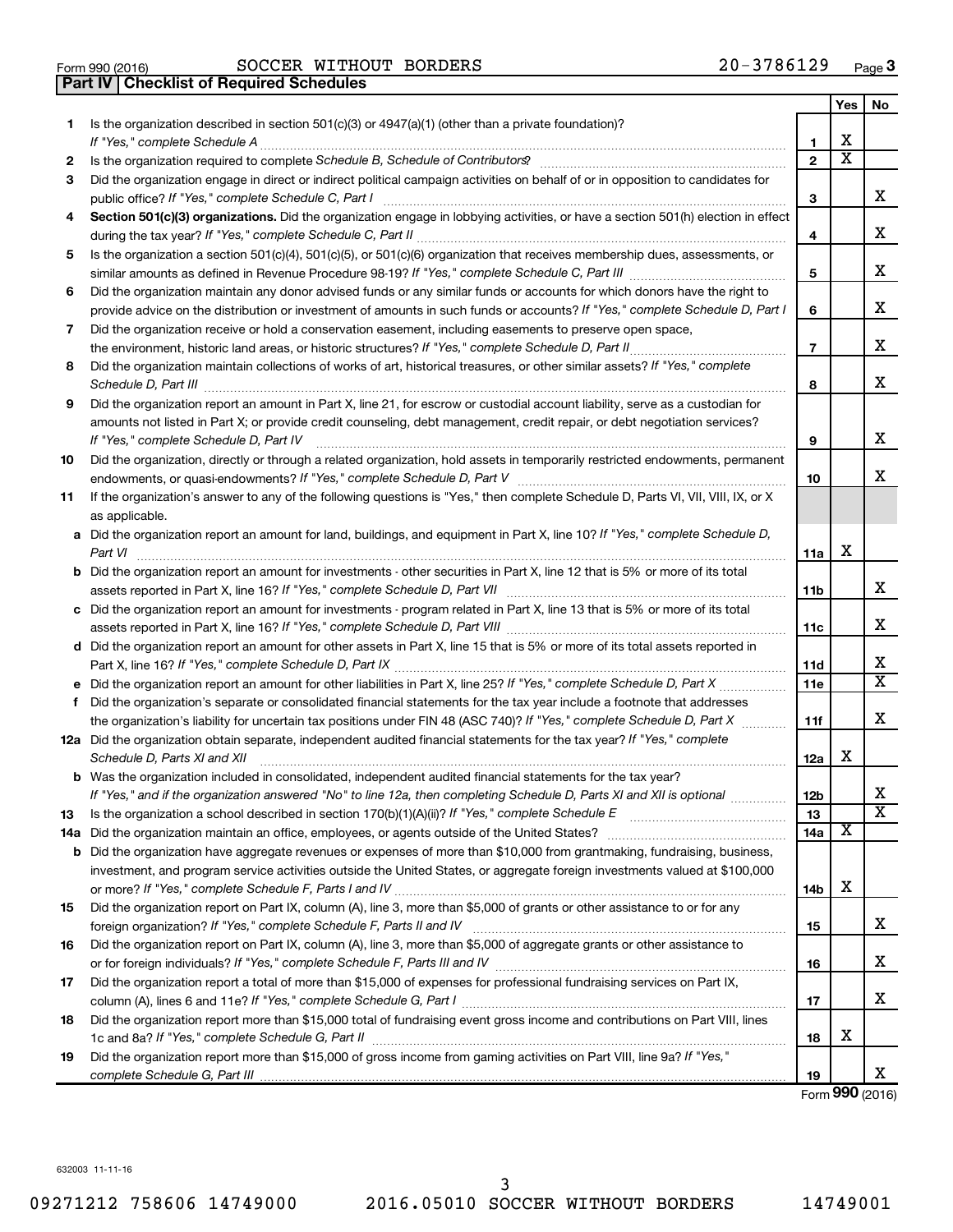|  | Form 990 (2016) |
|--|-----------------|

Form 990 (2016)  $\begin{array}{cccc} \text{SOCCER} & \text{WITHOUT} & \text{BORDERS} \end{array}$   $\begin{array}{cccc} 20-3786129 & \text{Page} \end{array}$ 

*(continued)* **Part IV Checklist of Required Schedules**

|          |                                                                                                                                                                                                                           |                 | Yes                     | No                           |
|----------|---------------------------------------------------------------------------------------------------------------------------------------------------------------------------------------------------------------------------|-----------------|-------------------------|------------------------------|
|          | 20a Did the organization operate one or more hospital facilities? If "Yes," complete Schedule H                                                                                                                           | 20a             |                         | $\overline{\text{X}}$        |
|          | <b>b</b> If "Yes" to line 20a, did the organization attach a copy of its audited financial statements to this return?                                                                                                     | 20 <sub>b</sub> |                         |                              |
| 21       | Did the organization report more than \$5,000 of grants or other assistance to any domestic organization or                                                                                                               |                 |                         |                              |
|          |                                                                                                                                                                                                                           | 21              |                         | x                            |
| 22       | Did the organization report more than \$5,000 of grants or other assistance to or for domestic individuals on                                                                                                             |                 |                         |                              |
|          | Part IX, column (A), line 2? If "Yes," complete Schedule I, Parts I and III                                                                                                                                               | 22              |                         | x                            |
| 23       | Did the organization answer "Yes" to Part VII, Section A, line 3, 4, or 5 about compensation of the organization's current                                                                                                |                 |                         |                              |
|          | and former officers, directors, trustees, key employees, and highest compensated employees? If "Yes," complete                                                                                                            |                 |                         |                              |
|          |                                                                                                                                                                                                                           | 23              |                         | x                            |
|          | 24a Did the organization have a tax-exempt bond issue with an outstanding principal amount of more than \$100,000 as of the                                                                                               |                 |                         |                              |
|          | last day of the year, that was issued after December 31, 2002? If "Yes," answer lines 24b through 24d and complete                                                                                                        |                 |                         | x                            |
|          | Schedule K. If "No", go to line 25a                                                                                                                                                                                       | 24a<br>24b      |                         |                              |
| b        | Did the organization invest any proceeds of tax-exempt bonds beyond a temporary period exception?<br>Did the organization maintain an escrow account other than a refunding escrow at any time during the year to defease |                 |                         |                              |
| с        |                                                                                                                                                                                                                           | 24c             |                         |                              |
|          | d Did the organization act as an "on behalf of" issuer for bonds outstanding at any time during the year?                                                                                                                 | 24d             |                         |                              |
|          | 25a Section 501(c)(3), 501(c)(4), and 501(c)(29) organizations. Did the organization engage in an excess benefit                                                                                                          |                 |                         |                              |
|          |                                                                                                                                                                                                                           | 25a             |                         | x                            |
|          | <b>b</b> Is the organization aware that it engaged in an excess benefit transaction with a disqualified person in a prior year, and                                                                                       |                 |                         |                              |
|          | that the transaction has not been reported on any of the organization's prior Forms 990 or 990-EZ? If "Yes," complete                                                                                                     |                 |                         |                              |
|          | Schedule L, Part I                                                                                                                                                                                                        | 25 <sub>b</sub> |                         | x                            |
| 26       | Did the organization report any amount on Part X, line 5, 6, or 22 for receivables from or payables to any current or                                                                                                     |                 |                         |                              |
|          | former officers, directors, trustees, key employees, highest compensated employees, or disqualified persons? If "Yes,"                                                                                                    |                 |                         |                              |
|          | complete Schedule L, Part II                                                                                                                                                                                              | 26              |                         | x                            |
| 27       | Did the organization provide a grant or other assistance to an officer, director, trustee, key employee, substantial                                                                                                      |                 |                         |                              |
|          | contributor or employee thereof, a grant selection committee member, or to a 35% controlled entity or family member                                                                                                       |                 |                         |                              |
|          |                                                                                                                                                                                                                           | 27              |                         | X                            |
| 28       | Was the organization a party to a business transaction with one of the following parties (see Schedule L, Part IV                                                                                                         |                 |                         |                              |
|          | instructions for applicable filing thresholds, conditions, and exceptions):                                                                                                                                               |                 |                         |                              |
| а        | A current or former officer, director, trustee, or key employee? If "Yes," complete Schedule L, Part IV                                                                                                                   | 28a             |                         | х<br>$\overline{\mathtt{x}}$ |
| b        | A family member of a current or former officer, director, trustee, or key employee? If "Yes," complete Schedule L, Part IV                                                                                                | 28b             |                         |                              |
|          | c An entity of which a current or former officer, director, trustee, or key employee (or a family member thereof) was an officer,                                                                                         |                 |                         | X                            |
|          | director, trustee, or direct or indirect owner? If "Yes," complete Schedule L, Part IV.                                                                                                                                   | 28c<br>29       | $\overline{\textbf{x}}$ |                              |
| 29<br>30 | Did the organization receive contributions of art, historical treasures, or other similar assets, or qualified conservation                                                                                               |                 |                         |                              |
|          |                                                                                                                                                                                                                           | 30              |                         | X                            |
| 31       | Did the organization liquidate, terminate, or dissolve and cease operations?                                                                                                                                              |                 |                         |                              |
|          | If "Yes," complete Schedule N, Part I                                                                                                                                                                                     | 31              |                         | x                            |
| 32       | Did the organization sell, exchange, dispose of, or transfer more than 25% of its net assets?/f "Yes," complete                                                                                                           |                 |                         |                              |
|          |                                                                                                                                                                                                                           | 32              |                         | x                            |
| 33       | Did the organization own 100% of an entity disregarded as separate from the organization under Regulations                                                                                                                |                 |                         |                              |
|          |                                                                                                                                                                                                                           | 33              |                         | x                            |
| 34       | Was the organization related to any tax-exempt or taxable entity? If "Yes," complete Schedule R, Part II, III, or IV, and                                                                                                 |                 |                         |                              |
|          | Part V, line 1                                                                                                                                                                                                            | 34              |                         | x                            |
|          |                                                                                                                                                                                                                           | 35a             |                         | $\overline{\texttt{x}}$      |
|          | b If "Yes" to line 35a, did the organization receive any payment from or engage in any transaction with a controlled entity                                                                                               |                 |                         |                              |
|          |                                                                                                                                                                                                                           | 35 <sub>b</sub> |                         |                              |
| 36       | Section 501(c)(3) organizations. Did the organization make any transfers to an exempt non-charitable related organization?                                                                                                |                 |                         |                              |
|          |                                                                                                                                                                                                                           | 36              |                         | x                            |
| 37       | Did the organization conduct more than 5% of its activities through an entity that is not a related organization                                                                                                          |                 |                         |                              |
|          |                                                                                                                                                                                                                           | 37              |                         | x                            |
| 38       | Did the organization complete Schedule O and provide explanations in Schedule O for Part VI, lines 11b and 19?                                                                                                            |                 | х                       |                              |
|          |                                                                                                                                                                                                                           | 38              |                         |                              |

Form (2016) **990**

632004 11-11-16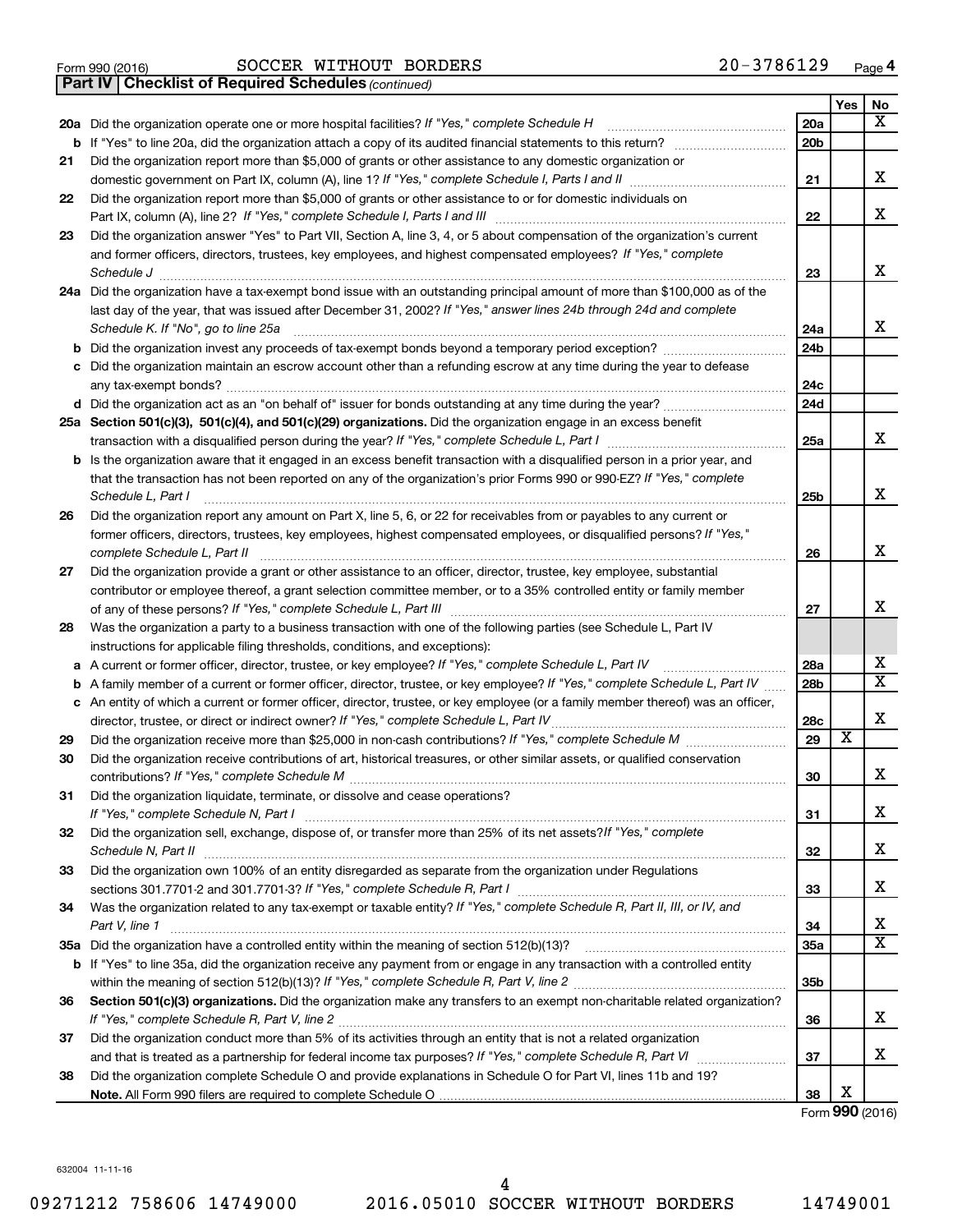| <b>Statements Regarding Other IRS Filings and Tax Compliance</b><br><b>Part V</b><br>Check if Schedule O contains a response or note to any line in this Part V<br>No<br>Yes<br>28<br>1a<br>$\Omega$<br>1 <sub>b</sub><br><b>b</b> Enter the number of Forms W-2G included in line 1a. Enter -0- if not applicable<br>c Did the organization comply with backup withholding rules for reportable payments to vendors and reportable gaming<br>1c<br>2a Enter the number of employees reported on Form W-3, Transmittal of Wage and Tax Statements,<br>20<br>filed for the calendar year ending with or within the year covered by this return<br>2a<br>х<br>2 <sub>b</sub><br><b>Note.</b> If the sum of lines 1a and 2a is greater than 250, you may be required to e-file (see instructions)<br>х<br>3a<br>3a Did the organization have unrelated business gross income of \$1,000 or more during the year?<br>3 <sub>b</sub><br>4a At any time during the calendar year, did the organization have an interest in, or a signature or other authority over, a<br>х<br>financial account in a foreign country (such as a bank account, securities account, or other financial account)?<br>4a<br><b>b</b> If "Yes," enter the name of the foreign country: $\blacktriangleright$<br>See instructions for filing requirements for FinCEN Form 114, Report of Foreign Bank and Financial Accounts (FBAR).<br>х<br>5a<br>$\overline{\textbf{X}}$<br>5 <sub>b</sub><br>5 <sub>c</sub><br>6a Does the organization have annual gross receipts that are normally greater than \$100,000, and did the organization solicit<br>x<br>any contributions that were not tax deductible as charitable contributions?<br>6a<br><b>b</b> If "Yes," did the organization include with every solicitation an express statement that such contributions or gifts<br>were not tax deductible?<br>6b<br>Organizations that may receive deductible contributions under section 170(c).<br>7<br>х<br>a Did the organization receive a payment in excess of \$75 made partly as a contribution and partly for goods and services provided to the payor?<br>7a<br>7b<br>c Did the organization sell, exchange, or otherwise dispose of tangible personal property for which it was required<br>x<br>to file Form 8282?<br>7c<br>7d<br>d If "Yes," indicate the number of Forms 8282 filed during the year manufactured in the set of the number of Forms 8282 filed during the year<br>х<br>e Did the organization receive any funds, directly or indirectly, to pay premiums on a personal benefit contract?<br>7e<br>х<br>7f<br>Did the organization, during the year, pay premiums, directly or indirectly, on a personal benefit contract?<br>f.<br>g If the organization received a contribution of qualified intellectual property, did the organization file Form 8899 as required?<br>7g<br>h If the organization received a contribution of cars, boats, airplanes, or other vehicles, did the organization file a Form 1098-C?<br>7h<br>Sponsoring organizations maintaining donor advised funds. Did a donor advised fund maintained by the<br>8<br>sponsoring organization have excess business holdings at any time during the year?<br>8<br>Sponsoring organizations maintaining donor advised funds.<br>9<br>Did the sponsoring organization make any taxable distributions under section 4966?<br>9а<br>а<br>9b<br>b<br>Section 501(c)(7) organizations. Enter:<br>10<br>10a<br>а<br>Gross receipts, included on Form 990, Part VIII, line 12, for public use of club facilities<br>10 <sub>b</sub><br>b<br>Section 501(c)(12) organizations. Enter:<br>11<br>11a<br>а<br><b>b</b> Gross income from other sources (Do not net amounts due or paid to other sources against<br>amounts due or received from them.)<br>11b<br>12a Section 4947(a)(1) non-exempt charitable trusts. Is the organization filing Form 990 in lieu of Form 1041?<br>12a<br><b>b</b> If "Yes," enter the amount of tax-exempt interest received or accrued during the year<br>12b<br>Section 501(c)(29) qualified nonprofit health insurance issuers.<br>13<br>a Is the organization licensed to issue qualified health plans in more than one state?<br>13a<br><b>Note.</b> See the instructions for additional information the organization must report on Schedule O.<br><b>b</b> Enter the amount of reserves the organization is required to maintain by the states in which the<br>13b<br>13c<br>х<br>14a<br><b>14a</b> Did the organization receive any payments for indoor tanning services during the tax year?<br>14b<br>Form 990 (2016) | $20 - 3786129$<br>SOCCER WITHOUT BORDERS<br>Form 990 (2016) |  | Page 5 |
|-----------------------------------------------------------------------------------------------------------------------------------------------------------------------------------------------------------------------------------------------------------------------------------------------------------------------------------------------------------------------------------------------------------------------------------------------------------------------------------------------------------------------------------------------------------------------------------------------------------------------------------------------------------------------------------------------------------------------------------------------------------------------------------------------------------------------------------------------------------------------------------------------------------------------------------------------------------------------------------------------------------------------------------------------------------------------------------------------------------------------------------------------------------------------------------------------------------------------------------------------------------------------------------------------------------------------------------------------------------------------------------------------------------------------------------------------------------------------------------------------------------------------------------------------------------------------------------------------------------------------------------------------------------------------------------------------------------------------------------------------------------------------------------------------------------------------------------------------------------------------------------------------------------------------------------------------------------------------------------------------------------------------------------------------------------------------------------------------------------------------------------------------------------------------------------------------------------------------------------------------------------------------------------------------------------------------------------------------------------------------------------------------------------------------------------------------------------------------------------------------------------------------------------------------------------------------------------------------------------------------------------------------------------------------------------------------------------------------------------------------------------------------------------------------------------------------------------------------------------------------------------------------------------------------------------------------------------------------------------------------------------------------------------------------------------------------------------------------------------------------------------------------------------------------------------------------------------------------------------------------------------------------------------------------------------------------------------------------------------------------------------------------------------------------------------------------------------------------------------------------------------------------------------------------------------------------------------------------------------------------------------------------------------------------------------------------------------------------------------------------------------------------------------------------------------------------------------------------------------------------------------------------------------------------------------------------------------------------------------------------------------------------------------------------------------------------------------------------------------------------------------------------------------------------------------------------------------------------------------------------------------------------------------------------------------------------------------------------------------------------------------------------------------------------------------------------------------------------------------------------------------------------------------------------------------------------------------------------------------------------|-------------------------------------------------------------|--|--------|
|                                                                                                                                                                                                                                                                                                                                                                                                                                                                                                                                                                                                                                                                                                                                                                                                                                                                                                                                                                                                                                                                                                                                                                                                                                                                                                                                                                                                                                                                                                                                                                                                                                                                                                                                                                                                                                                                                                                                                                                                                                                                                                                                                                                                                                                                                                                                                                                                                                                                                                                                                                                                                                                                                                                                                                                                                                                                                                                                                                                                                                                                                                                                                                                                                                                                                                                                                                                                                                                                                                                                                                                                                                                                                                                                                                                                                                                                                                                                                                                                                                                                                                                                                                                                                                                                                                                                                                                                                                                                                                                                                                                                                       |                                                             |  |        |
|                                                                                                                                                                                                                                                                                                                                                                                                                                                                                                                                                                                                                                                                                                                                                                                                                                                                                                                                                                                                                                                                                                                                                                                                                                                                                                                                                                                                                                                                                                                                                                                                                                                                                                                                                                                                                                                                                                                                                                                                                                                                                                                                                                                                                                                                                                                                                                                                                                                                                                                                                                                                                                                                                                                                                                                                                                                                                                                                                                                                                                                                                                                                                                                                                                                                                                                                                                                                                                                                                                                                                                                                                                                                                                                                                                                                                                                                                                                                                                                                                                                                                                                                                                                                                                                                                                                                                                                                                                                                                                                                                                                                                       |                                                             |  |        |
|                                                                                                                                                                                                                                                                                                                                                                                                                                                                                                                                                                                                                                                                                                                                                                                                                                                                                                                                                                                                                                                                                                                                                                                                                                                                                                                                                                                                                                                                                                                                                                                                                                                                                                                                                                                                                                                                                                                                                                                                                                                                                                                                                                                                                                                                                                                                                                                                                                                                                                                                                                                                                                                                                                                                                                                                                                                                                                                                                                                                                                                                                                                                                                                                                                                                                                                                                                                                                                                                                                                                                                                                                                                                                                                                                                                                                                                                                                                                                                                                                                                                                                                                                                                                                                                                                                                                                                                                                                                                                                                                                                                                                       |                                                             |  |        |
|                                                                                                                                                                                                                                                                                                                                                                                                                                                                                                                                                                                                                                                                                                                                                                                                                                                                                                                                                                                                                                                                                                                                                                                                                                                                                                                                                                                                                                                                                                                                                                                                                                                                                                                                                                                                                                                                                                                                                                                                                                                                                                                                                                                                                                                                                                                                                                                                                                                                                                                                                                                                                                                                                                                                                                                                                                                                                                                                                                                                                                                                                                                                                                                                                                                                                                                                                                                                                                                                                                                                                                                                                                                                                                                                                                                                                                                                                                                                                                                                                                                                                                                                                                                                                                                                                                                                                                                                                                                                                                                                                                                                                       |                                                             |  |        |
|                                                                                                                                                                                                                                                                                                                                                                                                                                                                                                                                                                                                                                                                                                                                                                                                                                                                                                                                                                                                                                                                                                                                                                                                                                                                                                                                                                                                                                                                                                                                                                                                                                                                                                                                                                                                                                                                                                                                                                                                                                                                                                                                                                                                                                                                                                                                                                                                                                                                                                                                                                                                                                                                                                                                                                                                                                                                                                                                                                                                                                                                                                                                                                                                                                                                                                                                                                                                                                                                                                                                                                                                                                                                                                                                                                                                                                                                                                                                                                                                                                                                                                                                                                                                                                                                                                                                                                                                                                                                                                                                                                                                                       |                                                             |  |        |
|                                                                                                                                                                                                                                                                                                                                                                                                                                                                                                                                                                                                                                                                                                                                                                                                                                                                                                                                                                                                                                                                                                                                                                                                                                                                                                                                                                                                                                                                                                                                                                                                                                                                                                                                                                                                                                                                                                                                                                                                                                                                                                                                                                                                                                                                                                                                                                                                                                                                                                                                                                                                                                                                                                                                                                                                                                                                                                                                                                                                                                                                                                                                                                                                                                                                                                                                                                                                                                                                                                                                                                                                                                                                                                                                                                                                                                                                                                                                                                                                                                                                                                                                                                                                                                                                                                                                                                                                                                                                                                                                                                                                                       |                                                             |  |        |
|                                                                                                                                                                                                                                                                                                                                                                                                                                                                                                                                                                                                                                                                                                                                                                                                                                                                                                                                                                                                                                                                                                                                                                                                                                                                                                                                                                                                                                                                                                                                                                                                                                                                                                                                                                                                                                                                                                                                                                                                                                                                                                                                                                                                                                                                                                                                                                                                                                                                                                                                                                                                                                                                                                                                                                                                                                                                                                                                                                                                                                                                                                                                                                                                                                                                                                                                                                                                                                                                                                                                                                                                                                                                                                                                                                                                                                                                                                                                                                                                                                                                                                                                                                                                                                                                                                                                                                                                                                                                                                                                                                                                                       |                                                             |  |        |
|                                                                                                                                                                                                                                                                                                                                                                                                                                                                                                                                                                                                                                                                                                                                                                                                                                                                                                                                                                                                                                                                                                                                                                                                                                                                                                                                                                                                                                                                                                                                                                                                                                                                                                                                                                                                                                                                                                                                                                                                                                                                                                                                                                                                                                                                                                                                                                                                                                                                                                                                                                                                                                                                                                                                                                                                                                                                                                                                                                                                                                                                                                                                                                                                                                                                                                                                                                                                                                                                                                                                                                                                                                                                                                                                                                                                                                                                                                                                                                                                                                                                                                                                                                                                                                                                                                                                                                                                                                                                                                                                                                                                                       |                                                             |  |        |
|                                                                                                                                                                                                                                                                                                                                                                                                                                                                                                                                                                                                                                                                                                                                                                                                                                                                                                                                                                                                                                                                                                                                                                                                                                                                                                                                                                                                                                                                                                                                                                                                                                                                                                                                                                                                                                                                                                                                                                                                                                                                                                                                                                                                                                                                                                                                                                                                                                                                                                                                                                                                                                                                                                                                                                                                                                                                                                                                                                                                                                                                                                                                                                                                                                                                                                                                                                                                                                                                                                                                                                                                                                                                                                                                                                                                                                                                                                                                                                                                                                                                                                                                                                                                                                                                                                                                                                                                                                                                                                                                                                                                                       |                                                             |  |        |
|                                                                                                                                                                                                                                                                                                                                                                                                                                                                                                                                                                                                                                                                                                                                                                                                                                                                                                                                                                                                                                                                                                                                                                                                                                                                                                                                                                                                                                                                                                                                                                                                                                                                                                                                                                                                                                                                                                                                                                                                                                                                                                                                                                                                                                                                                                                                                                                                                                                                                                                                                                                                                                                                                                                                                                                                                                                                                                                                                                                                                                                                                                                                                                                                                                                                                                                                                                                                                                                                                                                                                                                                                                                                                                                                                                                                                                                                                                                                                                                                                                                                                                                                                                                                                                                                                                                                                                                                                                                                                                                                                                                                                       |                                                             |  |        |
|                                                                                                                                                                                                                                                                                                                                                                                                                                                                                                                                                                                                                                                                                                                                                                                                                                                                                                                                                                                                                                                                                                                                                                                                                                                                                                                                                                                                                                                                                                                                                                                                                                                                                                                                                                                                                                                                                                                                                                                                                                                                                                                                                                                                                                                                                                                                                                                                                                                                                                                                                                                                                                                                                                                                                                                                                                                                                                                                                                                                                                                                                                                                                                                                                                                                                                                                                                                                                                                                                                                                                                                                                                                                                                                                                                                                                                                                                                                                                                                                                                                                                                                                                                                                                                                                                                                                                                                                                                                                                                                                                                                                                       |                                                             |  |        |
|                                                                                                                                                                                                                                                                                                                                                                                                                                                                                                                                                                                                                                                                                                                                                                                                                                                                                                                                                                                                                                                                                                                                                                                                                                                                                                                                                                                                                                                                                                                                                                                                                                                                                                                                                                                                                                                                                                                                                                                                                                                                                                                                                                                                                                                                                                                                                                                                                                                                                                                                                                                                                                                                                                                                                                                                                                                                                                                                                                                                                                                                                                                                                                                                                                                                                                                                                                                                                                                                                                                                                                                                                                                                                                                                                                                                                                                                                                                                                                                                                                                                                                                                                                                                                                                                                                                                                                                                                                                                                                                                                                                                                       |                                                             |  |        |
|                                                                                                                                                                                                                                                                                                                                                                                                                                                                                                                                                                                                                                                                                                                                                                                                                                                                                                                                                                                                                                                                                                                                                                                                                                                                                                                                                                                                                                                                                                                                                                                                                                                                                                                                                                                                                                                                                                                                                                                                                                                                                                                                                                                                                                                                                                                                                                                                                                                                                                                                                                                                                                                                                                                                                                                                                                                                                                                                                                                                                                                                                                                                                                                                                                                                                                                                                                                                                                                                                                                                                                                                                                                                                                                                                                                                                                                                                                                                                                                                                                                                                                                                                                                                                                                                                                                                                                                                                                                                                                                                                                                                                       |                                                             |  |        |
|                                                                                                                                                                                                                                                                                                                                                                                                                                                                                                                                                                                                                                                                                                                                                                                                                                                                                                                                                                                                                                                                                                                                                                                                                                                                                                                                                                                                                                                                                                                                                                                                                                                                                                                                                                                                                                                                                                                                                                                                                                                                                                                                                                                                                                                                                                                                                                                                                                                                                                                                                                                                                                                                                                                                                                                                                                                                                                                                                                                                                                                                                                                                                                                                                                                                                                                                                                                                                                                                                                                                                                                                                                                                                                                                                                                                                                                                                                                                                                                                                                                                                                                                                                                                                                                                                                                                                                                                                                                                                                                                                                                                                       |                                                             |  |        |
|                                                                                                                                                                                                                                                                                                                                                                                                                                                                                                                                                                                                                                                                                                                                                                                                                                                                                                                                                                                                                                                                                                                                                                                                                                                                                                                                                                                                                                                                                                                                                                                                                                                                                                                                                                                                                                                                                                                                                                                                                                                                                                                                                                                                                                                                                                                                                                                                                                                                                                                                                                                                                                                                                                                                                                                                                                                                                                                                                                                                                                                                                                                                                                                                                                                                                                                                                                                                                                                                                                                                                                                                                                                                                                                                                                                                                                                                                                                                                                                                                                                                                                                                                                                                                                                                                                                                                                                                                                                                                                                                                                                                                       |                                                             |  |        |
|                                                                                                                                                                                                                                                                                                                                                                                                                                                                                                                                                                                                                                                                                                                                                                                                                                                                                                                                                                                                                                                                                                                                                                                                                                                                                                                                                                                                                                                                                                                                                                                                                                                                                                                                                                                                                                                                                                                                                                                                                                                                                                                                                                                                                                                                                                                                                                                                                                                                                                                                                                                                                                                                                                                                                                                                                                                                                                                                                                                                                                                                                                                                                                                                                                                                                                                                                                                                                                                                                                                                                                                                                                                                                                                                                                                                                                                                                                                                                                                                                                                                                                                                                                                                                                                                                                                                                                                                                                                                                                                                                                                                                       |                                                             |  |        |
|                                                                                                                                                                                                                                                                                                                                                                                                                                                                                                                                                                                                                                                                                                                                                                                                                                                                                                                                                                                                                                                                                                                                                                                                                                                                                                                                                                                                                                                                                                                                                                                                                                                                                                                                                                                                                                                                                                                                                                                                                                                                                                                                                                                                                                                                                                                                                                                                                                                                                                                                                                                                                                                                                                                                                                                                                                                                                                                                                                                                                                                                                                                                                                                                                                                                                                                                                                                                                                                                                                                                                                                                                                                                                                                                                                                                                                                                                                                                                                                                                                                                                                                                                                                                                                                                                                                                                                                                                                                                                                                                                                                                                       |                                                             |  |        |
|                                                                                                                                                                                                                                                                                                                                                                                                                                                                                                                                                                                                                                                                                                                                                                                                                                                                                                                                                                                                                                                                                                                                                                                                                                                                                                                                                                                                                                                                                                                                                                                                                                                                                                                                                                                                                                                                                                                                                                                                                                                                                                                                                                                                                                                                                                                                                                                                                                                                                                                                                                                                                                                                                                                                                                                                                                                                                                                                                                                                                                                                                                                                                                                                                                                                                                                                                                                                                                                                                                                                                                                                                                                                                                                                                                                                                                                                                                                                                                                                                                                                                                                                                                                                                                                                                                                                                                                                                                                                                                                                                                                                                       |                                                             |  |        |
|                                                                                                                                                                                                                                                                                                                                                                                                                                                                                                                                                                                                                                                                                                                                                                                                                                                                                                                                                                                                                                                                                                                                                                                                                                                                                                                                                                                                                                                                                                                                                                                                                                                                                                                                                                                                                                                                                                                                                                                                                                                                                                                                                                                                                                                                                                                                                                                                                                                                                                                                                                                                                                                                                                                                                                                                                                                                                                                                                                                                                                                                                                                                                                                                                                                                                                                                                                                                                                                                                                                                                                                                                                                                                                                                                                                                                                                                                                                                                                                                                                                                                                                                                                                                                                                                                                                                                                                                                                                                                                                                                                                                                       |                                                             |  |        |
|                                                                                                                                                                                                                                                                                                                                                                                                                                                                                                                                                                                                                                                                                                                                                                                                                                                                                                                                                                                                                                                                                                                                                                                                                                                                                                                                                                                                                                                                                                                                                                                                                                                                                                                                                                                                                                                                                                                                                                                                                                                                                                                                                                                                                                                                                                                                                                                                                                                                                                                                                                                                                                                                                                                                                                                                                                                                                                                                                                                                                                                                                                                                                                                                                                                                                                                                                                                                                                                                                                                                                                                                                                                                                                                                                                                                                                                                                                                                                                                                                                                                                                                                                                                                                                                                                                                                                                                                                                                                                                                                                                                                                       |                                                             |  |        |
|                                                                                                                                                                                                                                                                                                                                                                                                                                                                                                                                                                                                                                                                                                                                                                                                                                                                                                                                                                                                                                                                                                                                                                                                                                                                                                                                                                                                                                                                                                                                                                                                                                                                                                                                                                                                                                                                                                                                                                                                                                                                                                                                                                                                                                                                                                                                                                                                                                                                                                                                                                                                                                                                                                                                                                                                                                                                                                                                                                                                                                                                                                                                                                                                                                                                                                                                                                                                                                                                                                                                                                                                                                                                                                                                                                                                                                                                                                                                                                                                                                                                                                                                                                                                                                                                                                                                                                                                                                                                                                                                                                                                                       |                                                             |  |        |
|                                                                                                                                                                                                                                                                                                                                                                                                                                                                                                                                                                                                                                                                                                                                                                                                                                                                                                                                                                                                                                                                                                                                                                                                                                                                                                                                                                                                                                                                                                                                                                                                                                                                                                                                                                                                                                                                                                                                                                                                                                                                                                                                                                                                                                                                                                                                                                                                                                                                                                                                                                                                                                                                                                                                                                                                                                                                                                                                                                                                                                                                                                                                                                                                                                                                                                                                                                                                                                                                                                                                                                                                                                                                                                                                                                                                                                                                                                                                                                                                                                                                                                                                                                                                                                                                                                                                                                                                                                                                                                                                                                                                                       |                                                             |  |        |
|                                                                                                                                                                                                                                                                                                                                                                                                                                                                                                                                                                                                                                                                                                                                                                                                                                                                                                                                                                                                                                                                                                                                                                                                                                                                                                                                                                                                                                                                                                                                                                                                                                                                                                                                                                                                                                                                                                                                                                                                                                                                                                                                                                                                                                                                                                                                                                                                                                                                                                                                                                                                                                                                                                                                                                                                                                                                                                                                                                                                                                                                                                                                                                                                                                                                                                                                                                                                                                                                                                                                                                                                                                                                                                                                                                                                                                                                                                                                                                                                                                                                                                                                                                                                                                                                                                                                                                                                                                                                                                                                                                                                                       |                                                             |  |        |
|                                                                                                                                                                                                                                                                                                                                                                                                                                                                                                                                                                                                                                                                                                                                                                                                                                                                                                                                                                                                                                                                                                                                                                                                                                                                                                                                                                                                                                                                                                                                                                                                                                                                                                                                                                                                                                                                                                                                                                                                                                                                                                                                                                                                                                                                                                                                                                                                                                                                                                                                                                                                                                                                                                                                                                                                                                                                                                                                                                                                                                                                                                                                                                                                                                                                                                                                                                                                                                                                                                                                                                                                                                                                                                                                                                                                                                                                                                                                                                                                                                                                                                                                                                                                                                                                                                                                                                                                                                                                                                                                                                                                                       |                                                             |  |        |
|                                                                                                                                                                                                                                                                                                                                                                                                                                                                                                                                                                                                                                                                                                                                                                                                                                                                                                                                                                                                                                                                                                                                                                                                                                                                                                                                                                                                                                                                                                                                                                                                                                                                                                                                                                                                                                                                                                                                                                                                                                                                                                                                                                                                                                                                                                                                                                                                                                                                                                                                                                                                                                                                                                                                                                                                                                                                                                                                                                                                                                                                                                                                                                                                                                                                                                                                                                                                                                                                                                                                                                                                                                                                                                                                                                                                                                                                                                                                                                                                                                                                                                                                                                                                                                                                                                                                                                                                                                                                                                                                                                                                                       |                                                             |  |        |
|                                                                                                                                                                                                                                                                                                                                                                                                                                                                                                                                                                                                                                                                                                                                                                                                                                                                                                                                                                                                                                                                                                                                                                                                                                                                                                                                                                                                                                                                                                                                                                                                                                                                                                                                                                                                                                                                                                                                                                                                                                                                                                                                                                                                                                                                                                                                                                                                                                                                                                                                                                                                                                                                                                                                                                                                                                                                                                                                                                                                                                                                                                                                                                                                                                                                                                                                                                                                                                                                                                                                                                                                                                                                                                                                                                                                                                                                                                                                                                                                                                                                                                                                                                                                                                                                                                                                                                                                                                                                                                                                                                                                                       |                                                             |  |        |
|                                                                                                                                                                                                                                                                                                                                                                                                                                                                                                                                                                                                                                                                                                                                                                                                                                                                                                                                                                                                                                                                                                                                                                                                                                                                                                                                                                                                                                                                                                                                                                                                                                                                                                                                                                                                                                                                                                                                                                                                                                                                                                                                                                                                                                                                                                                                                                                                                                                                                                                                                                                                                                                                                                                                                                                                                                                                                                                                                                                                                                                                                                                                                                                                                                                                                                                                                                                                                                                                                                                                                                                                                                                                                                                                                                                                                                                                                                                                                                                                                                                                                                                                                                                                                                                                                                                                                                                                                                                                                                                                                                                                                       |                                                             |  |        |
|                                                                                                                                                                                                                                                                                                                                                                                                                                                                                                                                                                                                                                                                                                                                                                                                                                                                                                                                                                                                                                                                                                                                                                                                                                                                                                                                                                                                                                                                                                                                                                                                                                                                                                                                                                                                                                                                                                                                                                                                                                                                                                                                                                                                                                                                                                                                                                                                                                                                                                                                                                                                                                                                                                                                                                                                                                                                                                                                                                                                                                                                                                                                                                                                                                                                                                                                                                                                                                                                                                                                                                                                                                                                                                                                                                                                                                                                                                                                                                                                                                                                                                                                                                                                                                                                                                                                                                                                                                                                                                                                                                                                                       |                                                             |  |        |
|                                                                                                                                                                                                                                                                                                                                                                                                                                                                                                                                                                                                                                                                                                                                                                                                                                                                                                                                                                                                                                                                                                                                                                                                                                                                                                                                                                                                                                                                                                                                                                                                                                                                                                                                                                                                                                                                                                                                                                                                                                                                                                                                                                                                                                                                                                                                                                                                                                                                                                                                                                                                                                                                                                                                                                                                                                                                                                                                                                                                                                                                                                                                                                                                                                                                                                                                                                                                                                                                                                                                                                                                                                                                                                                                                                                                                                                                                                                                                                                                                                                                                                                                                                                                                                                                                                                                                                                                                                                                                                                                                                                                                       |                                                             |  |        |
|                                                                                                                                                                                                                                                                                                                                                                                                                                                                                                                                                                                                                                                                                                                                                                                                                                                                                                                                                                                                                                                                                                                                                                                                                                                                                                                                                                                                                                                                                                                                                                                                                                                                                                                                                                                                                                                                                                                                                                                                                                                                                                                                                                                                                                                                                                                                                                                                                                                                                                                                                                                                                                                                                                                                                                                                                                                                                                                                                                                                                                                                                                                                                                                                                                                                                                                                                                                                                                                                                                                                                                                                                                                                                                                                                                                                                                                                                                                                                                                                                                                                                                                                                                                                                                                                                                                                                                                                                                                                                                                                                                                                                       |                                                             |  |        |
|                                                                                                                                                                                                                                                                                                                                                                                                                                                                                                                                                                                                                                                                                                                                                                                                                                                                                                                                                                                                                                                                                                                                                                                                                                                                                                                                                                                                                                                                                                                                                                                                                                                                                                                                                                                                                                                                                                                                                                                                                                                                                                                                                                                                                                                                                                                                                                                                                                                                                                                                                                                                                                                                                                                                                                                                                                                                                                                                                                                                                                                                                                                                                                                                                                                                                                                                                                                                                                                                                                                                                                                                                                                                                                                                                                                                                                                                                                                                                                                                                                                                                                                                                                                                                                                                                                                                                                                                                                                                                                                                                                                                                       |                                                             |  |        |
|                                                                                                                                                                                                                                                                                                                                                                                                                                                                                                                                                                                                                                                                                                                                                                                                                                                                                                                                                                                                                                                                                                                                                                                                                                                                                                                                                                                                                                                                                                                                                                                                                                                                                                                                                                                                                                                                                                                                                                                                                                                                                                                                                                                                                                                                                                                                                                                                                                                                                                                                                                                                                                                                                                                                                                                                                                                                                                                                                                                                                                                                                                                                                                                                                                                                                                                                                                                                                                                                                                                                                                                                                                                                                                                                                                                                                                                                                                                                                                                                                                                                                                                                                                                                                                                                                                                                                                                                                                                                                                                                                                                                                       |                                                             |  |        |
|                                                                                                                                                                                                                                                                                                                                                                                                                                                                                                                                                                                                                                                                                                                                                                                                                                                                                                                                                                                                                                                                                                                                                                                                                                                                                                                                                                                                                                                                                                                                                                                                                                                                                                                                                                                                                                                                                                                                                                                                                                                                                                                                                                                                                                                                                                                                                                                                                                                                                                                                                                                                                                                                                                                                                                                                                                                                                                                                                                                                                                                                                                                                                                                                                                                                                                                                                                                                                                                                                                                                                                                                                                                                                                                                                                                                                                                                                                                                                                                                                                                                                                                                                                                                                                                                                                                                                                                                                                                                                                                                                                                                                       |                                                             |  |        |
|                                                                                                                                                                                                                                                                                                                                                                                                                                                                                                                                                                                                                                                                                                                                                                                                                                                                                                                                                                                                                                                                                                                                                                                                                                                                                                                                                                                                                                                                                                                                                                                                                                                                                                                                                                                                                                                                                                                                                                                                                                                                                                                                                                                                                                                                                                                                                                                                                                                                                                                                                                                                                                                                                                                                                                                                                                                                                                                                                                                                                                                                                                                                                                                                                                                                                                                                                                                                                                                                                                                                                                                                                                                                                                                                                                                                                                                                                                                                                                                                                                                                                                                                                                                                                                                                                                                                                                                                                                                                                                                                                                                                                       |                                                             |  |        |
|                                                                                                                                                                                                                                                                                                                                                                                                                                                                                                                                                                                                                                                                                                                                                                                                                                                                                                                                                                                                                                                                                                                                                                                                                                                                                                                                                                                                                                                                                                                                                                                                                                                                                                                                                                                                                                                                                                                                                                                                                                                                                                                                                                                                                                                                                                                                                                                                                                                                                                                                                                                                                                                                                                                                                                                                                                                                                                                                                                                                                                                                                                                                                                                                                                                                                                                                                                                                                                                                                                                                                                                                                                                                                                                                                                                                                                                                                                                                                                                                                                                                                                                                                                                                                                                                                                                                                                                                                                                                                                                                                                                                                       |                                                             |  |        |
|                                                                                                                                                                                                                                                                                                                                                                                                                                                                                                                                                                                                                                                                                                                                                                                                                                                                                                                                                                                                                                                                                                                                                                                                                                                                                                                                                                                                                                                                                                                                                                                                                                                                                                                                                                                                                                                                                                                                                                                                                                                                                                                                                                                                                                                                                                                                                                                                                                                                                                                                                                                                                                                                                                                                                                                                                                                                                                                                                                                                                                                                                                                                                                                                                                                                                                                                                                                                                                                                                                                                                                                                                                                                                                                                                                                                                                                                                                                                                                                                                                                                                                                                                                                                                                                                                                                                                                                                                                                                                                                                                                                                                       |                                                             |  |        |
|                                                                                                                                                                                                                                                                                                                                                                                                                                                                                                                                                                                                                                                                                                                                                                                                                                                                                                                                                                                                                                                                                                                                                                                                                                                                                                                                                                                                                                                                                                                                                                                                                                                                                                                                                                                                                                                                                                                                                                                                                                                                                                                                                                                                                                                                                                                                                                                                                                                                                                                                                                                                                                                                                                                                                                                                                                                                                                                                                                                                                                                                                                                                                                                                                                                                                                                                                                                                                                                                                                                                                                                                                                                                                                                                                                                                                                                                                                                                                                                                                                                                                                                                                                                                                                                                                                                                                                                                                                                                                                                                                                                                                       |                                                             |  |        |
|                                                                                                                                                                                                                                                                                                                                                                                                                                                                                                                                                                                                                                                                                                                                                                                                                                                                                                                                                                                                                                                                                                                                                                                                                                                                                                                                                                                                                                                                                                                                                                                                                                                                                                                                                                                                                                                                                                                                                                                                                                                                                                                                                                                                                                                                                                                                                                                                                                                                                                                                                                                                                                                                                                                                                                                                                                                                                                                                                                                                                                                                                                                                                                                                                                                                                                                                                                                                                                                                                                                                                                                                                                                                                                                                                                                                                                                                                                                                                                                                                                                                                                                                                                                                                                                                                                                                                                                                                                                                                                                                                                                                                       |                                                             |  |        |
|                                                                                                                                                                                                                                                                                                                                                                                                                                                                                                                                                                                                                                                                                                                                                                                                                                                                                                                                                                                                                                                                                                                                                                                                                                                                                                                                                                                                                                                                                                                                                                                                                                                                                                                                                                                                                                                                                                                                                                                                                                                                                                                                                                                                                                                                                                                                                                                                                                                                                                                                                                                                                                                                                                                                                                                                                                                                                                                                                                                                                                                                                                                                                                                                                                                                                                                                                                                                                                                                                                                                                                                                                                                                                                                                                                                                                                                                                                                                                                                                                                                                                                                                                                                                                                                                                                                                                                                                                                                                                                                                                                                                                       |                                                             |  |        |
|                                                                                                                                                                                                                                                                                                                                                                                                                                                                                                                                                                                                                                                                                                                                                                                                                                                                                                                                                                                                                                                                                                                                                                                                                                                                                                                                                                                                                                                                                                                                                                                                                                                                                                                                                                                                                                                                                                                                                                                                                                                                                                                                                                                                                                                                                                                                                                                                                                                                                                                                                                                                                                                                                                                                                                                                                                                                                                                                                                                                                                                                                                                                                                                                                                                                                                                                                                                                                                                                                                                                                                                                                                                                                                                                                                                                                                                                                                                                                                                                                                                                                                                                                                                                                                                                                                                                                                                                                                                                                                                                                                                                                       |                                                             |  |        |
|                                                                                                                                                                                                                                                                                                                                                                                                                                                                                                                                                                                                                                                                                                                                                                                                                                                                                                                                                                                                                                                                                                                                                                                                                                                                                                                                                                                                                                                                                                                                                                                                                                                                                                                                                                                                                                                                                                                                                                                                                                                                                                                                                                                                                                                                                                                                                                                                                                                                                                                                                                                                                                                                                                                                                                                                                                                                                                                                                                                                                                                                                                                                                                                                                                                                                                                                                                                                                                                                                                                                                                                                                                                                                                                                                                                                                                                                                                                                                                                                                                                                                                                                                                                                                                                                                                                                                                                                                                                                                                                                                                                                                       |                                                             |  |        |
|                                                                                                                                                                                                                                                                                                                                                                                                                                                                                                                                                                                                                                                                                                                                                                                                                                                                                                                                                                                                                                                                                                                                                                                                                                                                                                                                                                                                                                                                                                                                                                                                                                                                                                                                                                                                                                                                                                                                                                                                                                                                                                                                                                                                                                                                                                                                                                                                                                                                                                                                                                                                                                                                                                                                                                                                                                                                                                                                                                                                                                                                                                                                                                                                                                                                                                                                                                                                                                                                                                                                                                                                                                                                                                                                                                                                                                                                                                                                                                                                                                                                                                                                                                                                                                                                                                                                                                                                                                                                                                                                                                                                                       |                                                             |  |        |
|                                                                                                                                                                                                                                                                                                                                                                                                                                                                                                                                                                                                                                                                                                                                                                                                                                                                                                                                                                                                                                                                                                                                                                                                                                                                                                                                                                                                                                                                                                                                                                                                                                                                                                                                                                                                                                                                                                                                                                                                                                                                                                                                                                                                                                                                                                                                                                                                                                                                                                                                                                                                                                                                                                                                                                                                                                                                                                                                                                                                                                                                                                                                                                                                                                                                                                                                                                                                                                                                                                                                                                                                                                                                                                                                                                                                                                                                                                                                                                                                                                                                                                                                                                                                                                                                                                                                                                                                                                                                                                                                                                                                                       |                                                             |  |        |
|                                                                                                                                                                                                                                                                                                                                                                                                                                                                                                                                                                                                                                                                                                                                                                                                                                                                                                                                                                                                                                                                                                                                                                                                                                                                                                                                                                                                                                                                                                                                                                                                                                                                                                                                                                                                                                                                                                                                                                                                                                                                                                                                                                                                                                                                                                                                                                                                                                                                                                                                                                                                                                                                                                                                                                                                                                                                                                                                                                                                                                                                                                                                                                                                                                                                                                                                                                                                                                                                                                                                                                                                                                                                                                                                                                                                                                                                                                                                                                                                                                                                                                                                                                                                                                                                                                                                                                                                                                                                                                                                                                                                                       |                                                             |  |        |
|                                                                                                                                                                                                                                                                                                                                                                                                                                                                                                                                                                                                                                                                                                                                                                                                                                                                                                                                                                                                                                                                                                                                                                                                                                                                                                                                                                                                                                                                                                                                                                                                                                                                                                                                                                                                                                                                                                                                                                                                                                                                                                                                                                                                                                                                                                                                                                                                                                                                                                                                                                                                                                                                                                                                                                                                                                                                                                                                                                                                                                                                                                                                                                                                                                                                                                                                                                                                                                                                                                                                                                                                                                                                                                                                                                                                                                                                                                                                                                                                                                                                                                                                                                                                                                                                                                                                                                                                                                                                                                                                                                                                                       |                                                             |  |        |
|                                                                                                                                                                                                                                                                                                                                                                                                                                                                                                                                                                                                                                                                                                                                                                                                                                                                                                                                                                                                                                                                                                                                                                                                                                                                                                                                                                                                                                                                                                                                                                                                                                                                                                                                                                                                                                                                                                                                                                                                                                                                                                                                                                                                                                                                                                                                                                                                                                                                                                                                                                                                                                                                                                                                                                                                                                                                                                                                                                                                                                                                                                                                                                                                                                                                                                                                                                                                                                                                                                                                                                                                                                                                                                                                                                                                                                                                                                                                                                                                                                                                                                                                                                                                                                                                                                                                                                                                                                                                                                                                                                                                                       |                                                             |  |        |
|                                                                                                                                                                                                                                                                                                                                                                                                                                                                                                                                                                                                                                                                                                                                                                                                                                                                                                                                                                                                                                                                                                                                                                                                                                                                                                                                                                                                                                                                                                                                                                                                                                                                                                                                                                                                                                                                                                                                                                                                                                                                                                                                                                                                                                                                                                                                                                                                                                                                                                                                                                                                                                                                                                                                                                                                                                                                                                                                                                                                                                                                                                                                                                                                                                                                                                                                                                                                                                                                                                                                                                                                                                                                                                                                                                                                                                                                                                                                                                                                                                                                                                                                                                                                                                                                                                                                                                                                                                                                                                                                                                                                                       |                                                             |  |        |
|                                                                                                                                                                                                                                                                                                                                                                                                                                                                                                                                                                                                                                                                                                                                                                                                                                                                                                                                                                                                                                                                                                                                                                                                                                                                                                                                                                                                                                                                                                                                                                                                                                                                                                                                                                                                                                                                                                                                                                                                                                                                                                                                                                                                                                                                                                                                                                                                                                                                                                                                                                                                                                                                                                                                                                                                                                                                                                                                                                                                                                                                                                                                                                                                                                                                                                                                                                                                                                                                                                                                                                                                                                                                                                                                                                                                                                                                                                                                                                                                                                                                                                                                                                                                                                                                                                                                                                                                                                                                                                                                                                                                                       |                                                             |  |        |
|                                                                                                                                                                                                                                                                                                                                                                                                                                                                                                                                                                                                                                                                                                                                                                                                                                                                                                                                                                                                                                                                                                                                                                                                                                                                                                                                                                                                                                                                                                                                                                                                                                                                                                                                                                                                                                                                                                                                                                                                                                                                                                                                                                                                                                                                                                                                                                                                                                                                                                                                                                                                                                                                                                                                                                                                                                                                                                                                                                                                                                                                                                                                                                                                                                                                                                                                                                                                                                                                                                                                                                                                                                                                                                                                                                                                                                                                                                                                                                                                                                                                                                                                                                                                                                                                                                                                                                                                                                                                                                                                                                                                                       |                                                             |  |        |
|                                                                                                                                                                                                                                                                                                                                                                                                                                                                                                                                                                                                                                                                                                                                                                                                                                                                                                                                                                                                                                                                                                                                                                                                                                                                                                                                                                                                                                                                                                                                                                                                                                                                                                                                                                                                                                                                                                                                                                                                                                                                                                                                                                                                                                                                                                                                                                                                                                                                                                                                                                                                                                                                                                                                                                                                                                                                                                                                                                                                                                                                                                                                                                                                                                                                                                                                                                                                                                                                                                                                                                                                                                                                                                                                                                                                                                                                                                                                                                                                                                                                                                                                                                                                                                                                                                                                                                                                                                                                                                                                                                                                                       |                                                             |  |        |
|                                                                                                                                                                                                                                                                                                                                                                                                                                                                                                                                                                                                                                                                                                                                                                                                                                                                                                                                                                                                                                                                                                                                                                                                                                                                                                                                                                                                                                                                                                                                                                                                                                                                                                                                                                                                                                                                                                                                                                                                                                                                                                                                                                                                                                                                                                                                                                                                                                                                                                                                                                                                                                                                                                                                                                                                                                                                                                                                                                                                                                                                                                                                                                                                                                                                                                                                                                                                                                                                                                                                                                                                                                                                                                                                                                                                                                                                                                                                                                                                                                                                                                                                                                                                                                                                                                                                                                                                                                                                                                                                                                                                                       |                                                             |  |        |
|                                                                                                                                                                                                                                                                                                                                                                                                                                                                                                                                                                                                                                                                                                                                                                                                                                                                                                                                                                                                                                                                                                                                                                                                                                                                                                                                                                                                                                                                                                                                                                                                                                                                                                                                                                                                                                                                                                                                                                                                                                                                                                                                                                                                                                                                                                                                                                                                                                                                                                                                                                                                                                                                                                                                                                                                                                                                                                                                                                                                                                                                                                                                                                                                                                                                                                                                                                                                                                                                                                                                                                                                                                                                                                                                                                                                                                                                                                                                                                                                                                                                                                                                                                                                                                                                                                                                                                                                                                                                                                                                                                                                                       |                                                             |  |        |
|                                                                                                                                                                                                                                                                                                                                                                                                                                                                                                                                                                                                                                                                                                                                                                                                                                                                                                                                                                                                                                                                                                                                                                                                                                                                                                                                                                                                                                                                                                                                                                                                                                                                                                                                                                                                                                                                                                                                                                                                                                                                                                                                                                                                                                                                                                                                                                                                                                                                                                                                                                                                                                                                                                                                                                                                                                                                                                                                                                                                                                                                                                                                                                                                                                                                                                                                                                                                                                                                                                                                                                                                                                                                                                                                                                                                                                                                                                                                                                                                                                                                                                                                                                                                                                                                                                                                                                                                                                                                                                                                                                                                                       |                                                             |  |        |
|                                                                                                                                                                                                                                                                                                                                                                                                                                                                                                                                                                                                                                                                                                                                                                                                                                                                                                                                                                                                                                                                                                                                                                                                                                                                                                                                                                                                                                                                                                                                                                                                                                                                                                                                                                                                                                                                                                                                                                                                                                                                                                                                                                                                                                                                                                                                                                                                                                                                                                                                                                                                                                                                                                                                                                                                                                                                                                                                                                                                                                                                                                                                                                                                                                                                                                                                                                                                                                                                                                                                                                                                                                                                                                                                                                                                                                                                                                                                                                                                                                                                                                                                                                                                                                                                                                                                                                                                                                                                                                                                                                                                                       |                                                             |  |        |
|                                                                                                                                                                                                                                                                                                                                                                                                                                                                                                                                                                                                                                                                                                                                                                                                                                                                                                                                                                                                                                                                                                                                                                                                                                                                                                                                                                                                                                                                                                                                                                                                                                                                                                                                                                                                                                                                                                                                                                                                                                                                                                                                                                                                                                                                                                                                                                                                                                                                                                                                                                                                                                                                                                                                                                                                                                                                                                                                                                                                                                                                                                                                                                                                                                                                                                                                                                                                                                                                                                                                                                                                                                                                                                                                                                                                                                                                                                                                                                                                                                                                                                                                                                                                                                                                                                                                                                                                                                                                                                                                                                                                                       |                                                             |  |        |
|                                                                                                                                                                                                                                                                                                                                                                                                                                                                                                                                                                                                                                                                                                                                                                                                                                                                                                                                                                                                                                                                                                                                                                                                                                                                                                                                                                                                                                                                                                                                                                                                                                                                                                                                                                                                                                                                                                                                                                                                                                                                                                                                                                                                                                                                                                                                                                                                                                                                                                                                                                                                                                                                                                                                                                                                                                                                                                                                                                                                                                                                                                                                                                                                                                                                                                                                                                                                                                                                                                                                                                                                                                                                                                                                                                                                                                                                                                                                                                                                                                                                                                                                                                                                                                                                                                                                                                                                                                                                                                                                                                                                                       |                                                             |  |        |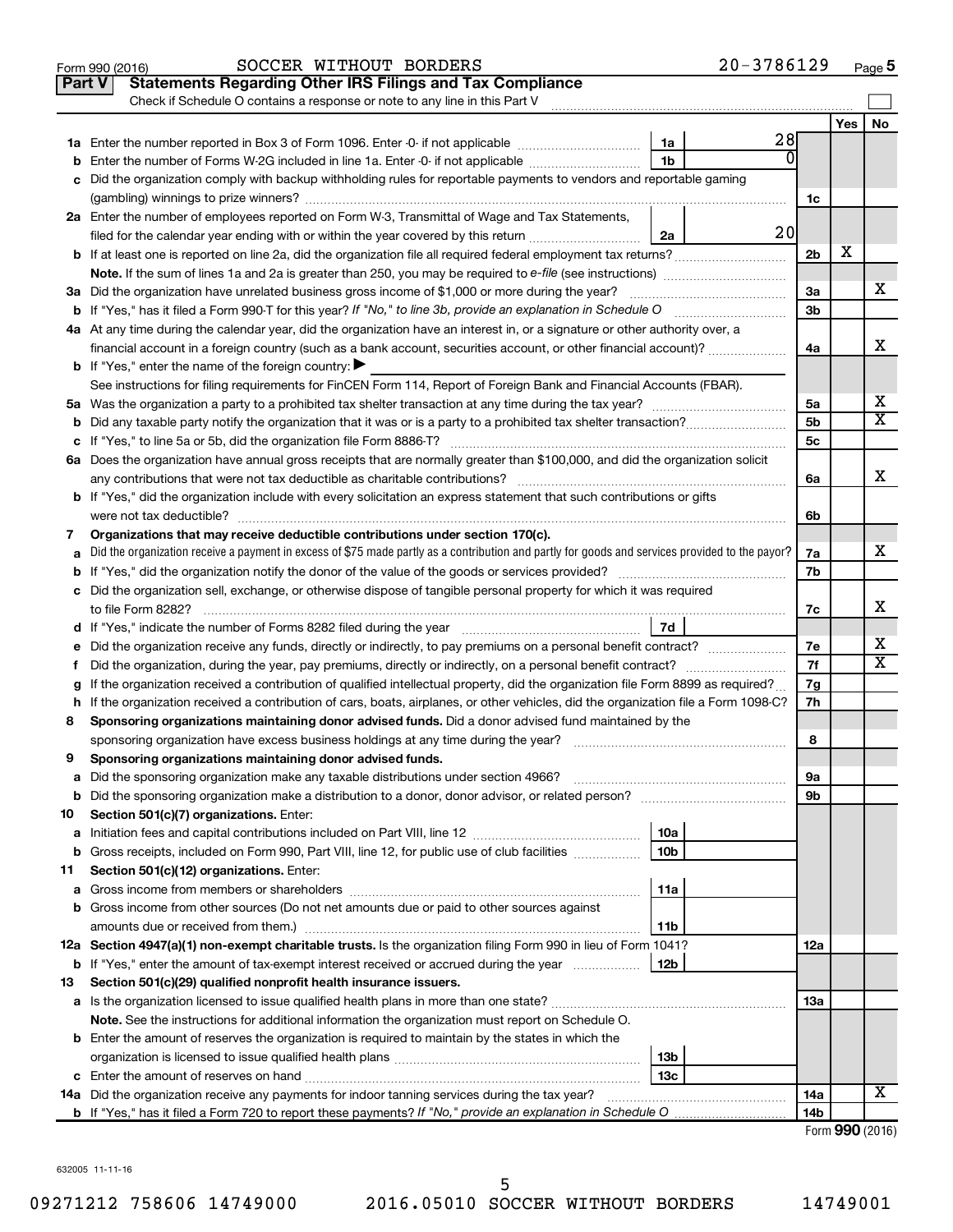| Form 990 (2016) |
|-----------------|
|-----------------|

# Form 990 (2016)  $\begin{array}{cccc} \text{SOCCER} & \text{WITHOUT} & \text{BORDERS} \end{array}$   $\begin{array}{cccc} 20-3786129 & \text{Page} \end{array}$

**Part VI** Governance, Management, and Disclosure For each "Yes" response to lines 2 through 7b below, and for a "No" response *to line 8a, 8b, or 10b below, describe the circumstances, processes, or changes in Schedule O. See instructions.*

|     | Check if Schedule O contains a response or note to any line in this Part VI [11] [12] Check if Schedule O contains a response or note to any line in this Part VI                              |                               |                 |                         | $\overline{\mathbf{X}}$      |  |  |  |  |  |  |  |
|-----|------------------------------------------------------------------------------------------------------------------------------------------------------------------------------------------------|-------------------------------|-----------------|-------------------------|------------------------------|--|--|--|--|--|--|--|
|     | <b>Section A. Governing Body and Management</b>                                                                                                                                                |                               |                 |                         |                              |  |  |  |  |  |  |  |
|     |                                                                                                                                                                                                |                               |                 | <b>Yes</b>              | No                           |  |  |  |  |  |  |  |
|     | 1a Enter the number of voting members of the governing body at the end of the tax year                                                                                                         | 1a                            | 12              |                         |                              |  |  |  |  |  |  |  |
|     | If there are material differences in voting rights among members of the governing body, or if the governing                                                                                    |                               |                 |                         |                              |  |  |  |  |  |  |  |
|     | body delegated broad authority to an executive committee or similar committee, explain in Schedule O.                                                                                          |                               |                 |                         |                              |  |  |  |  |  |  |  |
| b   | Enter the number of voting members included in line 1a, above, who are independent <i>manamer</i>                                                                                              | 1b                            | 11              |                         |                              |  |  |  |  |  |  |  |
| 2   | Did any officer, director, trustee, or key employee have a family relationship or a business relationship with any other                                                                       |                               |                 |                         |                              |  |  |  |  |  |  |  |
|     | officer, director, trustee, or key employee?                                                                                                                                                   |                               | $\mathbf{2}$    |                         | x                            |  |  |  |  |  |  |  |
| 3   | Did the organization delegate control over management duties customarily performed by or under the direct supervision                                                                          |                               | 3               |                         | х                            |  |  |  |  |  |  |  |
|     |                                                                                                                                                                                                |                               |                 |                         |                              |  |  |  |  |  |  |  |
| 4   | Did the organization make any significant changes to its governing documents since the prior Form 990 was filed?                                                                               |                               |                 |                         |                              |  |  |  |  |  |  |  |
| 5   |                                                                                                                                                                                                |                               |                 |                         |                              |  |  |  |  |  |  |  |
| 6   |                                                                                                                                                                                                |                               |                 |                         |                              |  |  |  |  |  |  |  |
| 7a  | Did the organization have members, stockholders, or other persons who had the power to elect or appoint one or                                                                                 |                               |                 |                         |                              |  |  |  |  |  |  |  |
|     |                                                                                                                                                                                                |                               | 7a              |                         | x                            |  |  |  |  |  |  |  |
|     | <b>b</b> Are any governance decisions of the organization reserved to (or subject to approval by) members, stockholders, or                                                                    |                               |                 |                         |                              |  |  |  |  |  |  |  |
|     | persons other than the governing body?                                                                                                                                                         |                               | 7b              |                         | x                            |  |  |  |  |  |  |  |
| 8   | Did the organization contemporaneously document the meetings held or written actions undertaken during the year by the following:                                                              |                               |                 |                         |                              |  |  |  |  |  |  |  |
|     |                                                                                                                                                                                                |                               | 8а              | х                       |                              |  |  |  |  |  |  |  |
|     |                                                                                                                                                                                                |                               | 8b              | $\overline{\mathbf{x}}$ |                              |  |  |  |  |  |  |  |
| 9   | Is there any officer, director, trustee, or key employee listed in Part VII, Section A, who cannot be reached at the                                                                           |                               |                 |                         |                              |  |  |  |  |  |  |  |
|     | organization's mailing address? If "Yes," provide the names and addresses in Schedule O manuminum manuminum man                                                                                |                               | 9               |                         | x                            |  |  |  |  |  |  |  |
|     | Section B. Policies (This Section B requests information about policies not required by the Internal Revenue Code.)                                                                            |                               |                 |                         |                              |  |  |  |  |  |  |  |
|     |                                                                                                                                                                                                |                               |                 | Yes                     | No.<br>$\overline{\text{X}}$ |  |  |  |  |  |  |  |
|     |                                                                                                                                                                                                |                               | 10a             |                         |                              |  |  |  |  |  |  |  |
|     | b If "Yes," did the organization have written policies and procedures governing the activities of such chapters, affiliates,                                                                   |                               |                 |                         |                              |  |  |  |  |  |  |  |
|     | and branches to ensure their operations are consistent with the organization's exempt purposes? <i>managereconominion</i>                                                                      |                               | 10 <sub>b</sub> |                         |                              |  |  |  |  |  |  |  |
|     | 11a Has the organization provided a complete copy of this Form 990 to all members of its governing body before filing the form?                                                                |                               | 11a             | $\overline{\mathbf{X}}$ |                              |  |  |  |  |  |  |  |
|     | <b>b</b> Describe in Schedule O the process, if any, used by the organization to review this Form 990.                                                                                         |                               |                 |                         |                              |  |  |  |  |  |  |  |
| 12a | Did the organization have a written conflict of interest policy? If "No," go to line 13                                                                                                        |                               | 12a             | х                       |                              |  |  |  |  |  |  |  |
| b   | Were officers, directors, or trustees, and key employees required to disclose annually interests that could give rise to conflicts?                                                            |                               | 12 <sub>b</sub> | $\overline{\text{x}}$   |                              |  |  |  |  |  |  |  |
|     | c Did the organization regularly and consistently monitor and enforce compliance with the policy? If "Yes," describe                                                                           |                               |                 |                         |                              |  |  |  |  |  |  |  |
|     | in Schedule O how this was done manufactured and continuum and contact the way to the set of the set of the schedule O how this was done                                                       |                               | 12 <sub>c</sub> |                         | х                            |  |  |  |  |  |  |  |
| 13  |                                                                                                                                                                                                |                               | 13              | $\overline{\textbf{x}}$ |                              |  |  |  |  |  |  |  |
| 14  | Did the organization have a written document retention and destruction policy? [11] manufaction manufaction in                                                                                 |                               | 14              |                         | $\overline{\text{X}}$        |  |  |  |  |  |  |  |
| 15  | Did the process for determining compensation of the following persons include a review and approval by independent                                                                             |                               |                 |                         |                              |  |  |  |  |  |  |  |
|     | persons, comparability data, and contemporaneous substantiation of the deliberation and decision?                                                                                              |                               |                 |                         |                              |  |  |  |  |  |  |  |
|     |                                                                                                                                                                                                |                               | 15a             |                         | х                            |  |  |  |  |  |  |  |
|     |                                                                                                                                                                                                |                               | 15b             |                         | $\overline{\text{x}}$        |  |  |  |  |  |  |  |
|     | If "Yes" to line 15a or 15b, describe the process in Schedule O (see instructions).                                                                                                            |                               |                 |                         |                              |  |  |  |  |  |  |  |
|     | 16a Did the organization invest in, contribute assets to, or participate in a joint venture or similar arrangement with a                                                                      |                               |                 |                         |                              |  |  |  |  |  |  |  |
|     | taxable entity during the year?                                                                                                                                                                |                               | 16a             |                         | Χ                            |  |  |  |  |  |  |  |
|     | b If "Yes," did the organization follow a written policy or procedure requiring the organization to evaluate its participation                                                                 |                               |                 |                         |                              |  |  |  |  |  |  |  |
|     | in joint venture arrangements under applicable federal tax law, and take steps to safeguard the organization's                                                                                 |                               |                 |                         |                              |  |  |  |  |  |  |  |
|     | exempt status with respect to such arrangements?                                                                                                                                               |                               | 16b             |                         |                              |  |  |  |  |  |  |  |
|     | <b>Section C. Disclosure</b>                                                                                                                                                                   |                               |                 |                         |                              |  |  |  |  |  |  |  |
| 17  | List the states with which a copy of this Form 990 is required to be filed ▶MA, CA, PA, MD, CO                                                                                                 |                               |                 |                         |                              |  |  |  |  |  |  |  |
| 18  | Section 6104 requires an organization to make its Forms 1023 (or 1024 if applicable), 990, and 990-T (Section 501(c)(3)s only) available                                                       |                               |                 |                         |                              |  |  |  |  |  |  |  |
|     | for public inspection. Indicate how you made these available. Check all that apply.<br>$\lfloor x \rfloor$ Another's website<br>$\lfloor x \rfloor$ Upon request<br>$ \mathbf{X} $ Own website | Other (explain in Schedule O) |                 |                         |                              |  |  |  |  |  |  |  |
| 19  | Describe in Schedule O whether (and if so, how) the organization made its governing documents, conflict of interest policy, and financial                                                      |                               |                 |                         |                              |  |  |  |  |  |  |  |
|     | statements available to the public during the tax year.                                                                                                                                        |                               |                 |                         |                              |  |  |  |  |  |  |  |
| 20  | State the name, address, and telephone number of the person who possesses the organization's books and records:                                                                                |                               |                 |                         |                              |  |  |  |  |  |  |  |
|     | MARY MCVEIGH - 857-264-0097                                                                                                                                                                    |                               |                 |                         |                              |  |  |  |  |  |  |  |
|     | WATERHOUSE STREET, CAMBRIDGE, MA<br>02138<br>632006 11-11-16                                                                                                                                   |                               |                 | Form 990 (2016)         |                              |  |  |  |  |  |  |  |
|     | 6                                                                                                                                                                                              |                               |                 |                         |                              |  |  |  |  |  |  |  |
|     | 09271212 758606 14749000<br>2016.05010 SOCCER WITHOUT BORDERS                                                                                                                                  |                               |                 | 14749001                |                              |  |  |  |  |  |  |  |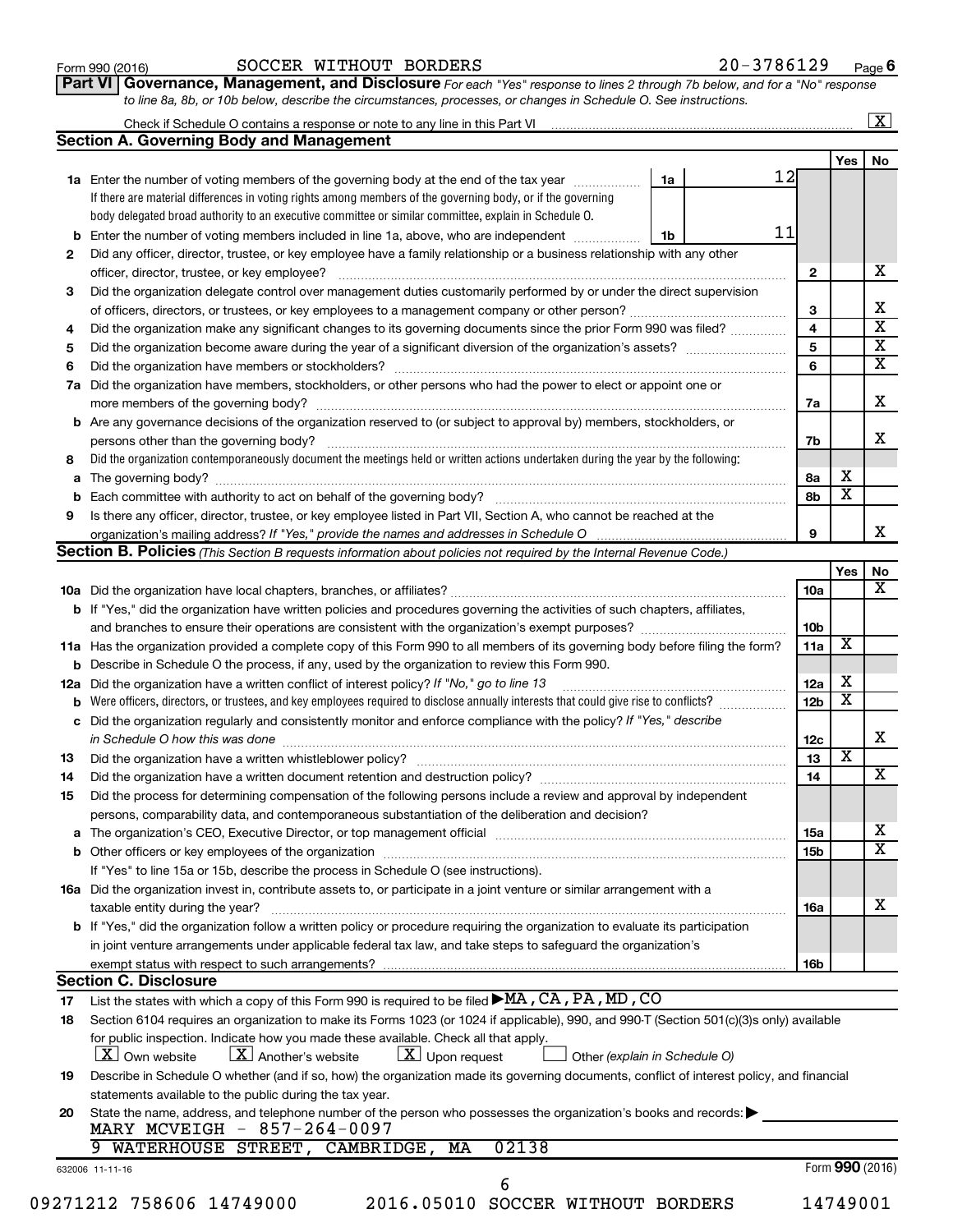$\Box$ 

| Part VII Compensation of Officers, Directors, Trustees, Key Employees, Highest Compensated |  |  |  |  |
|--------------------------------------------------------------------------------------------|--|--|--|--|
| <b>Employees, and Independent Contractors</b>                                              |  |  |  |  |

Check if Schedule O contains a response or note to any line in this Part VII

**Section A. Officers, Directors, Trustees, Key Employees, and Highest Compensated Employees**

**1a**  Complete this table for all persons required to be listed. Report compensation for the calendar year ending with or within the organization's tax year.

**•** List all of the organization's current officers, directors, trustees (whether individuals or organizations), regardless of amount of compensation. Enter -0- in columns  $(D)$ ,  $(E)$ , and  $(F)$  if no compensation was paid.

**•** List all of the organization's **current** key employees, if any. See instructions for definition of "key employee."

**•** List the organization's five current highest compensated employees (other than an officer, director, trustee, or key employee) who received reportable compensation (Box 5 of Form W-2 and/or Box 7 of Form 1099-MISC) of more than \$100,000 from the organization and any related organizations.

**•** List all of the organization's former officers, key employees, and highest compensated employees who received more than \$100,000 of reportable compensation from the organization and any related organizations.

**•** List all of the organization's former directors or trustees that received, in the capacity as a former director or trustee of the organization, more than \$10,000 of reportable compensation from the organization and any related organizations.

List persons in the following order: individual trustees or directors; institutional trustees; officers; key employees; highest compensated employees; and former such persons.

Check this box if neither the organization nor any related organization compensated any current officer, director, or trustee.  $\Box$ 

| (A)                          | (B)                    | (C)                                     |                                                                  |             |              |                                 |        | (D)             | (E)                              | (F)                      |  |  |
|------------------------------|------------------------|-----------------------------------------|------------------------------------------------------------------|-------------|--------------|---------------------------------|--------|-----------------|----------------------------------|--------------------------|--|--|
| Name and Title               | Average                | Position<br>(do not check more than one |                                                                  |             |              |                                 |        | Reportable      | Reportable                       | Estimated                |  |  |
|                              | hours per              |                                         | box, unless person is both an<br>officer and a director/trustee) |             |              |                                 |        | compensation    | compensation                     | amount of                |  |  |
|                              | week                   |                                         |                                                                  |             |              |                                 |        | from<br>the     | from related                     | other                    |  |  |
|                              | (list any<br>hours for |                                         |                                                                  |             |              |                                 |        | organization    | organizations<br>(W-2/1099-MISC) | compensation<br>from the |  |  |
|                              | related                |                                         |                                                                  |             |              |                                 |        | (W-2/1099-MISC) |                                  | organization             |  |  |
|                              | organizations          |                                         |                                                                  |             |              |                                 |        |                 |                                  | and related              |  |  |
|                              | below                  | Individual trustee or director          | Institutional trustee                                            |             | Key employee | Highest compensated<br>employee |        |                 |                                  | organizations            |  |  |
|                              | line)                  |                                         |                                                                  | Officer     |              |                                 | Former |                 |                                  |                          |  |  |
| SKYE DELANO<br>(1)           | 1.00                   |                                         |                                                                  |             |              |                                 |        |                 |                                  |                          |  |  |
| <b>DIRECTOR</b>              |                        | $\mathbf X$                             |                                                                  |             |              |                                 |        | $\mathbf 0$ .   | 0.                               | $\mathbf 0$ .            |  |  |
| (2)<br><b>TAMMY REDER</b>    | 5.00                   |                                         |                                                                  |             |              |                                 |        |                 |                                  |                          |  |  |
| TREASURER                    |                        | X                                       |                                                                  | $\mathbf X$ |              |                                 |        | 0               | $\mathbf 0$ .                    | $\mathbf 0$ .            |  |  |
| CHARLIE BUSTIN<br>(3)        | 2.00                   |                                         |                                                                  |             |              |                                 |        |                 |                                  |                          |  |  |
| <b>DIRECTOR</b>              |                        | X                                       |                                                                  |             |              |                                 |        | $\mathbf 0$     | 0.                               | $\mathbf 0$ .            |  |  |
| (4)<br>GILLIAN CASSELL-STIGA | 5.00                   |                                         |                                                                  |             |              |                                 |        |                 |                                  |                          |  |  |
| SECRETARY                    |                        | $\mathbf X$                             |                                                                  | $\mathbf X$ |              |                                 |        | 0.              | $\mathbf 0$ .                    | $\mathbf 0$ .            |  |  |
| BENJAMIN GUCCIARDI<br>(5)    | 40.00                  |                                         |                                                                  |             |              |                                 |        |                 |                                  |                          |  |  |
| FOUNDER AND OAKLAND DIRECT   |                        | $\mathbf X$                             |                                                                  | $\mathbf X$ |              |                                 |        | 48,000.         | $\mathbf 0$ .                    | $\mathbf 0$ .            |  |  |
| RYAN HAWKE<br>(6)            | 5.00                   |                                         |                                                                  |             |              |                                 |        |                 |                                  |                          |  |  |
| PRESIDENT                    |                        | $\mathbf X$                             |                                                                  | $\mathbf X$ |              |                                 |        | $\mathbf 0$     | $\mathbf 0$ .                    | $\mathbf 0$ .            |  |  |
| JOHN O'BRIEN<br>(7)          | 1.00                   |                                         |                                                                  |             |              |                                 |        |                 |                                  |                          |  |  |
| <b>DIRECTOR</b>              |                        | $\mathbf X$                             |                                                                  |             |              |                                 |        | $\mathbf 0$     | $\mathbf 0$ .                    | $\mathbf 0$ .            |  |  |
| MICHAEL SACK<br>(8)          | 2.00                   |                                         |                                                                  |             |              |                                 |        |                 |                                  |                          |  |  |
| <b>DIRECTOR</b>              |                        | $\mathbf X$                             |                                                                  |             |              |                                 |        | 0.              | $\mathbf 0$ .                    | $\mathbf 0$ .            |  |  |
| ERIN COOK<br>(9)             | 2.00                   |                                         |                                                                  |             |              |                                 |        |                 |                                  |                          |  |  |
| <b>DIRECTOR</b>              |                        | $\mathbf X$                             |                                                                  |             |              |                                 |        | 0.              | $\mathbf 0$ .                    | $\mathbf 0$ .            |  |  |
| (10) LEILA MILANI            | 1.00                   |                                         |                                                                  |             |              |                                 |        |                 |                                  |                          |  |  |
| <b>DIRECTOR</b>              |                        | $\mathbf X$                             |                                                                  |             |              |                                 |        | $\mathbf 0$     | $\mathbf 0$ .                    | $\mathbf 0$ .            |  |  |
| (11) MARTHA SAAVEDRA         | 1.00                   |                                         |                                                                  |             |              |                                 |        |                 |                                  |                          |  |  |
| <b>DIRECTOR</b>              |                        | $\mathbf X$                             |                                                                  |             |              |                                 |        | $\mathbf 0$ .   | $\mathbf 0$ .                    | $\mathbf 0$ .            |  |  |
| (12) ZOE BOUCHELLE           | 1.00                   |                                         |                                                                  |             |              |                                 |        |                 |                                  |                          |  |  |
| <b>DIRECTOR</b>              |                        | $\mathbf X$                             |                                                                  |             |              |                                 |        | $\mathbf 0$ .   | $\mathbf 0$ .                    | $\mathbf 0$ .            |  |  |
| (13) MARY MCVEIGH            | 40.00                  |                                         |                                                                  |             |              |                                 |        |                 |                                  |                          |  |  |
| EXECUTIVE DIRECTOR           |                        |                                         |                                                                  | $\mathbf X$ |              |                                 |        | 51,063.         | $\mathbf 0$ .                    | 1,855.                   |  |  |
|                              |                        |                                         |                                                                  |             |              |                                 |        |                 |                                  |                          |  |  |
|                              |                        |                                         |                                                                  |             |              |                                 |        |                 |                                  |                          |  |  |
|                              |                        |                                         |                                                                  |             |              |                                 |        |                 |                                  |                          |  |  |
|                              |                        |                                         |                                                                  |             |              |                                 |        |                 |                                  |                          |  |  |
|                              |                        |                                         |                                                                  |             |              |                                 |        |                 |                                  |                          |  |  |
|                              |                        |                                         |                                                                  |             |              |                                 |        |                 |                                  |                          |  |  |
|                              |                        |                                         |                                                                  |             |              |                                 |        |                 |                                  |                          |  |  |
|                              |                        |                                         |                                                                  |             |              |                                 |        |                 |                                  |                          |  |  |

632007 11-11-16

09271212 758606 14749000 2016.05010 SOCCER WITHOUT BORDERS 14749001

7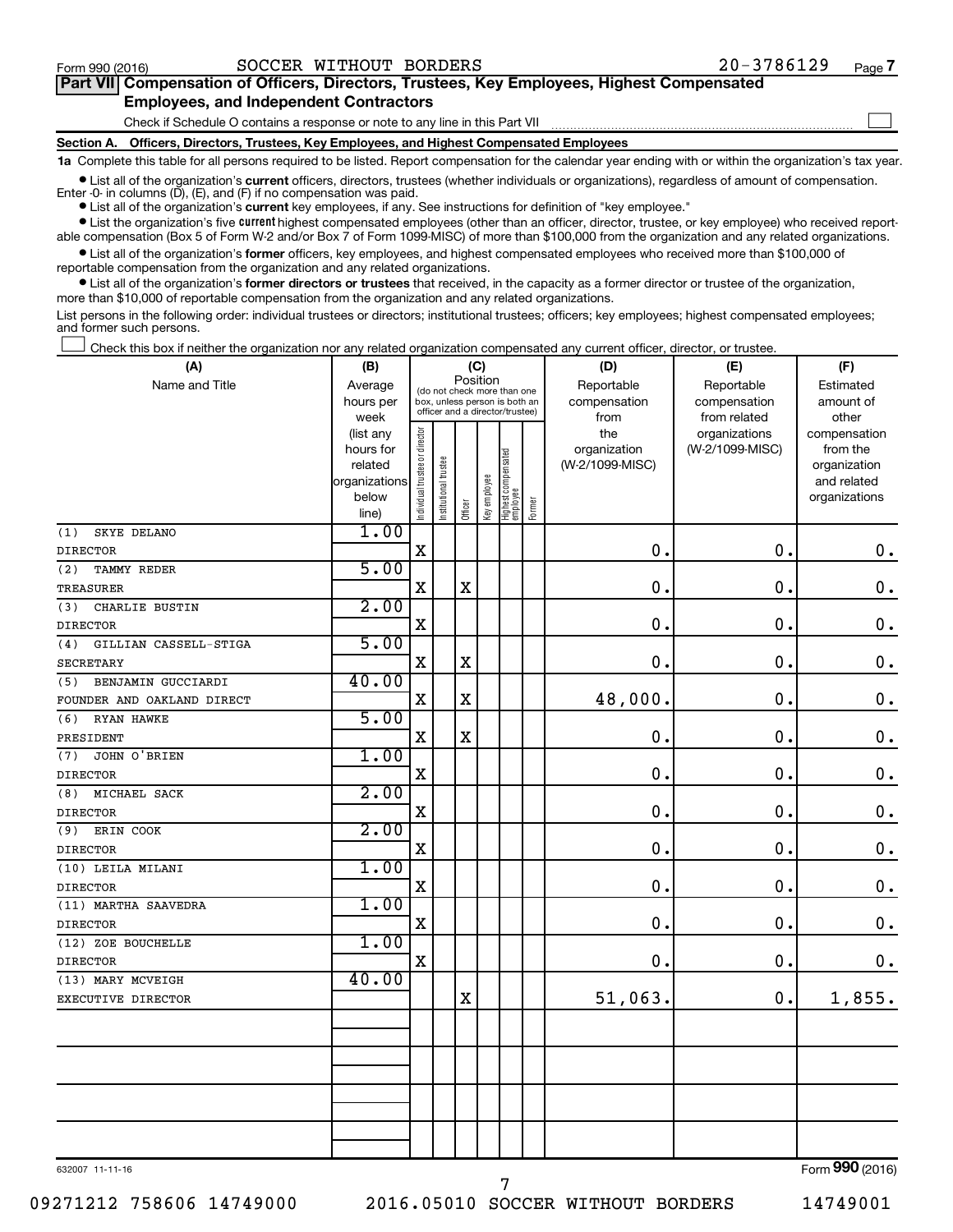|    | SOCCER WITHOUT BORDERS<br>Form 990 (2016)                                                                                                                                                                                                              |                                                                                                                                                           |                                |                       |         |              |                                   |        |                                           | 20-3786129                                        |          |                     |                                                                          | Page 8           |
|----|--------------------------------------------------------------------------------------------------------------------------------------------------------------------------------------------------------------------------------------------------------|-----------------------------------------------------------------------------------------------------------------------------------------------------------|--------------------------------|-----------------------|---------|--------------|-----------------------------------|--------|-------------------------------------------|---------------------------------------------------|----------|---------------------|--------------------------------------------------------------------------|------------------|
|    | <b>Part VII</b><br>Section A. Officers, Directors, Trustees, Key Employees, and Highest Compensated Employees (continued)                                                                                                                              |                                                                                                                                                           |                                |                       |         |              |                                   |        |                                           |                                                   |          |                     |                                                                          |                  |
|    | (A)<br>Name and title                                                                                                                                                                                                                                  | (B)<br>(C)<br>Position<br>Average<br>(do not check more than one<br>hours per<br>box, unless person is both an<br>officer and a director/trustee)<br>week |                                |                       |         |              |                                   |        | (D)<br>Reportable<br>compensation<br>from | (E)<br>Reportable<br>compensation<br>from related |          |                     | (F)<br>Estimated<br>amount of<br>other                                   |                  |
|    |                                                                                                                                                                                                                                                        | (list any<br>hours for<br>related<br>organizations<br>below<br>line)                                                                                      | Individual trustee or director | Institutional trustee | Officer | Key employee | Highest compensated<br>  employee | Former | the<br>organization<br>(W-2/1099-MISC)    | organizations<br>(W-2/1099-MISC)                  |          |                     | compensation<br>from the<br>organization<br>and related<br>organizations |                  |
|    |                                                                                                                                                                                                                                                        |                                                                                                                                                           |                                |                       |         |              |                                   |        |                                           |                                                   |          |                     |                                                                          |                  |
|    |                                                                                                                                                                                                                                                        |                                                                                                                                                           |                                |                       |         |              |                                   |        |                                           |                                                   |          |                     |                                                                          |                  |
|    |                                                                                                                                                                                                                                                        |                                                                                                                                                           |                                |                       |         |              |                                   |        |                                           |                                                   |          |                     |                                                                          |                  |
|    |                                                                                                                                                                                                                                                        |                                                                                                                                                           |                                |                       |         |              |                                   |        |                                           |                                                   |          |                     |                                                                          |                  |
|    |                                                                                                                                                                                                                                                        |                                                                                                                                                           |                                |                       |         |              |                                   |        |                                           |                                                   |          |                     |                                                                          |                  |
|    |                                                                                                                                                                                                                                                        |                                                                                                                                                           |                                |                       |         |              |                                   |        |                                           |                                                   |          |                     |                                                                          |                  |
|    |                                                                                                                                                                                                                                                        |                                                                                                                                                           |                                |                       |         |              |                                   |        |                                           |                                                   |          |                     |                                                                          |                  |
|    | 1b Sub-total                                                                                                                                                                                                                                           |                                                                                                                                                           |                                |                       |         |              |                                   |        | 99,063.                                   |                                                   | 0.       |                     | 1,855.                                                                   |                  |
|    | c Total from continuation sheets to Part VII, Section A manufactured by                                                                                                                                                                                |                                                                                                                                                           |                                |                       |         |              |                                   |        | $\overline{0}$ .<br>99,063.               |                                                   | σ.<br>Ο. |                     | 1,855.                                                                   | $\overline{0}$ . |
| 2  | Total number of individuals (including but not limited to those listed above) who received more than \$100,000 of reportable<br>compensation from the organization $\blacktriangleright$                                                               |                                                                                                                                                           |                                |                       |         |              |                                   |        |                                           |                                                   |          |                     | Yes                                                                      | 0<br>No          |
| 3  | Did the organization list any former officer, director, or trustee, key employee, or highest compensated employee on<br>line 1a? If "Yes," complete Schedule J for such individual manufactured content to the set of the set of the s                 |                                                                                                                                                           |                                |                       |         |              |                                   |        |                                           |                                                   |          | 3                   |                                                                          | х                |
|    | For any individual listed on line 1a, is the sum of reportable compensation and other compensation from the organization<br>and related organizations greater than \$150,000? If "Yes," complete Schedule J for such individual                        |                                                                                                                                                           |                                |                       |         |              |                                   |        |                                           |                                                   |          | 4                   |                                                                          | х                |
| 5  | Did any person listed on line 1a receive or accrue compensation from any unrelated organization or individual for services<br><b>Section B. Independent Contractors</b>                                                                                |                                                                                                                                                           |                                |                       |         |              |                                   |        |                                           |                                                   |          | 5                   |                                                                          | х                |
| 1. | Complete this table for your five highest compensated independent contractors that received more than \$100,000 of compensation from<br>the organization. Report compensation for the calendar year ending with or within the organization's tax year. |                                                                                                                                                           |                                |                       |         |              |                                   |        |                                           |                                                   |          |                     |                                                                          |                  |
|    | (A)<br>Name and business address                                                                                                                                                                                                                       |                                                                                                                                                           |                                | <b>NONE</b>           |         |              |                                   |        | (B)<br>Description of services            |                                                   |          | (C)<br>Compensation |                                                                          |                  |
|    |                                                                                                                                                                                                                                                        |                                                                                                                                                           |                                |                       |         |              |                                   |        |                                           |                                                   |          |                     |                                                                          |                  |
|    |                                                                                                                                                                                                                                                        |                                                                                                                                                           |                                |                       |         |              |                                   |        |                                           |                                                   |          |                     |                                                                          |                  |
|    |                                                                                                                                                                                                                                                        |                                                                                                                                                           |                                |                       |         |              |                                   |        |                                           |                                                   |          |                     |                                                                          |                  |
|    |                                                                                                                                                                                                                                                        |                                                                                                                                                           |                                |                       |         |              |                                   |        |                                           |                                                   |          |                     |                                                                          |                  |
| 2  | Total number of independent contractors (including but not limited to those listed above) who received more than<br>\$100,000 of compensation from the organization                                                                                    |                                                                                                                                                           |                                |                       |         |              | 0                                 |        |                                           |                                                   |          |                     |                                                                          |                  |
|    |                                                                                                                                                                                                                                                        |                                                                                                                                                           |                                |                       |         |              |                                   |        |                                           |                                                   |          | $Form$ 990 (2016)   |                                                                          |                  |

632008 11-11-16

Form (2016) **990**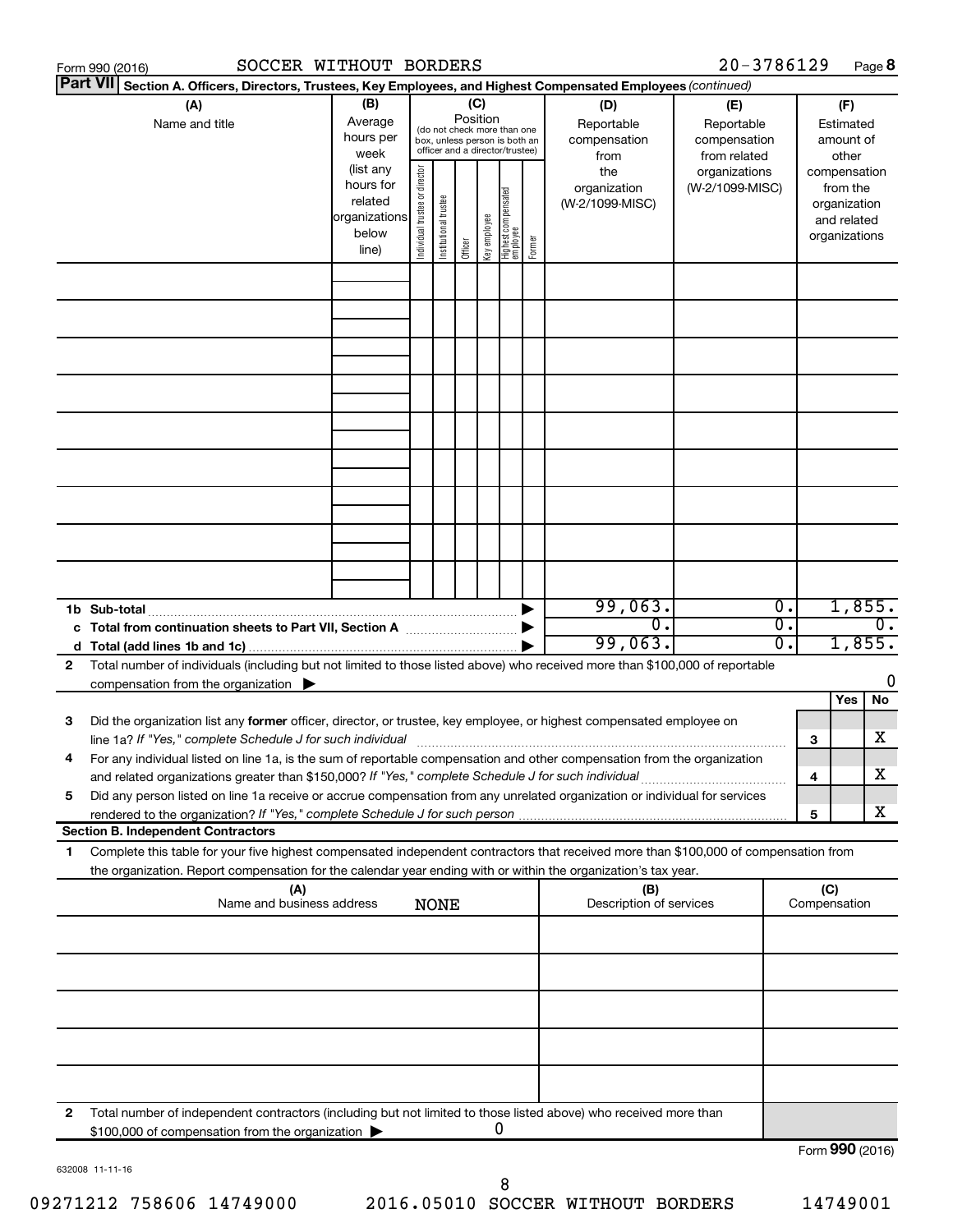|                                                           | Part VIII       | Statement of Revenue                                        |                |                            |                      |                                                 |                                         |                                                                    |
|-----------------------------------------------------------|-----------------|-------------------------------------------------------------|----------------|----------------------------|----------------------|-------------------------------------------------|-----------------------------------------|--------------------------------------------------------------------|
|                                                           |                 |                                                             |                |                            | (A)<br>Total revenue | (B)<br>Related or<br>exempt function<br>revenue | (C)<br>Unrelated<br>business<br>revenue | (D)<br>Revenue excluded<br>from tax under<br>sections<br>512 - 514 |
| Contributions, Gifts, Grants<br>and Other Similar Amounts |                 | 1 a Federated campaigns                                     | 1a             |                            |                      |                                                 |                                         |                                                                    |
|                                                           |                 |                                                             | 1b             |                            |                      |                                                 |                                         |                                                                    |
|                                                           |                 | c Fundraising events                                        | 1 <sub>c</sub> | 35, 238.                   |                      |                                                 |                                         |                                                                    |
|                                                           |                 | d Related organizations                                     | 1 <sub>d</sub> |                            |                      |                                                 |                                         |                                                                    |
|                                                           |                 | e Government grants (contributions)                         | 1e             | 312,794.                   |                      |                                                 |                                         |                                                                    |
|                                                           |                 | f All other contributions, gifts, grants, and               |                |                            |                      |                                                 |                                         |                                                                    |
|                                                           |                 | similar amounts not included above                          |                | $1$ f $\vert$ 1, 034, 256. |                      |                                                 |                                         |                                                                    |
|                                                           |                 | <b>g</b> Noncash contributions included in lines 1a-1f: \$  |                | 70,536.                    |                      |                                                 |                                         |                                                                    |
|                                                           |                 |                                                             |                | $\blacktriangleright$      | 1,382,288.           |                                                 |                                         |                                                                    |
|                                                           |                 |                                                             |                | <b>Business Code</b>       |                      |                                                 |                                         |                                                                    |
|                                                           | 2a              | PROGRAM SERVICE FEES                                        |                | 711300                     | 27,707.              | 27,707.                                         |                                         |                                                                    |
|                                                           | b               | the control of the control of the control of the control of |                |                            |                      |                                                 |                                         |                                                                    |
|                                                           | c               |                                                             |                |                            |                      |                                                 |                                         |                                                                    |
|                                                           | d               |                                                             |                |                            |                      |                                                 |                                         |                                                                    |
| Program Service<br>Revenue                                | е               |                                                             |                |                            |                      |                                                 |                                         |                                                                    |
|                                                           | f               |                                                             |                |                            |                      |                                                 |                                         |                                                                    |
|                                                           |                 |                                                             |                |                            | 27,707.              |                                                 |                                         |                                                                    |
|                                                           | З               | Investment income (including dividends, interest, and       |                |                            |                      |                                                 |                                         |                                                                    |
|                                                           |                 |                                                             |                | ▶                          |                      |                                                 |                                         |                                                                    |
|                                                           | 4               | Income from investment of tax-exempt bond proceeds          |                |                            |                      |                                                 |                                         |                                                                    |
|                                                           | 5               |                                                             |                |                            |                      |                                                 |                                         |                                                                    |
|                                                           |                 |                                                             | (i) Real       | (ii) Personal              |                      |                                                 |                                         |                                                                    |
|                                                           |                 | <b>6 a</b> Gross rents                                      |                |                            |                      |                                                 |                                         |                                                                    |
|                                                           |                 | <b>b</b> Less: rental expenses                              |                |                            |                      |                                                 |                                         |                                                                    |
|                                                           |                 | <b>c</b> Rental income or (loss) $\ldots$                   |                |                            |                      |                                                 |                                         |                                                                    |
|                                                           |                 |                                                             |                |                            |                      |                                                 |                                         |                                                                    |
|                                                           |                 | <b>7 a</b> Gross amount from sales of                       | (i) Securities | (ii) Other                 |                      |                                                 |                                         |                                                                    |
|                                                           |                 | assets other than inventory                                 |                |                            |                      |                                                 |                                         |                                                                    |
|                                                           |                 | <b>b</b> Less: cost or other basis                          |                |                            |                      |                                                 |                                         |                                                                    |
|                                                           |                 | and sales expenses                                          |                |                            |                      |                                                 |                                         |                                                                    |
|                                                           |                 |                                                             |                |                            |                      |                                                 |                                         |                                                                    |
|                                                           |                 |                                                             |                |                            |                      |                                                 |                                         |                                                                    |
|                                                           |                 | 8 a Gross income from fundraising events (not               |                |                            |                      |                                                 |                                         |                                                                    |
| Other Revenue                                             |                 | $35,238.$ of<br>including \$                                |                |                            |                      |                                                 |                                         |                                                                    |
|                                                           |                 | contributions reported on line 1c). See                     |                |                            |                      |                                                 |                                         |                                                                    |
|                                                           |                 |                                                             | al             | 12,150.                    |                      |                                                 |                                         |                                                                    |
|                                                           |                 |                                                             | $\mathbf b$    | 12,404.                    |                      |                                                 |                                         |                                                                    |
|                                                           |                 | c Net income or (loss) from fundraising events              |                | .                          | $-254.$              |                                                 |                                         | $-254.$                                                            |
|                                                           |                 | 9 a Gross income from gaming activities. See                |                |                            |                      |                                                 |                                         |                                                                    |
|                                                           |                 |                                                             |                |                            |                      |                                                 |                                         |                                                                    |
|                                                           |                 |                                                             | b              |                            |                      |                                                 |                                         |                                                                    |
|                                                           |                 | c Net income or (loss) from gaming activities               |                |                            |                      |                                                 |                                         |                                                                    |
|                                                           |                 | 10 a Gross sales of inventory, less returns                 |                |                            |                      |                                                 |                                         |                                                                    |
|                                                           |                 |                                                             |                |                            |                      |                                                 |                                         |                                                                    |
|                                                           |                 | <b>b</b> Less: cost of goods sold                           | b              |                            |                      |                                                 |                                         |                                                                    |
|                                                           |                 | c Net income or (loss) from sales of inventory              |                |                            |                      |                                                 |                                         |                                                                    |
|                                                           |                 | Miscellaneous Revenue                                       |                | <b>Business Code</b>       |                      |                                                 |                                         |                                                                    |
|                                                           | 11 a            |                                                             |                |                            |                      |                                                 |                                         |                                                                    |
|                                                           | b               |                                                             |                |                            |                      |                                                 |                                         |                                                                    |
|                                                           | с               |                                                             |                |                            |                      |                                                 |                                         |                                                                    |
|                                                           | d               |                                                             |                | 900099                     | 2,427.               | 2,427.                                          |                                         |                                                                    |
|                                                           |                 |                                                             |                |                            | 2,427.               |                                                 |                                         |                                                                    |
|                                                           | 12              |                                                             |                |                            | ,412,168.            | 30, 134.                                        | 0.                                      | $-254.$                                                            |
|                                                           | 632009 11-11-16 |                                                             |                |                            |                      |                                                 |                                         | Form 990 (2016)                                                    |

9

09271212 758606 14749000 2016.05010 SOCCER WITHOUT BORDERS 14749001

Form 990 (2016) Page SOCCER WITHOUT BORDERS 20-3786129 **9**

**Part VIII Statement Statement**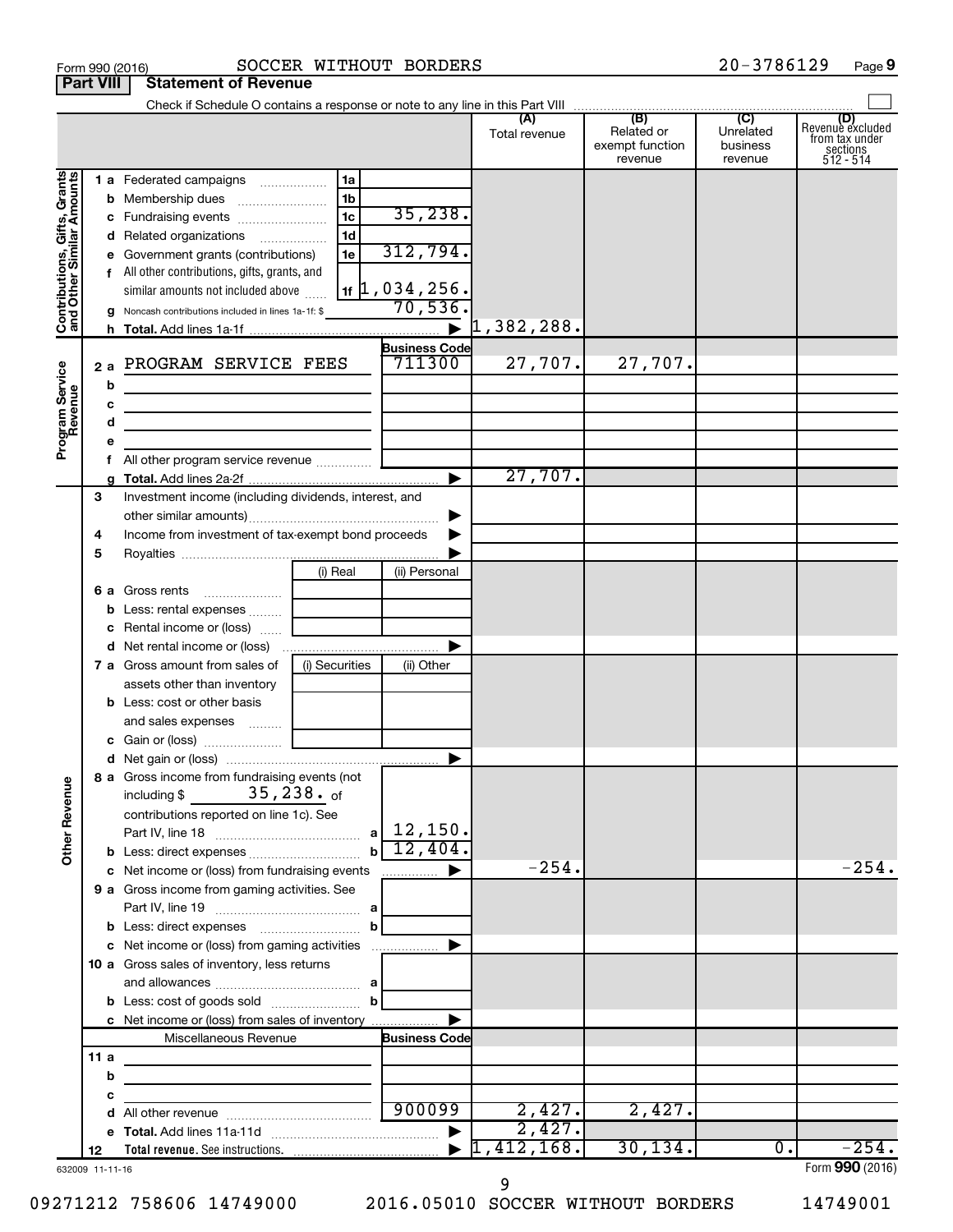**Part IX Statement of Functional Expenses**

## Form 990 (2016)  $\begin{array}{cccc} \text{SOCCER} & \text{WITHOUT} & \text{BORDERS} \end{array}$  20 – 378 6 1 29  $\begin{array}{cccc} \text{Page} & \text{Page} \end{array}$

| Section 501(c)(3) and 501(c)(4) organizations must complete all columns. All other organizations must complete column (A). |                                                                                                                                                             |                       |                                    |                                           |                                |  |  |  |
|----------------------------------------------------------------------------------------------------------------------------|-------------------------------------------------------------------------------------------------------------------------------------------------------------|-----------------------|------------------------------------|-------------------------------------------|--------------------------------|--|--|--|
| $\vert X \vert$<br>Check if Schedule O contains a response or note to any line in this Part IX                             |                                                                                                                                                             |                       |                                    |                                           |                                |  |  |  |
|                                                                                                                            | Do not include amounts reported on lines 6b,<br>7b, 8b, 9b, and 10b of Part VIII.                                                                           | (A)<br>Total expenses | (B)<br>Program service<br>expenses | (C)<br>Management and<br>general expenses | (D)<br>Fundraising<br>expenses |  |  |  |
| 1.                                                                                                                         | Grants and other assistance to domestic organizations                                                                                                       |                       |                                    |                                           |                                |  |  |  |
|                                                                                                                            | and domestic governments. See Part IV, line 21                                                                                                              |                       |                                    |                                           |                                |  |  |  |
| 2                                                                                                                          | Grants and other assistance to domestic                                                                                                                     |                       |                                    |                                           |                                |  |  |  |
|                                                                                                                            | individuals. See Part IV, line 22                                                                                                                           |                       |                                    |                                           |                                |  |  |  |
| 3                                                                                                                          | Grants and other assistance to foreign                                                                                                                      |                       |                                    |                                           |                                |  |  |  |
|                                                                                                                            | organizations, foreign governments, and foreign                                                                                                             |                       |                                    |                                           |                                |  |  |  |
|                                                                                                                            | individuals. See Part IV, lines 15 and 16                                                                                                                   |                       |                                    |                                           |                                |  |  |  |
| 4                                                                                                                          | Benefits paid to or for members                                                                                                                             |                       |                                    |                                           |                                |  |  |  |
| 5                                                                                                                          | Compensation of current officers, directors,                                                                                                                |                       |                                    |                                           |                                |  |  |  |
|                                                                                                                            | trustees, and key employees                                                                                                                                 | 123,731.              | 86,611.                            | 18,560.                                   | 18,560.                        |  |  |  |
| 6                                                                                                                          | Compensation not included above, to disqualified                                                                                                            |                       |                                    |                                           |                                |  |  |  |
|                                                                                                                            | persons (as defined under section 4958(f)(1)) and                                                                                                           |                       |                                    |                                           |                                |  |  |  |
|                                                                                                                            | persons described in section 4958(c)(3)(B)                                                                                                                  |                       |                                    |                                           |                                |  |  |  |
| 7                                                                                                                          | Other salaries and wages                                                                                                                                    | 574,697.              | 493,005.                           | 46,654.                                   | 35,038.                        |  |  |  |
| 8                                                                                                                          | Pension plan accruals and contributions (include                                                                                                            |                       |                                    |                                           |                                |  |  |  |
|                                                                                                                            | section 401(k) and 403(b) employer contributions)                                                                                                           |                       |                                    |                                           |                                |  |  |  |
| 9                                                                                                                          |                                                                                                                                                             | 21,959.               | 19,657.                            | 1,886.                                    | 416.                           |  |  |  |
| 10                                                                                                                         |                                                                                                                                                             | 63,416.               | 53,085.                            | 5,728.                                    | 4,603.                         |  |  |  |
| 11                                                                                                                         | Fees for services (non-employees):                                                                                                                          |                       |                                    |                                           |                                |  |  |  |
| a                                                                                                                          |                                                                                                                                                             |                       |                                    |                                           |                                |  |  |  |
| b                                                                                                                          |                                                                                                                                                             |                       |                                    |                                           |                                |  |  |  |
| c                                                                                                                          |                                                                                                                                                             | 13,550.               | 4,800.                             | 8,750.                                    |                                |  |  |  |
| d                                                                                                                          |                                                                                                                                                             |                       |                                    |                                           |                                |  |  |  |
| е                                                                                                                          | Professional fundraising services. See Part IV, line 17                                                                                                     |                       |                                    |                                           |                                |  |  |  |
| f                                                                                                                          | Investment management fees                                                                                                                                  |                       |                                    |                                           |                                |  |  |  |
| $\mathbf{q}$                                                                                                               | Other. (If line 11g amount exceeds 10% of line 25,                                                                                                          |                       |                                    |                                           |                                |  |  |  |
|                                                                                                                            | column (A) amount, list line 11g expenses on Sch O.)                                                                                                        | 227, 310.             | 222,882.                           | 1,050.                                    | 3,378.                         |  |  |  |
| 12                                                                                                                         |                                                                                                                                                             |                       |                                    |                                           |                                |  |  |  |
| 13                                                                                                                         |                                                                                                                                                             | 13,076.               | 12,391.                            | 406.                                      | 279.                           |  |  |  |
| 14                                                                                                                         |                                                                                                                                                             | 3,646.                | 1,033.                             | $\overline{23}$                           | 2,590.                         |  |  |  |
| 15                                                                                                                         |                                                                                                                                                             |                       |                                    |                                           |                                |  |  |  |
| 16                                                                                                                         |                                                                                                                                                             | 54,475.<br>133,267.   | 51,187.<br>133,147.                | 294.                                      | 2,994.<br>120.                 |  |  |  |
| 17                                                                                                                         |                                                                                                                                                             |                       |                                    |                                           |                                |  |  |  |
| 18                                                                                                                         | Payments of travel or entertainment expenses                                                                                                                |                       |                                    |                                           |                                |  |  |  |
|                                                                                                                            | for any federal, state, or local public officials                                                                                                           | 2,081.                | 1,820.                             | 4.                                        | 257.                           |  |  |  |
| 19                                                                                                                         | Conferences, conventions, and meetings                                                                                                                      |                       |                                    |                                           |                                |  |  |  |
| 20                                                                                                                         | Interest                                                                                                                                                    |                       |                                    |                                           |                                |  |  |  |
| 21                                                                                                                         |                                                                                                                                                             | 10,767.               | 10,767.                            |                                           |                                |  |  |  |
| 22                                                                                                                         | Depreciation, depletion, and amortization                                                                                                                   | $11,516$ .            | 9,619.                             | 1,491                                     | 406.                           |  |  |  |
| 23                                                                                                                         | Insurance<br>Other expenses. Itemize expenses not covered                                                                                                   |                       |                                    |                                           |                                |  |  |  |
| 24                                                                                                                         | above. (List miscellaneous expenses in line 24e. If line<br>24e amount exceeds 10% of line 25, column (A)<br>amount, list line 24e expenses on Schedule O.) |                       |                                    |                                           |                                |  |  |  |
| a                                                                                                                          | DONATED EQUIPMENT                                                                                                                                           | 70,536.               | 70,536.                            |                                           |                                |  |  |  |
| b                                                                                                                          | <b>MEALS</b>                                                                                                                                                | 55,675.               | 53,975.                            |                                           | 1,700.                         |  |  |  |
| C.                                                                                                                         | RECREATIONAL EQUIPMENT                                                                                                                                      | 28,497.               | 28,497.                            |                                           |                                |  |  |  |
| d                                                                                                                          | LEAGUE REGISTRATION FEE                                                                                                                                     | $21,055$ .            | 21,055.                            |                                           |                                |  |  |  |
|                                                                                                                            | e All other expenses                                                                                                                                        | 25,046.               | 15,317.                            | 2,561                                     | 7,168.                         |  |  |  |
| 25                                                                                                                         | Total functional expenses. Add lines 1 through 24e                                                                                                          | 1,454,300.            | 1,289,384.                         | 87,407.                                   | 77,509.                        |  |  |  |
| 26                                                                                                                         | Joint costs. Complete this line only if the organization                                                                                                    |                       |                                    |                                           |                                |  |  |  |
|                                                                                                                            | reported in column (B) joint costs from a combined                                                                                                          |                       |                                    |                                           |                                |  |  |  |
|                                                                                                                            | educational campaign and fundraising solicitation.                                                                                                          |                       |                                    |                                           |                                |  |  |  |
|                                                                                                                            | Check here $\blacktriangleright$<br>if following SOP 98-2 (ASC 958-720)                                                                                     |                       |                                    |                                           |                                |  |  |  |

632010 11-11-16

09271212 758606 14749000 2016.05010 SOCCER WITHOUT BORDERS 14749001 10

Form (2016) **990**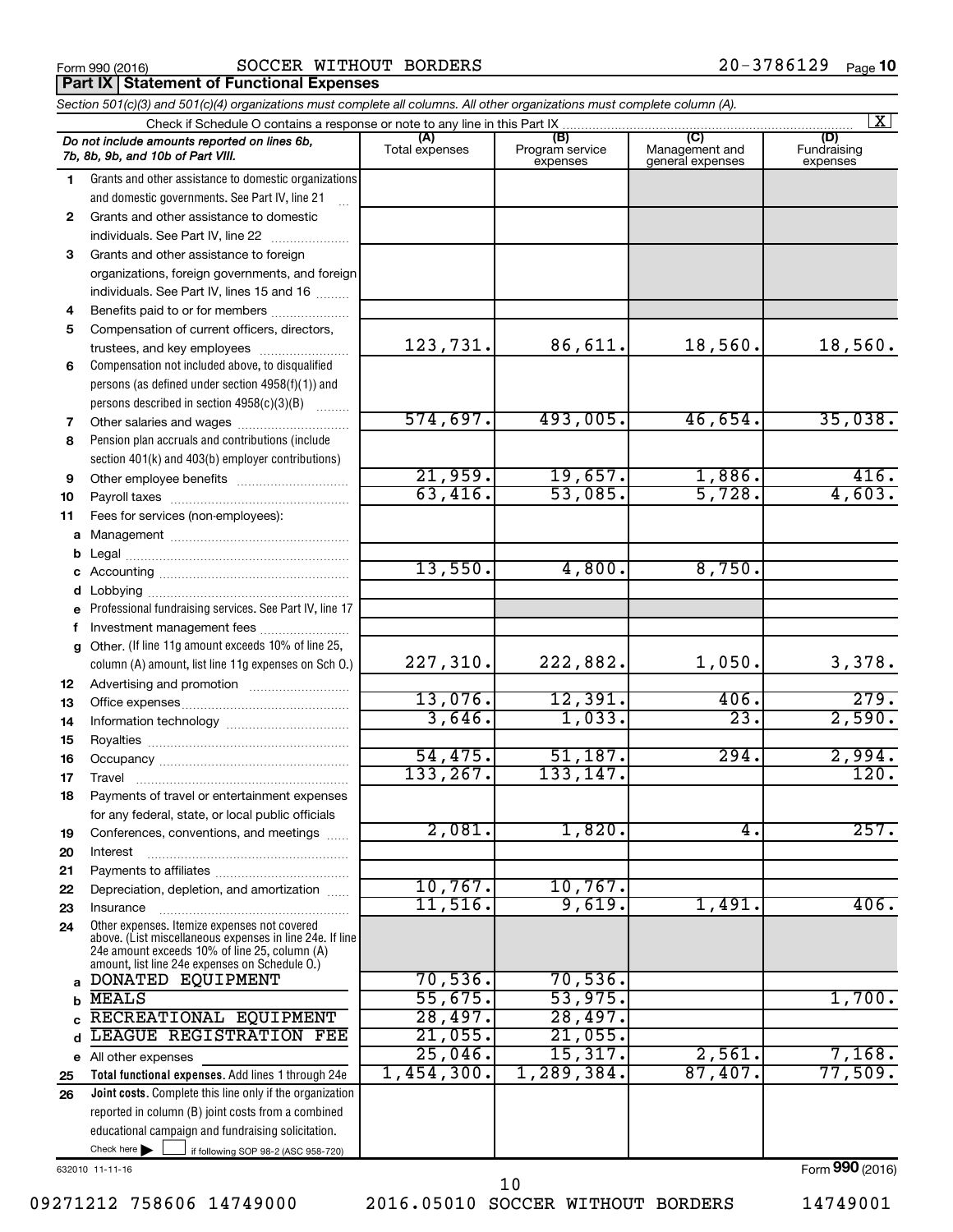**34**

Total liabilities and net assets/fund balances

**Net Assets or Fund Balances**

Net Assets or Fund Balances

| 7  |                                                                                                                            |                 | $\overline{7}$          |           |                 |                  |
|----|----------------------------------------------------------------------------------------------------------------------------|-----------------|-------------------------|-----------|-----------------|------------------|
| 8  |                                                                                                                            |                 | 8                       |           |                 |                  |
| 9  | Prepaid expenses and deferred charges                                                                                      | 12,076.         | $\mathbf{9}$            | 14,699.   |                 |                  |
|    | <b>10a</b> Land, buildings, and equipment: cost or other                                                                   |                 |                         |           |                 |                  |
|    | basis. Complete Part VI of Schedule D  10a                                                                                 |                 | $\frac{57,900}{34,167}$ |           |                 |                  |
| b  | Less: accumulated depreciation                                                                                             | 10 <sub>b</sub> |                         | 19,500.   | 10 <sub>c</sub> | 23,733.          |
| 11 |                                                                                                                            |                 |                         |           | 11              |                  |
| 12 |                                                                                                                            |                 |                         |           | 12              |                  |
| 13 |                                                                                                                            |                 |                         |           | 13              |                  |
| 14 |                                                                                                                            |                 |                         |           | 14              |                  |
| 15 |                                                                                                                            |                 |                         | 32,706.   | 15              | 24,610.          |
| 16 |                                                                                                                            |                 |                         | 813,682.  | 16              | 756, 556.        |
| 17 |                                                                                                                            |                 |                         | 11,985.   | 17              | 33,297.          |
| 18 |                                                                                                                            |                 |                         |           | 18              |                  |
| 19 |                                                                                                                            |                 |                         | 30,000.   | 19              | 25,000.          |
| 20 |                                                                                                                            |                 |                         |           | 20              |                  |
| 21 | Escrow or custodial account liability. Complete Part IV of Schedule D                                                      |                 |                         | 31,306.   | 21              | $\overline{0}$ . |
| 22 | Loans and other payables to current and former officers, directors, trustees,                                              |                 |                         |           |                 |                  |
|    | key employees, highest compensated employees, and disqualified persons.                                                    |                 |                         |           |                 |                  |
|    |                                                                                                                            |                 |                         |           | 22              |                  |
| 23 |                                                                                                                            |                 |                         |           | 23              |                  |
| 24 |                                                                                                                            |                 |                         |           | 24              |                  |
| 25 | Other liabilities (including federal income tax, payables to related third                                                 |                 |                         |           |                 |                  |
|    | parties, and other liabilities not included on lines 17-24). Complete Part X of                                            |                 |                         |           |                 |                  |
|    | Schedule D                                                                                                                 |                 |                         |           | 25              |                  |
| 26 |                                                                                                                            |                 |                         | 73,291.   | 26              | 58, 297.         |
|    | Organizations that follow SFAS 117 (ASC 958), check here $\blacktriangleright \begin{array}{c} \perp X \\ \end{array}$ and |                 |                         |           |                 |                  |
|    | complete lines 27 through 29, and lines 33 and 34.                                                                         |                 |                         |           |                 |                  |
| 27 |                                                                                                                            |                 |                         | 590,371.  | 27              | 633,239.         |
| 28 |                                                                                                                            |                 |                         | 150,020.  | 28              | 65,020.          |
| 29 | Permanently restricted net assets                                                                                          |                 |                         |           | 29              |                  |
|    | Organizations that do not follow SFAS 117 (ASC 958), check here ▶ □                                                        |                 |                         |           |                 |                  |
|    | and complete lines 30 through 34.                                                                                          |                 |                         |           |                 |                  |
| 30 |                                                                                                                            |                 |                         |           | 30              |                  |
| 31 | Paid-in or capital surplus, or land, building, or equipment fund                                                           |                 |                         |           | 31              |                  |
| 32 | Retained earnings, endowment, accumulated income, or other funds                                                           |                 |                         |           | 32              |                  |
| 33 | Total net assets or fund balances                                                                                          | 740, 391.       | 33                      | 698, 259. |                 |                  |

### Form 990 (2016)  $\begin{array}{cccc} \text{SOCCER} & \text{WITHOUT} & \text{BORDERS} \end{array}$  20 – 378 6 1 29  $\begin{array}{cccc} \text{Page} & \text{Page} \end{array}$ **Part X** | **Balance Sheet**

Check if Schedule O contains a response or note to any line in this Part X

**3** Pledges and grants receivable, net ~~~~~~~~~~~~~~~~~~~~~ **4** Accounts receivable, net ~~~~~~~~~~~~~~~~~~~~~~~~~~ **5** Loans and other receivables from current and former officers, directors,

**6** Loans and other receivables from other disqualified persons (as defined under

employers and sponsoring organizations of section 501(c)(9) voluntary

section 4958(f)(1)), persons described in section 4958(c)(3)(B), and contributing

employees' beneficiary organizations (see instr). Complete Part II of Sch L ......

trustees, key employees, and highest compensated employees. Complete Part II of Schedule L ~~~~~~~~~~~~~~~~~~~~~~~~~~~~ 20-3786129 <sub>Page</sub> 11

 $\perp$ 

**(A) (B)**

Beginning of year  $\parallel$  | End of year

 $665,919.$  | 1 | 603,192.

 $83,481. | 3 | 90,322.$ 

**5**

**6 7**

**34**

 $813,682.$  34 756,556.

Form (2016) **990**

**1 2** Cash - non-interest-bearing ~~~~~~~~~~~~~~~~~~~~~~~~~ Savings and temporary cash investments ~~~~~~~~~~~~~~~~~~

**Assets**

**Liabilities**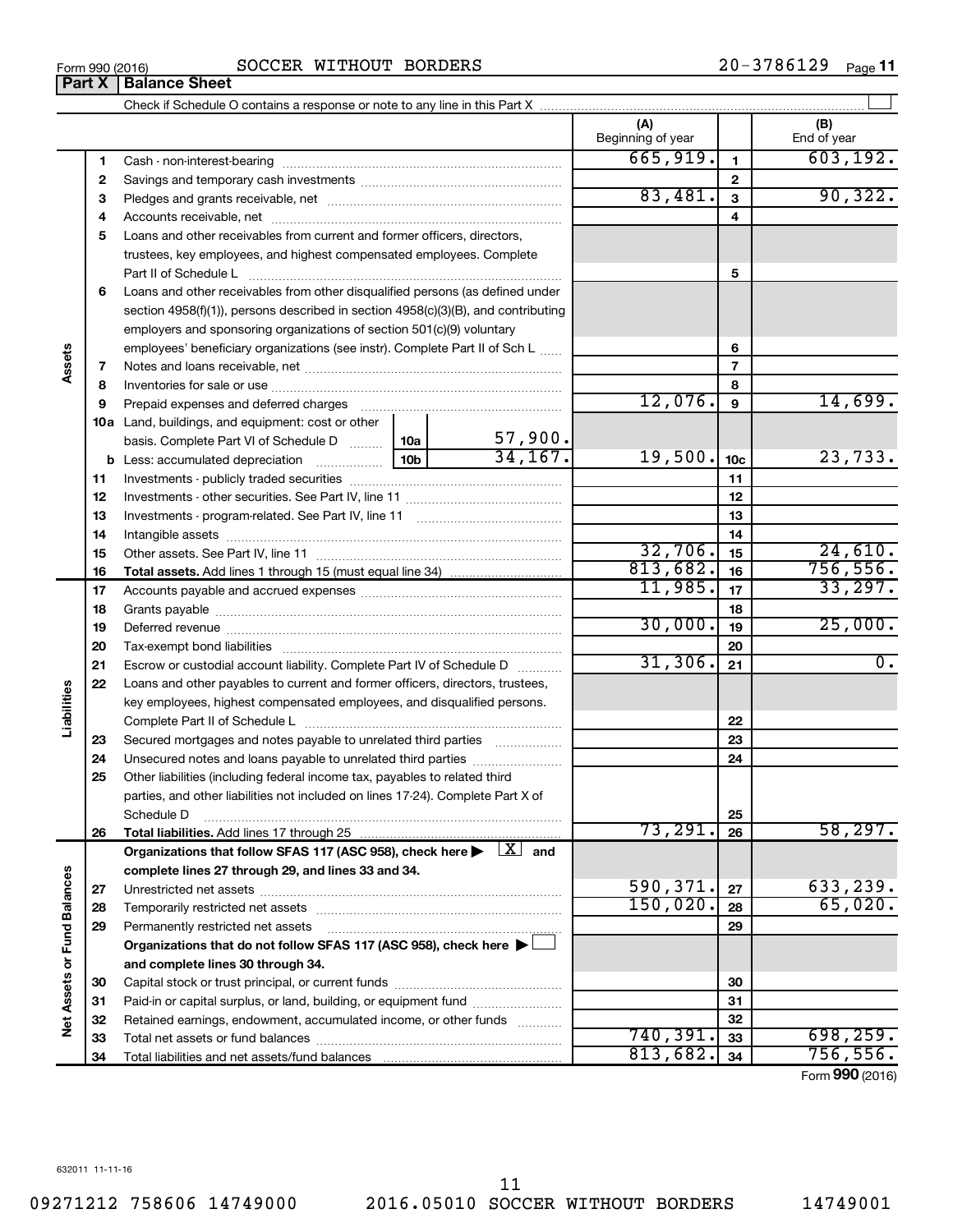|    | SOCCER WITHOUT BORDERS<br>Form 990 (2016)                                                                                            |                | 20-3786129     |        | Page 12          |
|----|--------------------------------------------------------------------------------------------------------------------------------------|----------------|----------------|--------|------------------|
|    | Part XI<br><b>Reconciliation of Net Assets</b>                                                                                       |                |                |        |                  |
|    |                                                                                                                                      |                |                |        |                  |
|    |                                                                                                                                      |                |                |        |                  |
| 1  |                                                                                                                                      | 1              | 1,412,168.     |        |                  |
| 2  |                                                                                                                                      | $\overline{2}$ | 1,454,300.     |        |                  |
| 3  | Revenue less expenses. Subtract line 2 from line 1                                                                                   | 3              |                |        | $-42, 132.$      |
| 4  |                                                                                                                                      | 4              |                |        | 740, 391.        |
| 5  | Net unrealized gains (losses) on investments [11] Martin Martin Martin Martin Martin Martin Martin Martin Marti                      | 5              |                |        |                  |
| 6  | Donated services and use of facilities                                                                                               | 6              |                |        |                  |
| 7  | Investment expenses                                                                                                                  | $\overline{7}$ |                |        |                  |
| 8  | Prior period adjustments                                                                                                             | 8              |                |        |                  |
| 9  |                                                                                                                                      | 9              |                |        | $\overline{0}$ . |
| 10 | Net assets or fund balances at end of year. Combine lines 3 through 9 (must equal Part X, line 33,                                   |                |                |        |                  |
|    | column (B))                                                                                                                          | 10             |                |        | 698,259.         |
|    | Part XII Financial Statements and Reporting                                                                                          |                |                |        |                  |
|    |                                                                                                                                      |                |                |        |                  |
|    |                                                                                                                                      |                |                | Yes    | No               |
| 1  | $\lfloor \mathbf{X} \rfloor$ Accrual<br>Accounting method used to prepare the Form 990: [130] Cash<br>$\Box$ Other                   |                |                |        |                  |
|    | If the organization changed its method of accounting from a prior year or checked "Other," explain in Schedule O.                    |                |                |        |                  |
|    |                                                                                                                                      |                | 2a             |        | x                |
|    | If "Yes," check a box below to indicate whether the financial statements for the year were compiled or reviewed on a                 |                |                |        |                  |
|    | separate basis, consolidated basis, or both:                                                                                         |                |                |        |                  |
|    | Both consolidated and separate basis<br>Separate basis<br>Consolidated basis                                                         |                |                |        |                  |
|    |                                                                                                                                      |                | 2 <sub>b</sub> | х      |                  |
|    | If "Yes," check a box below to indicate whether the financial statements for the year were audited on a separate basis,              |                |                |        |                  |
|    | consolidated basis, or both:                                                                                                         |                |                |        |                  |
|    | $ \mathbf{X} $ Separate basis<br>Consolidated basis<br>Both consolidated and separate basis                                          |                |                |        |                  |
|    | c If "Yes" to line 2a or 2b, does the organization have a committee that assumes responsibility for oversight of the audit,          |                |                |        |                  |
|    |                                                                                                                                      |                | 2c             | х      |                  |
|    | If the organization changed either its oversight process or selection process during the tax year, explain in Schedule O.            |                |                |        |                  |
|    | 3a As a result of a federal award, was the organization required to undergo an audit or audits as set forth in the Single Audit      |                |                |        |                  |
|    |                                                                                                                                      |                | За             |        | x                |
|    | <b>b</b> If "Yes," did the organization undergo the required audit or audits? If the organization did not undergo the required audit |                |                |        |                  |
|    |                                                                                                                                      |                | 3b             | $\sim$ |                  |

Form (2016) **990**

632012 11-11-16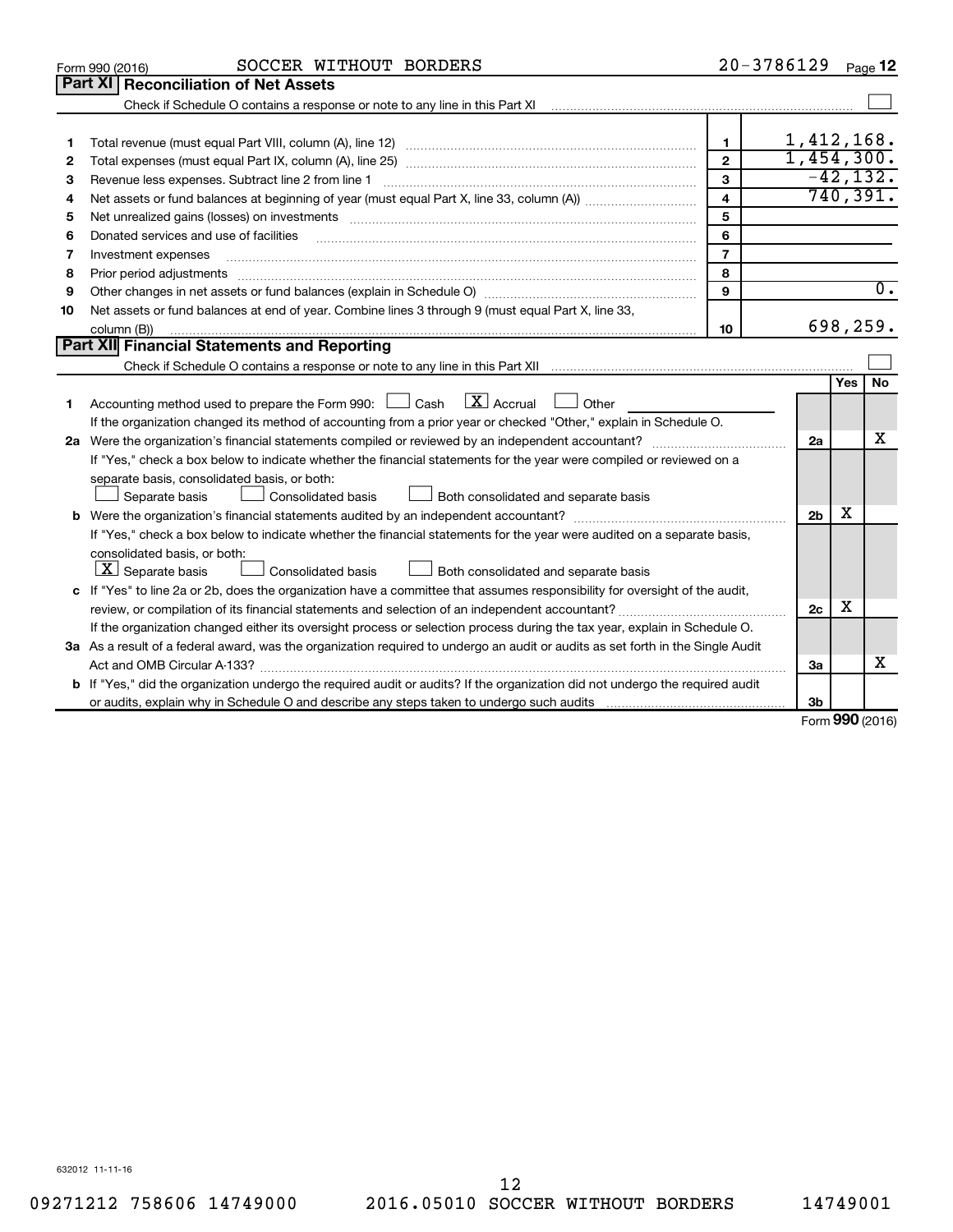| <b>SCHEDULE A</b> |  |
|-------------------|--|
|-------------------|--|

# Form 990 or 990-EZ)<br>
Complete if the organization is a section 501(c)(3) organization or a section<br> **2016**

**4947(a)(1) nonexempt charitable trust. | Attach to Form 990 or Form 990-EZ.** 

|  | <b>Open to Public</b> |
|--|-----------------------|
|  | <b>Inspection</b>     |

OMB No. 1545-0047

Department of the Treasury Internal Revenue Service

| Information about Schedule A (Form 990 or 990-EZ) and its instructions is at WWW.irs.gov/form990. |  |
|---------------------------------------------------------------------------------------------------|--|
|                                                                                                   |  |

|        | <b>Employer identification number</b><br>Name of the organization                                                         |                                                                                                                                               |                        |                                                        |     |                                                                |                                                      |  |                                                    |  |
|--------|---------------------------------------------------------------------------------------------------------------------------|-----------------------------------------------------------------------------------------------------------------------------------------------|------------------------|--------------------------------------------------------|-----|----------------------------------------------------------------|------------------------------------------------------|--|----------------------------------------------------|--|
|        |                                                                                                                           |                                                                                                                                               | SOCCER WITHOUT BORDERS |                                                        |     |                                                                |                                                      |  | 20-3786129                                         |  |
| Part I |                                                                                                                           | Reason for Public Charity Status (All organizations must complete this part.) See instructions.                                               |                        |                                                        |     |                                                                |                                                      |  |                                                    |  |
|        |                                                                                                                           | The organization is not a private foundation because it is: (For lines 1 through 12, check only one box.)                                     |                        |                                                        |     |                                                                |                                                      |  |                                                    |  |
| 1      |                                                                                                                           | A church, convention of churches, or association of churches described in section 170(b)(1)(A)(i).                                            |                        |                                                        |     |                                                                |                                                      |  |                                                    |  |
| 2      |                                                                                                                           | A school described in section 170(b)(1)(A)(ii). (Attach Schedule E (Form 990 or 990-EZ).)                                                     |                        |                                                        |     |                                                                |                                                      |  |                                                    |  |
| 3      |                                                                                                                           | A hospital or a cooperative hospital service organization described in section 170(b)(1)(A)(iii).                                             |                        |                                                        |     |                                                                |                                                      |  |                                                    |  |
| 4      |                                                                                                                           | A medical research organization operated in conjunction with a hospital described in section 170(b)(1)(A)(iii). Enter the hospital's name,    |                        |                                                        |     |                                                                |                                                      |  |                                                    |  |
|        | city, and state:                                                                                                          |                                                                                                                                               |                        |                                                        |     |                                                                |                                                      |  |                                                    |  |
| 5      | An organization operated for the benefit of a college or university owned or operated by a governmental unit described in |                                                                                                                                               |                        |                                                        |     |                                                                |                                                      |  |                                                    |  |
|        |                                                                                                                           | section $170(b)(1)(A)(iv)$ . (Complete Part II.)                                                                                              |                        |                                                        |     |                                                                |                                                      |  |                                                    |  |
| 6      |                                                                                                                           | A federal, state, or local government or governmental unit described in section 170(b)(1)(A)(v).                                              |                        |                                                        |     |                                                                |                                                      |  |                                                    |  |
| 7      | $\lfloor x \rfloor$                                                                                                       | An organization that normally receives a substantial part of its support from a governmental unit or from the general public described in     |                        |                                                        |     |                                                                |                                                      |  |                                                    |  |
|        |                                                                                                                           | section 170(b)(1)(A)(vi). (Complete Part II.)                                                                                                 |                        |                                                        |     |                                                                |                                                      |  |                                                    |  |
| 8      |                                                                                                                           | A community trust described in section 170(b)(1)(A)(vi). (Complete Part II.)                                                                  |                        |                                                        |     |                                                                |                                                      |  |                                                    |  |
| 9      |                                                                                                                           | An agricultural research organization described in section 170(b)(1)(A)(ix) operated in conjunction with a land-grant college                 |                        |                                                        |     |                                                                |                                                      |  |                                                    |  |
|        |                                                                                                                           | or university or a non-land-grant college of agriculture (see instructions). Enter the name, city, and state of the college or                |                        |                                                        |     |                                                                |                                                      |  |                                                    |  |
|        |                                                                                                                           | university:                                                                                                                                   |                        |                                                        |     |                                                                |                                                      |  |                                                    |  |
| 10     |                                                                                                                           | An organization that normally receives: (1) more than 33 1/3% of its support from contributions, membership fees, and gross receipts from     |                        |                                                        |     |                                                                |                                                      |  |                                                    |  |
|        |                                                                                                                           | activities related to its exempt functions - subject to certain exceptions, and (2) no more than 33 1/3% of its support from gross investment |                        |                                                        |     |                                                                |                                                      |  |                                                    |  |
|        |                                                                                                                           | income and unrelated business taxable income (less section 511 tax) from businesses acquired by the organization after June 30, 1975.         |                        |                                                        |     |                                                                |                                                      |  |                                                    |  |
|        |                                                                                                                           | See section 509(a)(2). (Complete Part III.)                                                                                                   |                        |                                                        |     |                                                                |                                                      |  |                                                    |  |
| 11     |                                                                                                                           | An organization organized and operated exclusively to test for public safety. See section 509(a)(4).                                          |                        |                                                        |     |                                                                |                                                      |  |                                                    |  |
| 12     |                                                                                                                           | An organization organized and operated exclusively for the benefit of, to perform the functions of, or to carry out the purposes of one or    |                        |                                                        |     |                                                                |                                                      |  |                                                    |  |
|        |                                                                                                                           | more publicly supported organizations described in section 509(a)(1) or section 509(a)(2). See section 509(a)(3). Check the box in            |                        |                                                        |     |                                                                |                                                      |  |                                                    |  |
|        |                                                                                                                           | lines 12a through 12d that describes the type of supporting organization and complete lines 12e, 12f, and 12g.                                |                        |                                                        |     |                                                                |                                                      |  |                                                    |  |
| а      |                                                                                                                           | Type I. A supporting organization operated, supervised, or controlled by its supported organization(s), typically by giving                   |                        |                                                        |     |                                                                |                                                      |  |                                                    |  |
|        |                                                                                                                           | the supported organization(s) the power to regularly appoint or elect a majority of the directors or trustees of the supporting               |                        |                                                        |     |                                                                |                                                      |  |                                                    |  |
|        |                                                                                                                           | organization. You must complete Part IV, Sections A and B.                                                                                    |                        |                                                        |     |                                                                |                                                      |  |                                                    |  |
| b      |                                                                                                                           | Type II. A supporting organization supervised or controlled in connection with its supported organization(s), by having                       |                        |                                                        |     |                                                                |                                                      |  |                                                    |  |
|        |                                                                                                                           | control or management of the supporting organization vested in the same persons that control or manage the supported                          |                        |                                                        |     |                                                                |                                                      |  |                                                    |  |
|        |                                                                                                                           | organization(s). You must complete Part IV, Sections A and C.                                                                                 |                        |                                                        |     |                                                                |                                                      |  |                                                    |  |
| с      |                                                                                                                           | Type III functionally integrated. A supporting organization operated in connection with, and functionally integrated with,                    |                        |                                                        |     |                                                                |                                                      |  |                                                    |  |
|        |                                                                                                                           | its supported organization(s) (see instructions). You must complete Part IV, Sections A, D, and E.                                            |                        |                                                        |     |                                                                |                                                      |  |                                                    |  |
| d      |                                                                                                                           | Type III non-functionally integrated. A supporting organization operated in connection with its supported organization(s)                     |                        |                                                        |     |                                                                |                                                      |  |                                                    |  |
|        |                                                                                                                           | that is not functionally integrated. The organization generally must satisfy a distribution requirement and an attentiveness                  |                        |                                                        |     |                                                                |                                                      |  |                                                    |  |
|        |                                                                                                                           | requirement (see instructions). You must complete Part IV, Sections A and D, and Part V.                                                      |                        |                                                        |     |                                                                |                                                      |  |                                                    |  |
| е      |                                                                                                                           | Check this box if the organization received a written determination from the IRS that it is a Type I, Type II, Type III                       |                        |                                                        |     |                                                                |                                                      |  |                                                    |  |
|        |                                                                                                                           | functionally integrated, or Type III non-functionally integrated supporting organization.                                                     |                        |                                                        |     |                                                                |                                                      |  |                                                    |  |
|        |                                                                                                                           | f Enter the number of supported organizations                                                                                                 |                        |                                                        |     |                                                                |                                                      |  |                                                    |  |
|        |                                                                                                                           | g Provide the following information about the supported organization(s).                                                                      |                        |                                                        |     |                                                                |                                                      |  |                                                    |  |
|        |                                                                                                                           | (i) Name of supported<br>organization                                                                                                         | (ii) EIN               | (iii) Type of organization<br>(described on lines 1-10 |     | (iv) Is the organization listed<br>in your governing document? | (v) Amount of monetary<br>support (see instructions) |  | (vi) Amount of other<br>support (see instructions) |  |
|        |                                                                                                                           |                                                                                                                                               |                        | above (see instructions))                              | Yes | No.                                                            |                                                      |  |                                                    |  |
|        |                                                                                                                           |                                                                                                                                               |                        |                                                        |     |                                                                |                                                      |  |                                                    |  |
|        |                                                                                                                           |                                                                                                                                               |                        |                                                        |     |                                                                |                                                      |  |                                                    |  |
|        |                                                                                                                           |                                                                                                                                               |                        |                                                        |     |                                                                |                                                      |  |                                                    |  |
|        |                                                                                                                           |                                                                                                                                               |                        |                                                        |     |                                                                |                                                      |  |                                                    |  |
|        |                                                                                                                           |                                                                                                                                               |                        |                                                        |     |                                                                |                                                      |  |                                                    |  |
|        |                                                                                                                           |                                                                                                                                               |                        |                                                        |     |                                                                |                                                      |  |                                                    |  |
|        |                                                                                                                           |                                                                                                                                               |                        |                                                        |     |                                                                |                                                      |  |                                                    |  |
|        |                                                                                                                           |                                                                                                                                               |                        |                                                        |     |                                                                |                                                      |  |                                                    |  |
|        |                                                                                                                           |                                                                                                                                               |                        |                                                        |     |                                                                |                                                      |  |                                                    |  |
|        |                                                                                                                           |                                                                                                                                               |                        |                                                        |     |                                                                |                                                      |  |                                                    |  |

LHA For Paperwork Reduction Act Notice, see the Instructions for Form 990 or 990-EZ. 632021 09-21-16 Schedule A (Form 990 or 990-EZ) 2016 13

**Total**

09271212 758606 14749000 2016.05010 SOCCER WITHOUT BORDERS 14749001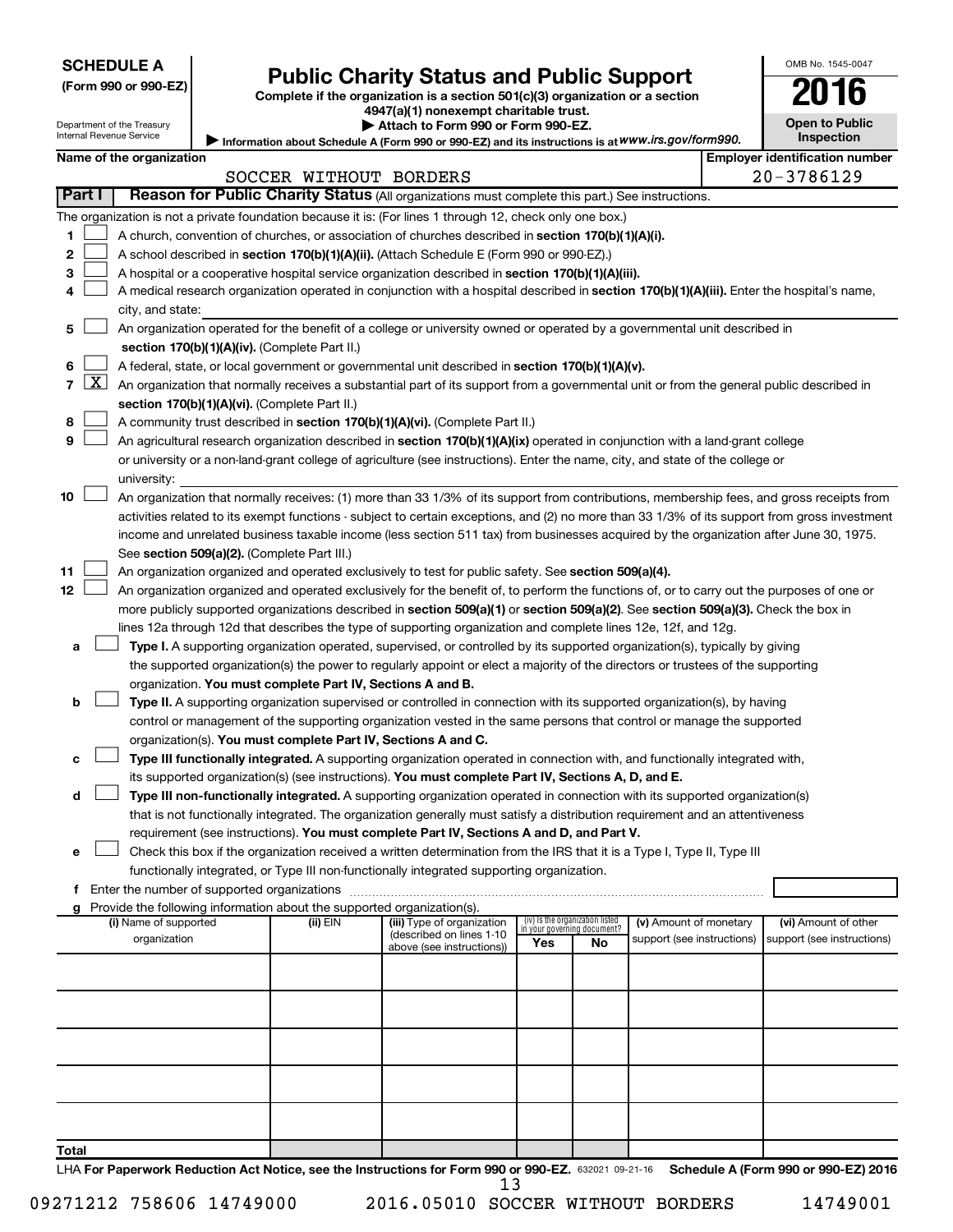# Schedule A (Form 990 or 990-EZ) 2016 SOCCER WITHOUT BORDERS  $20-3786129$  Page

20-3786129 Page 2

(Complete only if you checked the box on line 5, 7, or 8 of Part I or if the organization failed to qualify under Part III. If the organization **Part II Support Schedule for Organizations Described in Sections 170(b)(1)(A)(iv) and 170(b)(1)(A)(vi)**

fails to qualify under the tests listed below, please complete Part III.)

|     | <b>Section A. Public Support</b>                                                                                                                                                                                               |          |                         |            |            |                                      |               |
|-----|--------------------------------------------------------------------------------------------------------------------------------------------------------------------------------------------------------------------------------|----------|-------------------------|------------|------------|--------------------------------------|---------------|
|     | Calendar year (or fiscal year beginning in)                                                                                                                                                                                    | (a) 2012 | (b) 2013                | $(c)$ 2014 | $(d)$ 2015 | (e) 2016                             | (f) Total     |
|     | 1 Gifts, grants, contributions, and                                                                                                                                                                                            |          |                         |            |            |                                      |               |
|     | membership fees received. (Do not                                                                                                                                                                                              |          |                         |            |            |                                      |               |
|     | include any "unusual grants.")                                                                                                                                                                                                 | 538,646. | 651,034.                | 335,606.   | 1,440,567. | 1,382,288.                           | 4, 348, 141.  |
|     | 2 Tax revenues levied for the organ-                                                                                                                                                                                           |          |                         |            |            |                                      |               |
|     | ization's benefit and either paid to                                                                                                                                                                                           |          |                         |            |            |                                      |               |
|     | or expended on its behalf                                                                                                                                                                                                      |          |                         |            |            |                                      |               |
|     | 3 The value of services or facilities                                                                                                                                                                                          |          |                         |            |            |                                      |               |
|     | furnished by a governmental unit to                                                                                                                                                                                            |          |                         |            |            |                                      |               |
|     | the organization without charge                                                                                                                                                                                                |          |                         |            |            |                                      |               |
|     | 4 Total. Add lines 1 through 3                                                                                                                                                                                                 | 538,646. | 651,034.                | 335,606.   | 1,440,567  | 1,382,288.                           | 4, 348, 141.  |
| 5.  | The portion of total contributions                                                                                                                                                                                             |          |                         |            |            |                                      |               |
|     | by each person (other than a                                                                                                                                                                                                   |          |                         |            |            |                                      |               |
|     | governmental unit or publicly                                                                                                                                                                                                  |          |                         |            |            |                                      |               |
|     | supported organization) included                                                                                                                                                                                               |          |                         |            |            |                                      |               |
|     | on line 1 that exceeds 2% of the                                                                                                                                                                                               |          |                         |            |            |                                      |               |
|     | amount shown on line 11,                                                                                                                                                                                                       |          |                         |            |            |                                      |               |
|     | column (f)                                                                                                                                                                                                                     |          |                         |            |            |                                      | 277,587.      |
|     | 6 Public support. Subtract line 5 from line 4.                                                                                                                                                                                 |          |                         |            |            |                                      | 4,070,554.    |
|     | <b>Section B. Total Support</b>                                                                                                                                                                                                |          |                         |            |            |                                      |               |
|     | Calendar year (or fiscal year beginning in)                                                                                                                                                                                    | (a) 2012 | $(b)$ 2013<br>651, 034. | $(c)$ 2014 | $(d)$ 2015 | (e) 2016                             | (f) Total     |
|     | 7 Amounts from line 4                                                                                                                                                                                                          | 538,646. |                         | 335,606.   | 1,440,567  | 1,382,288.                           | 4, 348, 141.  |
| 8   | Gross income from interest,                                                                                                                                                                                                    |          |                         |            |            |                                      |               |
|     | dividends, payments received on                                                                                                                                                                                                |          |                         |            |            |                                      |               |
|     | securities loans, rents, royalties                                                                                                                                                                                             |          |                         |            |            |                                      |               |
|     | and income from similar sources                                                                                                                                                                                                |          |                         |            |            |                                      |               |
|     | <b>9</b> Net income from unrelated business                                                                                                                                                                                    |          |                         |            |            |                                      |               |
|     | activities, whether or not the                                                                                                                                                                                                 |          |                         |            |            |                                      |               |
|     | business is regularly carried on                                                                                                                                                                                               |          |                         |            |            |                                      |               |
|     | 10 Other income. Do not include gain                                                                                                                                                                                           |          |                         |            |            |                                      |               |
|     | or loss from the sale of capital                                                                                                                                                                                               |          |                         |            |            |                                      |               |
|     | assets (Explain in Part VI.)                                                                                                                                                                                                   | 1,431.   | 164.                    | 1,330.     | 3,044.     | 2,427.                               | 8,396.        |
|     | 11 Total support. Add lines 7 through 10                                                                                                                                                                                       |          |                         |            |            |                                      | 4,356,537.    |
|     | 12 Gross receipts from related activities, etc. (see instructions)                                                                                                                                                             |          |                         |            |            | 12                                   | 57,625.       |
|     | 13 First five years. If the Form 990 is for the organization's first, second, third, fourth, or fifth tax year as a section 501(c)(3)                                                                                          |          |                         |            |            |                                      |               |
|     | organization, check this box and stop here                                                                                                                                                                                     |          |                         |            |            |                                      |               |
|     | Section C. Computation of Public Support Percentage                                                                                                                                                                            |          |                         |            |            |                                      |               |
|     | 14 Public support percentage for 2016 (line 6, column (f) divided by line 11, column (f) <i>mummumumum</i>                                                                                                                     |          |                         |            |            | 14                                   | 93.44<br>%    |
|     |                                                                                                                                                                                                                                |          |                         |            |            | 15                                   | 94.04<br>$\%$ |
|     | 16a 33 1/3% support test - 2016. If the organization did not check the box on line 13, and line 14 is 33 1/3% or more, check this box and                                                                                      |          |                         |            |            |                                      |               |
|     | stop here. The organization qualifies as a publicly supported organization manufaction manufacture or the organization manufacture or the organization manufacture or the organization of the state of the state of the state  |          |                         |            |            |                                      | $\mathbf{X}$  |
|     | b 33 1/3% support test - 2015. If the organization did not check a box on line 13 or 16a, and line 15 is 33 1/3% or more, check this box                                                                                       |          |                         |            |            |                                      |               |
|     | and stop here. The organization qualifies as a publicly supported organization [11] manuscription manuscription manuscription manuscription manuscription manuscription and starting and an analyze of the organization manusc |          |                         |            |            |                                      |               |
|     | 17a 10% -facts-and-circumstances test - 2016. If the organization did not check a box on line 13, 16a, or 16b, and line 14 is 10% or more,                                                                                     |          |                         |            |            |                                      |               |
|     | and if the organization meets the "facts-and-circumstances" test, check this box and stop here. Explain in Part VI how the organization                                                                                        |          |                         |            |            |                                      |               |
|     | meets the "facts-and-circumstances" test. The organization qualifies as a publicly supported organization <i>manumumumum</i>                                                                                                   |          |                         |            |            |                                      |               |
|     | b 10% -facts-and-circumstances test - 2015. If the organization did not check a box on line 13, 16a, 16b, or 17a, and line 15 is 10% or                                                                                        |          |                         |            |            |                                      |               |
|     | more, and if the organization meets the "facts-and-circumstances" test, check this box and stop here. Explain in Part VI how the                                                                                               |          |                         |            |            |                                      |               |
|     | organization meets the "facts-and-circumstances" test. The organization qualifies as a publicly supported organization                                                                                                         |          |                         |            |            |                                      |               |
| 18. | Private foundation. If the organization did not check a box on line 13, 16a, 16b, 17a, or 17b, check this box and see instructions                                                                                             |          |                         |            |            |                                      |               |
|     |                                                                                                                                                                                                                                |          |                         |            |            | Schedule A (Form 990 or 990-EZ) 2016 |               |

**Schedule A (Form 990 or 990-EZ) 2016**

632022 09-21-16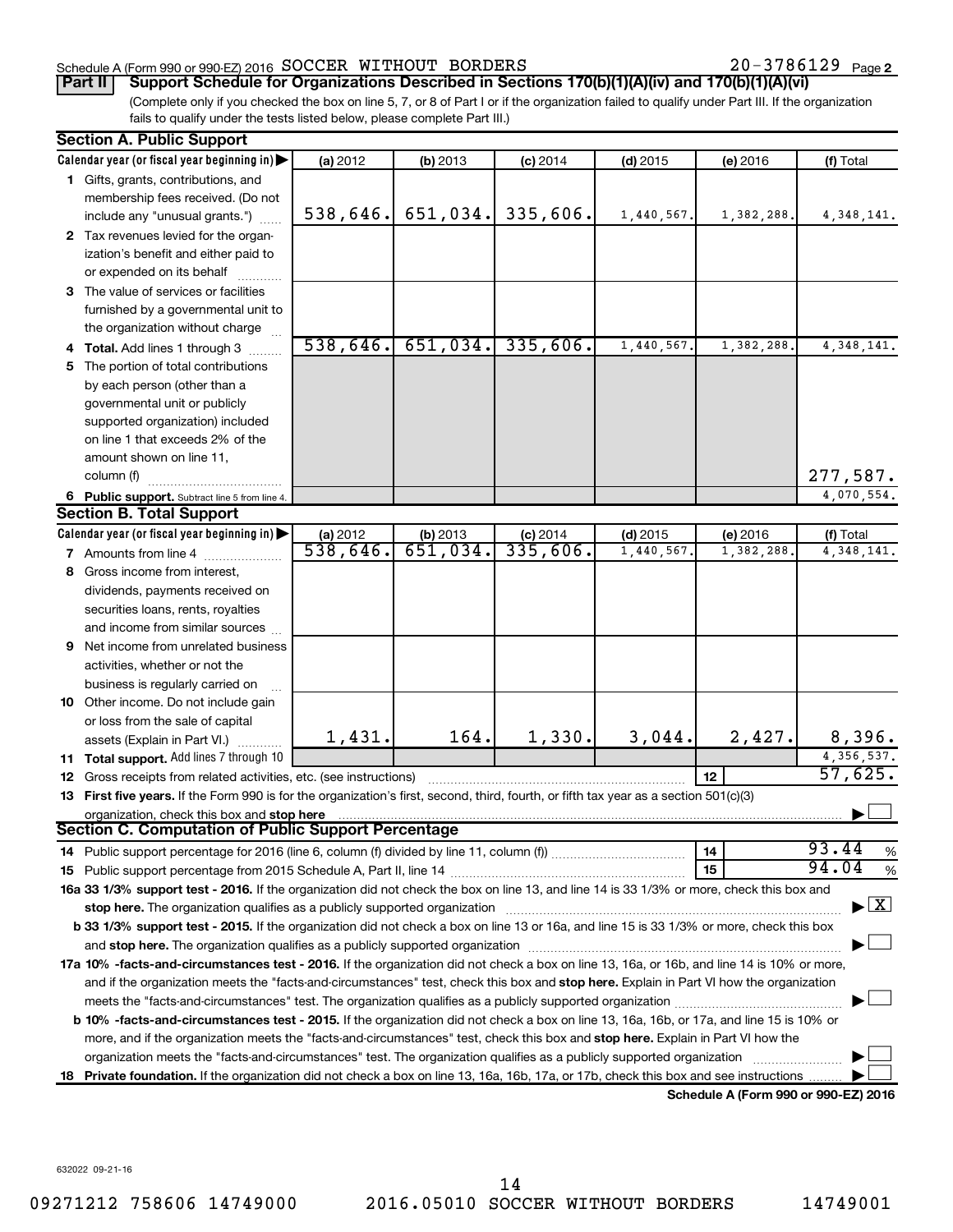# Schedule A (Form 990 or 990-EZ) 2016 SOCCER WITHOUT BORDERS  $20-3786129$  Page

**Part III | Support Schedule for Organizations Described in Section 509(a)(2)** 

(Complete only if you checked the box on line 10 of Part I or if the organization failed to qualify under Part II. If the organization fails to qualify under the tests listed below, please complete Part II.)

|    | <b>Section A. Public Support</b>                                                                                                                                                         |          |          |            |            |          |                                      |
|----|------------------------------------------------------------------------------------------------------------------------------------------------------------------------------------------|----------|----------|------------|------------|----------|--------------------------------------|
|    | Calendar year (or fiscal year beginning in)                                                                                                                                              | (a) 2012 | (b) 2013 | $(c)$ 2014 | $(d)$ 2015 | (e) 2016 | (f) Total                            |
|    | 1 Gifts, grants, contributions, and                                                                                                                                                      |          |          |            |            |          |                                      |
|    | membership fees received. (Do not                                                                                                                                                        |          |          |            |            |          |                                      |
|    | include any "unusual grants.")                                                                                                                                                           |          |          |            |            |          |                                      |
|    | 2 Gross receipts from admissions,<br>merchandise sold or services per-<br>formed, or facilities furnished in<br>any activity that is related to the<br>organization's tax-exempt purpose |          |          |            |            |          |                                      |
|    | 3 Gross receipts from activities that                                                                                                                                                    |          |          |            |            |          |                                      |
|    | are not an unrelated trade or bus-                                                                                                                                                       |          |          |            |            |          |                                      |
|    | iness under section 513                                                                                                                                                                  |          |          |            |            |          |                                      |
|    | 4 Tax revenues levied for the organ-                                                                                                                                                     |          |          |            |            |          |                                      |
|    | ization's benefit and either paid to                                                                                                                                                     |          |          |            |            |          |                                      |
|    | or expended on its behalf                                                                                                                                                                |          |          |            |            |          |                                      |
|    | 5 The value of services or facilities                                                                                                                                                    |          |          |            |            |          |                                      |
|    | furnished by a governmental unit to                                                                                                                                                      |          |          |            |            |          |                                      |
|    | the organization without charge                                                                                                                                                          |          |          |            |            |          |                                      |
|    | 6 Total. Add lines 1 through 5                                                                                                                                                           |          |          |            |            |          |                                      |
|    | 7a Amounts included on lines 1, 2, and                                                                                                                                                   |          |          |            |            |          |                                      |
|    | 3 received from disqualified persons                                                                                                                                                     |          |          |            |            |          |                                      |
|    | <b>b</b> Amounts included on lines 2 and 3 received<br>from other than disqualified persons that<br>exceed the greater of \$5,000 or 1% of the<br>amount on line 13 for the year         |          |          |            |            |          |                                      |
|    | c Add lines 7a and 7b                                                                                                                                                                    |          |          |            |            |          |                                      |
|    | 8 Public support. (Subtract line 7c from line 6.)                                                                                                                                        |          |          |            |            |          |                                      |
|    | <b>Section B. Total Support</b>                                                                                                                                                          |          |          |            |            |          |                                      |
|    | Calendar year (or fiscal year beginning in)                                                                                                                                              | (a) 2012 | (b) 2013 | $(c)$ 2014 | $(d)$ 2015 | (e) 2016 | (f) Total                            |
|    | 9 Amounts from line 6                                                                                                                                                                    |          |          |            |            |          |                                      |
|    | <b>10a</b> Gross income from interest,<br>dividends, payments received on<br>securities loans, rents, royalties<br>and income from similar sources                                       |          |          |            |            |          |                                      |
|    | <b>b</b> Unrelated business taxable income<br>(less section 511 taxes) from businesses                                                                                                   |          |          |            |            |          |                                      |
|    | acquired after June 30, 1975<br>$\cdots$                                                                                                                                                 |          |          |            |            |          |                                      |
|    | c Add lines 10a and 10b                                                                                                                                                                  |          |          |            |            |          |                                      |
|    | <b>11</b> Net income from unrelated business<br>activities not included in line 10b.<br>whether or not the business is<br>regularly carried on                                           |          |          |            |            |          |                                      |
|    | <b>12</b> Other income. Do not include gain<br>or loss from the sale of capital<br>assets (Explain in Part VI.)                                                                          |          |          |            |            |          |                                      |
|    | <b>13</b> Total support. (Add lines 9, 10c, 11, and 12.)                                                                                                                                 |          |          |            |            |          |                                      |
|    | 14 First five years. If the Form 990 is for the organization's first, second, third, fourth, or fifth tax year as a section 501(c)(3) organization,                                      |          |          |            |            |          |                                      |
|    | check this box and stop here                                                                                                                                                             |          |          |            |            |          |                                      |
|    | Section C. Computation of Public Support Percentage                                                                                                                                      |          |          |            |            |          |                                      |
|    |                                                                                                                                                                                          |          |          |            |            | 15       | %                                    |
|    | 16 Public support percentage from 2015 Schedule A, Part III, line 15                                                                                                                     |          |          |            |            | 16       | %                                    |
|    | Section D. Computation of Investment Income Percentage                                                                                                                                   |          |          |            |            |          |                                      |
|    |                                                                                                                                                                                          |          |          |            |            | 17       | ℅                                    |
|    | 18 Investment income percentage from 2015 Schedule A, Part III, line 17                                                                                                                  |          |          |            |            | 18       | %                                    |
|    | 19a 33 1/3% support tests - 2016. If the organization did not check the box on line 14, and line 15 is more than 33 1/3%, and line 17 is not                                             |          |          |            |            |          |                                      |
|    | more than 33 1/3%, check this box and stop here. The organization qualifies as a publicly supported organization                                                                         |          |          |            |            |          |                                      |
|    | <b>b 33 1/3% support tests - 2015.</b> If the organization did not check a box on line 14 or line 19a, and line 16 is more than 33 1/3%, and                                             |          |          |            |            |          |                                      |
|    | line 18 is not more than 33 1/3%, check this box and stop here. The organization qualifies as a publicly supported organization                                                          |          |          |            |            |          |                                      |
| 20 |                                                                                                                                                                                          |          |          |            |            |          |                                      |
|    | 632023 09-21-16                                                                                                                                                                          |          |          | 15         |            |          | Schedule A (Form 990 or 990-EZ) 2016 |

09271212 758606 14749000 2016.05010 SOCCER WITHOUT BORDERS 14749001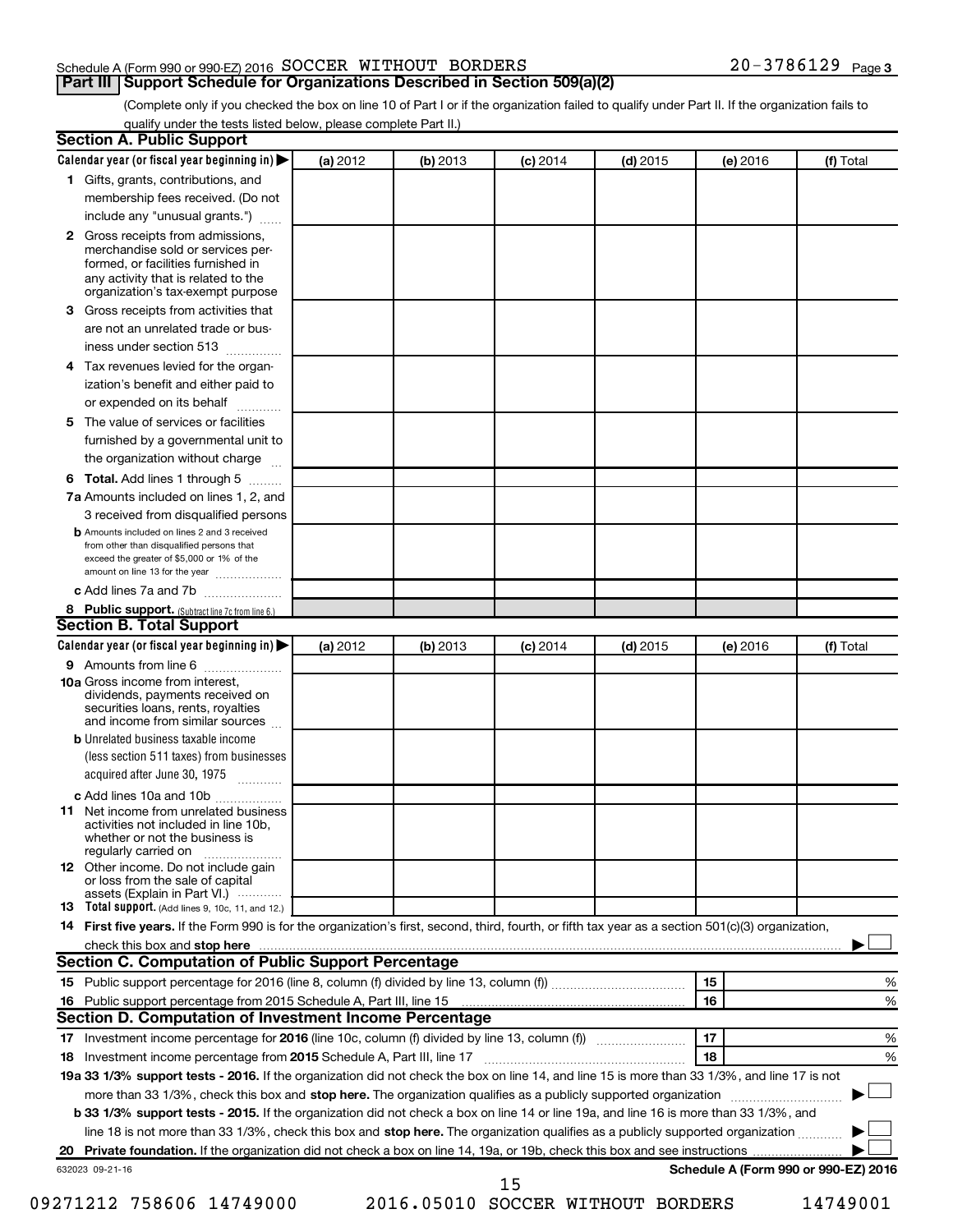# Schedule A (Form 990 or 990-EZ) 2016 SOCCER WITHOUT BORDERS  $20-3786129$  Page

**1**

**2**

**3a**

**3b**

**3c**

**4a**

**4b**

**4c**

**5a**

**5b 5c**

**6**

**7**

**8**

**9a**

**9b**

**9c**

**10a**

**10b**

**Yes No**

# **Part IV Supporting Organizations**

(Complete only if you checked a box in line 12 on Part I. If you checked 12a of Part I, complete Sections A and B. If you checked 12b of Part I, complete Sections A and C. If you checked 12c of Part I, complete Sections A, D, and E. If you checked 12d of Part I, complete Sections A and D, and complete Part V.)

# **Section A. All Supporting Organizations**

- **1** Are all of the organization's supported organizations listed by name in the organization's governing documents? If "No," describe in Part VI how the supported organizations are designated. If designated by *class or purpose, describe the designation. If historic and continuing relationship, explain.*
- **2** Did the organization have any supported organization that does not have an IRS determination of status under section 509(a)(1) or (2)? If "Yes," explain in Part VI how the organization determined that the supported *organization was described in section 509(a)(1) or (2).*
- **3a** Did the organization have a supported organization described in section 501(c)(4), (5), or (6)? If "Yes," answer *(b) and (c) below.*
- **b** Did the organization confirm that each supported organization qualified under section 501(c)(4), (5), or (6) and satisfied the public support tests under section 509(a)(2)? If "Yes," describe in Part VI when and how the *organization made the determination.*
- **c** Did the organization ensure that all support to such organizations was used exclusively for section 170(c)(2)(B) purposes? If "Yes," explain in Part VI what controls the organization put in place to ensure such use.
- **4 a** *If* Was any supported organization not organized in the United States ("foreign supported organization")? *"Yes," and if you checked 12a or 12b in Part I, answer (b) and (c) below.*
- **b** Did the organization have ultimate control and discretion in deciding whether to make grants to the foreign supported organization? If "Yes," describe in Part VI how the organization had such control and discretion *despite being controlled or supervised by or in connection with its supported organizations.*
- **c** Did the organization support any foreign supported organization that does not have an IRS determination under sections 501(c)(3) and 509(a)(1) or (2)? If "Yes," explain in Part VI what controls the organization used *to ensure that all support to the foreign supported organization was used exclusively for section 170(c)(2)(B) purposes.*
- **5a** Did the organization add, substitute, or remove any supported organizations during the tax year? If "Yes," answer (b) and (c) below (if applicable). Also, provide detail in Part VI, including (i) the names and EIN *numbers of the supported organizations added, substituted, or removed; (ii) the reasons for each such action; (iii) the authority under the organization's organizing document authorizing such action; and (iv) how the action was accomplished (such as by amendment to the organizing document).*
- **b Type I or Type II only.** Was any added or substituted supported organization part of a class already designated in the organization's organizing document?
- **c Substitutions only.**  Was the substitution the result of an event beyond the organization's control?
- **6** Did the organization provide support (whether in the form of grants or the provision of services or facilities) to support or benefit one or more of the filing organization's supported organizations? If "Yes," provide detail in anyone other than (i) its supported organizations, (ii) individuals that are part of the charitable class benefited by one or more of its supported organizations, or (iii) other supporting organizations that also *Part VI.*
- **7** Did the organization provide a grant, loan, compensation, or other similar payment to a substantial contributor regard to a substantial contributor? If "Yes," complete Part I of Schedule L (Form 990 or 990-EZ). (defined in section 4958(c)(3)(C)), a family member of a substantial contributor, or a 35% controlled entity with
- **8** Did the organization make a loan to a disqualified person (as defined in section 4958) not described in line 7? *If "Yes," complete Part I of Schedule L (Form 990 or 990-EZ).*
- **9 a** Was the organization controlled directly or indirectly at any time during the tax year by one or more in section 509(a)(1) or (2))? If "Yes," provide detail in Part VI. disqualified persons as defined in section 4946 (other than foundation managers and organizations described
- **b** Did one or more disqualified persons (as defined in line 9a) hold a controlling interest in any entity in which the supporting organization had an interest? If "Yes," provide detail in Part VI.
- **c** Did a disqualified person (as defined in line 9a) have an ownership interest in, or derive any personal benefit from, assets in which the supporting organization also had an interest? If "Yes," provide detail in Part VI.
- **10 a** Was the organization subject to the excess business holdings rules of section 4943 because of section supporting organizations)? If "Yes," answer 10b below. 4943(f) (regarding certain Type II supporting organizations, and all Type III non-functionally integrated
	- **b** Did the organization have any excess business holdings in the tax year? (Use Schedule C, Form 4720, to *determine whether the organization had excess business holdings.)*

632024 09-21-16

**Schedule A (Form 990 or 990-EZ) 2016**

09271212 758606 14749000 2016.05010 SOCCER WITHOUT BORDERS 14749001 16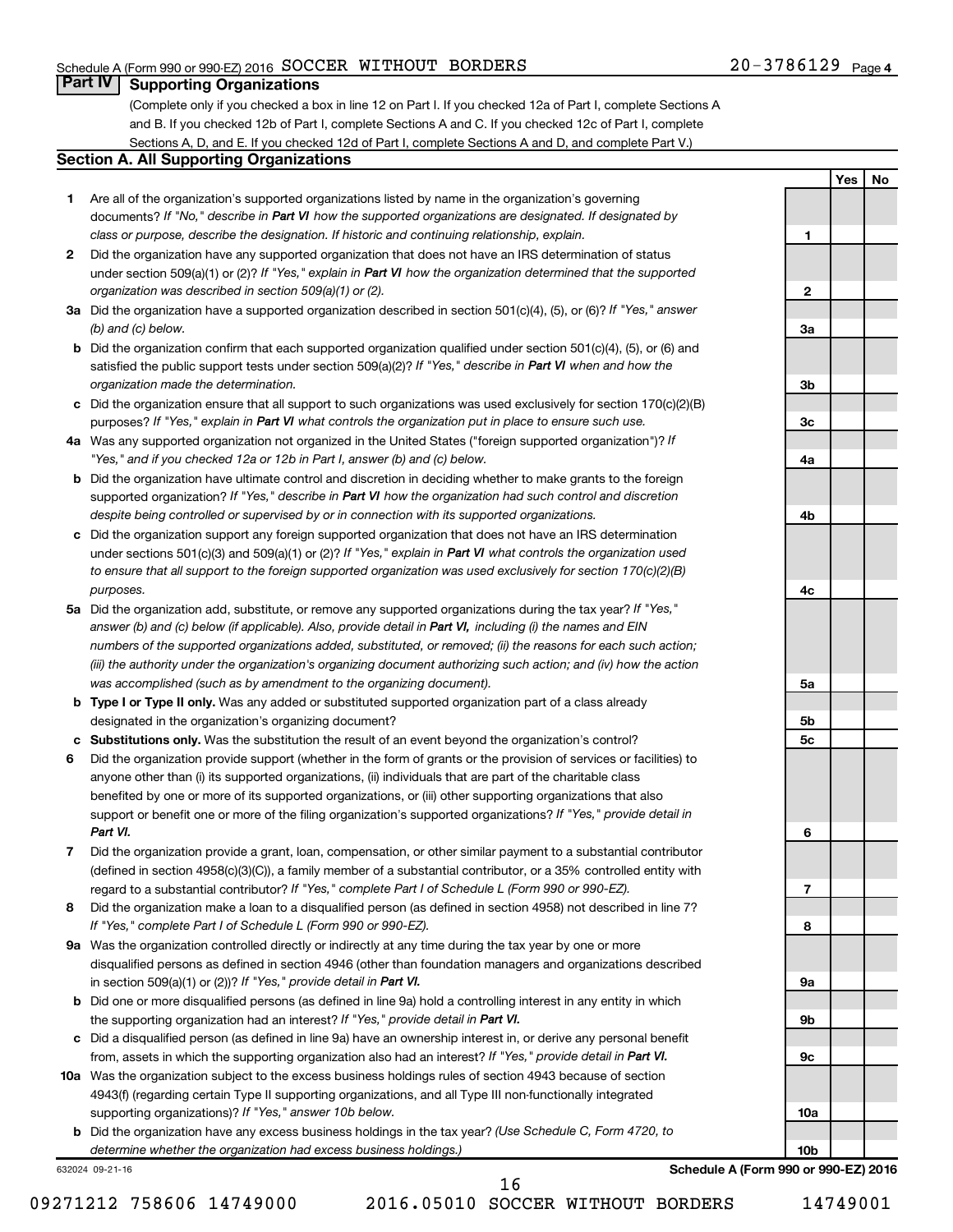#### Schedule A (Form 990 or 990-EZ) 2016 Page SOCCER WITHOUT BORDERS 20-3786129

|    | Part IV<br><b>Supporting Organizations (continued)</b>                                                                          |                 |     |    |
|----|---------------------------------------------------------------------------------------------------------------------------------|-----------------|-----|----|
|    |                                                                                                                                 |                 | Yes | No |
| 11 | Has the organization accepted a gift or contribution from any of the following persons?                                         |                 |     |    |
|    | a A person who directly or indirectly controls, either alone or together with persons described in (b) and (c)                  |                 |     |    |
|    | below, the governing body of a supported organization?                                                                          | 11a             |     |    |
|    | <b>b</b> A family member of a person described in (a) above?                                                                    | 11 <sub>b</sub> |     |    |
|    | c A 35% controlled entity of a person described in (a) or (b) above? If "Yes" to a, b, or c, provide detail in Part VI.         | 11c             |     |    |
|    | <b>Section B. Type I Supporting Organizations</b>                                                                               |                 |     |    |
|    |                                                                                                                                 |                 | Yes | No |
| 1  | Did the directors, trustees, or membership of one or more supported organizations have the power to                             |                 |     |    |
|    | regularly appoint or elect at least a majority of the organization's directors or trustees at all times during the              |                 |     |    |
|    |                                                                                                                                 |                 |     |    |
|    | tax year? If "No," describe in Part VI how the supported organization(s) effectively operated, supervised, or                   |                 |     |    |
|    | controlled the organization's activities. If the organization had more than one supported organization,                         |                 |     |    |
|    | describe how the powers to appoint and/or remove directors or trustees were allocated among the supported                       |                 |     |    |
|    | organizations and what conditions or restrictions, if any, applied to such powers during the tax year.                          | 1               |     |    |
| 2  | Did the organization operate for the benefit of any supported organization other than the supported                             |                 |     |    |
|    | organization(s) that operated, supervised, or controlled the supporting organization? If "Yes," explain in                      |                 |     |    |
|    | Part VI how providing such benefit carried out the purposes of the supported organization(s) that operated,                     |                 |     |    |
|    | supervised, or controlled the supporting organization.                                                                          | 2               |     |    |
|    | <b>Section C. Type II Supporting Organizations</b>                                                                              |                 |     |    |
|    |                                                                                                                                 |                 | Yes | No |
| 1. | Were a majority of the organization's directors or trustees during the tax year also a majority of the directors                |                 |     |    |
|    | or trustees of each of the organization's supported organization(s)? If "No," describe in Part VI how control                   |                 |     |    |
|    | or management of the supporting organization was vested in the same persons that controlled or managed                          |                 |     |    |
|    | the supported organization(s).                                                                                                  | 1               |     |    |
|    | <b>Section D. All Type III Supporting Organizations</b>                                                                         |                 |     |    |
|    |                                                                                                                                 |                 | Yes | No |
| 1  | Did the organization provide to each of its supported organizations, by the last day of the fifth month of the                  |                 |     |    |
|    | organization's tax year, (i) a written notice describing the type and amount of support provided during the prior tax           |                 |     |    |
|    | year, (ii) a copy of the Form 990 that was most recently filed as of the date of notification, and (iii) copies of the          |                 |     |    |
|    | organization's governing documents in effect on the date of notification, to the extent not previously provided?                | 1               |     |    |
| 2  | Were any of the organization's officers, directors, or trustees either (i) appointed or elected by the supported                |                 |     |    |
|    | organization(s) or (ii) serving on the governing body of a supported organization? If "No," explain in Part VI how              |                 |     |    |
|    | the organization maintained a close and continuous working relationship with the supported organization(s).                     | 2               |     |    |
| 3  | By reason of the relationship described in (2), did the organization's supported organizations have a                           |                 |     |    |
|    | significant voice in the organization's investment policies and in directing the use of the organization's                      |                 |     |    |
|    | income or assets at all times during the tax year? If "Yes," describe in Part VI the role the organization's                    |                 |     |    |
|    | supported organizations played in this regard.                                                                                  | з               |     |    |
|    | Section E. Type III Functionally Integrated Supporting Organizations                                                            |                 |     |    |
| 1  | Check the box next to the method that the organization used to satisfy the Integral Part Test during the yeafsee instructions). |                 |     |    |
| a  | The organization satisfied the Activities Test. Complete line 2 below.                                                          |                 |     |    |
| b  | The organization is the parent of each of its supported organizations. Complete line 3 below.                                   |                 |     |    |
| с  | The organization supported a governmental entity. Describe in Part VI how you supported a government entity (see instructions). |                 |     |    |
| 2  | Activities Test. Answer (a) and (b) below.                                                                                      |                 | Yes | No |
| а  | Did substantially all of the organization's activities during the tax year directly further the exempt purposes of              |                 |     |    |
|    | the supported organization(s) to which the organization was responsive? If "Yes," then in Part VI identify                      |                 |     |    |
|    | those supported organizations and explain<br>how these activities directly furthered their exempt purposes,                     |                 |     |    |
|    | how the organization was responsive to those supported organizations, and how the organization determined                       |                 |     |    |
|    |                                                                                                                                 |                 |     |    |
|    | that these activities constituted substantially all of its activities.                                                          | 2a              |     |    |
|    | b Did the activities described in (a) constitute activities that, but for the organization's involvement, one or more           |                 |     |    |
|    | of the organization's supported organization(s) would have been engaged in? If "Yes," explain in Part VI the                    |                 |     |    |
|    | reasons for the organization's position that its supported organization(s) would have engaged in these                          |                 |     |    |
|    | activities but for the organization's involvement.                                                                              | 2b              |     |    |
| з  | Parent of Supported Organizations. Answer (a) and (b) below.                                                                    |                 |     |    |
| а  | Did the organization have the power to regularly appoint or elect a majority of the officers, directors, or                     |                 |     |    |
|    | trustees of each of the supported organizations? Provide details in Part VI.                                                    | За              |     |    |
|    | <b>b</b> Did the organization exercise a substantial degree of direction over the policies, programs, and activities of each    |                 |     |    |
|    | of its supported organizations? If "Yes," describe in Part VI the role played by the organization in this regard.               | 3b              |     |    |
|    | Schedule A (Form 990 or 990-EZ) 2016<br>632025 09-21-16                                                                         |                 |     |    |
|    | 17                                                                                                                              |                 |     |    |

09271212 758606 14749000 2016.05010 SOCCER WITHOUT BORDERS 14749001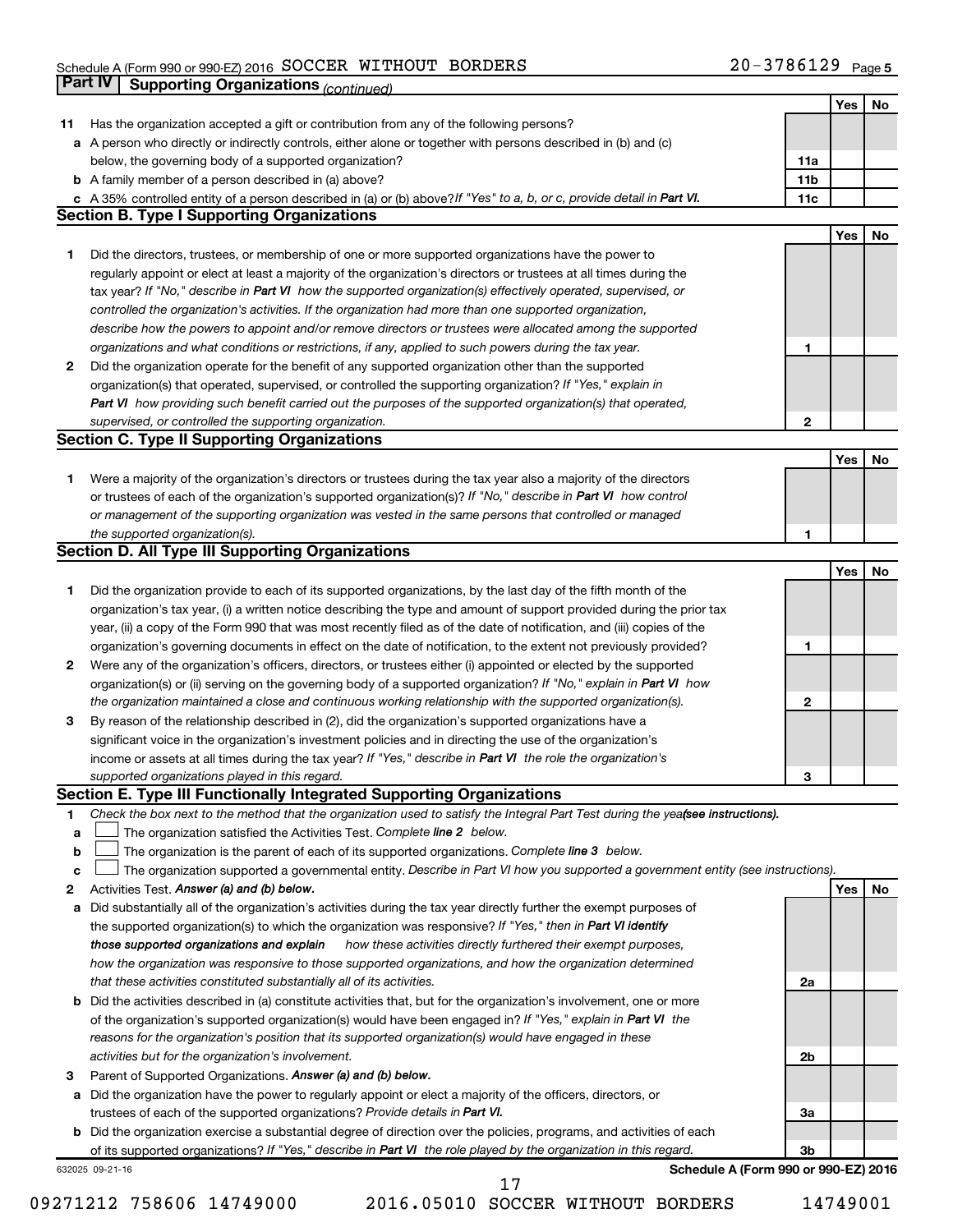# Schedule A (Form 990 or 990-EZ) 2016 SOCCER WITHOUT BORDERS  $20-3786129$  Page **Part V Type III Non-Functionally Integrated 509(a)(3) Supporting Organizations**

1 **Letter See instructions.** All Check here if the organization satisfied the Integral Part Test as a qualifying trust on Nov. 20, 1970 (explain in Part VI.) See instructions. All other Type III non-functionally integrated supporting organizations must complete Sections A through E.

|              | Section A - Adjusted Net Income                                              | (A) Prior Year | (B) Current Year<br>(optional) |                                |
|--------------|------------------------------------------------------------------------------|----------------|--------------------------------|--------------------------------|
| 1            | Net short-term capital gain                                                  | 1              |                                |                                |
| $\mathbf{2}$ | Recoveries of prior-year distributions                                       | $\overline{2}$ |                                |                                |
| 3            | Other gross income (see instructions)                                        | 3              |                                |                                |
| 4            | Add lines 1 through 3                                                        | 4              |                                |                                |
| 5            | Depreciation and depletion                                                   | 5              |                                |                                |
| 6            | Portion of operating expenses paid or incurred for production or             |                |                                |                                |
|              | collection of gross income or for management, conservation, or               |                |                                |                                |
|              | maintenance of property held for production of income (see instructions)     | 6              |                                |                                |
| 7            | Other expenses (see instructions)                                            | $\overline{7}$ |                                |                                |
| 8            | Adjusted Net Income (subtract lines 5, 6, and 7 from line 4)                 | 8              |                                |                                |
|              | <b>Section B - Minimum Asset Amount</b>                                      |                | (A) Prior Year                 | (B) Current Year<br>(optional) |
| 1            | Aggregate fair market value of all non-exempt-use assets (see                |                |                                |                                |
|              | instructions for short tax year or assets held for part of year):            |                |                                |                                |
|              | a Average monthly value of securities                                        | 1a             |                                |                                |
|              | <b>b</b> Average monthly cash balances                                       | 1 <sub>b</sub> |                                |                                |
|              | c Fair market value of other non-exempt-use assets                           | 1c             |                                |                                |
|              | d Total (add lines 1a, 1b, and 1c)                                           | 1d             |                                |                                |
|              | <b>e</b> Discount claimed for blockage or other                              |                |                                |                                |
|              | factors (explain in detail in Part VI):                                      |                |                                |                                |
| 2            | Acquisition indebtedness applicable to non-exempt-use assets                 | $\mathbf{2}$   |                                |                                |
| 3            | Subtract line 2 from line 1d                                                 | 3              |                                |                                |
| 4            | Cash deemed held for exempt use. Enter 1-1/2% of line 3 (for greater amount, |                |                                |                                |
|              | see instructions)                                                            | 4              |                                |                                |
| 5            | Net value of non-exempt-use assets (subtract line 4 from line 3)             | 5              |                                |                                |
| 6            | Multiply line 5 by .035                                                      | 6              |                                |                                |
| 7            | Recoveries of prior-year distributions                                       | $\overline{7}$ |                                |                                |
| 8            | Minimum Asset Amount (add line 7 to line 6)                                  | 8              |                                |                                |
|              | <b>Section C - Distributable Amount</b>                                      |                |                                | <b>Current Year</b>            |
| 1            | Adjusted net income for prior year (from Section A, line 8, Column A)        | 1              |                                |                                |
| 2            | Enter 85% of line 1                                                          | $\mathbf{2}$   |                                |                                |
| З            | Minimum asset amount for prior year (from Section B, line 8, Column A)       | 3              |                                |                                |
| 4            | Enter greater of line 2 or line 3                                            | 4              |                                |                                |
| 5            | Income tax imposed in prior year                                             | 5              |                                |                                |
| 6            | Distributable Amount. Subtract line 5 from line 4, unless subject to         |                |                                |                                |
|              | emergency temporary reduction (see instructions)                             | 6              |                                |                                |
|              |                                                                              |                |                                |                                |

**7** Check here if the current year is the organization's first as a non-functionally integrated Type III supporting organization (see † instructions).

**Schedule A (Form 990 or 990-EZ) 2016**

632026 09-21-16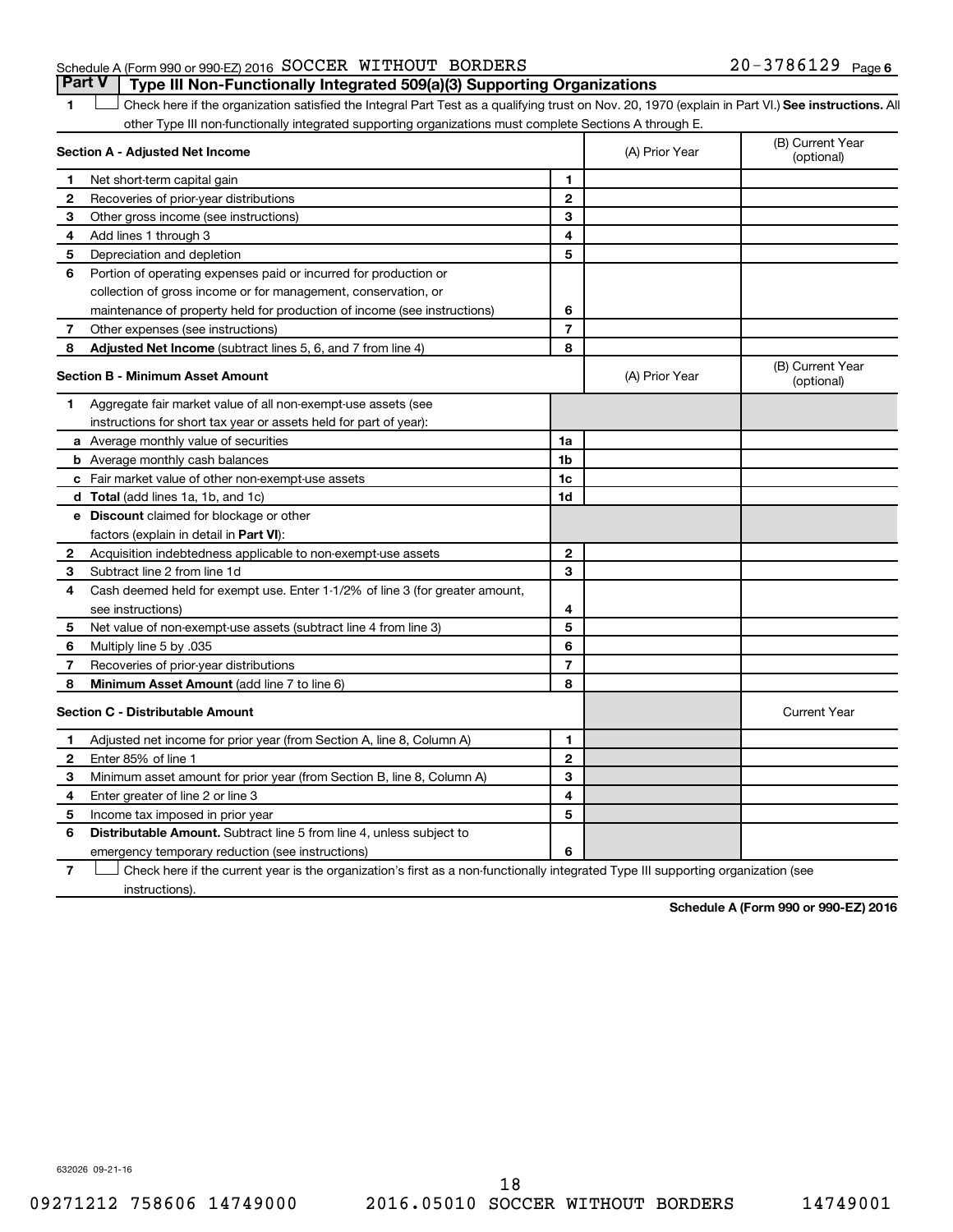#### Schedule A (Form 990 or 990-EZ) 2016 Page SOCCER WITHOUT BORDERS 20-3786129

| <b>Part V</b>  | Type III Non-Functionally Integrated 509(a)(3) Supporting Organizations (continued)             |                             |                                       |                                         |  |  |  |  |  |
|----------------|-------------------------------------------------------------------------------------------------|-----------------------------|---------------------------------------|-----------------------------------------|--|--|--|--|--|
|                | <b>Section D - Distributions</b>                                                                |                             |                                       | <b>Current Year</b>                     |  |  |  |  |  |
| 1              | Amounts paid to supported organizations to accomplish exempt purposes                           |                             |                                       |                                         |  |  |  |  |  |
| 2              | Amounts paid to perform activity that directly furthers exempt purposes of supported            |                             |                                       |                                         |  |  |  |  |  |
|                | organizations, in excess of income from activity                                                |                             |                                       |                                         |  |  |  |  |  |
| 3              | Administrative expenses paid to accomplish exempt purposes of supported organizations           |                             |                                       |                                         |  |  |  |  |  |
| 4              | Amounts paid to acquire exempt-use assets                                                       |                             |                                       |                                         |  |  |  |  |  |
| 5              | Qualified set-aside amounts (prior IRS approval required)                                       |                             |                                       |                                         |  |  |  |  |  |
| 6              | Other distributions (describe in Part VI). See instructions                                     |                             |                                       |                                         |  |  |  |  |  |
| 7              | Total annual distributions. Add lines 1 through 6                                               |                             |                                       |                                         |  |  |  |  |  |
| 8              | Distributions to attentive supported organizations to which the organization is responsive      |                             |                                       |                                         |  |  |  |  |  |
|                | (provide details in Part VI). See instructions                                                  |                             |                                       |                                         |  |  |  |  |  |
| 9              | Distributable amount for 2016 from Section C, line 6                                            |                             |                                       |                                         |  |  |  |  |  |
| 10             | Line 8 amount divided by Line 9 amount                                                          |                             |                                       |                                         |  |  |  |  |  |
|                |                                                                                                 | (i)                         | (ii)                                  | (iii)                                   |  |  |  |  |  |
|                | Section E - Distribution Allocations (see instructions)                                         | <b>Excess Distributions</b> | <b>Underdistributions</b><br>Pre-2016 | <b>Distributable</b><br>Amount for 2016 |  |  |  |  |  |
|                |                                                                                                 |                             |                                       |                                         |  |  |  |  |  |
| 1              | Distributable amount for 2016 from Section C, line 6                                            |                             |                                       |                                         |  |  |  |  |  |
| $\mathbf{2}$   | Underdistributions, if any, for years prior to 2016 (reason-                                    |                             |                                       |                                         |  |  |  |  |  |
|                | able cause required- explain in Part VI). See instructions                                      |                             |                                       |                                         |  |  |  |  |  |
| 3              | Excess distributions carryover, if any, to 2016:                                                |                             |                                       |                                         |  |  |  |  |  |
| а              |                                                                                                 |                             |                                       |                                         |  |  |  |  |  |
| b              |                                                                                                 |                             |                                       |                                         |  |  |  |  |  |
|                | $c$ From 2013                                                                                   |                             |                                       |                                         |  |  |  |  |  |
|                | <b>d</b> From 2014                                                                              |                             |                                       |                                         |  |  |  |  |  |
|                | e From 2015                                                                                     |                             |                                       |                                         |  |  |  |  |  |
|                | f Total of lines 3a through e                                                                   |                             |                                       |                                         |  |  |  |  |  |
|                | <b>g</b> Applied to underdistributions of prior years                                           |                             |                                       |                                         |  |  |  |  |  |
|                | <b>h</b> Applied to 2016 distributable amount                                                   |                             |                                       |                                         |  |  |  |  |  |
|                | Carryover from 2011 not applied (see instructions)                                              |                             |                                       |                                         |  |  |  |  |  |
|                | Remainder. Subtract lines 3g, 3h, and 3i from 3f.                                               |                             |                                       |                                         |  |  |  |  |  |
| 4              | Distributions for 2016 from Section D,                                                          |                             |                                       |                                         |  |  |  |  |  |
|                | $line 7$ :                                                                                      |                             |                                       |                                         |  |  |  |  |  |
|                | a Applied to underdistributions of prior years<br><b>b</b> Applied to 2016 distributable amount |                             |                                       |                                         |  |  |  |  |  |
| с              | Remainder. Subtract lines 4a and 4b from 4                                                      |                             |                                       |                                         |  |  |  |  |  |
| 5              | Remaining underdistributions for years prior to 2016, if                                        |                             |                                       |                                         |  |  |  |  |  |
|                | any. Subtract lines 3g and 4a from line 2. For result greater                                   |                             |                                       |                                         |  |  |  |  |  |
|                | than zero, explain in Part VI. See instructions                                                 |                             |                                       |                                         |  |  |  |  |  |
| 6              | Remaining underdistributions for 2016. Subtract lines 3h                                        |                             |                                       |                                         |  |  |  |  |  |
|                | and 4b from line 1. For result greater than zero, explain in                                    |                             |                                       |                                         |  |  |  |  |  |
|                | Part VI. See instructions                                                                       |                             |                                       |                                         |  |  |  |  |  |
| $\overline{7}$ | Excess distributions carryover to 2017. Add lines 3j                                            |                             |                                       |                                         |  |  |  |  |  |
|                | and 4c                                                                                          |                             |                                       |                                         |  |  |  |  |  |
| 8              | Breakdown of line 7:                                                                            |                             |                                       |                                         |  |  |  |  |  |
| a              |                                                                                                 |                             |                                       |                                         |  |  |  |  |  |
|                | <b>b</b> Excess from 2013                                                                       |                             |                                       |                                         |  |  |  |  |  |
|                | c Excess from 2014                                                                              |                             |                                       |                                         |  |  |  |  |  |
|                | d Excess from 2015                                                                              |                             |                                       |                                         |  |  |  |  |  |
|                | e Excess from 2016                                                                              |                             |                                       |                                         |  |  |  |  |  |

**Schedule A (Form 990 or 990-EZ) 2016**

632027 09-21-16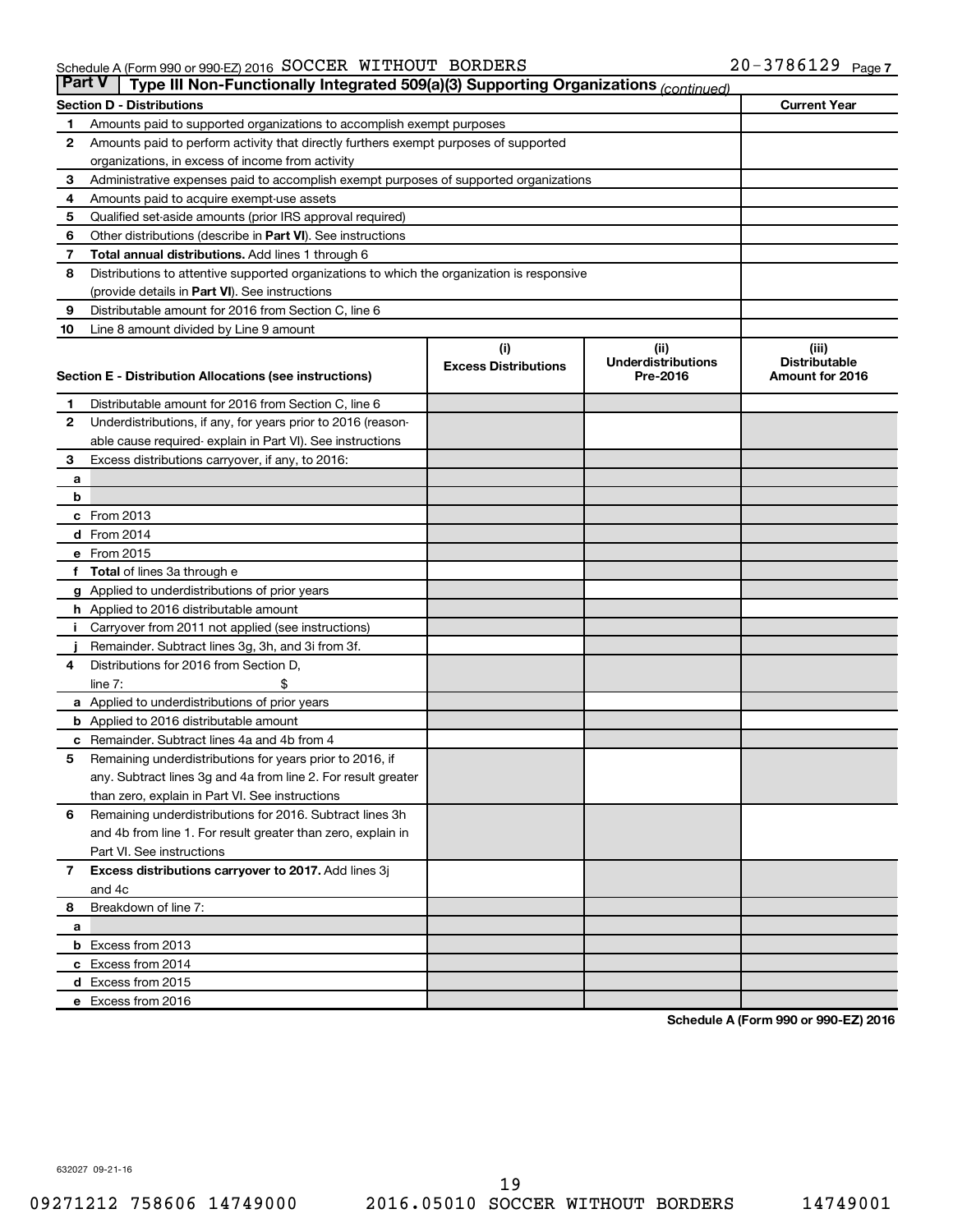Part VI | Supplemental Information. Provide the explanations required by Part II, line 10; Part II, line 17a or 17b; Part III, line 12; Part IV, Section A, lines 1, 2, 3b, 3c, 4b, 4c, 5a, 6, 9a, 9b, 9c, 11a, 11b, and 11c; Part IV, Section B, lines 1 and 2; Part IV, Section C, line 1; Part IV, Section D, lines 2 and 3; Part IV, Section E, lines 1c, 2a, 2b, 3a, and 3b; Part V, line 1; Part V, Section B, line 1e; Part V, Section D, lines 5, 6, and 8; and Part V, Section E, lines 2, 5, and 6. Also complete this part for any additional information. (See instructions.)

PART II, SHORT YEAR EXPLANATION

THE ORGANIZATION CHANGED THEIR FISCAL YEAR END DURING 2015 IN ORDER TO

BETTER ALIGN WITH A SCHOOL YEAR CALENDAR. IN ORDER TO PROPERLY REPORT

THE PRECEDING FIVE YEARS THE COLUMNS IN PART II SECTION A CORRESPOND TO

THE FOLLOWING:

2012 - AMOUNTS REPORTED ARE 2013 CALENDAR YEAR

2013 - AMOUNTS REPORTED ARE 2014 CALENDAR YEAR

2014 - AMOUNTS REPORTED ARE FOR THE SHORT PERIOD 1/1/15 TO 7/31/15

2015 - AMOUNTS REPORTED ARE FOR THE PERIOD 8/1/15 TO 7/31/16

2016 - AMOUNTS REPORTED ARE FOR THE PERIOD 8/1/16 TO 7/31/17

632028 09-21-16

20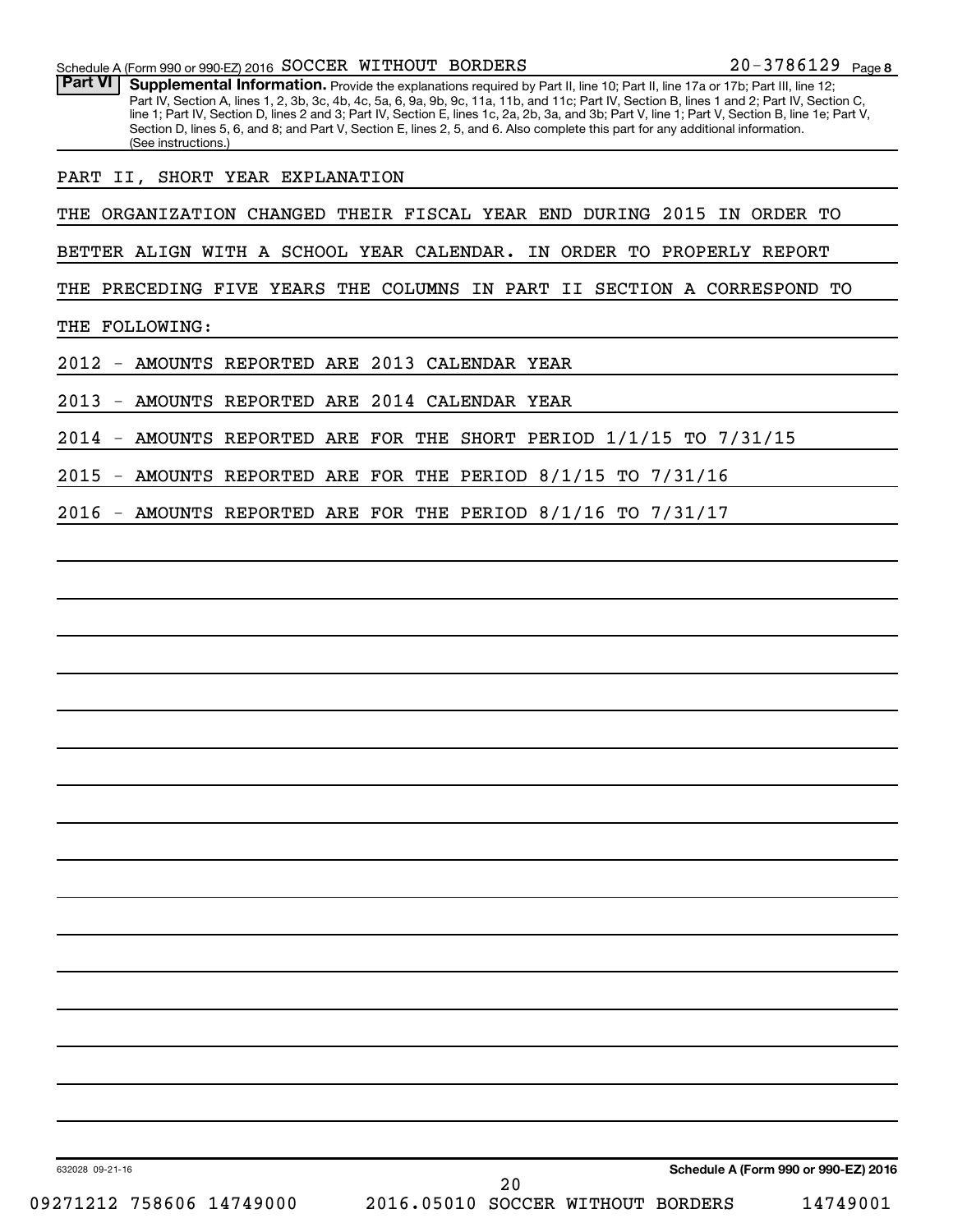623171 04-01-16

# **Identification of Excess Contributions IDENTIFY Schedule A IDENTIFY Schedule A IDENTIFY A Included on Part II, Line 5 2016**

**\*\* Do Not File \*\* \*\*\* Not Open to Public Inspection \*\*\***

| <b>Contributor's Name</b>                                                                                      | Total<br><b>Contributions</b> | <b>Excess</b><br><b>Contributions</b> |
|----------------------------------------------------------------------------------------------------------------|-------------------------------|---------------------------------------|
| FIFA                                                                                                           | 169,980.                      | 82,849.                               |
| UNIVERSITY OF PENNSYLVANIA                                                                                     | 250,000.                      | 162,869.                              |
| TARGET                                                                                                         | 119,000.                      | 31,869.                               |
|                                                                                                                |                               |                                       |
|                                                                                                                |                               |                                       |
|                                                                                                                |                               |                                       |
|                                                                                                                |                               |                                       |
|                                                                                                                |                               |                                       |
|                                                                                                                |                               |                                       |
|                                                                                                                |                               |                                       |
|                                                                                                                |                               |                                       |
|                                                                                                                |                               |                                       |
|                                                                                                                |                               |                                       |
|                                                                                                                |                               |                                       |
|                                                                                                                |                               |                                       |
|                                                                                                                |                               |                                       |
|                                                                                                                |                               |                                       |
|                                                                                                                |                               |                                       |
|                                                                                                                |                               |                                       |
|                                                                                                                |                               |                                       |
|                                                                                                                |                               |                                       |
|                                                                                                                |                               |                                       |
|                                                                                                                |                               |                                       |
|                                                                                                                |                               |                                       |
| Total Excess Contributions to Schedule A, Part II, Line 5 [100] [100] [100] [100] [100] [100] [100] [100] [100 |                               | 277,587.                              |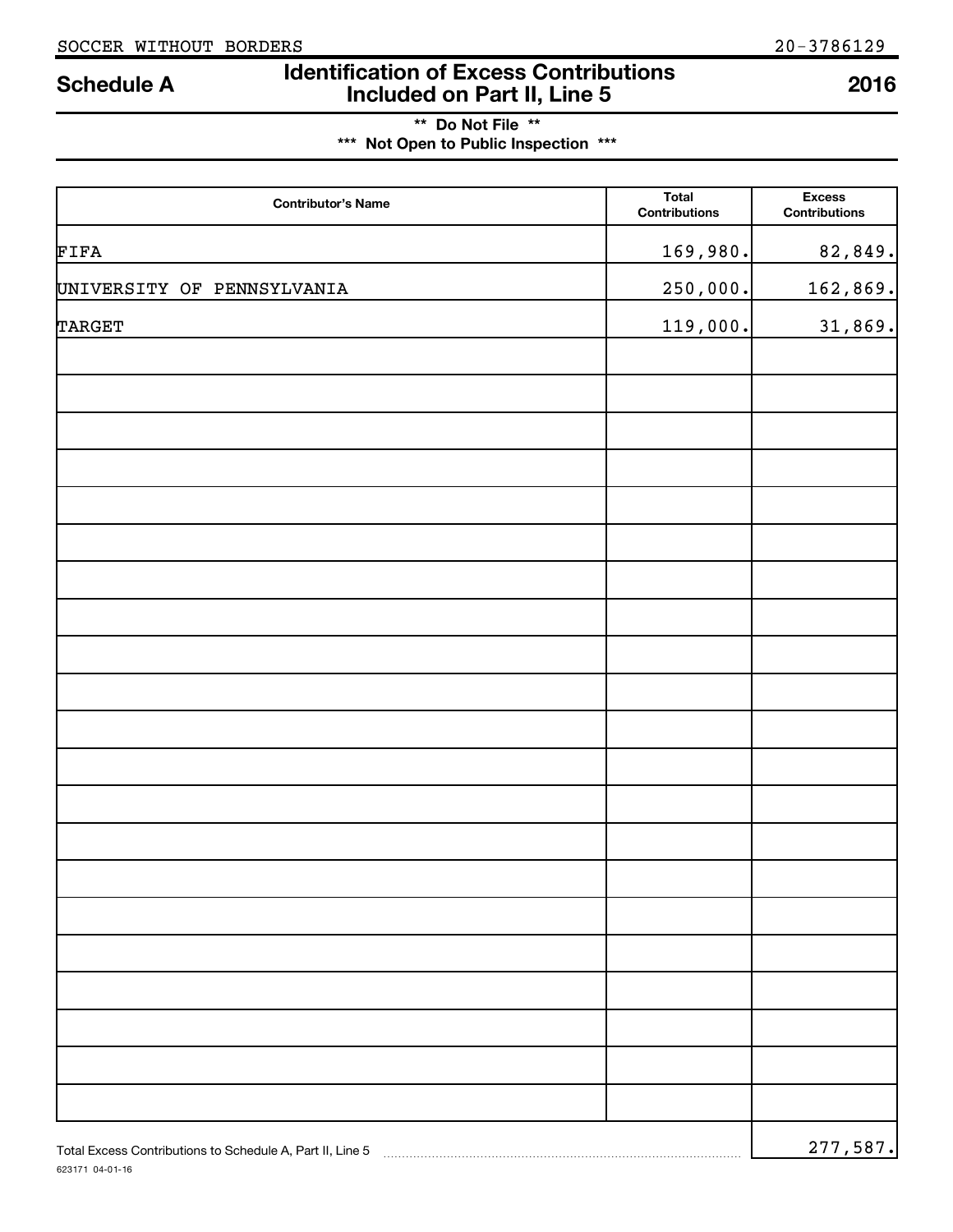Department of the Treasury Internal Revenue Service **(Form 990, 990-EZ,**

# **Schedule B Schedule of Contributors**

**or 990-PF) | Attach to Form 990, Form 990-EZ, or Form 990-PF. | Information about Schedule B (Form 990, 990-EZ, or 990-PF) and** its instructions is at www.irs.gov/form990.

OMB No. 1545-0047

**2016**

**Employer identification number** 

|  | Name of the organization |
|--|--------------------------|
|--|--------------------------|

**Organization type** (check one):

# SOCCER WITHOUT BORDERS 20-3786129

| Filers of:         | Section:                                                                           |
|--------------------|------------------------------------------------------------------------------------|
| Form 990 or 990-EZ | $\lfloor x \rfloor$ 501(c)( 3) (enter number) organization                         |
|                    | $4947(a)(1)$ nonexempt charitable trust <b>not</b> treated as a private foundation |
|                    | 527 political organization                                                         |
| Form 990-PF        | 501(c)(3) exempt private foundation                                                |
|                    | 4947(a)(1) nonexempt charitable trust treated as a private foundation              |
|                    | 501(c)(3) taxable private foundation                                               |

Check if your organization is covered by the General Rule or a Special Rule.

**Note:**  Only a section 501(c)(7), (8), or (10) organization can check boxes for both the General Rule and a Special Rule. See instructions.

### **General Rule**

 $\Box$ 

For an organization filing Form 990, 990-EZ, or 990-PF that received, during the year, contributions totaling \$5,000 or more (in money or property) from any one contributor. Complete Parts I and II. See instructions for determining a contributor's total contributions.

#### **Special Rules**

any one contributor, during the year, total contributions of the greater of **(1)** \$5,000 or **(2)** 2% of the amount on (i) Form 990, Part VIII, line 1h,  $\boxed{\text{X}}$  For an organization described in section 501(c)(3) filing Form 990 or 990-EZ that met the 33 1/3% support test of the regulations under sections 509(a)(1) and 170(b)(1)(A)(vi), that checked Schedule A (Form 990 or 990-EZ), Part II, line 13, 16a, or 16b, and that received from or (ii) Form 990-EZ, line 1. Complete Parts I and II.

year, total contributions of more than \$1,000 *exclusively* for religious, charitable, scientific, literary, or educational purposes, or for For an organization described in section 501(c)(7), (8), or (10) filing Form 990 or 990-EZ that received from any one contributor, during the the prevention of cruelty to children or animals. Complete Parts I, II, and III.  $\Box$ 

purpose. Don't complete any of the parts unless the General Rule applies to this organization because it received nonexclusively year, contributions exclusively for religious, charitable, etc., purposes, but no such contributions totaled more than \$1,000. If this box is checked, enter here the total contributions that were received during the year for an exclusively religious, charitable, etc., For an organization described in section 501(c)(7), (8), or (10) filing Form 990 or 990-EZ that received from any one contributor, during the religious, charitable, etc., contributions totaling \$5,000 or more during the year  $\ldots$  $\ldots$  $\ldots$  $\ldots$  $\ldots$  $\ldots$  $\Box$ 

**Caution:**  An organization that isn't covered by the General Rule and/or the Special Rules doesn't file Schedule B (Form 990, 990-EZ, or 990-PF),  **must** but it answer "No" on Part IV, line 2, of its Form 990; or check the box on line H of its Form 990-EZ or on its Form 990-PF, Part I, line 2, to certify that it doesn't meet the filing requirements of Schedule B (Form 990, 990-EZ, or 990-PF).

LHA For Paperwork Reduction Act Notice, see the Instructions for Form 990, 990-EZ, or 990-PF. Schedule B (Form 990, 990-EZ, or 990-PF) (2016)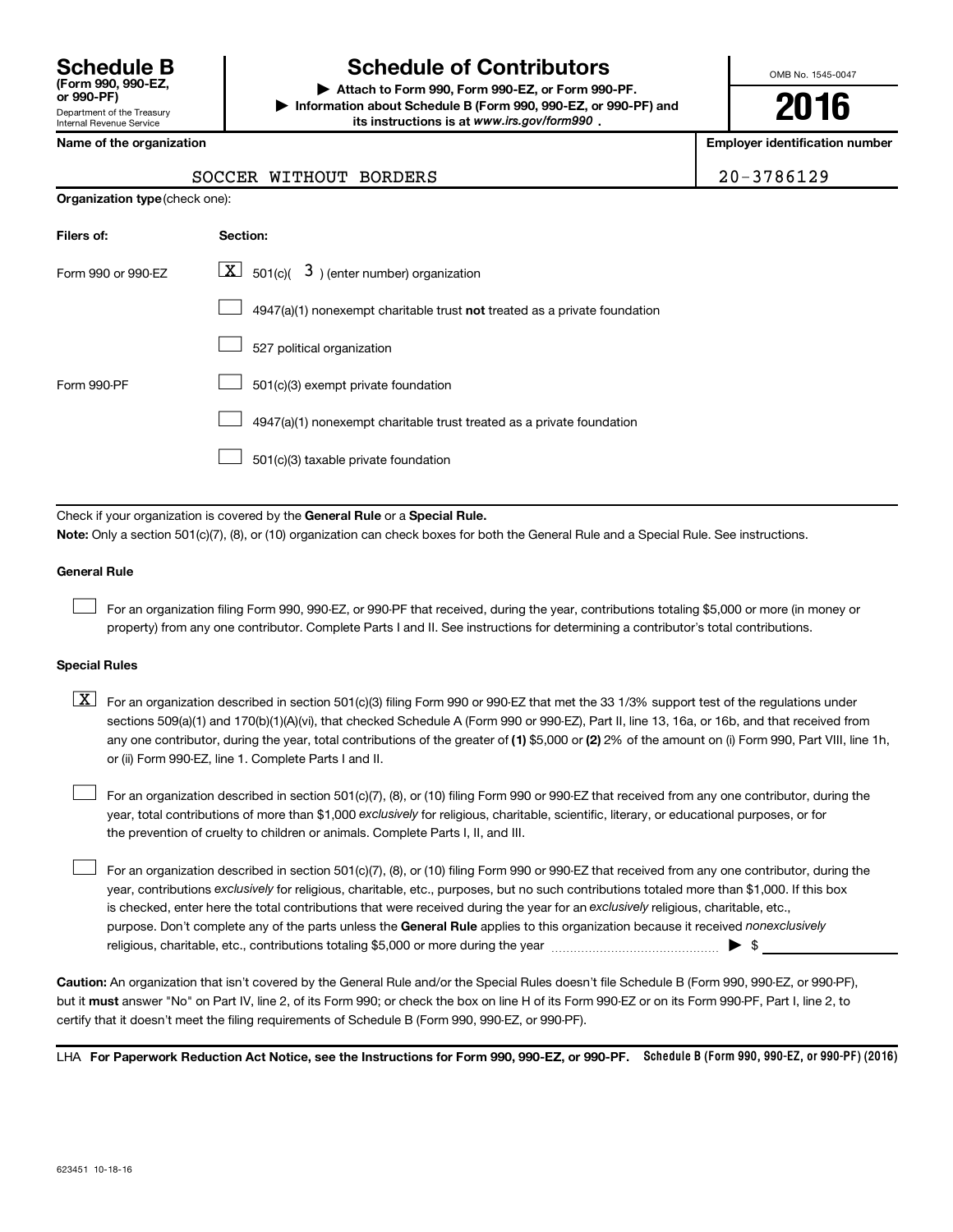# Schedule B (Form 990, 990-EZ, or 990-PF) (2016)

**Part I** Contributors (See instructions). Use duplicate copies of Part I if additional space is needed.

# SOCCER WITHOUT BORDERS 20-3786129

| (a) | (b)                                                                                                               | (c)                        | (d)                                                                                                                |
|-----|-------------------------------------------------------------------------------------------------------------------|----------------------------|--------------------------------------------------------------------------------------------------------------------|
| No. | Name, address, and ZIP + 4                                                                                        | <b>Total contributions</b> | Type of contribution                                                                                               |
| 1   | ALAMEDA COUNTY (LA FAMILIA COUNSELING)<br>26081 MOCINE AVENUE<br>HAYWARD, CA 94544                                | 120,000.<br>\$             | $\mathbf{X}$<br>Person<br>Payroll<br>Noncash<br>(Complete Part II for<br>noncash contributions.)                   |
| (a) | (b)                                                                                                               | (c)                        | (d)                                                                                                                |
| No. | Name, address, and ZIP + 4                                                                                        | <b>Total contributions</b> | Type of contribution                                                                                               |
| 2   | FAMILY LEAGUE OF BALTIMORE CITY, INC.<br>2305 N. CHARLES STREET 2ND FLOOR<br>BALTIMORE, MD 21218                  | 85,431.<br>\$              | $\overline{\mathbf{X}}$<br>Person<br>Payroll<br><b>Noncash</b><br>(Complete Part II for<br>noncash contributions.) |
| (a) | (b)                                                                                                               | (c)                        | (d)                                                                                                                |
| No. | Name, address, and ZIP + 4                                                                                        | <b>Total contributions</b> | Type of contribution                                                                                               |
| 3   | FIFA<br>STRASSEE 20, PO BOX 8044<br>ZURICH, SWITZERLAND                                                           | 109,980.<br>\$             | $\overline{\mathbf{X}}$<br>Person<br>Payroll<br><b>Noncash</b><br>(Complete Part II for<br>noncash contributions.) |
| (a) | (b)                                                                                                               | (c)                        | (d)                                                                                                                |
| No. | Name, address, and ZIP + 4                                                                                        | <b>Total contributions</b> | Type of contribution                                                                                               |
| 4   | <b>TARGET</b><br>P.O. BOX 1296<br>MINNEAPOLIS, MN 55440                                                           | 119,000.<br>\$             | $\mathbf{X}$<br>Person<br>Payroll<br><b>Noncash</b><br>(Complete Part II for<br>noncash contributions.)            |
| (a) | (b)                                                                                                               | (c)                        | (d)                                                                                                                |
| No. | Name, address, and ZIP + 4                                                                                        | <b>Total contributions</b> | Type of contribution                                                                                               |
| 5   | <b>REFUGEE</b><br>TRANSITIONS<br><b>MARKET</b><br>SUITE<br>718<br>870<br><b>STREET</b><br>SAN FRANCISCO, CA 94102 | 33,550.<br>\$              | $\overline{\mathbf{X}}$<br>Person<br>Payroll<br>Noncash<br>(Complete Part II for<br>noncash contributions.)        |
| (a) | (b)                                                                                                               | (c)                        | (d)                                                                                                                |
| No. | Name, address, and ZIP + 4                                                                                        | <b>Total contributions</b> | Type of contribution                                                                                               |
|     |                                                                                                                   | \$                         | Person<br>Payroll<br>Noncash<br>(Complete Part II for<br>noncash contributions.)                                   |

**Name of organization Employer identification number**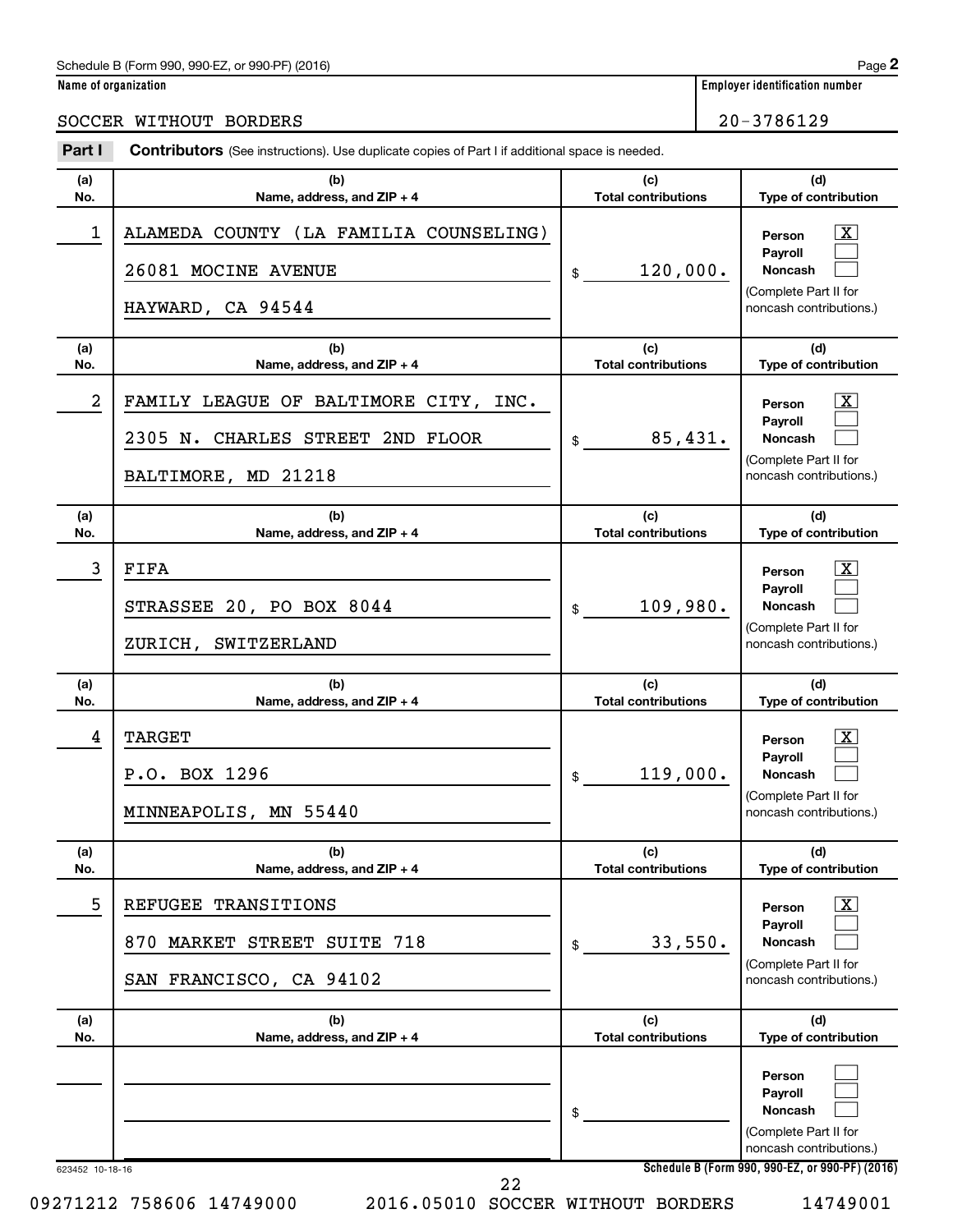# SOCCER WITHOUT BORDERS 20-3786129

Part II Noncash Property (See instructions). Use duplicate copies of Part II if additional space is needed.

| from<br>Part I               | (b)<br>Description of noncash property given | FMV (or estimate)<br>(See instructions)        | (d)<br>Date received |
|------------------------------|----------------------------------------------|------------------------------------------------|----------------------|
|                              |                                              | \$                                             |                      |
| (a)<br>No.<br>from<br>Part I | (b)<br>Description of noncash property given | (c)<br>FMV (or estimate)<br>(See instructions) | (d)<br>Date received |
|                              |                                              | \$                                             |                      |
| (a)<br>No.<br>from<br>Part I | (b)<br>Description of noncash property given | (c)<br>FMV (or estimate)<br>(See instructions) | (d)<br>Date received |
|                              |                                              | \$                                             |                      |
| (a)<br>No.<br>from<br>Part I | (b)<br>Description of noncash property given | (c)<br>FMV (or estimate)<br>(See instructions) | (d)<br>Date received |
|                              |                                              | \$                                             |                      |
| (a)<br>No.<br>from<br>Part I | (b)<br>Description of noncash property given | (c)<br>FMV (or estimate)<br>(See instructions) | (d)<br>Date received |
|                              |                                              | \$                                             |                      |
| (a)<br>No.<br>from<br>Part I | (b)<br>Description of noncash property given | (c)<br>FMV (or estimate)<br>(See instructions) | (d)<br>Date received |
|                              |                                              | \$                                             |                      |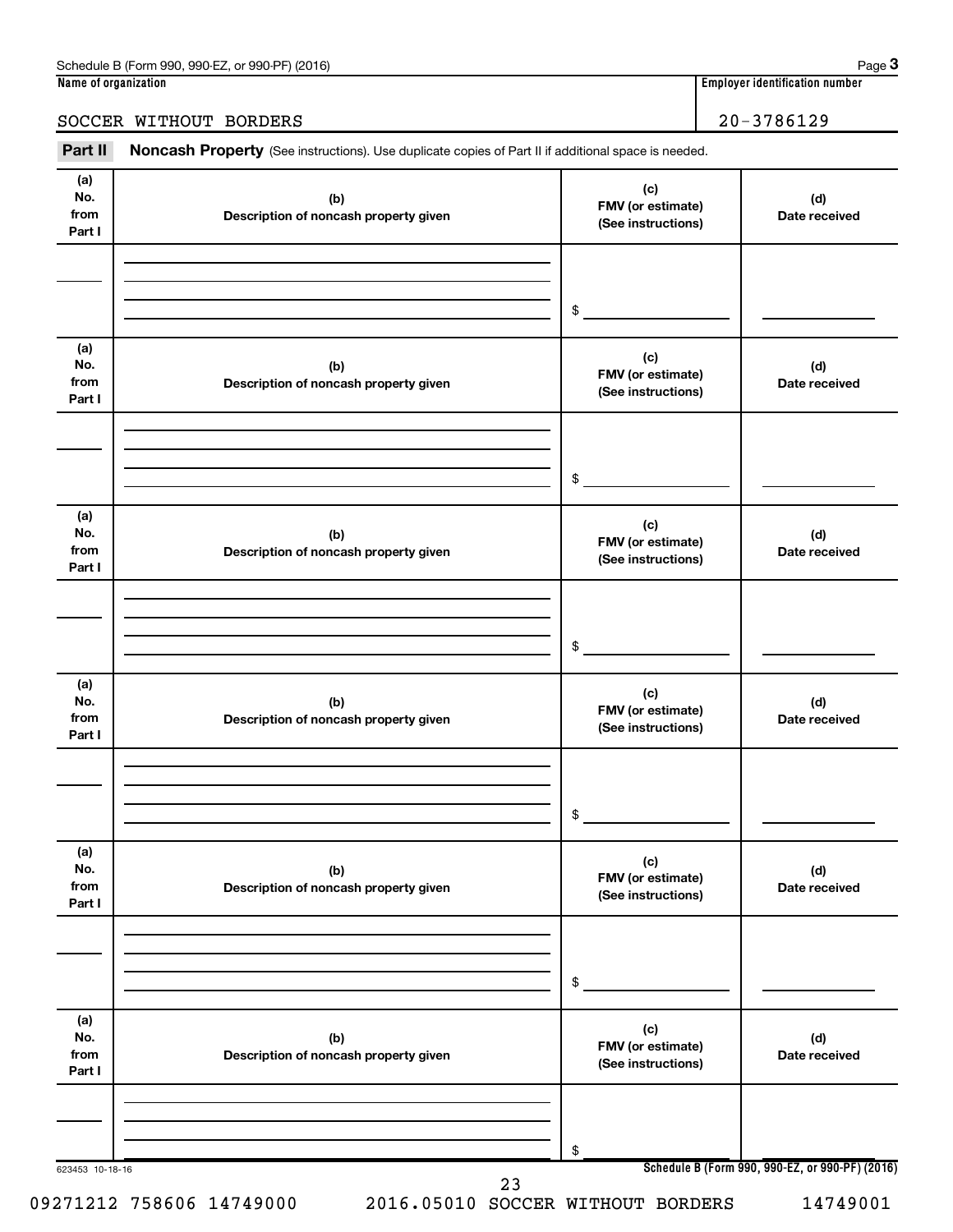| SOCCER WITHOUT BORDERS                  |                                            | $20 - 3786129$                                                                                                                                                                                                                                                                                                                                                                                                                                                                                                                                                                                                                                                                                                                                             |  |  |  |  |
|-----------------------------------------|--------------------------------------------|------------------------------------------------------------------------------------------------------------------------------------------------------------------------------------------------------------------------------------------------------------------------------------------------------------------------------------------------------------------------------------------------------------------------------------------------------------------------------------------------------------------------------------------------------------------------------------------------------------------------------------------------------------------------------------------------------------------------------------------------------------|--|--|--|--|
|                                         |                                            |                                                                                                                                                                                                                                                                                                                                                                                                                                                                                                                                                                                                                                                                                                                                                            |  |  |  |  |
|                                         |                                            |                                                                                                                                                                                                                                                                                                                                                                                                                                                                                                                                                                                                                                                                                                                                                            |  |  |  |  |
|                                         |                                            |                                                                                                                                                                                                                                                                                                                                                                                                                                                                                                                                                                                                                                                                                                                                                            |  |  |  |  |
|                                         |                                            | (d) Description of how gift is held                                                                                                                                                                                                                                                                                                                                                                                                                                                                                                                                                                                                                                                                                                                        |  |  |  |  |
|                                         |                                            |                                                                                                                                                                                                                                                                                                                                                                                                                                                                                                                                                                                                                                                                                                                                                            |  |  |  |  |
|                                         |                                            |                                                                                                                                                                                                                                                                                                                                                                                                                                                                                                                                                                                                                                                                                                                                                            |  |  |  |  |
|                                         |                                            |                                                                                                                                                                                                                                                                                                                                                                                                                                                                                                                                                                                                                                                                                                                                                            |  |  |  |  |
|                                         |                                            |                                                                                                                                                                                                                                                                                                                                                                                                                                                                                                                                                                                                                                                                                                                                                            |  |  |  |  |
|                                         |                                            | Relationship of transferor to transferee                                                                                                                                                                                                                                                                                                                                                                                                                                                                                                                                                                                                                                                                                                                   |  |  |  |  |
|                                         |                                            |                                                                                                                                                                                                                                                                                                                                                                                                                                                                                                                                                                                                                                                                                                                                                            |  |  |  |  |
|                                         |                                            |                                                                                                                                                                                                                                                                                                                                                                                                                                                                                                                                                                                                                                                                                                                                                            |  |  |  |  |
|                                         |                                            |                                                                                                                                                                                                                                                                                                                                                                                                                                                                                                                                                                                                                                                                                                                                                            |  |  |  |  |
|                                         |                                            | (d) Description of how gift is held                                                                                                                                                                                                                                                                                                                                                                                                                                                                                                                                                                                                                                                                                                                        |  |  |  |  |
|                                         |                                            |                                                                                                                                                                                                                                                                                                                                                                                                                                                                                                                                                                                                                                                                                                                                                            |  |  |  |  |
|                                         |                                            |                                                                                                                                                                                                                                                                                                                                                                                                                                                                                                                                                                                                                                                                                                                                                            |  |  |  |  |
|                                         |                                            |                                                                                                                                                                                                                                                                                                                                                                                                                                                                                                                                                                                                                                                                                                                                                            |  |  |  |  |
|                                         |                                            |                                                                                                                                                                                                                                                                                                                                                                                                                                                                                                                                                                                                                                                                                                                                                            |  |  |  |  |
|                                         |                                            |                                                                                                                                                                                                                                                                                                                                                                                                                                                                                                                                                                                                                                                                                                                                                            |  |  |  |  |
|                                         |                                            | Relationship of transferor to transferee                                                                                                                                                                                                                                                                                                                                                                                                                                                                                                                                                                                                                                                                                                                   |  |  |  |  |
|                                         |                                            |                                                                                                                                                                                                                                                                                                                                                                                                                                                                                                                                                                                                                                                                                                                                                            |  |  |  |  |
|                                         |                                            |                                                                                                                                                                                                                                                                                                                                                                                                                                                                                                                                                                                                                                                                                                                                                            |  |  |  |  |
|                                         |                                            |                                                                                                                                                                                                                                                                                                                                                                                                                                                                                                                                                                                                                                                                                                                                                            |  |  |  |  |
| (b) Purpose of gift                     | (c) Use of gift                            | (d) Description of how gift is held                                                                                                                                                                                                                                                                                                                                                                                                                                                                                                                                                                                                                                                                                                                        |  |  |  |  |
|                                         |                                            |                                                                                                                                                                                                                                                                                                                                                                                                                                                                                                                                                                                                                                                                                                                                                            |  |  |  |  |
|                                         |                                            |                                                                                                                                                                                                                                                                                                                                                                                                                                                                                                                                                                                                                                                                                                                                                            |  |  |  |  |
|                                         |                                            |                                                                                                                                                                                                                                                                                                                                                                                                                                                                                                                                                                                                                                                                                                                                                            |  |  |  |  |
|                                         |                                            |                                                                                                                                                                                                                                                                                                                                                                                                                                                                                                                                                                                                                                                                                                                                                            |  |  |  |  |
|                                         |                                            |                                                                                                                                                                                                                                                                                                                                                                                                                                                                                                                                                                                                                                                                                                                                                            |  |  |  |  |
|                                         |                                            | Relationship of transferor to transferee                                                                                                                                                                                                                                                                                                                                                                                                                                                                                                                                                                                                                                                                                                                   |  |  |  |  |
|                                         |                                            |                                                                                                                                                                                                                                                                                                                                                                                                                                                                                                                                                                                                                                                                                                                                                            |  |  |  |  |
|                                         |                                            |                                                                                                                                                                                                                                                                                                                                                                                                                                                                                                                                                                                                                                                                                                                                                            |  |  |  |  |
|                                         |                                            |                                                                                                                                                                                                                                                                                                                                                                                                                                                                                                                                                                                                                                                                                                                                                            |  |  |  |  |
| (b) Purpose of gift                     | (c) Use of gift                            | (d) Description of how gift is held                                                                                                                                                                                                                                                                                                                                                                                                                                                                                                                                                                                                                                                                                                                        |  |  |  |  |
|                                         |                                            |                                                                                                                                                                                                                                                                                                                                                                                                                                                                                                                                                                                                                                                                                                                                                            |  |  |  |  |
|                                         |                                            |                                                                                                                                                                                                                                                                                                                                                                                                                                                                                                                                                                                                                                                                                                                                                            |  |  |  |  |
|                                         |                                            |                                                                                                                                                                                                                                                                                                                                                                                                                                                                                                                                                                                                                                                                                                                                                            |  |  |  |  |
|                                         | (e) Transfer of gift                       |                                                                                                                                                                                                                                                                                                                                                                                                                                                                                                                                                                                                                                                                                                                                                            |  |  |  |  |
|                                         |                                            |                                                                                                                                                                                                                                                                                                                                                                                                                                                                                                                                                                                                                                                                                                                                                            |  |  |  |  |
|                                         |                                            |                                                                                                                                                                                                                                                                                                                                                                                                                                                                                                                                                                                                                                                                                                                                                            |  |  |  |  |
| Transferee's name, address, and ZIP + 4 |                                            | Relationship of transferor to transferee                                                                                                                                                                                                                                                                                                                                                                                                                                                                                                                                                                                                                                                                                                                   |  |  |  |  |
|                                         |                                            |                                                                                                                                                                                                                                                                                                                                                                                                                                                                                                                                                                                                                                                                                                                                                            |  |  |  |  |
|                                         |                                            |                                                                                                                                                                                                                                                                                                                                                                                                                                                                                                                                                                                                                                                                                                                                                            |  |  |  |  |
|                                         | (b) Purpose of gift<br>(b) Purpose of gift | Exclusively religious, charitable, etc., contributions to organizations described in section 501(c)(7), (8), or (10) that total more than \$1,000 for<br>the year from any one contributor. Complete columns (a) through (e) and the following line entry. For organizations<br>completing Part III, enter the total of exclusively religious, charitable, etc., contributions of \$1,000 or less for the year. (Enter this info. once.)<br>Use duplicate copies of Part III if additional space is needed.<br>(c) Use of gift<br>(e) Transfer of gift<br>Transferee's name, address, and ZIP + 4<br>(c) Use of gift<br>(e) Transfer of gift<br>Transferee's name, address, and ZIP + 4<br>(e) Transfer of gift<br>Transferee's name, address, and ZIP + 4 |  |  |  |  |

09271212 758606 14749000 2016.05010 SOCCER WITHOUT BORDERS 14749001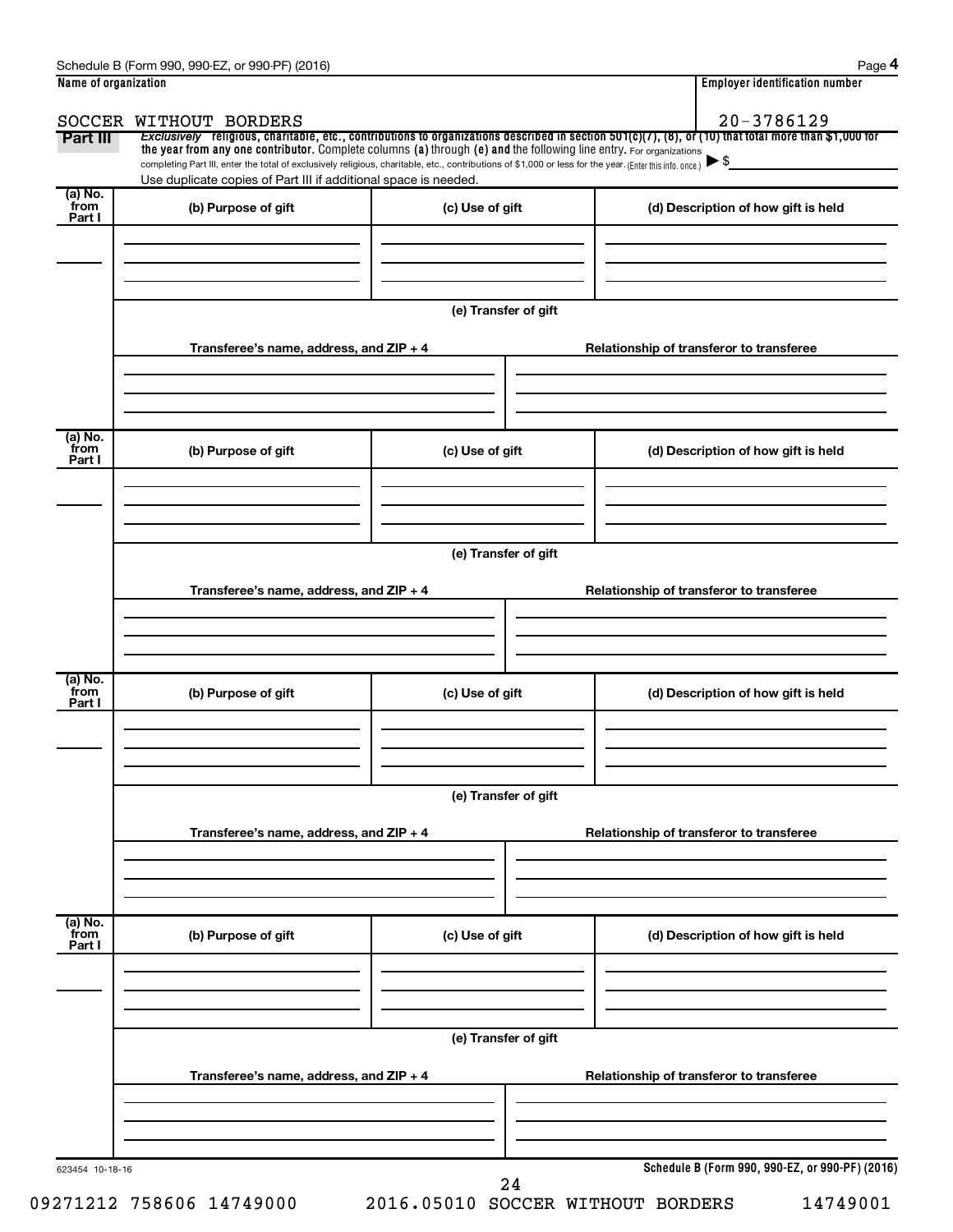|         | <b>SCHEDULE D</b>                   |                                                                                                                                                                               | <b>Supplemental Financial Statements</b>                                                                                                                  |                | OMB No. 1545-0047                                       |
|---------|-------------------------------------|-------------------------------------------------------------------------------------------------------------------------------------------------------------------------------|-----------------------------------------------------------------------------------------------------------------------------------------------------------|----------------|---------------------------------------------------------|
|         | (Form 990)                          |                                                                                                                                                                               | Complete if the organization answered "Yes" on Form 990,                                                                                                  |                |                                                         |
|         | Department of the Treasury          |                                                                                                                                                                               | Part IV, line 6, 7, 8, 9, 10, 11a, 11b, 11c, 11d, 11e, 11f, 12a, or 12b.<br>Attach to Form 990.                                                           |                | <b>Open to Public</b>                                   |
|         | Internal Revenue Service            |                                                                                                                                                                               | Information about Schedule D (Form 990) and its instructions is at www.irs.gov/form990.                                                                   |                | Inspection                                              |
|         | Name of the organization            | SOCCER WITHOUT BORDERS                                                                                                                                                        |                                                                                                                                                           |                | <b>Employer identification number</b><br>$20 - 3786129$ |
| Part I  |                                     |                                                                                                                                                                               | Organizations Maintaining Donor Advised Funds or Other Similar Funds or Accounts. Complete if the                                                         |                |                                                         |
|         |                                     | organization answered "Yes" on Form 990, Part IV, line 6.                                                                                                                     |                                                                                                                                                           |                |                                                         |
|         |                                     |                                                                                                                                                                               | (a) Donor advised funds                                                                                                                                   |                | (b) Funds and other accounts                            |
| 1       |                                     |                                                                                                                                                                               |                                                                                                                                                           |                |                                                         |
| 2       |                                     | Aggregate value of contributions to (during year)                                                                                                                             |                                                                                                                                                           |                |                                                         |
| з<br>4  |                                     |                                                                                                                                                                               |                                                                                                                                                           |                |                                                         |
| 5       |                                     |                                                                                                                                                                               | Did the organization inform all donors and donor advisors in writing that the assets held in donor advised funds                                          |                |                                                         |
|         |                                     |                                                                                                                                                                               |                                                                                                                                                           |                | Yes<br><b>No</b>                                        |
| 6       |                                     |                                                                                                                                                                               | Did the organization inform all grantees, donors, and donor advisors in writing that grant funds can be used only                                         |                |                                                         |
|         |                                     |                                                                                                                                                                               | for charitable purposes and not for the benefit of the donor or donor advisor, or for any other purpose conferring                                        |                |                                                         |
|         | impermissible private benefit?      |                                                                                                                                                                               |                                                                                                                                                           |                | Yes<br>No                                               |
| Part II |                                     |                                                                                                                                                                               | Conservation Easements. Complete if the organization answered "Yes" on Form 990, Part IV, line 7.                                                         |                |                                                         |
| 1.      |                                     | Purpose(s) of conservation easements held by the organization (check all that apply).                                                                                         |                                                                                                                                                           |                |                                                         |
|         |                                     | Preservation of land for public use (e.g., recreation or education)                                                                                                           | Preservation of a historically important land area                                                                                                        |                |                                                         |
|         |                                     | Protection of natural habitat                                                                                                                                                 | Preservation of a certified historic structure                                                                                                            |                |                                                         |
| 2       |                                     | Preservation of open space                                                                                                                                                    | Complete lines 2a through 2d if the organization held a qualified conservation contribution in the form of a conservation easement on the last            |                |                                                         |
|         | day of the tax year.                |                                                                                                                                                                               |                                                                                                                                                           |                | Held at the End of the Tax Year                         |
| а       |                                     |                                                                                                                                                                               |                                                                                                                                                           | 2a             |                                                         |
|         |                                     | Total acreage restricted by conservation easements                                                                                                                            |                                                                                                                                                           | 2 <sub>b</sub> |                                                         |
| с       |                                     |                                                                                                                                                                               | Number of conservation easements on a certified historic structure included in (a) manufacture included in (a)                                            | 2c             |                                                         |
|         |                                     |                                                                                                                                                                               | d Number of conservation easements included in (c) acquired after 8/17/06, and not on a historic structure                                                |                |                                                         |
|         |                                     |                                                                                                                                                                               |                                                                                                                                                           | 2d             |                                                         |
| 3       |                                     |                                                                                                                                                                               | Number of conservation easements modified, transferred, released, extinguished, or terminated by the organization during the tax                          |                |                                                         |
|         | $\mathsf{year}$                     |                                                                                                                                                                               |                                                                                                                                                           |                |                                                         |
| 4       |                                     | Number of states where property subject to conservation easement is located >                                                                                                 |                                                                                                                                                           |                |                                                         |
| 5       |                                     | Does the organization have a written policy regarding the periodic monitoring, inspection, handling of<br>violations, and enforcement of the conservation easements it holds? |                                                                                                                                                           |                | <b>No</b><br>Yes                                        |
| 6       |                                     |                                                                                                                                                                               | Staff and volunteer hours devoted to monitoring, inspecting, handling of violations, and enforcing conservation easements during the year                 |                |                                                         |
|         |                                     |                                                                                                                                                                               |                                                                                                                                                           |                |                                                         |
| 7       |                                     |                                                                                                                                                                               | Amount of expenses incurred in monitoring, inspecting, handling of violations, and enforcing conservation easements during the year                       |                |                                                         |
|         | $\blacktriangleright$ \$            |                                                                                                                                                                               |                                                                                                                                                           |                |                                                         |
| 8       |                                     |                                                                                                                                                                               | Does each conservation easement reported on line 2(d) above satisfy the requirements of section 170(h)(4)(B)(i)                                           |                |                                                         |
|         |                                     |                                                                                                                                                                               |                                                                                                                                                           |                | Yes<br><b>No</b>                                        |
| 9       |                                     |                                                                                                                                                                               | In Part XIII, describe how the organization reports conservation easements in its revenue and expense statement, and balance sheet, and                   |                |                                                         |
|         |                                     |                                                                                                                                                                               | include, if applicable, the text of the footnote to the organization's financial statements that describes the organization's accounting for              |                |                                                         |
|         | conservation easements.<br>Part III |                                                                                                                                                                               | Organizations Maintaining Collections of Art, Historical Treasures, or Other Similar Assets.                                                              |                |                                                         |
|         |                                     | Complete if the organization answered "Yes" on Form 990, Part IV, line 8.                                                                                                     |                                                                                                                                                           |                |                                                         |
|         |                                     |                                                                                                                                                                               | 1a If the organization elected, as permitted under SFAS 116 (ASC 958), not to report in its revenue statement and balance sheet works of art,             |                |                                                         |
|         |                                     |                                                                                                                                                                               | historical treasures, or other similar assets held for public exhibition, education, or research in furtherance of public service, provide, in Part XIII, |                |                                                         |
|         |                                     | the text of the footnote to its financial statements that describes these items.                                                                                              |                                                                                                                                                           |                |                                                         |
|         |                                     |                                                                                                                                                                               | b If the organization elected, as permitted under SFAS 116 (ASC 958), to report in its revenue statement and balance sheet works of art, historical       |                |                                                         |
|         |                                     |                                                                                                                                                                               | treasures, or other similar assets held for public exhibition, education, or research in furtherance of public service, provide the following amounts     |                |                                                         |
|         | relating to these items:            |                                                                                                                                                                               |                                                                                                                                                           |                |                                                         |
|         |                                     |                                                                                                                                                                               |                                                                                                                                                           |                |                                                         |
|         |                                     |                                                                                                                                                                               |                                                                                                                                                           |                | $\blacktriangleright$ \$                                |
| 2       |                                     |                                                                                                                                                                               | If the organization received or held works of art, historical treasures, or other similar assets for financial gain, provide                              |                |                                                         |
| а       |                                     | the following amounts required to be reported under SFAS 116 (ASC 958) relating to these items:                                                                               |                                                                                                                                                           |                | - \$                                                    |
|         |                                     |                                                                                                                                                                               |                                                                                                                                                           | ▶              | - \$                                                    |
|         |                                     | LHA For Paperwork Reduction Act Notice, see the Instructions for Form 990.                                                                                                    |                                                                                                                                                           |                | Schedule D (Form 990) 2016                              |
|         |                                     |                                                                                                                                                                               |                                                                                                                                                           |                |                                                         |

632051 08-29-16

09271212 758606 14749000 2016.05010 SOCCER WITHOUT BORDERS 14749001

25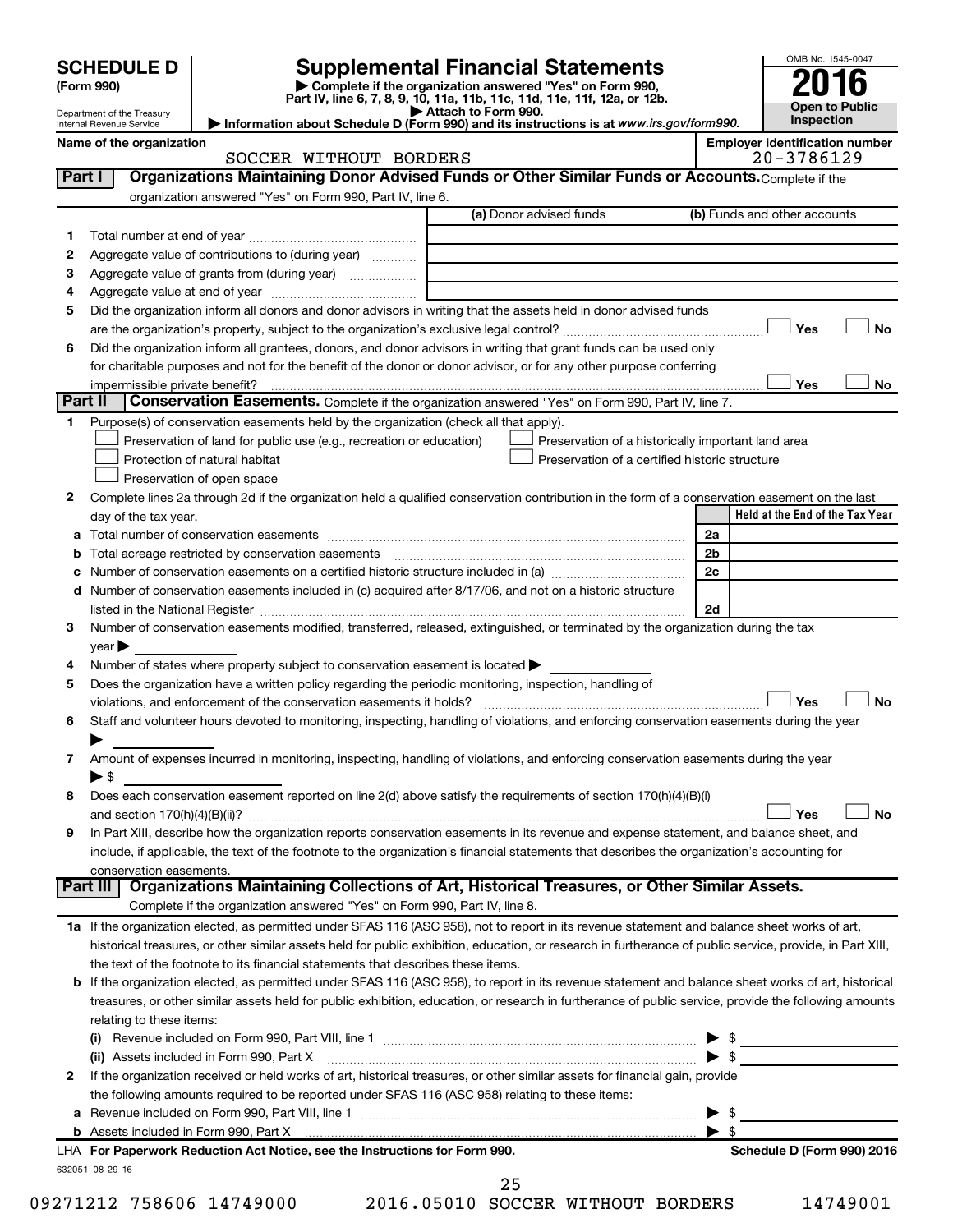|        | Schedule D (Form 990) 2016                                                                                                                                                                   | SOCCER WITHOUT BORDERS                  |   |                |                                                                             |  |                                 |                | $20 - 3786129$ Page 2      |
|--------|----------------------------------------------------------------------------------------------------------------------------------------------------------------------------------------------|-----------------------------------------|---|----------------|-----------------------------------------------------------------------------|--|---------------------------------|----------------|----------------------------|
|        | Part III<br>Organizations Maintaining Collections of Art, Historical Treasures, or Other Similar Assets(continued)                                                                           |                                         |   |                |                                                                             |  |                                 |                |                            |
| з      | Using the organization's acquisition, accession, and other records, check any of the following that are a significant use of its collection items                                            |                                         |   |                |                                                                             |  |                                 |                |                            |
|        | (check all that apply):                                                                                                                                                                      |                                         |   |                |                                                                             |  |                                 |                |                            |
| a      | Public exhibition                                                                                                                                                                            |                                         |   |                | Loan or exchange programs                                                   |  |                                 |                |                            |
| b      | Scholarly research                                                                                                                                                                           | е                                       |   |                | Other <b>Communication</b>                                                  |  |                                 |                |                            |
| c      | Preservation for future generations                                                                                                                                                          |                                         |   |                |                                                                             |  |                                 |                |                            |
| 4      | Provide a description of the organization's collections and explain how they further the organization's exempt purpose in Part XIII.                                                         |                                         |   |                |                                                                             |  |                                 |                |                            |
| 5      | During the year, did the organization solicit or receive donations of art, historical treasures, or other similar assets                                                                     |                                         |   |                |                                                                             |  |                                 |                |                            |
|        |                                                                                                                                                                                              |                                         |   |                |                                                                             |  |                                 | Yes            | No                         |
|        | <b>Part IV</b><br><b>Escrow and Custodial Arrangements.</b> Complete if the organization answered "Yes" on Form 990, Part IV, line 9, or<br>reported an amount on Form 990, Part X, line 21. |                                         |   |                |                                                                             |  |                                 |                |                            |
|        | 1a Is the organization an agent, trustee, custodian or other intermediary for contributions or other assets not included                                                                     |                                         |   |                |                                                                             |  |                                 |                |                            |
|        |                                                                                                                                                                                              |                                         |   |                |                                                                             |  |                                 | Yes            | $\overline{X}$ No          |
|        | b If "Yes," explain the arrangement in Part XIII and complete the following table:                                                                                                           |                                         |   |                |                                                                             |  |                                 |                |                            |
|        |                                                                                                                                                                                              |                                         |   |                |                                                                             |  |                                 | Amount         |                            |
| c      | Beginning balance measurements and contain a series of the series of the series of the series of the series of                                                                               |                                         |   |                |                                                                             |  | 1c                              |                |                            |
|        | Additions during the year manufactured and an account of the year and year and year and year and year and year                                                                               |                                         |   |                |                                                                             |  | 1d                              |                |                            |
|        | Distributions during the year measurement contains and all the year measurement of the year measurement of the                                                                               |                                         |   |                |                                                                             |  | 1е                              |                |                            |
| Ť.     |                                                                                                                                                                                              |                                         |   |                |                                                                             |  | 1f                              |                |                            |
|        | 2a Did the organization include an amount on Form 990, Part X, line 21, for escrow or custodial account liability?                                                                           |                                         |   |                |                                                                             |  | .                               | Yes            | $\mathbf{X}$ No            |
|        | <b>b</b> If "Yes," explain the arrangement in Part XIII. Check here if the explanation has been provided on Part XIII                                                                        |                                         |   |                |                                                                             |  |                                 |                |                            |
| Part V | Endowment Funds. Complete if the organization answered "Yes" on Form 990, Part IV, line 10.                                                                                                  |                                         |   |                |                                                                             |  |                                 |                |                            |
|        |                                                                                                                                                                                              | (a) Current year                        |   | (b) Prior year | (c) Two years back $\vert$ (d) Three years back $\vert$ (e) Four years back |  |                                 |                |                            |
| ٦а     | Beginning of year balance                                                                                                                                                                    |                                         |   |                |                                                                             |  |                                 |                |                            |
|        |                                                                                                                                                                                              |                                         |   |                |                                                                             |  |                                 |                |                            |
|        | Net investment earnings, gains, and losses                                                                                                                                                   |                                         |   |                |                                                                             |  |                                 |                |                            |
| d      | Grants or scholarships                                                                                                                                                                       |                                         |   |                |                                                                             |  |                                 |                |                            |
|        | e Other expenditures for facilities                                                                                                                                                          |                                         |   |                |                                                                             |  |                                 |                |                            |
|        | and programs                                                                                                                                                                                 |                                         |   |                |                                                                             |  |                                 |                |                            |
|        |                                                                                                                                                                                              |                                         |   |                |                                                                             |  |                                 |                |                            |
| g      | End of year balance                                                                                                                                                                          |                                         |   |                |                                                                             |  |                                 |                |                            |
|        | Provide the estimated percentage of the current year end balance (line 1g, column (a)) held as:                                                                                              |                                         |   |                |                                                                             |  |                                 |                |                            |
| а      | Board designated or quasi-endowment                                                                                                                                                          |                                         | % |                |                                                                             |  |                                 |                |                            |
|        | Permanent endowment                                                                                                                                                                          | %                                       |   |                |                                                                             |  |                                 |                |                            |
|        | Temporarily restricted endowment                                                                                                                                                             | %                                       |   |                |                                                                             |  |                                 |                |                            |
|        | The percentages on lines 2a, 2b, and 2c should equal 100%.                                                                                                                                   |                                         |   |                |                                                                             |  |                                 |                |                            |
|        | 3a Are there endowment funds not in the possession of the organization that are held and administered for the organization                                                                   |                                         |   |                |                                                                             |  |                                 |                |                            |
|        | by:                                                                                                                                                                                          |                                         |   |                |                                                                             |  |                                 |                | Yes<br>No.                 |
|        | (i)                                                                                                                                                                                          |                                         |   |                |                                                                             |  |                                 | 3a(i)          |                            |
|        |                                                                                                                                                                                              |                                         |   |                |                                                                             |  | 3a(ii)                          |                |                            |
|        |                                                                                                                                                                                              |                                         |   |                |                                                                             |  |                                 | 3b             |                            |
|        | Describe in Part XIII the intended uses of the organization's endowment funds.                                                                                                               |                                         |   |                |                                                                             |  |                                 |                |                            |
|        | Land, Buildings, and Equipment.<br><b>Part VI</b>                                                                                                                                            |                                         |   |                |                                                                             |  |                                 |                |                            |
|        | Complete if the organization answered "Yes" on Form 990, Part IV, line 11a. See Form 990, Part X, line 10.                                                                                   |                                         |   |                |                                                                             |  |                                 |                |                            |
|        | Description of property                                                                                                                                                                      | (a) Cost or other<br>basis (investment) |   |                | (b) Cost or other<br>basis (other)                                          |  | (c) Accumulated<br>depreciation | (d) Book value |                            |
|        |                                                                                                                                                                                              |                                         |   |                |                                                                             |  |                                 |                |                            |
| b      |                                                                                                                                                                                              |                                         |   |                |                                                                             |  |                                 |                |                            |
|        |                                                                                                                                                                                              |                                         |   |                |                                                                             |  |                                 |                |                            |
|        |                                                                                                                                                                                              |                                         |   |                |                                                                             |  |                                 |                |                            |
|        |                                                                                                                                                                                              |                                         |   |                | 57,900.                                                                     |  | 34,167.                         |                | 23, 733.                   |
|        | Total. Add lines 1a through 1e. (Column (d) must equal Form 990, Part X, column (B), line 10c.)                                                                                              |                                         |   |                |                                                                             |  |                                 |                | 23,733.                    |
|        |                                                                                                                                                                                              |                                         |   |                |                                                                             |  |                                 |                | Schedule D (Form 990) 2016 |
|        |                                                                                                                                                                                              |                                         |   |                |                                                                             |  |                                 |                |                            |

632052 08-29-16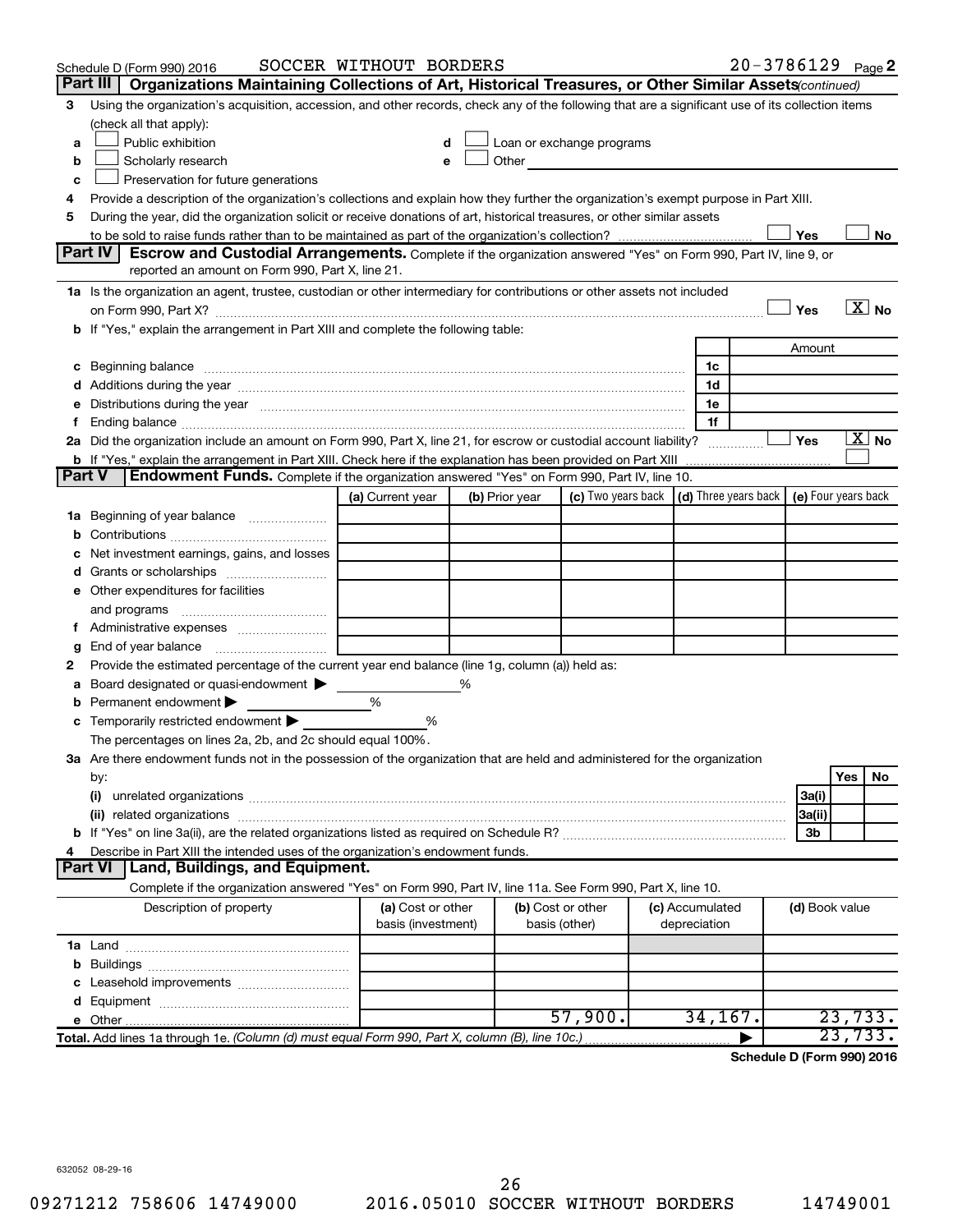| Complete if the organization answered "Yes" on Form 990, Part IV, line 11b. See Form 990, Part X, line 12.                                  |                 |                |                                                           |                |
|---------------------------------------------------------------------------------------------------------------------------------------------|-----------------|----------------|-----------------------------------------------------------|----------------|
| (a) Description of security or category (including name of security)                                                                        | (b) Book value  |                | (c) Method of valuation: Cost or end-of-year market value |                |
|                                                                                                                                             |                 |                |                                                           |                |
|                                                                                                                                             |                 |                |                                                           |                |
| (3) Other                                                                                                                                   |                 |                |                                                           |                |
| (A)                                                                                                                                         |                 |                |                                                           |                |
| (B)                                                                                                                                         |                 |                |                                                           |                |
| (C)                                                                                                                                         |                 |                |                                                           |                |
| (D)                                                                                                                                         |                 |                |                                                           |                |
| (E)                                                                                                                                         |                 |                |                                                           |                |
| (F)                                                                                                                                         |                 |                |                                                           |                |
| (G)                                                                                                                                         |                 |                |                                                           |                |
| (H)                                                                                                                                         |                 |                |                                                           |                |
| Total. (Col. (b) must equal Form 990, Part X, col. (B) line 12.)                                                                            |                 |                |                                                           |                |
| Part VIII Investments - Program Related.                                                                                                    |                 |                |                                                           |                |
|                                                                                                                                             |                 |                |                                                           |                |
| Complete if the organization answered "Yes" on Form 990, Part IV, line 11c. See Form 990, Part X, line 13.<br>(a) Description of investment | (b) Book value  |                | (c) Method of valuation: Cost or end-of-year market value |                |
|                                                                                                                                             |                 |                |                                                           |                |
| (1)                                                                                                                                         |                 |                |                                                           |                |
| (2)                                                                                                                                         |                 |                |                                                           |                |
| (3)                                                                                                                                         |                 |                |                                                           |                |
| (4)                                                                                                                                         |                 |                |                                                           |                |
| (5)                                                                                                                                         |                 |                |                                                           |                |
| (6)                                                                                                                                         |                 |                |                                                           |                |
| (7)                                                                                                                                         |                 |                |                                                           |                |
|                                                                                                                                             |                 |                |                                                           |                |
|                                                                                                                                             |                 |                |                                                           |                |
| (8)<br>(9)<br>Total. (Col. (b) must equal Form 990, Part X, col. (B) line 13.) $\blacktriangleright$<br>Part IX<br><b>Other Assets.</b>     |                 |                |                                                           |                |
| Complete if the organization answered "Yes" on Form 990, Part IV, line 11d. See Form 990, Part X, line 15.                                  | (a) Description |                |                                                           |                |
| (1)                                                                                                                                         |                 |                |                                                           |                |
|                                                                                                                                             |                 |                |                                                           |                |
| (2)                                                                                                                                         |                 |                |                                                           |                |
| (3)                                                                                                                                         |                 |                |                                                           |                |
| (4)                                                                                                                                         |                 |                |                                                           |                |
| (5)                                                                                                                                         |                 |                |                                                           |                |
| (6)                                                                                                                                         |                 |                |                                                           |                |
| (7)                                                                                                                                         |                 |                |                                                           |                |
| (8)                                                                                                                                         |                 |                |                                                           |                |
| (9)                                                                                                                                         |                 |                |                                                           |                |
|                                                                                                                                             |                 |                |                                                           |                |
| <b>Other Liabilities.</b>                                                                                                                   |                 |                |                                                           |                |
| Complete if the organization answered "Yes" on Form 990, Part IV, line 11e or 11f. See Form 990, Part X, line 25.                           |                 |                |                                                           |                |
| (a) Description of liability                                                                                                                |                 | (b) Book value |                                                           |                |
| (1)<br>Federal income taxes                                                                                                                 |                 |                |                                                           |                |
| (2)                                                                                                                                         |                 |                |                                                           |                |
| (3)                                                                                                                                         |                 |                |                                                           |                |
| (4)                                                                                                                                         |                 |                |                                                           |                |
| (5)                                                                                                                                         |                 |                |                                                           |                |
| Total. (Column (b) must equal Form 990, Part X, col. (B) line 15.)<br>Part X<br>1.<br>(6)                                                   |                 |                |                                                           |                |
| (7)                                                                                                                                         |                 |                |                                                           |                |
| (8)                                                                                                                                         |                 |                |                                                           |                |
| (9)                                                                                                                                         |                 |                |                                                           | (b) Book value |

632053 08-29-16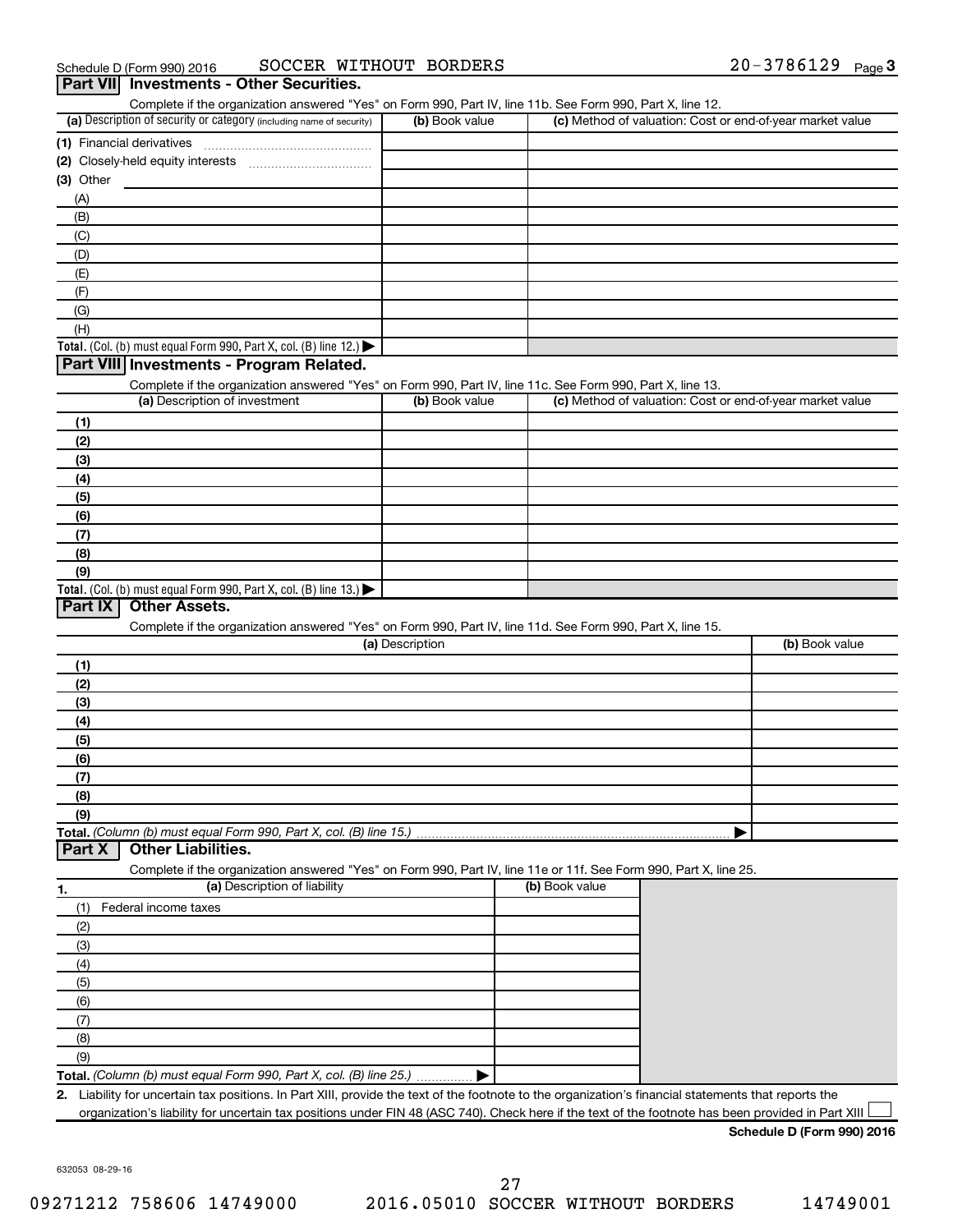|              | SOCCER WITHOUT BORDERS<br>Schedule D (Form 990) 2016                                                                                                                                                                           |                |         |                | $20 - 3786129$ Page 4 |
|--------------|--------------------------------------------------------------------------------------------------------------------------------------------------------------------------------------------------------------------------------|----------------|---------|----------------|-----------------------|
|              | Reconciliation of Revenue per Audited Financial Statements With Revenue per Return.<br>Part XI                                                                                                                                 |                |         |                |                       |
|              | Complete if the organization answered "Yes" on Form 990, Part IV, line 12a.                                                                                                                                                    |                |         |                |                       |
| 1            | Total revenue, gains, and other support per audited financial statements                                                                                                                                                       |                |         | $\blacksquare$ | 1,466,566.            |
| 2            | Amounts included on line 1 but not on Form 990, Part VIII, line 12:                                                                                                                                                            |                |         |                |                       |
| a            |                                                                                                                                                                                                                                | 2a             |         |                |                       |
|              |                                                                                                                                                                                                                                | 2 <sub>b</sub> | 41,994. |                |                       |
|              |                                                                                                                                                                                                                                | 2c             |         |                |                       |
|              |                                                                                                                                                                                                                                | 2d             | 12,404. |                |                       |
|              | e Add lines 2a through 2d                                                                                                                                                                                                      |                |         | 2e             | 54,398.               |
| 3            |                                                                                                                                                                                                                                |                |         | $\mathbf{a}$   | 1,412,168.            |
| 4            | Amounts included on Form 990, Part VIII, line 12, but not on line 1:                                                                                                                                                           |                |         |                |                       |
|              | a Investment expenses not included on Form 990, Part VIII, line 7b [11, 11, 11, 11]                                                                                                                                            | 4a             |         |                |                       |
|              |                                                                                                                                                                                                                                | 4h.            |         |                |                       |
|              | c Add lines 4a and 4b                                                                                                                                                                                                          |                |         | 4c             | 0.                    |
| 5            |                                                                                                                                                                                                                                |                |         | 5              | 1,412,168.            |
|              | Part XII   Reconciliation of Expenses per Audited Financial Statements With Expenses per Return.                                                                                                                               |                |         |                |                       |
|              | Complete if the organization answered "Yes" on Form 990, Part IV, line 12a.                                                                                                                                                    |                |         |                |                       |
| 1.           |                                                                                                                                                                                                                                |                |         | $\blacksquare$ | 1,508,698.            |
| 2            | Amounts included on line 1 but not on Form 990, Part IX, line 25:                                                                                                                                                              |                |         |                |                       |
| $\mathbf{a}$ | Donated services and use of facilities [111] matter controller and use of facilities [11] matter controller matter controller and use of facilities [11] matter controller matter controller and the controller matter control | 2a             | 41,994. |                |                       |
|              | b Prior year adjustments [111] manufactured and prior year adjustments [11] manufactured and prior year adjustments                                                                                                            | 2 <sub>b</sub> |         |                |                       |
|              |                                                                                                                                                                                                                                | 2 <sub>c</sub> |         |                |                       |
|              |                                                                                                                                                                                                                                | 2d             | 12,404. |                |                       |
| е            |                                                                                                                                                                                                                                |                |         | 2e             | 54,398.               |
| 3            |                                                                                                                                                                                                                                |                |         | 3              | 1,454,300.            |
| 4            | Amounts included on Form 990, Part IX, line 25, but not on line 1:                                                                                                                                                             |                |         |                |                       |
|              | Investment expenses not included on Form 990, Part VIII, line 7b [ <i>[[[[[[[[[[[[]]]]</i>                                                                                                                                     | 4a             |         |                |                       |
|              |                                                                                                                                                                                                                                | 4 <sub>b</sub> |         |                |                       |
|              | c Add lines 4a and 4b                                                                                                                                                                                                          |                |         | 4c             | 0.                    |
| 5            |                                                                                                                                                                                                                                |                |         | 5              | 1,454,300.            |
|              | Part XIII Supplemental Information.                                                                                                                                                                                            |                |         |                |                       |
|              | Provide the descriptions required for Part II, lines 3, 5, and 9: Part III, lines 1a and 4: Part IV, lines 1b and 2b: Part V, line 4: Part X, line 2: Part XI.                                                                 |                |         |                |                       |

3, 5, and 9; Part III, lines 1a and 4; Part IV, lines 1b and 2 lines 2d and 4b; and Part XII, lines 2d and 4b. Also complete this part to provide any additional information.

|  |  |  | PART XI, LINE 2D - OTHER ADJUSTMENTS: |
|--|--|--|---------------------------------------|
|  |  |  |                                       |

SPECIAL EVENT EXPENSES RECLASSED TO REVENUE 12,404.

PART XII, LINE 2D - OTHER ADJUSTMENTS:

SPECIAL EVENT EXPENSES RECLASSED TO REVENUE 12,404.

632054 08-29-16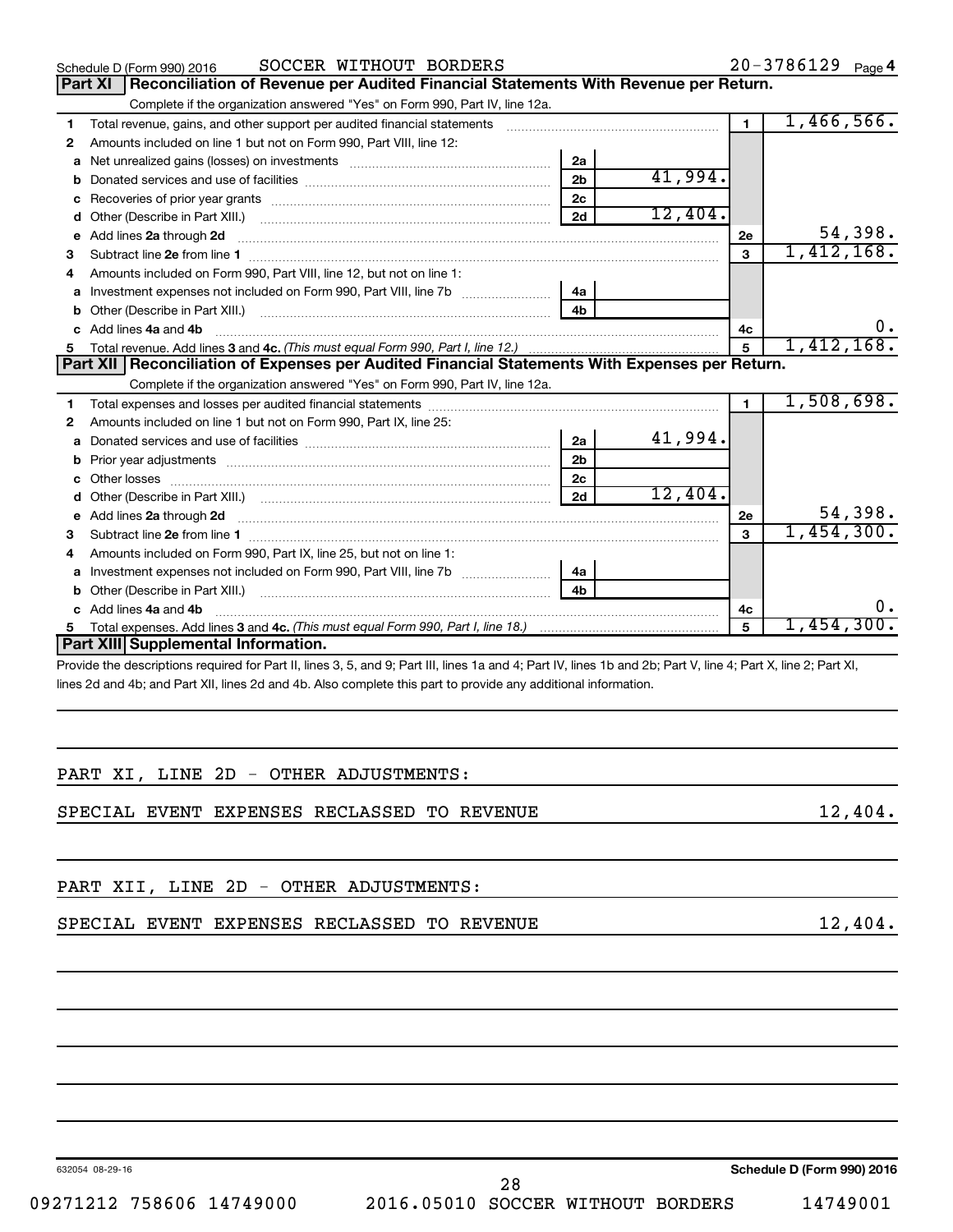| (Form 990)                                                    |  |                              |                            | ▶ Complete if the organization answered "Yes" on Form 990, Part IV, line 14b, 15, or 16.                                                                     |                   |                                                       | ZU 10                                 |
|---------------------------------------------------------------|--|------------------------------|----------------------------|--------------------------------------------------------------------------------------------------------------------------------------------------------------|-------------------|-------------------------------------------------------|---------------------------------------|
| Department of the Treasury<br><b>Internal Revenue Service</b> |  |                              |                            | Attach to Form 990.                                                                                                                                          |                   |                                                       | <b>Open to Public</b><br>Inspection   |
| Name of the organization                                      |  |                              |                            | Information about Schedule F (Form 990) and its instructions is at www.irs.gov/form990.                                                                      |                   |                                                       | <b>Employer identification number</b> |
|                                                               |  |                              |                            |                                                                                                                                                              |                   |                                                       |                                       |
| SOCCER WITHOUT BORDERS                                        |  |                              |                            |                                                                                                                                                              |                   | 20-3786129                                            |                                       |
| Part I                                                        |  |                              |                            | General Information on Activities Outside the United States. Complete if the organization answered "Yes" on                                                  |                   |                                                       |                                       |
| 1                                                             |  | Form 990, Part IV, line 14b. |                            | For grantmakers. Does the organization maintain records to substantiate the amount of its grants and other assistance,                                       |                   |                                                       |                                       |
|                                                               |  |                              |                            | the grantees' eligibility for the grants or assistance, and the selection criteria used to award the grants or assistance? $\ldots$ $\boxed{\textbf{X}}$ Yes |                   |                                                       | <b>No</b>                             |
|                                                               |  |                              |                            |                                                                                                                                                              |                   |                                                       |                                       |
| $\mathbf{2}$                                                  |  |                              |                            | For grantmakers. Describe in Part V the organization's procedures for monitoring the use of its grants and other assistance outside the                      |                   |                                                       |                                       |
| United States.<br>З                                           |  |                              |                            | Activities per Region. (The following Part I, line 3 table can be duplicated if additional space is needed.)                                                 |                   |                                                       |                                       |
| (a) Region                                                    |  | (b) Number of                | (c) Number of              | (d) Activities conducted in the region                                                                                                                       |                   | (e) If activity listed in (d)                         | (f) Total                             |
|                                                               |  | offices                      | employees,<br>agents, and  | (by type) (such as, fundraising, pro-                                                                                                                        |                   | is a program service,                                 | expenditures<br>for and               |
|                                                               |  | in the region                | independent<br>contractors | gram services, investments, grants to<br>recipients located in the region)                                                                                   |                   | describe specific type<br>of service(s) in the region | investments                           |
|                                                               |  |                              | in the region              |                                                                                                                                                              |                   |                                                       | in the region                         |
| CENTRAL AMERICA AND                                           |  |                              |                            |                                                                                                                                                              |                   |                                                       |                                       |
| THE CARIBBEAN -                                               |  |                              |                            |                                                                                                                                                              |                   |                                                       |                                       |
| NICARAGUA                                                     |  |                              | 7                          | <b>EDUCATION</b>                                                                                                                                             | YOUTH DEVELOPMENT |                                                       | 53,032.                               |
|                                                               |  |                              |                            |                                                                                                                                                              |                   |                                                       |                                       |
| SUB-SAHARAN AFRICA -                                          |  |                              |                            |                                                                                                                                                              |                   |                                                       |                                       |
| UGANDA                                                        |  | 1                            | 7                          | <b>EDUCATION</b>                                                                                                                                             | YOUTH DEVELOPMENT |                                                       | 29,124.                               |
|                                                               |  |                              |                            |                                                                                                                                                              |                   |                                                       |                                       |
|                                                               |  |                              |                            |                                                                                                                                                              |                   |                                                       |                                       |
|                                                               |  |                              |                            |                                                                                                                                                              |                   |                                                       |                                       |
|                                                               |  |                              |                            |                                                                                                                                                              |                   |                                                       |                                       |
|                                                               |  |                              |                            |                                                                                                                                                              |                   |                                                       |                                       |
|                                                               |  |                              |                            |                                                                                                                                                              |                   |                                                       |                                       |
|                                                               |  |                              |                            |                                                                                                                                                              |                   |                                                       |                                       |
|                                                               |  |                              |                            |                                                                                                                                                              |                   |                                                       |                                       |
|                                                               |  |                              |                            |                                                                                                                                                              |                   |                                                       |                                       |
|                                                               |  |                              |                            |                                                                                                                                                              |                   |                                                       |                                       |
|                                                               |  |                              |                            |                                                                                                                                                              |                   |                                                       |                                       |
|                                                               |  |                              |                            |                                                                                                                                                              |                   |                                                       |                                       |
|                                                               |  |                              |                            |                                                                                                                                                              |                   |                                                       |                                       |
|                                                               |  |                              |                            |                                                                                                                                                              |                   |                                                       |                                       |
|                                                               |  |                              |                            |                                                                                                                                                              |                   |                                                       |                                       |
|                                                               |  |                              |                            |                                                                                                                                                              |                   |                                                       |                                       |
|                                                               |  |                              |                            |                                                                                                                                                              |                   |                                                       |                                       |
|                                                               |  |                              |                            |                                                                                                                                                              |                   |                                                       |                                       |
|                                                               |  |                              |                            |                                                                                                                                                              |                   |                                                       |                                       |
|                                                               |  |                              |                            |                                                                                                                                                              |                   |                                                       |                                       |
| 3 a Sub-total                                                 |  | $\overline{2}$               | 14                         |                                                                                                                                                              |                   |                                                       | 82,156.                               |
| <b>b</b> Total from continuation                              |  |                              |                            |                                                                                                                                                              |                   |                                                       |                                       |
| sheets to Part I                                              |  | 0                            | 0                          |                                                                                                                                                              |                   |                                                       | 0.                                    |
| c Totals (add lines 3a<br>and 3b)                             |  |                              | 14                         |                                                                                                                                                              |                   |                                                       | 82,156.                               |

**Statement of Activities Outside the United States**  $\begin{array}{c} \circ\text{MIB NO. 1545-004} \\ \circ\text{MIB NO. 1645-004} \end{array}$ 

**For Paperwork Reduction Act Notice, see the Instructions for Form 990. Schedule F (Form 990) 2016** LHA

OMB No. 1545-0047

632071 09-21-16

**SCHEDULE F**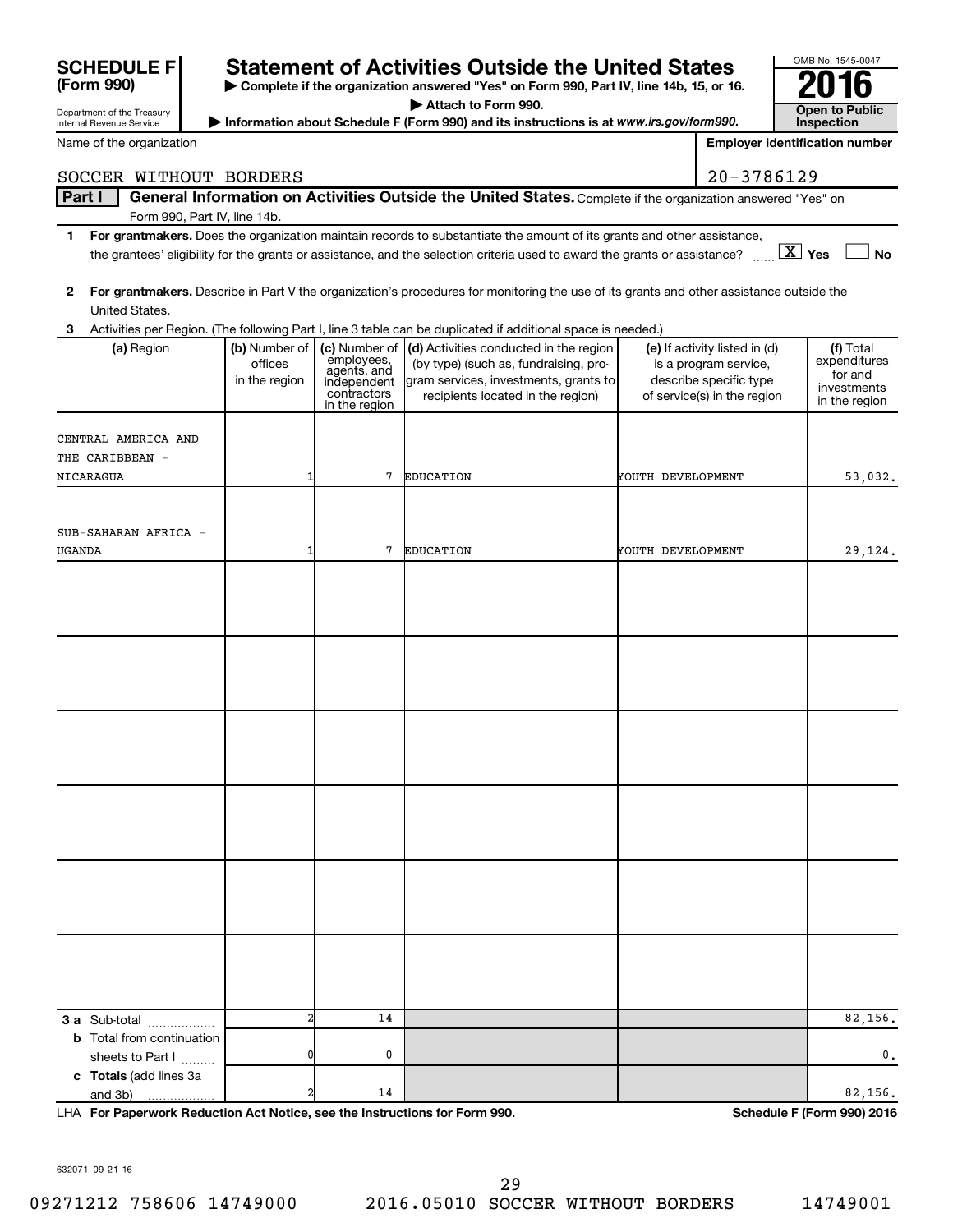Schedule F (Form 990) 2016 SOCCER WITHOUT BORDERS 20-3786129

Part II | Grants and Other Assistance to Organizations or Entities Outside the United States. Complete if the organization answered "Yes" on Form 990, Part IV, line 15, for any recipient who received more than \$5,000. Part II can be duplicated if additional space is needed.

| 1<br>(a) Name of organization                              | (b) IRS code section<br>and EIN (if applicable)                                                                                                 | (c) Region | (d) Purpose of<br>grant | (e) Amount | (f) Manner of<br>of cash grant cash disbursement | (g) Amount of<br>noncash<br>assistance | (h) Description<br>of noncash<br>assistance | (i) Method of<br>valuation (book, FMV,<br>appraisal, other) |
|------------------------------------------------------------|-------------------------------------------------------------------------------------------------------------------------------------------------|------------|-------------------------|------------|--------------------------------------------------|----------------------------------------|---------------------------------------------|-------------------------------------------------------------|
|                                                            |                                                                                                                                                 |            |                         |            |                                                  |                                        |                                             |                                                             |
|                                                            |                                                                                                                                                 |            |                         |            |                                                  |                                        |                                             |                                                             |
|                                                            |                                                                                                                                                 |            |                         |            |                                                  |                                        |                                             |                                                             |
|                                                            |                                                                                                                                                 |            |                         |            |                                                  |                                        |                                             |                                                             |
|                                                            |                                                                                                                                                 |            |                         |            |                                                  |                                        |                                             |                                                             |
|                                                            |                                                                                                                                                 |            |                         |            |                                                  |                                        |                                             |                                                             |
|                                                            |                                                                                                                                                 |            |                         |            |                                                  |                                        |                                             |                                                             |
|                                                            |                                                                                                                                                 |            |                         |            |                                                  |                                        |                                             |                                                             |
|                                                            |                                                                                                                                                 |            |                         |            |                                                  |                                        |                                             |                                                             |
|                                                            |                                                                                                                                                 |            |                         |            |                                                  |                                        |                                             |                                                             |
|                                                            |                                                                                                                                                 |            |                         |            |                                                  |                                        |                                             |                                                             |
|                                                            |                                                                                                                                                 |            |                         |            |                                                  |                                        |                                             |                                                             |
|                                                            |                                                                                                                                                 |            |                         |            |                                                  |                                        |                                             |                                                             |
|                                                            |                                                                                                                                                 |            |                         |            |                                                  |                                        |                                             |                                                             |
|                                                            |                                                                                                                                                 |            |                         |            |                                                  |                                        |                                             |                                                             |
|                                                            |                                                                                                                                                 |            |                         |            |                                                  |                                        |                                             |                                                             |
| $\mathbf{2}$                                               | Enter total number of recipient organizations listed above that are recognized as charities by the foreign country, recognized as tax-exempt by |            |                         |            |                                                  |                                        |                                             |                                                             |
| Enter total number of other organizations or entities<br>3 |                                                                                                                                                 |            |                         |            |                                                  |                                        |                                             |                                                             |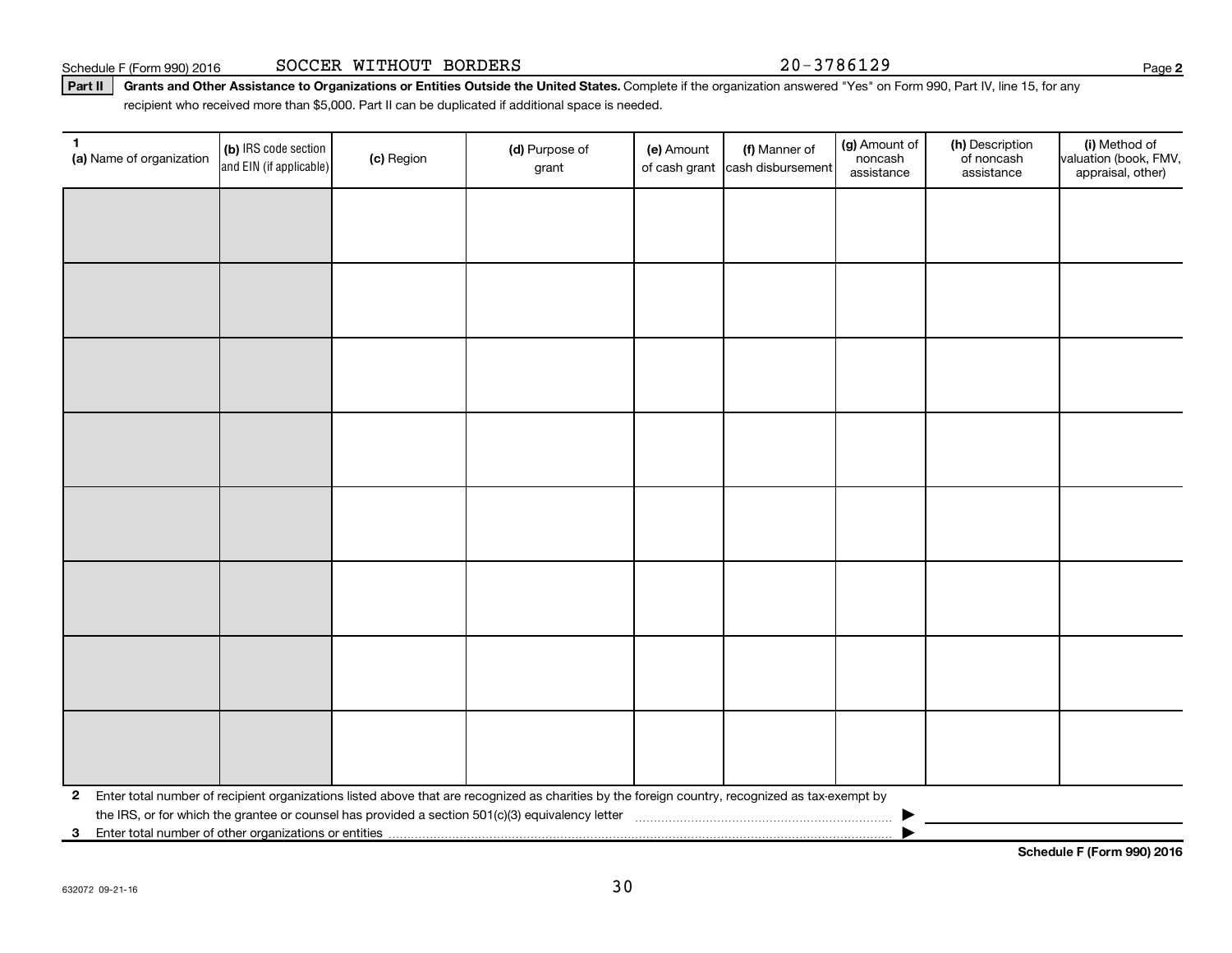| (a) Type of grant or assistance | (b) Region | <b>(c)</b> Number of <b>(d)</b> Amount of <b>recipients</b> cash grant | (e) Manner of<br>cash disbursement | (f) Amount of<br>noncash<br>assistance | (g) Description of<br>noncash assistance | (h) Method of<br>valuation<br>(book, FMV,<br>appraisal, other) |
|---------------------------------|------------|------------------------------------------------------------------------|------------------------------------|----------------------------------------|------------------------------------------|----------------------------------------------------------------|
|                                 |            |                                                                        |                                    |                                        |                                          |                                                                |
|                                 |            |                                                                        |                                    |                                        |                                          |                                                                |
|                                 |            |                                                                        |                                    |                                        |                                          |                                                                |
|                                 |            |                                                                        |                                    |                                        |                                          |                                                                |
|                                 |            |                                                                        |                                    |                                        |                                          |                                                                |
|                                 |            |                                                                        |                                    |                                        |                                          |                                                                |
|                                 |            |                                                                        |                                    |                                        |                                          |                                                                |
|                                 |            |                                                                        |                                    |                                        |                                          |                                                                |
|                                 |            |                                                                        |                                    |                                        |                                          |                                                                |
|                                 |            |                                                                        |                                    |                                        |                                          |                                                                |
|                                 |            |                                                                        |                                    |                                        |                                          |                                                                |
|                                 |            |                                                                        |                                    |                                        |                                          | Schedule F (Form 990) 2016                                     |

# Part III Grants and Other Assistance to Individuals Outside the United States. Complete if the organization answered "Yes" on Form 990, Part IV, line 16.

(e) Manner of cash disbursement

Part III can be duplicated if additional space is needed.

632073 09-21-16

Schedule F (Form 990) 2016 SOCCER WITHOUT BORDERS 20-3786129

Amount of noncash

(g) Description of noncash assistance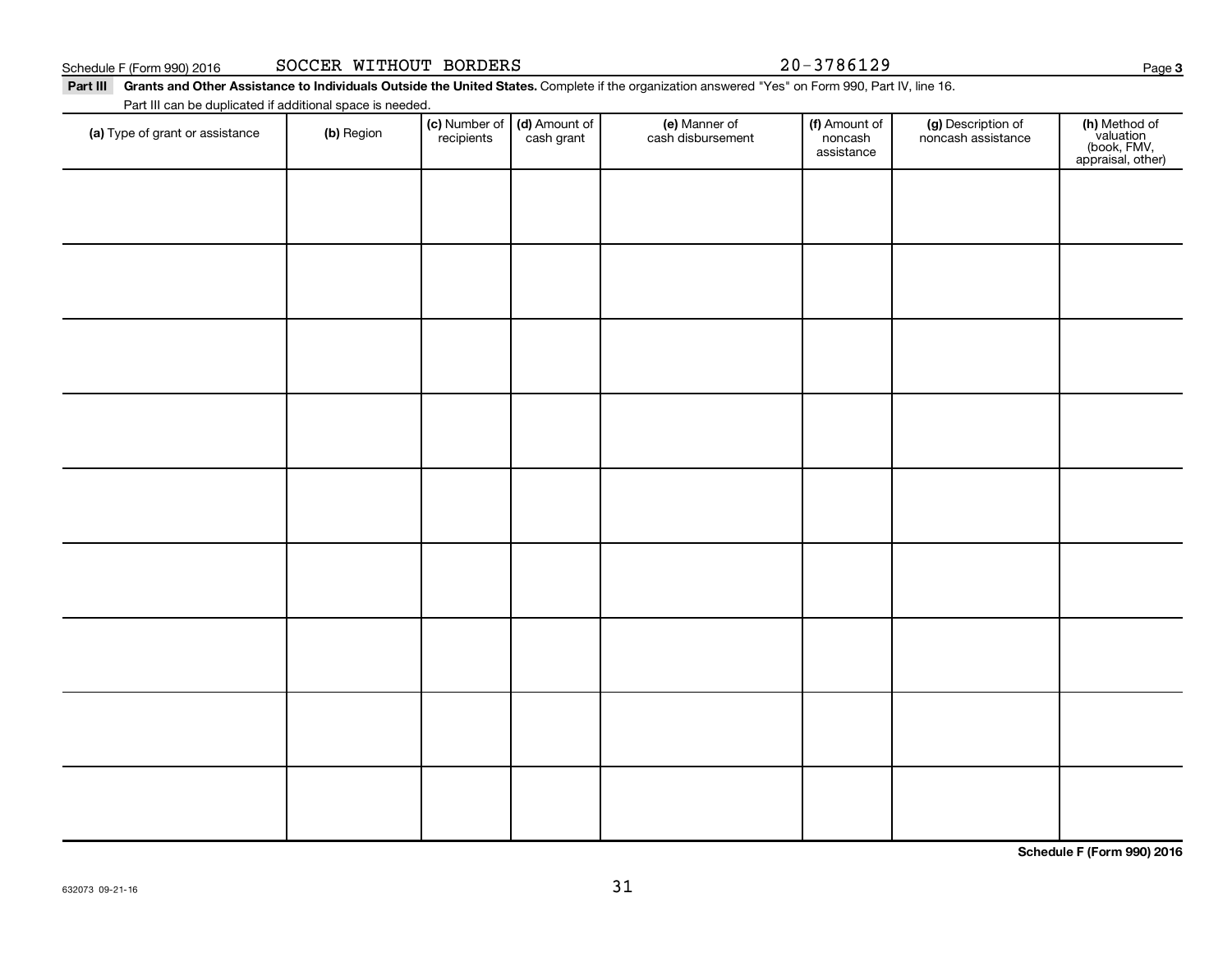# Schedule F (Form 990) 2016 SOCCER WITHOUT BORDERS 20-3786129 Page **Part IV F** (Form 990) 2016 **Part IV Foreign Forms**

| 1            | Was the organization a U.S. transferor of property to a foreign corporation during the tax year? If "Yes," the<br>organization may be required to file Form 926, Return by a U.S. Transferor of Property to a Foreign                                                                                                                                                                                                   | Yes | $\overline{X}$ No |
|--------------|-------------------------------------------------------------------------------------------------------------------------------------------------------------------------------------------------------------------------------------------------------------------------------------------------------------------------------------------------------------------------------------------------------------------------|-----|-------------------|
| $\mathbf{2}$ | Did the organization have an interest in a foreign trust during the tax year? If "Yes," the organization<br>may be required to separately file Form 3520, Annual Return To Report Transactions With Foreign<br>Trusts and Receipt of Certain Foreign Gifts, and/or Form 3520-A, Annual Information Return of Foreign<br>Trust With a U.S. Owner (see Instructions for Forms 3520 and 3520-A; do not file with Form 990) | Yes | $X _{\text{No}}$  |
| 3            | Did the organization have an ownership interest in a foreign corporation during the tax year? If "Yes,"<br>the organization may be required to file Form 5471, Information Return of U.S. Persons With Respect To                                                                                                                                                                                                       | Yes | $X _{N0}$         |
| 4            | Was the organization a direct or indirect shareholder of a passive foreign investment company or a<br>qualified electing fund during the tax year? If "Yes," the organization may be required to file Form 8621,<br>Information Return by a Shareholder of a Passive Foreign Investment Company or Qualified Electing Fund<br>(see Instructions for Form 8621)                                                          | Yes | $\overline{X}$ No |
| 5            | Did the organization have an ownership interest in a foreign partnership during the tax year? If "Yes,"<br>the organization may be required to file Form 8865, Return of U.S. Persons With Respect to Certain                                                                                                                                                                                                           | Yes | $X _{No}$         |
| 6            | Did the organization have any operations in or related to any boycotting countries during the tax year? If<br>"Yes," the organization may be required to separately file Form 5713, International Boycott Report (see                                                                                                                                                                                                   | Yes | x<br>No           |

**Schedule F (Form 990) 2016**

632074 09-21-16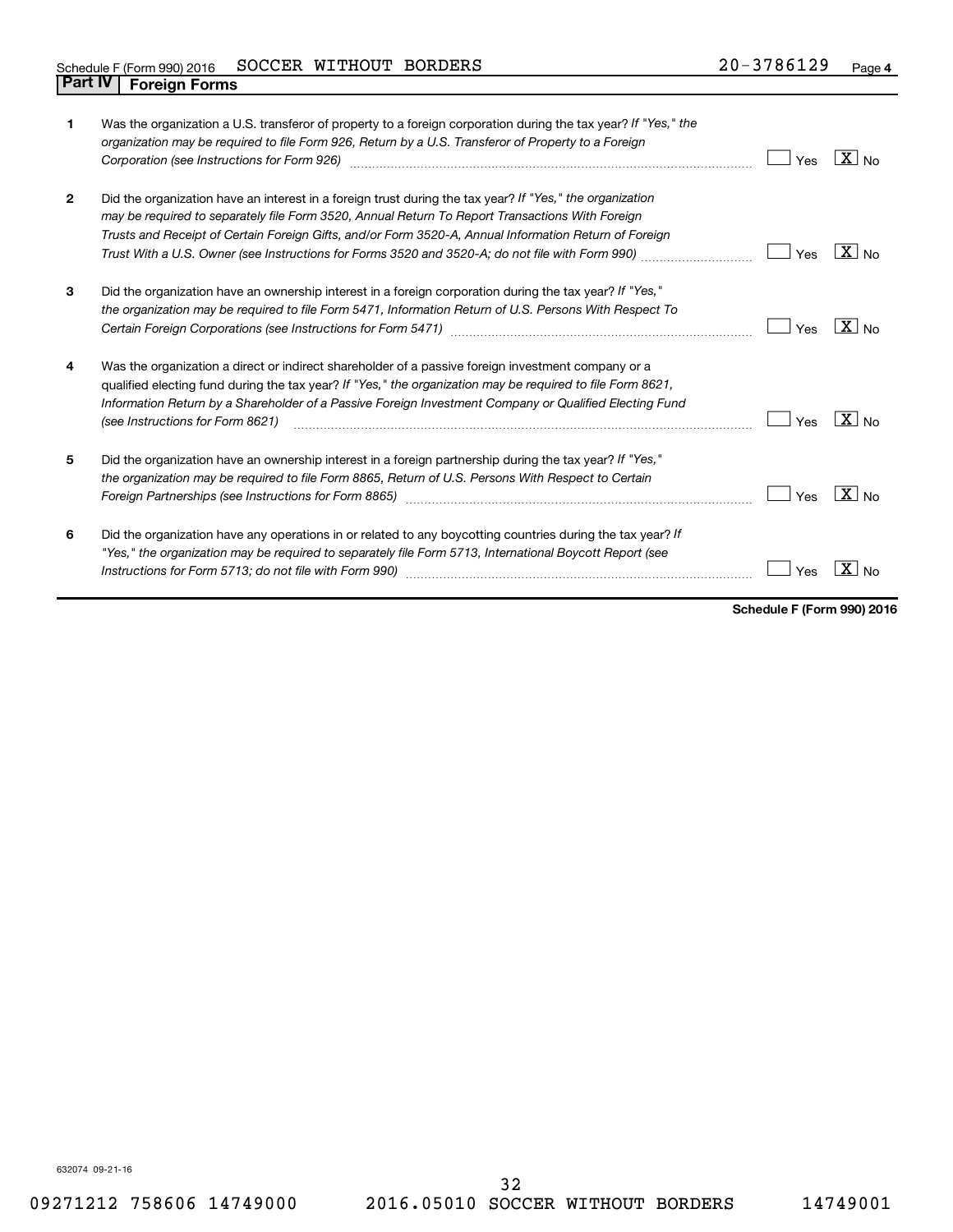# **Part V Supplemental Information**

Provide the information required by Part I, line 2 (monitoring of funds); Part I, line 3, column (f) (accounting method; amounts of investments vs. expenditures per region); Part II, line 1 (accounting method); Part III (accounting method); and Part III, column (c) (estimated number of recipients), as applicable. Also complete this part to provide any additional information. See instructions.

PART I, LINE 2:

FUNDS AT THE INTERNATIONAL PROGRAM SITES IN CENTRAL AMERICA AND AFRICA ARE MONITORED BY SOCCER WITHOUT BORDERS (SWB) STAFF MEMBERS. IN NICARAGUA, THIS STAFF MEMBER IS A TRAINED LOCAL DIRECTOR WITH A CERTIFICATION AND DEGREE IN ACCOUNTING. IN UGANDA, THIS STAFF MEMBER IS OUR TRAINED LOCAL DIRECTOR, WITH SUPPORT FROM AN AMERICAN FULL-TIME VOLUNTEER WHO IS TRAINED AT THE SWB HEADQUARTERS IN CAMBRIDGE, MA BEFORE SERVING IN UGANDA. BOTH LOCATIONS USE AN ON-SITE LEDGER SYSTEM AND ONLINE REPORTING SYSTEM, AND COMPLY WITH SWB STANDARD OPERATING PROCEDURES. THE PRIMARY RESPONSIBILITIES OF THESE STAFF MEMBERS WITH REGARDS TO FINANCIALS ARE TO RECEIVE MONEY TRANSFERS, MAKE PAYMENTS, DOCUMENT, AND REPORT ON THESE FUNDS. CASH IS RECEIVED VIA MONEY TRANSFER AND IMMEDIATELY USED TO PAY FIXED COSTS INCLUDING RENT AND UTILITIES. THE REMAINDER OF THESE FUNDS ARE PLACE INTO A LOCKED CASH BOX, NOTING THE EXCHANGE RATE AND DEPOSIT ON THE LEDGER. ONLY THE DIRECTOR HAS THE KEY TO THE CASH BOX, THOUGH COACHES MAY REQUEST WITHDRAWLS FOR PROGRAM ACTIVITIES WITH PERIMISSION ON A LEDGER WITH RECEIPTS ATTACHED, IF THEY ARE AVAILABLE. AT THE END OF EACH MONTH, THE STAFF MEMBER RECONCILES THE LEDGER, RECEIPTS, AND WITHDRAWALS AGAINST THE CASH BOX AND SUBMITS AN ONLINE EXPENSE FORM TO THE FINANCE DIRECTOR AND EXECUTIVE DIRECTOR, SIGNING TO ACKNOWLEDGE THE TOTALS ARE CORRECT TO THE BEST OF THEIR KNOWLEDGE. VARIANCES IN MONTH-TO-MONTH COST, OR FROM THE BUDGET, TRIGGERS A CONVERSATION BETWEEEN THE LOCAL DIRECTOR AND THE FINANCE DIRECTOR.

632075 09-21-16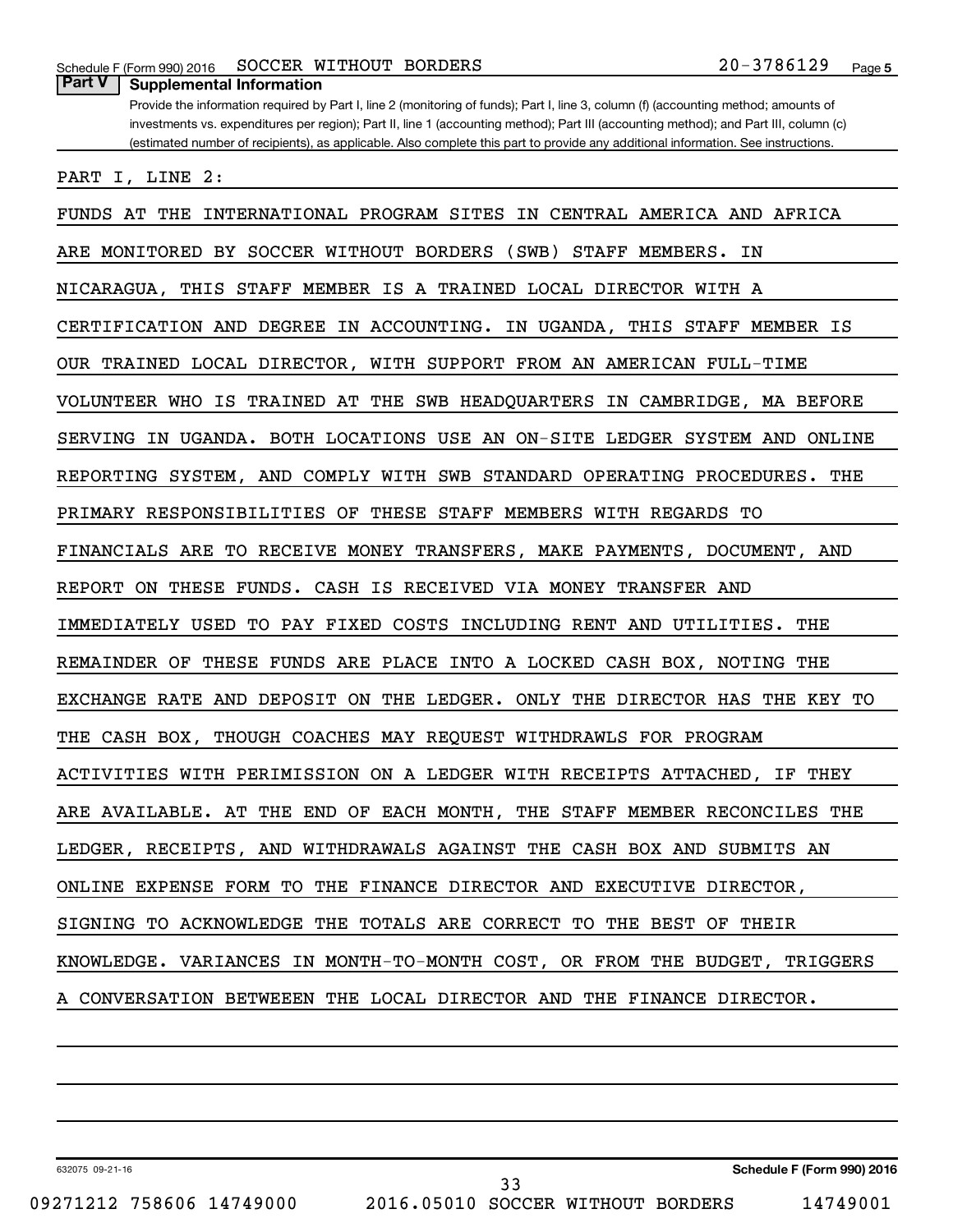| <b>SCHEDULE G</b><br>(Form 990 or 990-EZ)<br>Department of the Treasury<br><b>Internal Revenue Service</b>                                    |                                                                     | <b>Supplemental Information Regarding Fundraising or Gaming Activities</b><br>Complete if the organization answered "Yes" on Form 990, Part IV, line 17, 18, or 19, or if the<br>organization entered more than \$15,000 on Form 990-EZ, line 6a.<br>Attach to Form 990 or Form 990-EZ.<br>Information about Schedule G (Form 990 or 990-EZ) and its instructions is at WWW.irs.gov/form990.                                                                                                                                                       |                               |                                           |                                                                            |                                                                            | OMB No. 1545-0047<br><b>Open to Public</b><br>Inspection |
|-----------------------------------------------------------------------------------------------------------------------------------------------|---------------------------------------------------------------------|----------------------------------------------------------------------------------------------------------------------------------------------------------------------------------------------------------------------------------------------------------------------------------------------------------------------------------------------------------------------------------------------------------------------------------------------------------------------------------------------------------------------------------------------------|-------------------------------|-------------------------------------------|----------------------------------------------------------------------------|----------------------------------------------------------------------------|----------------------------------------------------------|
| Name of the organization                                                                                                                      |                                                                     | SOCCER WITHOUT BORDERS                                                                                                                                                                                                                                                                                                                                                                                                                                                                                                                             |                               |                                           |                                                                            | 20-3786129                                                                 | <b>Employer identification number</b>                    |
| Part I                                                                                                                                        |                                                                     | Fundraising Activities. Complete if the organization answered "Yes" on Form 990, Part IV, line 17. Form 990-EZ filers are not                                                                                                                                                                                                                                                                                                                                                                                                                      |                               |                                           |                                                                            |                                                                            |                                                          |
| Mail solicitations<br>a<br>b<br>Phone solicitations<br>с<br>In-person solicitations<br>d<br>compensated at least \$5,000 by the organization. | required to complete this part.<br>Internet and email solicitations | 1 Indicate whether the organization raised funds through any of the following activities. Check all that apply.<br>е<br>f<br>Special fundraising events<br>g<br>2 a Did the organization have a written or oral agreement with any individual (including officers, directors, trustees, or<br>key employees listed in Form 990, Part VII) or entity in connection with professional fundraising services?<br>b If "Yes," list the 10 highest paid individuals or entities (fundraisers) pursuant to agreements under which the fundraiser is to be |                               |                                           | Solicitation of non-government grants<br>Solicitation of government grants |                                                                            | Yes<br>No                                                |
| (i) Name and address of individual<br>or entity (fundraiser)                                                                                  |                                                                     | (ii) Activity                                                                                                                                                                                                                                                                                                                                                                                                                                                                                                                                      | have custody<br>or control of | (iii) Did<br>fundraiser<br>contributions? | (iv) Gross receipts<br>from activity                                       | (v) Amount paid<br>to (or retained by)<br>fundraiser<br>listed in col. (i) | (vi) Amount paid<br>to (or retained by)<br>organization  |
|                                                                                                                                               |                                                                     |                                                                                                                                                                                                                                                                                                                                                                                                                                                                                                                                                    | Yes                           | No                                        |                                                                            |                                                                            |                                                          |
|                                                                                                                                               |                                                                     |                                                                                                                                                                                                                                                                                                                                                                                                                                                                                                                                                    |                               |                                           |                                                                            |                                                                            |                                                          |
|                                                                                                                                               |                                                                     |                                                                                                                                                                                                                                                                                                                                                                                                                                                                                                                                                    |                               |                                           |                                                                            |                                                                            |                                                          |
|                                                                                                                                               |                                                                     |                                                                                                                                                                                                                                                                                                                                                                                                                                                                                                                                                    |                               |                                           |                                                                            |                                                                            |                                                          |
|                                                                                                                                               |                                                                     |                                                                                                                                                                                                                                                                                                                                                                                                                                                                                                                                                    |                               |                                           |                                                                            |                                                                            |                                                          |
|                                                                                                                                               |                                                                     |                                                                                                                                                                                                                                                                                                                                                                                                                                                                                                                                                    |                               |                                           |                                                                            |                                                                            |                                                          |
|                                                                                                                                               |                                                                     |                                                                                                                                                                                                                                                                                                                                                                                                                                                                                                                                                    |                               |                                           |                                                                            |                                                                            |                                                          |
|                                                                                                                                               |                                                                     |                                                                                                                                                                                                                                                                                                                                                                                                                                                                                                                                                    |                               |                                           |                                                                            |                                                                            |                                                          |
|                                                                                                                                               |                                                                     |                                                                                                                                                                                                                                                                                                                                                                                                                                                                                                                                                    |                               |                                           |                                                                            |                                                                            |                                                          |
|                                                                                                                                               |                                                                     |                                                                                                                                                                                                                                                                                                                                                                                                                                                                                                                                                    |                               |                                           |                                                                            |                                                                            |                                                          |
| Total                                                                                                                                         |                                                                     | 3 List all states in which the organization is registered or licensed to solicit contributions or has been notified it is exempt from registration                                                                                                                                                                                                                                                                                                                                                                                                 |                               |                                           |                                                                            |                                                                            |                                                          |
| or licensing.                                                                                                                                 |                                                                     |                                                                                                                                                                                                                                                                                                                                                                                                                                                                                                                                                    |                               |                                           |                                                                            |                                                                            |                                                          |
|                                                                                                                                               |                                                                     |                                                                                                                                                                                                                                                                                                                                                                                                                                                                                                                                                    |                               |                                           |                                                                            |                                                                            |                                                          |
|                                                                                                                                               |                                                                     |                                                                                                                                                                                                                                                                                                                                                                                                                                                                                                                                                    |                               |                                           |                                                                            |                                                                            |                                                          |
|                                                                                                                                               |                                                                     |                                                                                                                                                                                                                                                                                                                                                                                                                                                                                                                                                    |                               |                                           |                                                                            |                                                                            |                                                          |
|                                                                                                                                               |                                                                     |                                                                                                                                                                                                                                                                                                                                                                                                                                                                                                                                                    |                               |                                           |                                                                            |                                                                            |                                                          |
|                                                                                                                                               |                                                                     |                                                                                                                                                                                                                                                                                                                                                                                                                                                                                                                                                    |                               |                                           |                                                                            |                                                                            |                                                          |

**For Paperwork Reduction Act Notice, see the Instructions for Form 990 or 990-EZ. Schedule G (Form 990 or 990-EZ) 2016** LHA

632081 09-12-16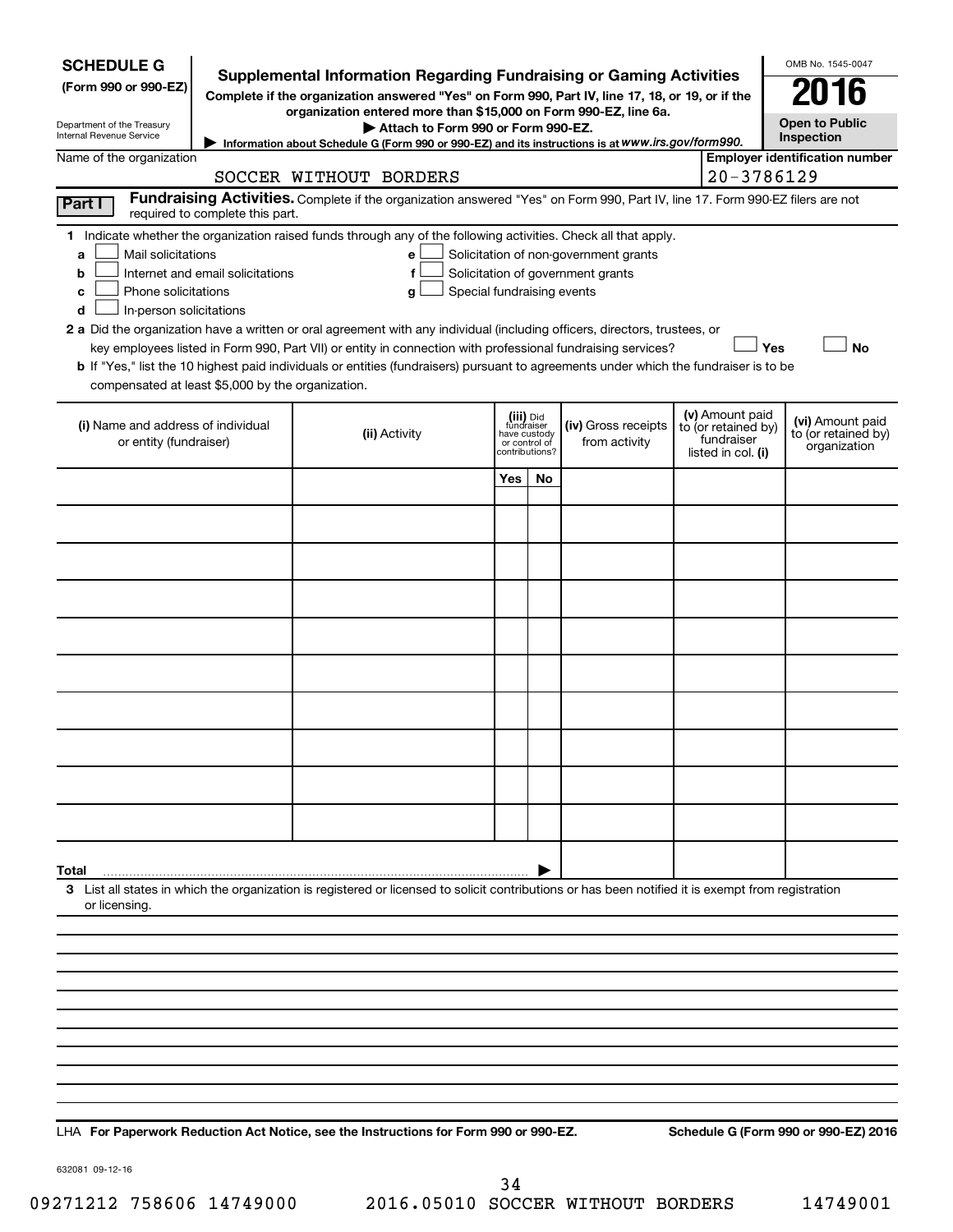#### Schedule G (Form 990 or 990-EZ) 2016 SOCCER WITHOUT BORDERS Noted that the state of the state of Page SOCCER WITHOUT BORDERS 20-3786129

Part II | Fundraising Events. Complete if the organization answered "Yes" on Form 990, Part IV, line 18, or reported more than \$15,000

|                 |              | of fundraising event contributions and gross income on Form 990-EZ, lines 1 and 6b. List events with gross receipts greater than \$5,000. |                |                                                  |                  |                                                     |
|-----------------|--------------|-------------------------------------------------------------------------------------------------------------------------------------------|----------------|--------------------------------------------------|------------------|-----------------------------------------------------|
|                 |              |                                                                                                                                           | $(a)$ Event #1 | (b) Event #2                                     | (c) Other events | (d) Total events                                    |
|                 |              |                                                                                                                                           | RUNNING        | RUNNING                                          |                  | (add col. (a) through                               |
|                 |              |                                                                                                                                           |                | TEAM: NYC MATEAM: FALMOU                         | $\overline{2}$   | col. (c)                                            |
|                 |              |                                                                                                                                           | (event type)   | (event type)                                     | (total number)   |                                                     |
| Revenue         | 1.           |                                                                                                                                           | 17,809.        | 8,208.                                           | 21,371.          | 47,388.                                             |
|                 |              |                                                                                                                                           | 14,859.        | 7,508.                                           | 12,871.          | 35, 238.                                            |
|                 | 3            | Gross income (line 1 minus line 2)                                                                                                        | 2,950.         | 700.                                             | 8,500.           | 12,150.                                             |
|                 |              |                                                                                                                                           |                |                                                  |                  |                                                     |
|                 | 5            |                                                                                                                                           |                |                                                  |                  |                                                     |
|                 | 6            |                                                                                                                                           |                |                                                  | 1,540.           | 1,540.                                              |
| Direct Expenses | $\mathbf{7}$ | Food and beverages                                                                                                                        |                |                                                  |                  |                                                     |
|                 | 8            |                                                                                                                                           |                |                                                  |                  |                                                     |
|                 | 9            |                                                                                                                                           | 4,956.         | 1,931.                                           | 3,977.           | 10,864.                                             |
|                 | 10           | Direct expense summary. Add lines 4 through 9 in column (d)                                                                               |                |                                                  |                  | 12,404.                                             |
|                 |              | 11 Net income summary. Subtract line 10 from line 3, column (d)                                                                           |                |                                                  |                  | $-254.$                                             |
| <b>Part III</b> |              | Gaming. Complete if the organization answered "Yes" on Form 990, Part IV, line 19, or reported more than                                  |                |                                                  |                  |                                                     |
|                 |              | \$15,000 on Form 990-EZ, line 6a.                                                                                                         |                |                                                  |                  |                                                     |
| Revenue         |              |                                                                                                                                           | (a) Bingo      | (b) Pull tabs/instant<br>bingo/progressive bingo | (c) Other gaming | (d) Total gaming (add<br>col. (a) through col. (c)) |
|                 |              |                                                                                                                                           |                |                                                  |                  |                                                     |
|                 | 1.           |                                                                                                                                           |                |                                                  |                  |                                                     |
|                 |              |                                                                                                                                           |                |                                                  |                  |                                                     |
|                 |              |                                                                                                                                           |                |                                                  |                  |                                                     |
| Direct Expenses | 3            |                                                                                                                                           |                |                                                  |                  |                                                     |
|                 | 4            |                                                                                                                                           |                |                                                  |                  |                                                     |
|                 |              |                                                                                                                                           |                |                                                  |                  |                                                     |
|                 |              |                                                                                                                                           | %<br>Yes       | %<br>Yes                                         | Yes<br>%         |                                                     |
|                 |              | 6 Volunteer labor                                                                                                                         | No             | No                                               | No               |                                                     |
|                 | 7            | Direct expense summary. Add lines 2 through 5 in column (d)                                                                               |                |                                                  |                  |                                                     |
|                 |              |                                                                                                                                           |                |                                                  |                  |                                                     |
| 9               |              | Enter the state(s) in which the organization conducts gaming activities:                                                                  |                |                                                  |                  |                                                     |
|                 |              |                                                                                                                                           |                |                                                  |                  | Yes<br><b>No</b>                                    |
|                 |              |                                                                                                                                           |                |                                                  |                  |                                                     |
|                 |              |                                                                                                                                           |                |                                                  |                  |                                                     |
|                 |              |                                                                                                                                           |                |                                                  |                  |                                                     |
|                 |              |                                                                                                                                           |                |                                                  |                  | Yes<br>No                                           |
|                 |              |                                                                                                                                           |                |                                                  |                  |                                                     |
|                 |              |                                                                                                                                           |                |                                                  |                  |                                                     |
|                 |              |                                                                                                                                           |                |                                                  |                  |                                                     |
|                 |              | 632082 09-12-16                                                                                                                           |                |                                                  |                  | Schedule G (Form 990 or 990-EZ) 2016                |
|                 |              |                                                                                                                                           |                |                                                  |                  |                                                     |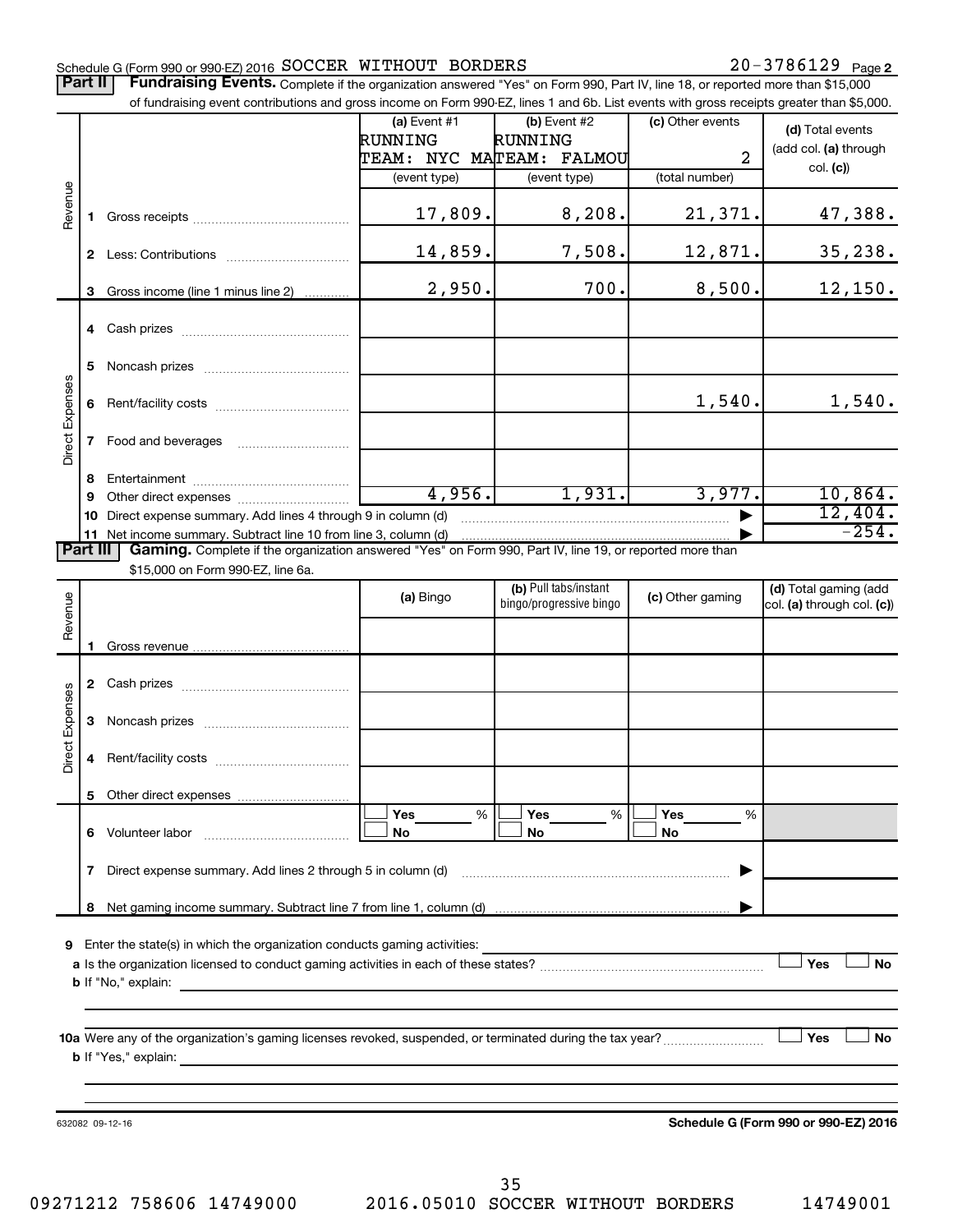| Schedule G (Form 990 or 990-EZ) 2016 SOCCER WITHOUT BORDERS                                                                                                                                                                          | $20 - 3786129$ |                     | Page 3                               |
|--------------------------------------------------------------------------------------------------------------------------------------------------------------------------------------------------------------------------------------|----------------|---------------------|--------------------------------------|
|                                                                                                                                                                                                                                      |                | Yes                 | No                                   |
| 12 Is the organization a grantor, beneficiary or trustee of a trust, or a member of a partnership or other entity formed                                                                                                             |                |                     |                                      |
|                                                                                                                                                                                                                                      |                | Yes                 | <b>No</b>                            |
| 13 Indicate the percentage of gaming activity conducted in:                                                                                                                                                                          |                |                     |                                      |
|                                                                                                                                                                                                                                      |                | 13а                 | %                                    |
|                                                                                                                                                                                                                                      |                | 13 <sub>b</sub>     | $\%$                                 |
| 14 Enter the name and address of the person who prepares the organization's gaming/special events books and records:                                                                                                                 |                |                     |                                      |
|                                                                                                                                                                                                                                      |                |                     |                                      |
|                                                                                                                                                                                                                                      |                |                     |                                      |
| Name $\blacktriangleright$<br><u> 1980 - Johann Barbara, martin amerikan basal dan berasal dan berasal dalam basal dan berasal dan berasal dan</u>                                                                                   |                |                     |                                      |
|                                                                                                                                                                                                                                      |                |                     |                                      |
|                                                                                                                                                                                                                                      |                |                     |                                      |
|                                                                                                                                                                                                                                      |                |                     |                                      |
| 15a Does the organization have a contract with a third party from whom the organization receives gaming revenue?                                                                                                                     |                | Yes                 | <b>No</b>                            |
|                                                                                                                                                                                                                                      |                |                     |                                      |
|                                                                                                                                                                                                                                      |                |                     |                                      |
| of gaming revenue retained by the third party $\triangleright$ \$                                                                                                                                                                    |                |                     |                                      |
| c If "Yes," enter name and address of the third party:                                                                                                                                                                               |                |                     |                                      |
|                                                                                                                                                                                                                                      |                |                     |                                      |
| <u> 1989 - Johann Barbara, martin amerikan basal dan berasal dan berasal dalam basal dan berasal dan berasal dan</u><br>Name $\blacktriangleright$                                                                                   |                |                     |                                      |
|                                                                                                                                                                                                                                      |                |                     |                                      |
|                                                                                                                                                                                                                                      |                |                     |                                      |
|                                                                                                                                                                                                                                      |                |                     |                                      |
| <b>16</b> Gaming manager information:                                                                                                                                                                                                |                |                     |                                      |
|                                                                                                                                                                                                                                      |                |                     |                                      |
| <u> 1989 - Johann Harry Harry Harry Harry Harry Harry Harry Harry Harry Harry Harry Harry Harry Harry Harry Harry</u><br>Name $\blacktriangleright$                                                                                  |                |                     |                                      |
|                                                                                                                                                                                                                                      |                |                     |                                      |
| Gaming manager compensation > \$                                                                                                                                                                                                     |                |                     |                                      |
|                                                                                                                                                                                                                                      |                |                     |                                      |
| Description of services provided <b>Denotes and Constantine Constantine Constantine Constantine Constantine Constantine Constantine Constantine Constantine Constantine Constantine Constantine Constantine Constantine Constant</b> |                |                     |                                      |
|                                                                                                                                                                                                                                      |                |                     |                                      |
|                                                                                                                                                                                                                                      |                |                     |                                      |
|                                                                                                                                                                                                                                      |                |                     |                                      |
| Director/officer<br>Employee<br>Independent contractor                                                                                                                                                                               |                |                     |                                      |
|                                                                                                                                                                                                                                      |                |                     |                                      |
| <b>17</b> Mandatory distributions:                                                                                                                                                                                                   |                |                     |                                      |
| a Is the organization required under state law to make charitable distributions from the gaming proceeds to                                                                                                                          |                |                     |                                      |
| retain the state gaming license?                                                                                                                                                                                                     |                | $\Box$ Yes $\ \bot$ |                                      |
| <b>b</b> Enter the amount of distributions required under state law to be distributed to other exempt organizations or spent in the                                                                                                  |                |                     |                                      |
| organization's own exempt activities during the tax year $\triangleright$ \$                                                                                                                                                         |                |                     |                                      |
| <b>Part IV</b><br>Supplemental Information. Provide the explanations required by Part I, line 2b, columns (iii) and (v); and Part III, lines 9, 9b, 10b, 15b,                                                                        |                |                     |                                      |
| 15c, 16, and 17b, as applicable. Also provide any additional information. See instructions                                                                                                                                           |                |                     |                                      |
|                                                                                                                                                                                                                                      |                |                     |                                      |
|                                                                                                                                                                                                                                      |                |                     |                                      |
|                                                                                                                                                                                                                                      |                |                     |                                      |
|                                                                                                                                                                                                                                      |                |                     |                                      |
|                                                                                                                                                                                                                                      |                |                     |                                      |
|                                                                                                                                                                                                                                      |                |                     |                                      |
|                                                                                                                                                                                                                                      |                |                     |                                      |
|                                                                                                                                                                                                                                      |                |                     |                                      |
|                                                                                                                                                                                                                                      |                |                     |                                      |
|                                                                                                                                                                                                                                      |                |                     |                                      |
|                                                                                                                                                                                                                                      |                |                     |                                      |
|                                                                                                                                                                                                                                      |                |                     |                                      |
|                                                                                                                                                                                                                                      |                |                     |                                      |
|                                                                                                                                                                                                                                      |                |                     |                                      |
|                                                                                                                                                                                                                                      |                |                     |                                      |
|                                                                                                                                                                                                                                      |                |                     |                                      |
|                                                                                                                                                                                                                                      |                |                     |                                      |
|                                                                                                                                                                                                                                      |                |                     |                                      |
| 632083 09-12-16                                                                                                                                                                                                                      |                |                     | Schedule G (Form 990 or 990-EZ) 2016 |
| 36                                                                                                                                                                                                                                   |                |                     |                                      |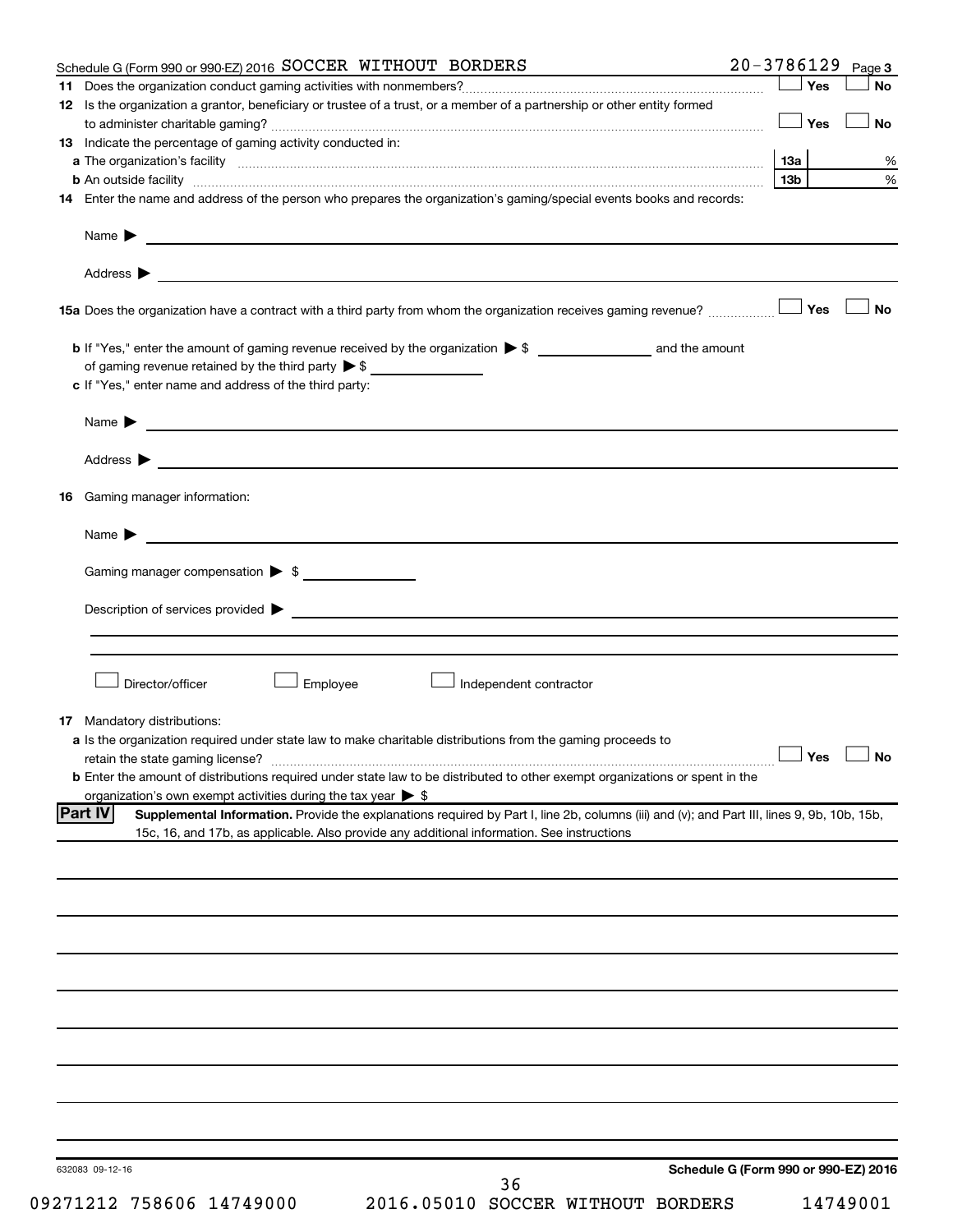| 632084<br>04-01-16 | 37 | Schedule G (Form 990 or 990-EZ) |
|--------------------|----|---------------------------------|
|                    |    |                                 |
|                    |    |                                 |
|                    |    |                                 |
|                    |    |                                 |
|                    |    |                                 |
|                    |    |                                 |
|                    |    |                                 |
|                    |    |                                 |
|                    |    |                                 |
|                    |    |                                 |
|                    |    |                                 |
|                    |    |                                 |
|                    |    |                                 |
|                    |    |                                 |
|                    |    |                                 |
|                    |    |                                 |
|                    |    |                                 |
|                    |    |                                 |
|                    |    |                                 |
|                    |    |                                 |
|                    |    |                                 |
|                    |    |                                 |
|                    |    |                                 |
|                    |    |                                 |
|                    |    |                                 |
|                    |    |                                 |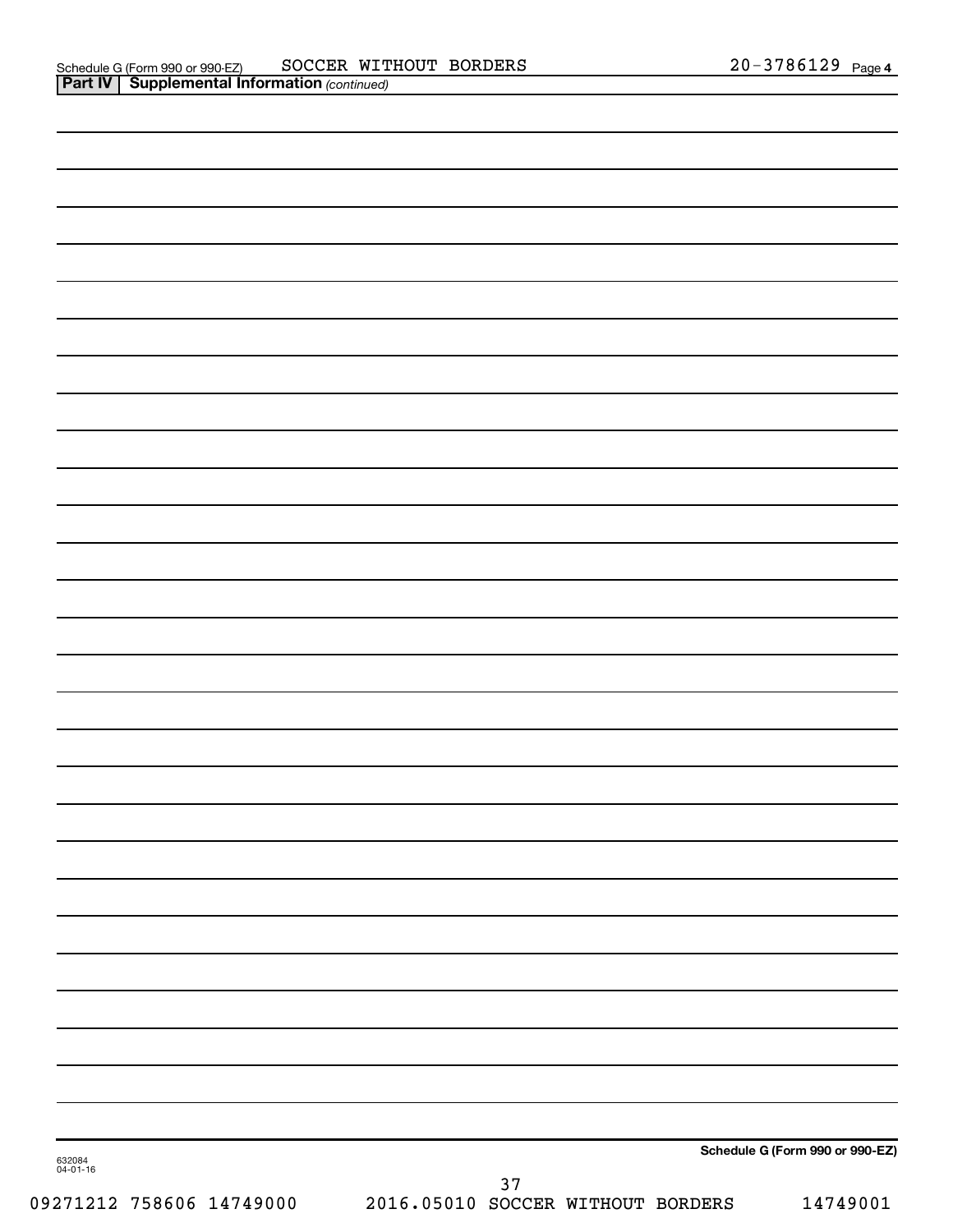## **SCHEDULE M (Form 990)**

# **Noncash Contributions**

OMB No. 1545-0047

Department of the Treasury Internal Revenue Service

◆ Complete if the organizations answered "Yes" on Form 990, Part IV, lines 29 or 30.<br>● Complete if the organizations answered "Yes" on Form 990, Part IV, lines 29 or 30. **Attach to Form 990.** J

**Open To Public Inspection**

| Name of the organization |  |
|--------------------------|--|

**Information about Schedule M (Form 990) and its instructions is at www.irs.gov/form990. Employer identification number**

| CCER WITHOUT BORI |  |
|-------------------|--|

|              | 20-3786129<br>SOCCER WITHOUT BORDERS                                                                                                                                      |                               |                                      |                                                                                                      |  |                                                              |                  |  |
|--------------|---------------------------------------------------------------------------------------------------------------------------------------------------------------------------|-------------------------------|--------------------------------------|------------------------------------------------------------------------------------------------------|--|--------------------------------------------------------------|------------------|--|
| Part I       | <b>Types of Property</b>                                                                                                                                                  |                               |                                      |                                                                                                      |  |                                                              |                  |  |
|              |                                                                                                                                                                           | (a)<br>Check if<br>applicable | (b)<br>Number of<br>contributions or | (c)<br>Noncash contribution<br>amounts reported on<br>items contributed Form 990, Part VIII, line 1g |  | (d)<br>Method of determining<br>noncash contribution amounts |                  |  |
| 1.           |                                                                                                                                                                           |                               |                                      |                                                                                                      |  |                                                              |                  |  |
| $\mathbf{2}$ |                                                                                                                                                                           |                               |                                      |                                                                                                      |  |                                                              |                  |  |
| 3            | Art - Fractional interests                                                                                                                                                |                               |                                      |                                                                                                      |  |                                                              |                  |  |
| 4            | Books and publications                                                                                                                                                    |                               |                                      |                                                                                                      |  |                                                              |                  |  |
| 5            | Clothing and household goods                                                                                                                                              |                               |                                      |                                                                                                      |  |                                                              |                  |  |
| 6            | Cars and other vehicles                                                                                                                                                   |                               |                                      |                                                                                                      |  |                                                              |                  |  |
| 7            |                                                                                                                                                                           |                               |                                      |                                                                                                      |  |                                                              |                  |  |
| 8            |                                                                                                                                                                           |                               |                                      |                                                                                                      |  |                                                              |                  |  |
| 9            | Securities - Publicly traded                                                                                                                                              |                               |                                      |                                                                                                      |  |                                                              |                  |  |
| 10           | Securities - Closely held stock                                                                                                                                           |                               |                                      |                                                                                                      |  |                                                              |                  |  |
| 11           | Securities - Partnership, LLC, or                                                                                                                                         |                               |                                      |                                                                                                      |  |                                                              |                  |  |
|              | trust interests                                                                                                                                                           |                               |                                      |                                                                                                      |  |                                                              |                  |  |
| 12           | Securities - Miscellaneous                                                                                                                                                |                               |                                      |                                                                                                      |  |                                                              |                  |  |
| 13           | Qualified conservation contribution -                                                                                                                                     |                               |                                      |                                                                                                      |  |                                                              |                  |  |
|              | Historic structures                                                                                                                                                       |                               |                                      |                                                                                                      |  |                                                              |                  |  |
| 14           | Qualified conservation contribution - Other                                                                                                                               |                               |                                      |                                                                                                      |  |                                                              |                  |  |
| 15           | Real estate - Residential                                                                                                                                                 |                               |                                      |                                                                                                      |  |                                                              |                  |  |
| 16           | Real estate - Commercial                                                                                                                                                  |                               |                                      |                                                                                                      |  |                                                              |                  |  |
| 17           |                                                                                                                                                                           |                               |                                      |                                                                                                      |  |                                                              |                  |  |
| 18           |                                                                                                                                                                           |                               |                                      |                                                                                                      |  |                                                              |                  |  |
| 19           |                                                                                                                                                                           |                               |                                      |                                                                                                      |  |                                                              |                  |  |
| 20           | Drugs and medical supplies                                                                                                                                                |                               |                                      |                                                                                                      |  |                                                              |                  |  |
| 21           |                                                                                                                                                                           |                               |                                      |                                                                                                      |  |                                                              |                  |  |
| 22           |                                                                                                                                                                           |                               |                                      |                                                                                                      |  |                                                              |                  |  |
| 23           |                                                                                                                                                                           |                               |                                      |                                                                                                      |  |                                                              |                  |  |
| 24           |                                                                                                                                                                           |                               |                                      |                                                                                                      |  |                                                              |                  |  |
| 25           | $($ SOCCER EQUIPM $)$<br>Other $\blacktriangleright$                                                                                                                      | $\overline{\text{x}}$         | 9                                    |                                                                                                      |  | 65,068.RETAIL/MARKET COST                                    |                  |  |
| 26           | (COACHING EQUI)<br>▶<br>Other                                                                                                                                             | $\overline{\text{x}}$         | $\overline{1}$                       |                                                                                                      |  | 4,300.RETAIL/MARKET COST                                     |                  |  |
| 27           | (SCHOOL SUPPLI)<br>Other<br>▶                                                                                                                                             | $\overline{\mathtt{x}}$       | 30                                   | 518.                                                                                                 |  |                                                              |                  |  |
| 28           | <b>UNIFORMS</b><br>Other                                                                                                                                                  | $\overline{\text{x}}$         | 45                                   | 500.                                                                                                 |  |                                                              |                  |  |
| 29           | Number of Forms 8283 received by the organization during the tax year for contributions<br>for which the organization completed Form 8283, Part IV, Donee Acknowledgement |                               |                                      | 29                                                                                                   |  |                                                              |                  |  |
|              | 20g Durian the year, did the examination reacive by contribution any proporty reported in Dert Llines 1 through 20 that it                                                |                               |                                      |                                                                                                      |  |                                                              | <b>Yes</b><br>No |  |

**30 a** During the year, did the organization receive by contribution any property reported in Part I, lines 1 through 28, that it **31 32 a** Does the organization hire or use third parties or related organizations to solicit, process, or sell noncash **33** If the organization didn't report an amount in column (c) for a type of property for which column (a) is checked, **b** If "Yes," describe the arrangement in Part II. **30a 31 32a b** If "Yes," describe in Part II. **For Paperwork Reduction Act Notice, see the Instructions for Form 990. Schedule M (Form 990) (2016)** must hold for at least three years from the date of the initial contribution, and which isn't required to be used for exempt purposes for the entire holding period? ~~~~~~~~~~~~~~~~~~~~~~~~~~~~~~~~~~~~~~ Does the organization have a gift acceptance policy that requires the review of any nonstandard contributions?  $\ldots$ contributions? ~~~~~~~~~~~~~~~~~~~~~~~~~~~~~~~~~~~~~~~~~~~~~~~~~~~~~~ describe in Part II. X X X

LHA

632141 08-23-16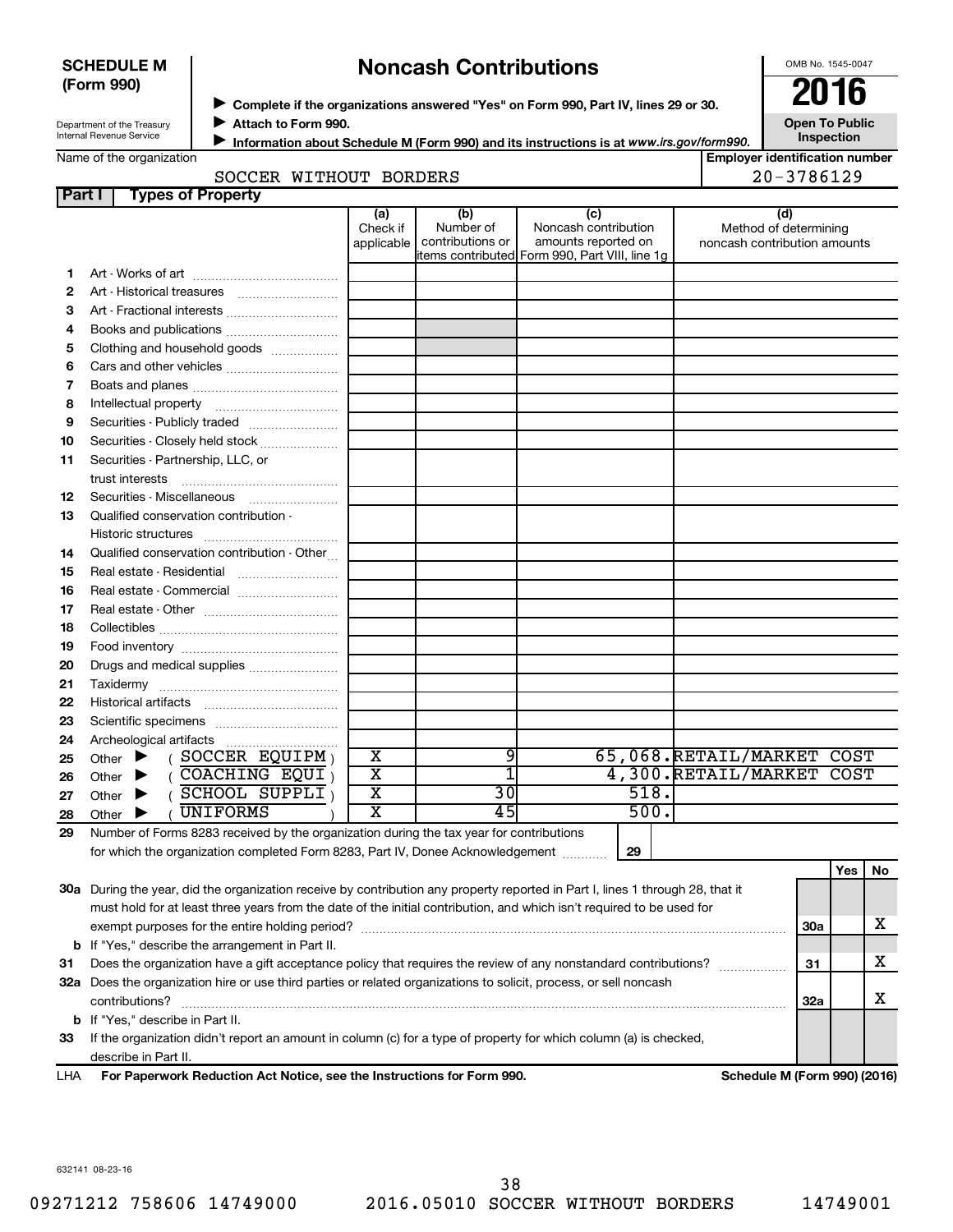# Schedule M (Form 990) (2016) SOCCER WITHOUT BORDERS  $20-3786129$  Page

Part II | Supplemental Information. Provide the information required by Part I, lines 30b, 32b, and 33, and whether the organization is reporting in Part I, column (b), the number of contributions, the number of items received, or a combination of both. Also complete this part for any additional information.

## PART I, OTHER TYPES OF PROPERTY:

GIFT CARDS

(A) CHECK IF APPLICABLE = X

(B) NUMBER OF CONTRIBUTIONS = 1

(C) REVENUE REPORTED ON FORM 990, PART VIII \$ 150.

(D) METHOD OF DETERMINING REVENUE:

SCHEDULE M, PART I, COLUMN (B):

## THE AMOUNT REPORTED IN PART I COLUMN B REPRESENTS THE NUMBER OF ITEMS

CONTRIBUTED.

**Schedule M (Form 990) (2016)**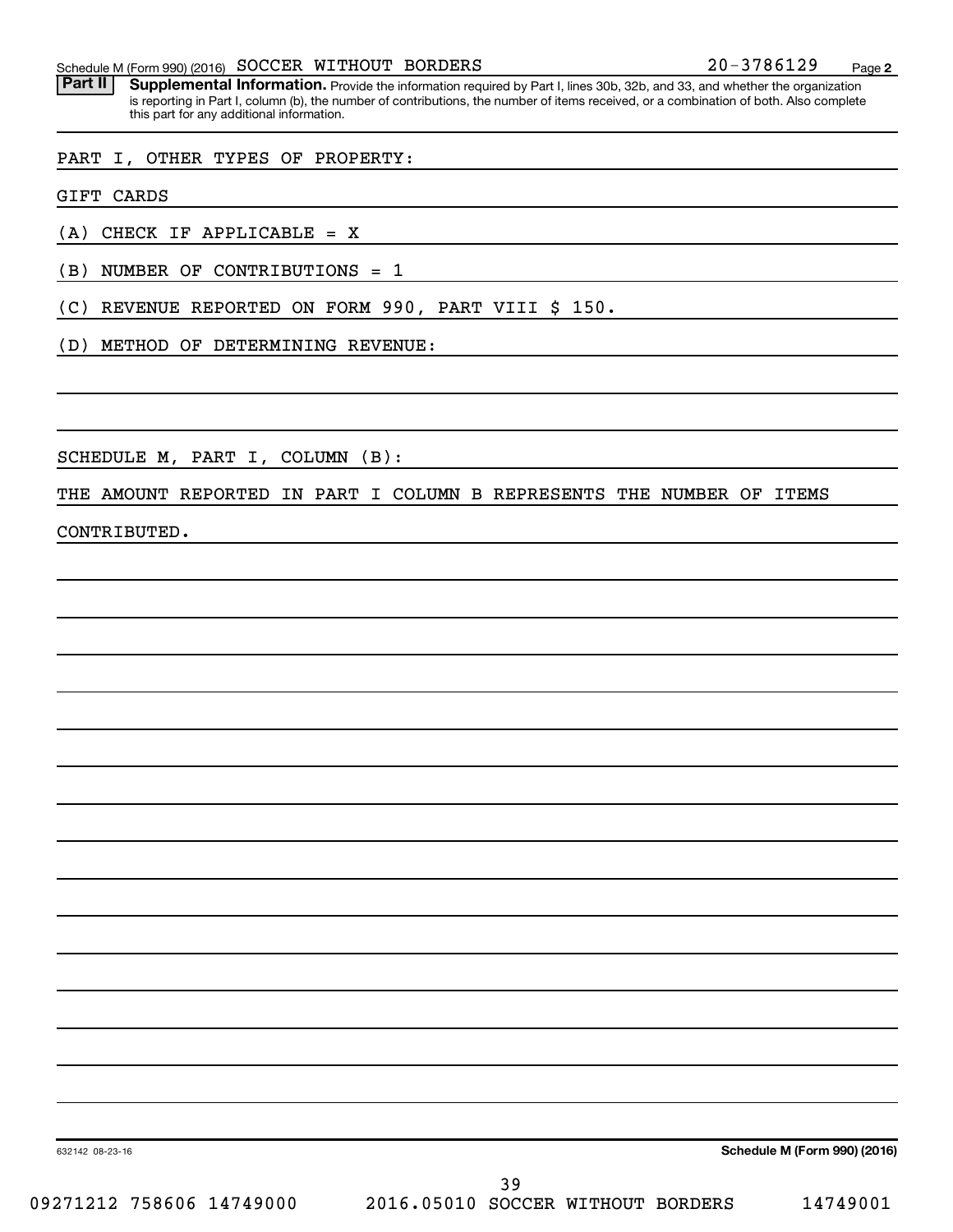Department of the Treasury **(Form 990 or 990-EZ)**

Name of the organization

Internal Revenue Service

# **SCHEDULE O Supplemental Information to Form 990 or 990-EZ 2016**

**Complete to provide information for responses to specific questions on Form 990 or 990-EZ or to provide any additional information. | Attach to Form 990 or 990-EZ.**

**Information about Schedule O (Form 990 or 990-EZ) and its instructions is at WWW.irs.gov/form990.** 

OMB No. 1545-0047 **Open to Public Inspection**

**Employer identification number** SOCCER WITHOUT BORDERS 20-3786129

# FORM 990, PART VI, SECTION B, LINE 11B:

# THE FINANCE COMMITTEE REVIEWS PREPARED REPORTS AND TAX DOCUMENTS AND THEN

PRESENTS THEM TO THE FULL BOARD PRIOR TO SIGNATURE.

FORM 990, PART VI, SECTION C, LINE 19:

THE ORGANIZATION'S GOVERNING DOCUMENTS AND FINANCIAL STATEMENTS ARE

AVAILABLE TO THE PUBLIC UPON REQUEST.

FORM 990, PART IX, LINE 11G, OTHER FEES:

CONTRACT COACHES:

PROGRAM SERVICE EXPENSES 145,884.

MANAGEMENT AND GENERAL EXPENSES 0.

FUNDRAISING EXPENSES 0.

TOTAL EXPENSES 145,884.

CONTRACT STAFF:

| PROGRAM SERVICE EXPENSES        | 76,091. |
|---------------------------------|---------|
| MANAGEMENT AND GENERAL EXPENSES | 1,050.  |
| FUNDRAISING EXPENSES            | 3,378.  |
| TOTAL EXPENSES                  | 80,519. |

| REFEREE FEES:                                                                        |                                        |
|--------------------------------------------------------------------------------------|----------------------------------------|
| PROGRAM SERVICE EXPENSES                                                             | 907.                                   |
| MANAGEMENT AND GENERAL EXPENSES                                                      | 0.                                     |
| FUNDRAISING EXPENSES                                                                 | 0.                                     |
| <b>TOTAL EXPENSES</b>                                                                | 907.                                   |
| LHA For Paperwork Reduction Act Notice, see the Instructions for Form 990 or 990-EZ. | Schedule O (Form 990 or 990-EZ) (2016) |
| 632211 08-25-16                                                                      |                                        |

40

09271212 758606 14749000 2016.05010 SOCCER WITHOUT BORDERS 14749001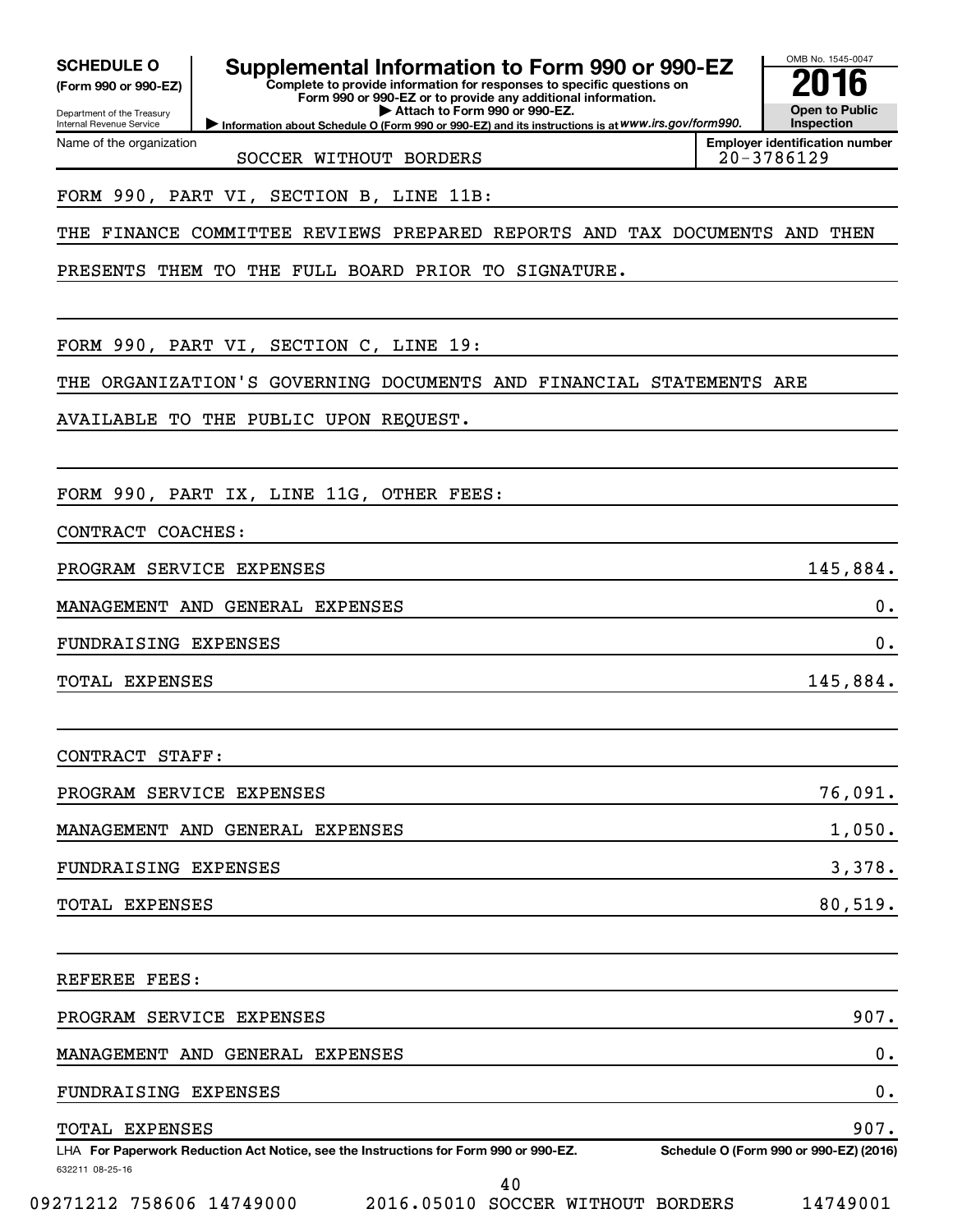| Schedule O (Form 990 or 990-EZ) (2016)                                | Page 2                                                  |  |  |  |  |
|-----------------------------------------------------------------------|---------------------------------------------------------|--|--|--|--|
| Name of the organization<br>SOCCER WITHOUT BORDERS                    | <b>Employer identification number</b><br>$20 - 3786129$ |  |  |  |  |
| TOTAL OTHER FEES ON FORM 990, PART IX, LINE 11G, COL A                | 227,310.                                                |  |  |  |  |
| FORM 990, PART XII, LINE 2C:                                          |                                                         |  |  |  |  |
|                                                                       |                                                         |  |  |  |  |
| THE BOARD OF DIRECTORS IS RESPONSIBLE FOR THE SELECTION AND OVERSIGHT |                                                         |  |  |  |  |
| INDEPENDENT AUDITOR.<br>THE<br>ΟF                                     |                                                         |  |  |  |  |

FORM 990, PART VI, SECTION B, LINE 11:

THE BOARD OF DIRECTORS WAS GIVEN A COPY OF THE FORM 990 AND GIVEN A

CHANCE TO COMMENT PRIOR TO THE FILING OF THE FORM 990.

FORM 990, PART VI, SECTION C, LINE 19:

DOCUMENTS ARE AVAILABLE TO THE PUBLIC BY REQUESTING ITEMS IN WRITING TO

THE ORGANIZATION.

**Schedule O (Form 990 or 990-EZ) (2016)**

632212 08-25-16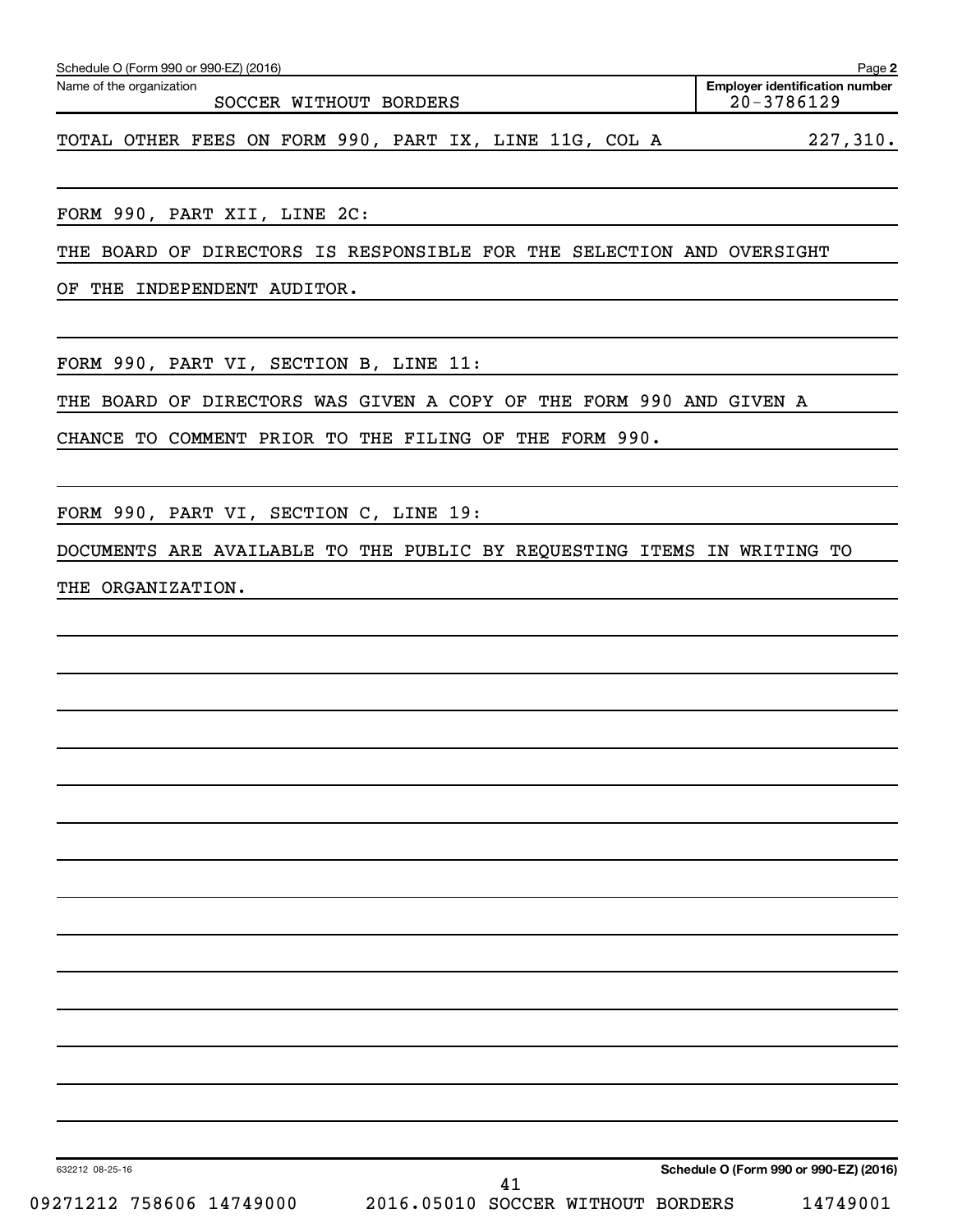#### **2016 DEPRECIATION AND AMORTIZATION REPORT**

# FORM 990 PAGE 10 990

| Asset<br>No. | Description              | Date<br>Acquired    | Method | Life | 0000    | $\frac{\text{Line}}{\text{No.}}$ | Unadjusted<br>Cost Or Basis | $\begin{array}{c}\n\text{Bus} \\ \frac{\%}{\%} \\ \text{Excl}\n\end{array}$ | Section 179 | $\star$<br>Reduction In<br>Basis | Basis For<br>Depreciation | Beginning<br>Accumulated<br>Depreciation | Current<br>Sec 179<br>Expense | <b>Current Year</b><br>Deduction | Ending<br>Accumulated<br>Depreciation |
|--------------|--------------------------|---------------------|--------|------|---------|----------------------------------|-----------------------------|-----------------------------------------------------------------------------|-------------|----------------------------------|---------------------------|------------------------------------------|-------------------------------|----------------------------------|---------------------------------------|
|              | 1 AUTOMOBILES            | 11/20/12 200DB 5.00 |        |      | $HY$ 17 |                                  | 57,900.                     |                                                                             |             |                                  | 57,900.                   | 25,380.                                  |                               | 10, 767.                         | 36,147.                               |
|              | * TOTAL 990 PAGE 10 DEPR |                     |        |      |         |                                  | 57,900.                     |                                                                             |             |                                  | 57,900.                   | 25,380.                                  |                               | 10,767.                          | 36, 147.                              |
|              |                          |                     |        |      |         |                                  |                             |                                                                             |             |                                  |                           |                                          |                               |                                  |                                       |
|              |                          |                     |        |      |         |                                  |                             |                                                                             |             |                                  |                           |                                          |                               |                                  |                                       |
|              |                          |                     |        |      |         |                                  |                             |                                                                             |             |                                  |                           |                                          |                               |                                  |                                       |
|              |                          |                     |        |      |         |                                  |                             |                                                                             |             |                                  |                           |                                          |                               |                                  |                                       |
|              |                          |                     |        |      |         |                                  |                             |                                                                             |             |                                  |                           |                                          |                               |                                  |                                       |
|              |                          |                     |        |      |         |                                  |                             |                                                                             |             |                                  |                           |                                          |                               |                                  |                                       |
|              |                          |                     |        |      |         |                                  |                             |                                                                             |             |                                  |                           |                                          |                               |                                  |                                       |
|              |                          |                     |        |      |         |                                  |                             |                                                                             |             |                                  |                           |                                          |                               |                                  |                                       |
|              |                          |                     |        |      |         |                                  |                             |                                                                             |             |                                  |                           |                                          |                               |                                  |                                       |
|              |                          |                     |        |      |         |                                  |                             |                                                                             |             |                                  |                           |                                          |                               |                                  |                                       |
|              |                          |                     |        |      |         |                                  |                             |                                                                             |             |                                  |                           |                                          |                               |                                  |                                       |
|              |                          |                     |        |      |         |                                  |                             |                                                                             |             |                                  |                           |                                          |                               |                                  |                                       |
|              |                          |                     |        |      |         |                                  |                             |                                                                             |             |                                  |                           |                                          |                               |                                  |                                       |
|              |                          |                     |        |      |         |                                  |                             |                                                                             |             |                                  |                           |                                          |                               |                                  |                                       |
|              |                          |                     |        |      |         |                                  |                             |                                                                             |             |                                  |                           |                                          |                               |                                  |                                       |
|              |                          |                     |        |      |         |                                  |                             |                                                                             |             |                                  |                           |                                          |                               |                                  |                                       |

628111 04-01-16

(D) - Asset disposed \* ITC, Salvage, Bonus, Commercial Revitalization Deduction, GO Zone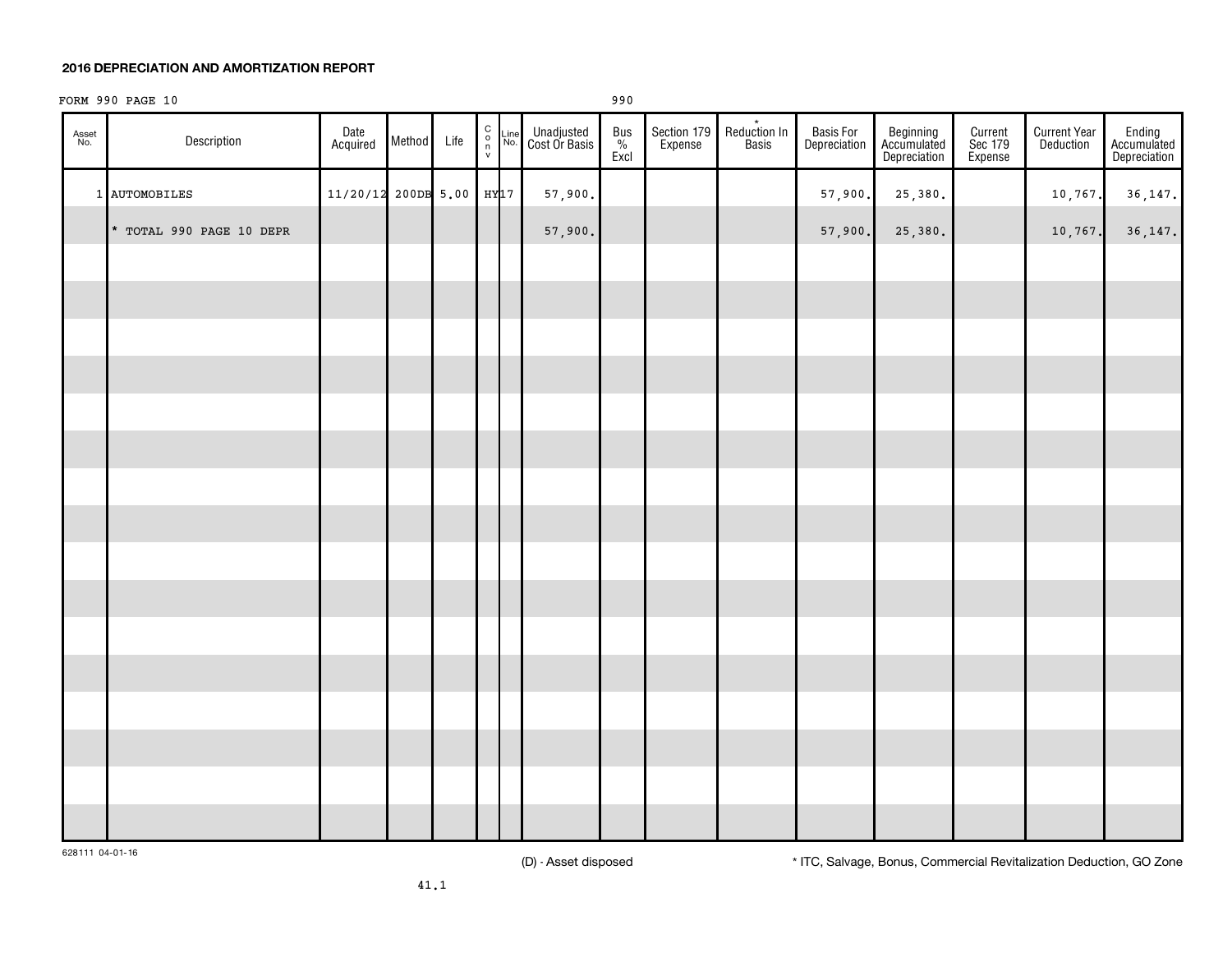| Form                                                          |
|---------------------------------------------------------------|
| Department of the Treasury<br><b>Internal Revenue Service</b> |

# **4562 Depreciation and Amortization**<br>(Including Information on Listed Property) 990 **2016**

**(Including Information on Listed Property)**

990

**| Attach to your tax return.**

Internal Revenue Service (99) **| Information about Form 4562 and its separate instructions is at www.irs.gov/form4562. Information blue and its separate instructions is at www.irs.gov/form4562. Information about Form 4562** 

Attachment Sequence No.

 $\overline{\phantom{0}}$ 

OMB No. 1545-0172

|     | SOCCER WITHOUT BORDERS                                                                                                                                    |                                            |                                                                                                     | <b>FORM 990 PAGE 10</b>      |                  |                         | 20-3786129                 |
|-----|-----------------------------------------------------------------------------------------------------------------------------------------------------------|--------------------------------------------|-----------------------------------------------------------------------------------------------------|------------------------------|------------------|-------------------------|----------------------------|
|     | Election To Expense Certain Property Under Section 179 Note: If you have any listed property, complete Part V before you complete Part I.<br>Part I       |                                            |                                                                                                     |                              |                  |                         |                            |
|     | 1 Maximum amount (see instructions)                                                                                                                       |                                            |                                                                                                     |                              |                  | 1                       | 500,000.                   |
|     | 2 Total cost of section 179 property placed in service (see instructions) manufactured cost of section 179 property placed in service (see instructions)  |                                            |                                                                                                     |                              |                  | $\mathbf{2}$            |                            |
|     |                                                                                                                                                           | 3                                          | 2,010,000.                                                                                          |                              |                  |                         |                            |
|     |                                                                                                                                                           |                                            |                                                                                                     |                              |                  | $\overline{\mathbf{4}}$ |                            |
| 5   |                                                                                                                                                           |                                            |                                                                                                     |                              |                  | 5                       |                            |
| 6   | (a) Description of property                                                                                                                               |                                            |                                                                                                     | (b) Cost (business use only) | (c) Elected cost |                         |                            |
|     |                                                                                                                                                           |                                            |                                                                                                     |                              |                  |                         |                            |
|     |                                                                                                                                                           |                                            |                                                                                                     |                              |                  |                         |                            |
|     |                                                                                                                                                           |                                            |                                                                                                     |                              |                  |                         |                            |
|     | 7 Listed property. Enter the amount from line 29 [11] [12] [12] Listed property. Enter the amount from line 29                                            |                                            |                                                                                                     | $\overline{7}$               |                  |                         |                            |
|     |                                                                                                                                                           |                                            |                                                                                                     |                              |                  | 8                       |                            |
|     |                                                                                                                                                           |                                            |                                                                                                     |                              |                  | 9                       |                            |
|     |                                                                                                                                                           |                                            |                                                                                                     |                              |                  | 10                      |                            |
|     | 11 Business income limitation. Enter the smaller of business income (not less than zero) or line 5                                                        |                                            |                                                                                                     |                              |                  | 11                      |                            |
|     |                                                                                                                                                           |                                            |                                                                                                     |                              |                  | 12                      |                            |
|     | 13 Carryover of disallowed deduction to 2017. Add lines 9 and 10, less line 12                                                                            |                                            |                                                                                                     | - 13                         |                  |                         |                            |
|     | Note: Don't use Part II or Part III below for listed property. Instead, use Part V.                                                                       |                                            |                                                                                                     |                              |                  |                         |                            |
|     | <b>Part II</b><br>Special Depreciation Allowance and Other Depreciation (Don't include listed property.)                                                  |                                            |                                                                                                     |                              |                  |                         |                            |
|     | 14 Special depreciation allowance for qualified property (other than listed property) placed in service during                                            |                                            |                                                                                                     |                              |                  |                         |                            |
|     | the tax year                                                                                                                                              |                                            |                                                                                                     |                              |                  | 14                      |                            |
|     |                                                                                                                                                           |                                            |                                                                                                     |                              |                  | 15                      |                            |
|     | <b>16</b> Other depreciation (including ACRS)                                                                                                             |                                            |                                                                                                     |                              |                  | 16                      |                            |
|     | Part III<br>MACRS Depreciation (Don't include listed property.) (See instructions.)                                                                       |                                            | <b>Section A</b>                                                                                    |                              |                  |                         |                            |
|     |                                                                                                                                                           |                                            |                                                                                                     |                              |                  | 17                      | 10,767.                    |
|     | 18 If you are electing to group any assets placed in service during the tax year into one or more general asset accounts, check here $\ldots\ldots\ldots$ |                                            |                                                                                                     |                              |                  |                         |                            |
|     |                                                                                                                                                           |                                            | Section B - Assets Placed in Service During 2016 Tax Year Using the General Depreciation System     |                              |                  |                         |                            |
|     | (a) Classification of property                                                                                                                            | (b) Month and<br>year placed<br>in service | (c) Basis for depreciation<br>(business/investment use<br>only - see instructions)                  | (d) Recovery<br>period       | (e) Convention   | (f) Method              | (g) Depreciation deduction |
| 19a | 3-year property                                                                                                                                           |                                            |                                                                                                     |                              |                  |                         |                            |
| b   | 5-year property                                                                                                                                           |                                            |                                                                                                     |                              |                  |                         |                            |
| с   | 7-year property                                                                                                                                           |                                            |                                                                                                     |                              |                  |                         |                            |
| d   | 10-year property                                                                                                                                          |                                            |                                                                                                     |                              |                  |                         |                            |
| е   | 15-year property                                                                                                                                          |                                            |                                                                                                     |                              |                  |                         |                            |
| f   | 20-year property                                                                                                                                          |                                            |                                                                                                     |                              |                  |                         |                            |
| g   | 25-year property                                                                                                                                          |                                            |                                                                                                     | 25 yrs.                      |                  | S/L                     |                            |
| h   | Residential rental property                                                                                                                               | $\prime$                                   |                                                                                                     | 27.5 yrs.                    | мм               | S/L                     |                            |
|     |                                                                                                                                                           | $\prime$                                   |                                                                                                     | 27.5 yrs.                    | мм               | S/L                     |                            |
| Ť   | Nonresidential real property                                                                                                                              | $\prime$                                   |                                                                                                     | 39 yrs.                      | МM               | S/L                     |                            |
|     |                                                                                                                                                           |                                            |                                                                                                     |                              | ΜМ               | S/L                     |                            |
|     |                                                                                                                                                           |                                            | Section C - Assets Placed in Service During 2016 Tax Year Using the Alternative Depreciation System |                              |                  |                         |                            |
| 20a | Class life                                                                                                                                                |                                            |                                                                                                     |                              |                  | S/L                     |                            |
| b   | 12-year                                                                                                                                                   |                                            |                                                                                                     | 12 yrs.                      |                  | S/L                     |                            |
| с   | 40-year<br>Part IV<br><b>Summary (See instructions.)</b>                                                                                                  |                                            |                                                                                                     | 40 yrs.                      | мм               | S/L                     |                            |
|     | 21 Listed property. Enter amount from line 28                                                                                                             |                                            |                                                                                                     |                              |                  | 21                      |                            |
|     | 22 Total. Add amounts from line 12, lines 14 through 17, lines 19 and 20 in column (g), and line 21.                                                      |                                            |                                                                                                     |                              |                  |                         |                            |
|     |                                                                                                                                                           |                                            |                                                                                                     |                              |                  | 22                      | 10,767.                    |
|     | 23 For assets shown above and placed in service during the current year, enter the                                                                        |                                            |                                                                                                     |                              |                  |                         |                            |
|     |                                                                                                                                                           |                                            |                                                                                                     | 23                           |                  |                         |                            |
|     | 616251 12-21-16 LHA For Paperwork Reduction Act Notice, see separate instructions.                                                                        |                                            |                                                                                                     |                              |                  |                         | Form 4562 (2016)           |

09271212 758606 14749000 2016.05010 SOCCER WITHOUT BORDERS 14749001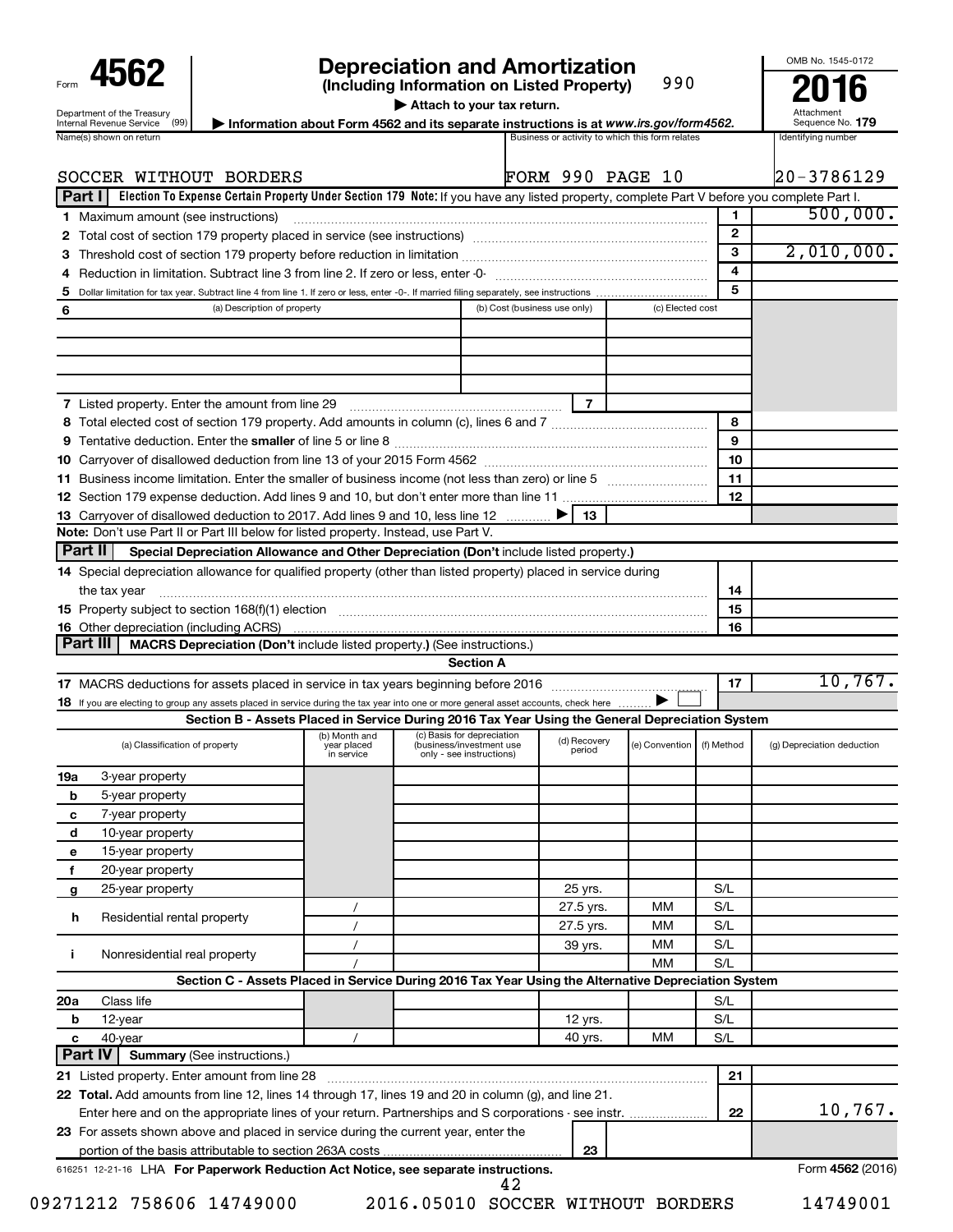| Part V<br>Listed Property (Include automobiles, certain other vehicles, certain aircraft, certain computers, and property used for entertainment,<br>recreation, or amusement.)                                     |                                     |                                                                                                                      |                          |                               |                                            |                                                                    |     |                                             |         |                              |     |                                  |                                      |                                       |
|---------------------------------------------------------------------------------------------------------------------------------------------------------------------------------------------------------------------|-------------------------------------|----------------------------------------------------------------------------------------------------------------------|--------------------------|-------------------------------|--------------------------------------------|--------------------------------------------------------------------|-----|---------------------------------------------|---------|------------------------------|-----|----------------------------------|--------------------------------------|---------------------------------------|
| Note: For any vehicle for which you are using the standard mileage rate or deducting lease expense, complete only 24a, 24b, columns<br>(a) through (c) of Section A, all of Section B, and Section C if applicable. |                                     |                                                                                                                      |                          |                               |                                            |                                                                    |     |                                             |         |                              |     |                                  |                                      |                                       |
|                                                                                                                                                                                                                     |                                     | Section A - Depreciation and Other Information (Caution: See the instructions for limits for passenger automobiles.) |                          |                               |                                            |                                                                    |     |                                             |         |                              |     |                                  |                                      |                                       |
| 24a Do you have evidence to support the business/investment use claimed?                                                                                                                                            |                                     |                                                                                                                      |                          |                               |                                            | Yes                                                                |     | No   24b If "Yes," is the evidence written? |         |                              |     |                                  | Yes                                  | No                                    |
| (a)<br>Type of property<br>(list vehicles first)                                                                                                                                                                    | (b)<br>Date<br>placed in<br>service | (c)<br>Business/<br>investment<br>use percentage                                                                     |                          | (d)<br>Cost or<br>other basis |                                            | (e)<br>Basis for depreciation<br>(business/investment<br>use only) |     | (f)<br>Recovery<br>period                   |         | (g)<br>Method/<br>Convention |     | (h)<br>Depreciation<br>deduction |                                      | (i)<br>Elected<br>section 179<br>cost |
| 25 Special depreciation allowance for qualified listed property placed in service during the tax year and                                                                                                           |                                     |                                                                                                                      |                          |                               |                                            |                                                                    |     |                                             |         |                              |     |                                  |                                      |                                       |
|                                                                                                                                                                                                                     |                                     |                                                                                                                      |                          |                               |                                            |                                                                    |     |                                             |         | 25                           |     |                                  |                                      |                                       |
| 26 Property used more than 50% in a qualified business use:                                                                                                                                                         |                                     |                                                                                                                      |                          |                               |                                            |                                                                    |     |                                             |         |                              |     |                                  |                                      |                                       |
|                                                                                                                                                                                                                     |                                     |                                                                                                                      | %<br>$\%$                |                               |                                            |                                                                    |     |                                             |         |                              |     |                                  |                                      |                                       |
|                                                                                                                                                                                                                     |                                     |                                                                                                                      | %                        |                               |                                            |                                                                    |     |                                             |         |                              |     |                                  |                                      |                                       |
| 27 Property used 50% or less in a qualified business use:                                                                                                                                                           |                                     |                                                                                                                      |                          |                               |                                            |                                                                    |     |                                             |         |                              |     |                                  |                                      |                                       |
|                                                                                                                                                                                                                     |                                     |                                                                                                                      | %                        |                               |                                            |                                                                    |     |                                             | $S/L -$ |                              |     |                                  |                                      |                                       |
|                                                                                                                                                                                                                     |                                     |                                                                                                                      | $\%$                     |                               |                                            |                                                                    |     |                                             | $S/L -$ |                              |     |                                  |                                      |                                       |
|                                                                                                                                                                                                                     |                                     |                                                                                                                      | %                        |                               |                                            |                                                                    |     |                                             | $S/L -$ |                              |     |                                  |                                      |                                       |
|                                                                                                                                                                                                                     |                                     |                                                                                                                      |                          |                               |                                            |                                                                    |     |                                             |         | 28                           |     |                                  |                                      |                                       |
|                                                                                                                                                                                                                     |                                     |                                                                                                                      |                          |                               |                                            |                                                                    |     |                                             |         |                              |     | 29                               |                                      |                                       |
|                                                                                                                                                                                                                     |                                     |                                                                                                                      |                          |                               | Section B - Information on Use of Vehicles |                                                                    |     |                                             |         |                              |     |                                  |                                      |                                       |
| Complete this section for vehicles used by a sole proprietor, partner, or other "more than 5% owner," or related person. If you provided vehicles                                                                   |                                     |                                                                                                                      |                          |                               |                                            |                                                                    |     |                                             |         |                              |     |                                  |                                      |                                       |
| to your employees, first answer the questions in Section C to see if you meet an exception to completing this section for those vehicles.                                                                           |                                     |                                                                                                                      |                          |                               |                                            |                                                                    |     |                                             |         |                              |     |                                  |                                      |                                       |
|                                                                                                                                                                                                                     |                                     |                                                                                                                      |                          | (a)                           |                                            | (b)                                                                |     | (c)                                         | (d)     |                              |     | (e)                              | (f)                                  |                                       |
| 30 Total business/investment miles driven during the                                                                                                                                                                |                                     |                                                                                                                      |                          | Vehicle                       |                                            | Vehicle                                                            |     | Vehicle                                     | Vehicle |                              |     | Vehicle                          | Vehicle                              |                                       |
| year (don't include commuting miles)                                                                                                                                                                                |                                     |                                                                                                                      |                          |                               |                                            |                                                                    |     |                                             |         |                              |     |                                  |                                      |                                       |
| 31 Total commuting miles driven during the year                                                                                                                                                                     |                                     |                                                                                                                      |                          |                               |                                            |                                                                    |     |                                             |         |                              |     |                                  |                                      |                                       |
| 32 Total other personal (noncommuting) miles                                                                                                                                                                        |                                     |                                                                                                                      |                          |                               |                                            |                                                                    |     |                                             |         |                              |     |                                  |                                      |                                       |
|                                                                                                                                                                                                                     |                                     |                                                                                                                      |                          |                               |                                            |                                                                    |     |                                             |         |                              |     |                                  |                                      |                                       |
| 33 Total miles driven during the year.                                                                                                                                                                              |                                     |                                                                                                                      |                          |                               |                                            |                                                                    |     |                                             |         |                              |     |                                  |                                      |                                       |
|                                                                                                                                                                                                                     |                                     |                                                                                                                      |                          |                               |                                            |                                                                    |     |                                             |         |                              |     |                                  |                                      |                                       |
| 34 Was the vehicle available for personal use                                                                                                                                                                       |                                     |                                                                                                                      | Yes                      | No                            | Yes                                        | No                                                                 | Yes | No                                          | Yes     | No                           | Yes | No                               | Yes                                  | No                                    |
|                                                                                                                                                                                                                     |                                     |                                                                                                                      |                          |                               |                                            |                                                                    |     |                                             |         |                              |     |                                  |                                      |                                       |
| 35 Was the vehicle used primarily by a more                                                                                                                                                                         |                                     |                                                                                                                      |                          |                               |                                            |                                                                    |     |                                             |         |                              |     |                                  |                                      |                                       |
| than 5% owner or related person?<br>36 Is another vehicle available for personal                                                                                                                                    |                                     | .                                                                                                                    |                          |                               |                                            |                                                                    |     |                                             |         |                              |     |                                  |                                      |                                       |
| use?                                                                                                                                                                                                                |                                     |                                                                                                                      |                          |                               |                                            |                                                                    |     |                                             |         |                              |     |                                  |                                      |                                       |
|                                                                                                                                                                                                                     |                                     | Section C - Questions for Employers Who Provide Vehicles for Use by Their Employees                                  |                          |                               |                                            |                                                                    |     |                                             |         |                              |     |                                  |                                      |                                       |
| Answer these questions to determine if you meet an exception to completing Section B for vehicles used by employees who aren't more than 5%                                                                         |                                     |                                                                                                                      |                          |                               |                                            |                                                                    |     |                                             |         |                              |     |                                  |                                      |                                       |
| owners or related persons.                                                                                                                                                                                          |                                     |                                                                                                                      |                          |                               |                                            |                                                                    |     |                                             |         |                              |     |                                  |                                      |                                       |
| 37 Do you maintain a written policy statement that prohibits all personal use of vehicles, including commuting, by your                                                                                             |                                     |                                                                                                                      |                          |                               |                                            |                                                                    |     |                                             |         |                              |     |                                  | Yes                                  | No                                    |
|                                                                                                                                                                                                                     |                                     |                                                                                                                      |                          |                               |                                            |                                                                    |     |                                             |         |                              |     |                                  |                                      |                                       |
| 38 Do you maintain a written policy statement that prohibits personal use of vehicles, except commuting, by your                                                                                                    |                                     |                                                                                                                      |                          |                               |                                            |                                                                    |     |                                             |         |                              |     |                                  |                                      |                                       |
|                                                                                                                                                                                                                     |                                     |                                                                                                                      |                          |                               |                                            |                                                                    |     |                                             |         |                              |     |                                  |                                      |                                       |
|                                                                                                                                                                                                                     |                                     |                                                                                                                      |                          |                               |                                            |                                                                    |     |                                             |         |                              |     |                                  |                                      |                                       |
| 40 Do you provide more than five vehicles to your employees, obtain information from your employees about                                                                                                           |                                     |                                                                                                                      |                          |                               |                                            |                                                                    |     |                                             |         |                              |     |                                  |                                      |                                       |
|                                                                                                                                                                                                                     |                                     |                                                                                                                      |                          |                               |                                            |                                                                    |     |                                             |         |                              |     |                                  |                                      |                                       |
| Note: If your answer to 37, 38, 39, 40, or 41 is "Yes," don't complete Section B for the covered vehicles.                                                                                                          |                                     |                                                                                                                      |                          |                               |                                            |                                                                    |     |                                             |         |                              |     |                                  |                                      |                                       |
| <b>Part VI   Amortization</b>                                                                                                                                                                                       |                                     |                                                                                                                      |                          |                               |                                            |                                                                    |     |                                             |         |                              |     |                                  |                                      |                                       |
| (a)<br>Description of costs                                                                                                                                                                                         |                                     |                                                                                                                      | (b)<br>Date amortization |                               | (c)<br>Amortizable<br>amount               |                                                                    |     | (d)<br>Code<br>section                      |         | (e)<br>Amortization          |     |                                  | (f)<br>Amortization<br>for this year |                                       |
| 42 Amortization of costs that begins during your 2016 tax year:                                                                                                                                                     |                                     |                                                                                                                      | begins                   |                               |                                            |                                                                    |     |                                             |         | period or percentage         |     |                                  |                                      |                                       |
|                                                                                                                                                                                                                     |                                     |                                                                                                                      | ÷                        |                               |                                            |                                                                    |     |                                             |         |                              |     |                                  |                                      |                                       |
|                                                                                                                                                                                                                     |                                     |                                                                                                                      |                          |                               |                                            |                                                                    |     |                                             |         |                              |     |                                  |                                      |                                       |
| 43 Amortization of costs that began before your 2016 tax year                                                                                                                                                       |                                     |                                                                                                                      |                          |                               |                                            |                                                                    |     |                                             |         |                              | 43  |                                  |                                      |                                       |
| 44 Total. Add amounts in column (f). See the instructions for where to report                                                                                                                                       |                                     |                                                                                                                      |                          |                               |                                            |                                                                    |     |                                             |         |                              | 44  |                                  |                                      |                                       |
| 616252 12-21-16                                                                                                                                                                                                     |                                     |                                                                                                                      |                          |                               |                                            |                                                                    |     |                                             |         |                              |     |                                  | Form $4562(2016)$                    |                                       |
|                                                                                                                                                                                                                     |                                     |                                                                                                                      |                          |                               |                                            | 43                                                                 |     |                                             |         |                              |     |                                  |                                      |                                       |

Form 4562 (2016) SOCCER WITHOUT BORDERS 2 0 – 3 7 8 6 1 2 9 page

09271212 758606 14749000 2016.05010 SOCCER WITHOUT BORDERS 14749001

20-3786129 Page 2